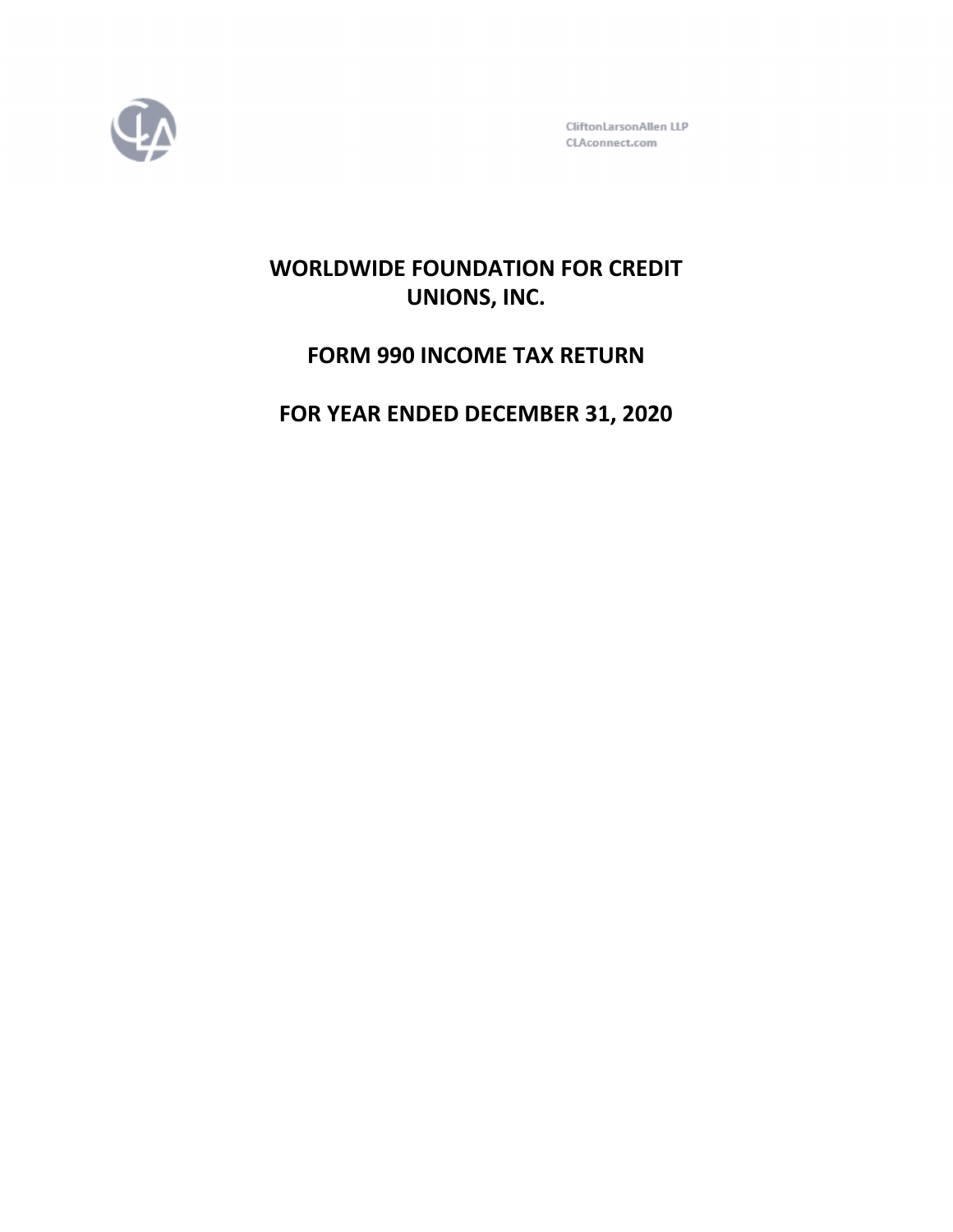|                                                        |                                                                              | <b>IRS e-file Signature Authorization</b>                                                                                                                                                                                                                                            |                                |                                | OMB No. 1545-0047                                 |
|--------------------------------------------------------|------------------------------------------------------------------------------|--------------------------------------------------------------------------------------------------------------------------------------------------------------------------------------------------------------------------------------------------------------------------------------|--------------------------------|--------------------------------|---------------------------------------------------|
| Form 8879-EO                                           |                                                                              | for an Exempt Organization                                                                                                                                                                                                                                                           |                                |                                |                                                   |
|                                                        |                                                                              |                                                                                                                                                                                                                                                                                      |                                |                                | 2020                                              |
| Department of the Treasury<br>Internal Revenue Service |                                                                              | Do not send to the IRS. Keep for your records.<br>Go to www.irs.gov/Form8879EO for the latest information.                                                                                                                                                                           |                                |                                |                                                   |
| Name of exempt organization or person subject to tax   |                                                                              |                                                                                                                                                                                                                                                                                      |                                | Taxpayer identification number |                                                   |
|                                                        | WORLDWIDE FOUNDATION FOR CREDIT                                              |                                                                                                                                                                                                                                                                                      |                                |                                |                                                   |
| UNIONS, INC.                                           |                                                                              |                                                                                                                                                                                                                                                                                      |                                | 39-6093210                     |                                                   |
| Name and title of officer or person subject to tax     |                                                                              |                                                                                                                                                                                                                                                                                      |                                |                                |                                                   |
| ELISSA MCCARTER LABORDE                                |                                                                              |                                                                                                                                                                                                                                                                                      |                                |                                |                                                   |
| <b>CEO</b>                                             | <b>Part I</b> Type of Return and Return Information (Whole Dollars Only)     |                                                                                                                                                                                                                                                                                      |                                |                                |                                                   |
|                                                        |                                                                              |                                                                                                                                                                                                                                                                                      |                                |                                |                                                   |
|                                                        |                                                                              | Check the box for the return for which you are using this Form 8879-EO and enter the applicable amount, if any, from the return. If you<br>check the box on line 1a, 2a, 3a, 4a, 5a, 6a, or 7a below, and the amount on that line for the return being filed with this form was      |                                |                                |                                                   |
|                                                        |                                                                              | blank, then leave line 1b, 2b, 3b, 4b, 5b, 6b, or 7b, whichever is applicable, blank (do not enter -0-). But, if you entered -0- on the                                                                                                                                              |                                |                                |                                                   |
|                                                        |                                                                              | return, then enter -0- on the applicable line below. Do not complete more than one line in Part I.                                                                                                                                                                                   |                                |                                |                                                   |
|                                                        |                                                                              |                                                                                                                                                                                                                                                                                      |                                |                                |                                                   |
| 2a Form 990-EZ check here $\blacktriangleright$        |                                                                              |                                                                                                                                                                                                                                                                                      |                                |                                |                                                   |
| 3a Form 1120-POL check here                            | $\blacktriangleright$ l $\blacksquare$                                       |                                                                                                                                                                                                                                                                                      |                                |                                |                                                   |
| 4a Form 990-PF check here                              | ▶∣                                                                           |                                                                                                                                                                                                                                                                                      |                                |                                |                                                   |
| 5a Form 8868 check here                                |                                                                              |                                                                                                                                                                                                                                                                                      |                                |                                |                                                   |
| 6a Form 990-T check here                               | $\blacktriangleright$ lextra de la $\blacktriangleright$                     |                                                                                                                                                                                                                                                                                      |                                |                                |                                                   |
| 7a Form 4720 check here                                | ▶∣                                                                           |                                                                                                                                                                                                                                                                                      |                                |                                |                                                   |
| Part II                                                |                                                                              | Declaration and Signature Authorization of Officer or Person Subject to Tax                                                                                                                                                                                                          |                                |                                |                                                   |
|                                                        |                                                                              | Under penalties of perjury, I declare that $\boxed{\mathbf{X}}$ I am an officer of the above organization or $\boxed{\phantom{\mathbf{X}}}$ I am a person subject to tax with respect to                                                                                             |                                |                                |                                                   |
| (name of organization)                                 |                                                                              |                                                                                                                                                                                                                                                                                      |                                |                                |                                                   |
|                                                        |                                                                              | of the 2020 electronic return and accompanying schedules and statements, and, to the best of my knowledge and belief, they are<br>true, correct, and complete. I further declare that the amount in Part I above is the amount shown on the copy of the electronic return.           |                                |                                |                                                   |
|                                                        |                                                                              | I consent to allow my intermediate service provider, transmitter, or electronic return originator (ERO) to send the return to the IRS and                                                                                                                                            |                                |                                |                                                   |
|                                                        |                                                                              | to receive from the IRS (a) an acknowledgement of receipt or reason for rejection of the transmission, (b) the reason for any delay in<br>processing the return or refund, and (c) the date of any refund. If applicable, I authorize the U.S. Treasury and its designated Financial |                                |                                |                                                   |
|                                                        |                                                                              | Agent to initiate an electronic funds withdrawal (direct debit) entry to the financial institution account indicated in the tax preparation                                                                                                                                          |                                |                                |                                                   |
|                                                        |                                                                              | software for payment of the federal taxes owed on this return, and the financial institution to debit the entry to this account. To revoke<br>a payment, I must contact the U.S. Treasury Financial Agent at 1-888-353-4537 no later than 2 business days prior to the payment       |                                |                                |                                                   |
|                                                        |                                                                              | (settlement) date. I also authorize the financial institutions involved in the processing of the electronic payment of taxes to receive                                                                                                                                              |                                |                                |                                                   |
|                                                        |                                                                              | confidential information necessary to answer inquiries and resolve issues related to the payment. I have selected a personal<br>identification number (PIN) as my signature for the electronic return and, if applicable, the consent to electronic funds withdrawal.                |                                |                                |                                                   |
| PIN: check one box only                                |                                                                              |                                                                                                                                                                                                                                                                                      |                                |                                |                                                   |
|                                                        | $\boxed{X}$   authorize CLIFTONLARSONALLEN LLP                               |                                                                                                                                                                                                                                                                                      |                                | to enter my PIN                | 70470                                             |
|                                                        |                                                                              | <b>ERO</b> firm name                                                                                                                                                                                                                                                                 |                                |                                | Enter five numbers, but<br>do not enter all zeros |
|                                                        |                                                                              |                                                                                                                                                                                                                                                                                      |                                |                                |                                                   |
|                                                        |                                                                              | as my signature on the tax year 2020 electronically filed return. If I have indicated within this return that a copy of the return is being filed with                                                                                                                               |                                |                                |                                                   |
|                                                        | PIN on the return's disclosure consent screen.                               | a state agency(ies) regulating charities as part of the IRS Fed/State program, I also authorize the aforementioned ERO to enter my                                                                                                                                                   |                                |                                |                                                   |
|                                                        |                                                                              |                                                                                                                                                                                                                                                                                      |                                |                                |                                                   |
|                                                        |                                                                              | As an officer or person subject to tax with respect to the organization, I will enter my PIN as my signature on the tax year 2020<br>electronically filed return. If I have indicated within this return that a copy of the return is being filed with a state agency(ies)           |                                |                                |                                                   |
|                                                        |                                                                              | regulating charities as part of the IRS Fed/State program, I will enter my PIN on the return's disclosure consent screen.                                                                                                                                                            |                                |                                |                                                   |
|                                                        |                                                                              |                                                                                                                                                                                                                                                                                      |                                |                                |                                                   |
| Signature of officer or person subject to tax          |                                                                              |                                                                                                                                                                                                                                                                                      |                                | Date $\blacktriangleright$     | 09/23/2021                                        |
| Part III                                               | <b>Certification and Authentication</b>                                      |                                                                                                                                                                                                                                                                                      |                                |                                |                                                   |
|                                                        | <b>ERO's EFIN/PIN.</b> Enter your six-digit electronic filing identification |                                                                                                                                                                                                                                                                                      |                                |                                |                                                   |
|                                                        | number (EFIN) followed by your five-digit self-selected PIN.                 |                                                                                                                                                                                                                                                                                      | 39631255902                    |                                |                                                   |
|                                                        |                                                                              |                                                                                                                                                                                                                                                                                      | Do not enter all zeros         |                                |                                                   |
|                                                        |                                                                              | I certify that the above numeric entry is my PIN, which is my signature on the 2020 electronically filed return indicated above. I confirm                                                                                                                                           |                                |                                |                                                   |
|                                                        |                                                                              | that I am submitting this return in accordance with the requirements of Pub. 4163, Modernized e-File (MeF) Information for Authorized                                                                                                                                                |                                |                                |                                                   |
| IRS e-file Providers for Business Returns.             |                                                                              |                                                                                                                                                                                                                                                                                      |                                |                                |                                                   |
|                                                        | ERO's signature KIMBERLY ANDERSON, CPA                                       |                                                                                                                                                                                                                                                                                      | Date $\triangleright$ 09/21/21 |                                |                                                   |
|                                                        |                                                                              | <b>ERO Must Retain This Form - See Instructions</b>                                                                                                                                                                                                                                  |                                |                                |                                                   |
|                                                        |                                                                              | Do Not Submit This Form to the IRS Unless Requested To Do So                                                                                                                                                                                                                         |                                |                                |                                                   |
|                                                        | LHA For Paperwork Reduction Act Notice, see instructions.                    |                                                                                                                                                                                                                                                                                      |                                |                                | Form 8879-EO (2020)                               |
|                                                        |                                                                              |                                                                                                                                                                                                                                                                                      |                                |                                |                                                   |
| 023051 11-03-20                                        |                                                                              |                                                                                                                                                                                                                                                                                      |                                |                                |                                                   |
|                                                        |                                                                              |                                                                                                                                                                                                                                                                                      |                                |                                |                                                   |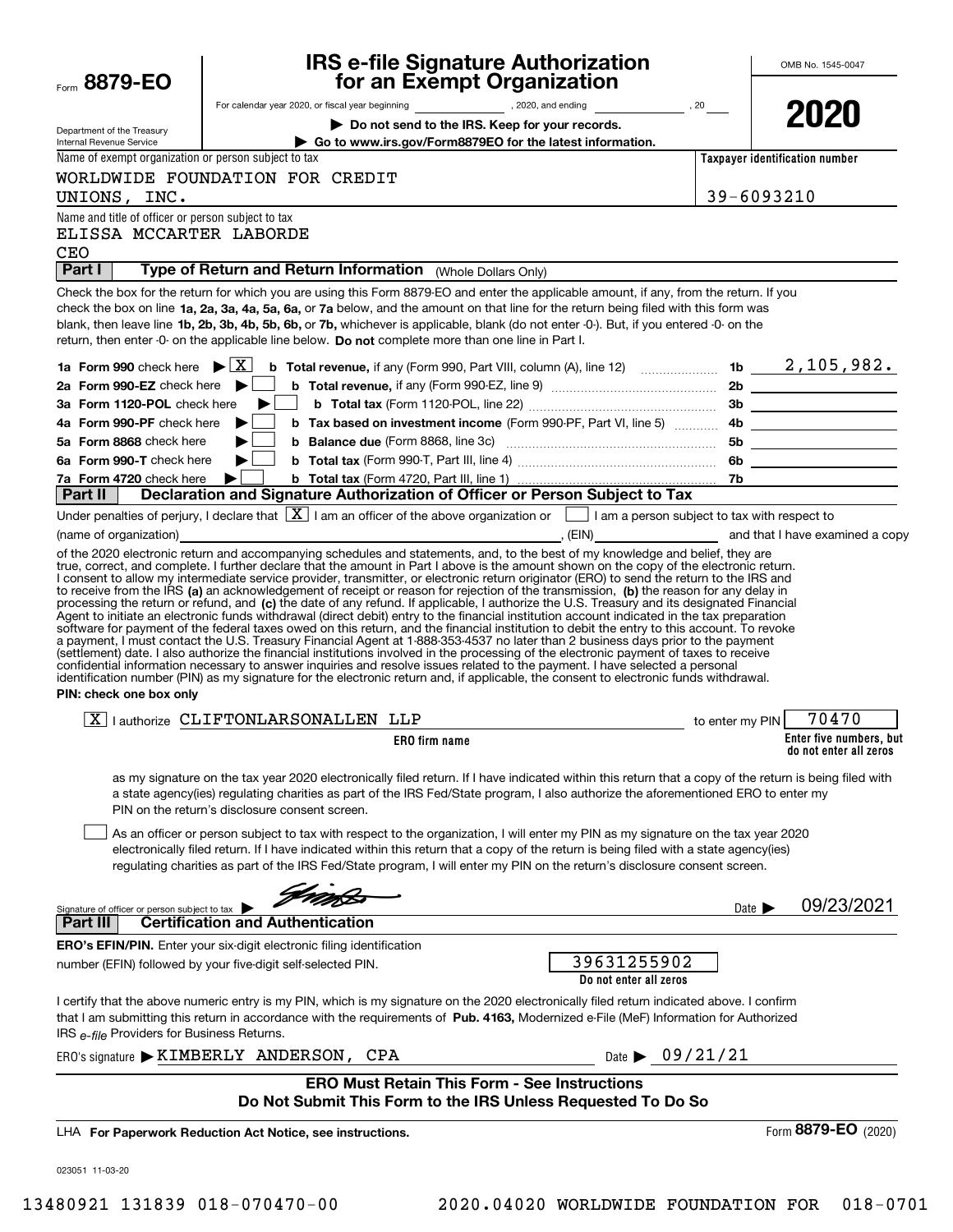(Rev. January 2020)

## **Application for Automatic Extension of Time To File an Exempt Organization Return**

Department of the Treasury Internal Revenue Service

**| File a separate application for each return.**

**| Go to www.irs.gov/Form8868 for the latest information.**

**Electronic filing (e-file).**  You can electronically file Form 8868 to request a 6-month automatic extension of time to file any of the filing of this form, visit www.irs.gov/e-file-providers/e-file-for-charities-and-non-profits. forms listed below with the exception of Form 8870, Information Return for Transfers Associated With Certain Personal Benefit Contracts, for which an extension request must be sent to the IRS in paper format (see instructions). For more details on the electronic

#### **Automatic 6-Month Extension of Time.** Only submit original (no copies needed).

All corporations required to file an income tax return other than Form 990-T (including 1120-C filers), partnerships, REMICs, and trusts must use Form 7004 to request an extension of time to file income tax returns.

| Type or<br>print                                          | Name of exempt organization or other filer, see instructions.<br>WORLDWIDE FOUNDATION FOR CREDIT                                                   |        |                                                                                |              | Taxpayer identification number (TIN) |                                              |  |
|-----------------------------------------------------------|----------------------------------------------------------------------------------------------------------------------------------------------------|--------|--------------------------------------------------------------------------------|--------------|--------------------------------------|----------------------------------------------|--|
|                                                           | UNIONS, INC.                                                                                                                                       |        |                                                                                |              | 39-6093210                           |                                              |  |
| File by the<br>due date for<br>filing your<br>return. See | Number, street, and room or suite no. If a P.O. box, see instructions.<br>P.O. BOX 2982                                                            |        |                                                                                |              |                                      |                                              |  |
| instructions.                                             | City, town or post office, state, and ZIP code. For a foreign address, see instructions.<br>53701-2982<br>MADISON, WI                              |        |                                                                                |              |                                      |                                              |  |
|                                                           | Enter the Return Code for the return that this application is for (file a separate application for each return)                                    |        |                                                                                |              |                                      | $\mathbf 0$<br>1                             |  |
| <b>Application</b>                                        |                                                                                                                                                    | Return | Application                                                                    |              |                                      | Return                                       |  |
| Is For                                                    |                                                                                                                                                    | Code   | <b>Is For</b>                                                                  |              |                                      | Code                                         |  |
|                                                           | Form 990 or Form 990-EZ                                                                                                                            | 01     | Form 990-T (corporation)                                                       |              |                                      | 07                                           |  |
| Form 990-BL                                               |                                                                                                                                                    | 02     | Form 1041-A                                                                    |              |                                      | 08                                           |  |
|                                                           | Form 4720 (individual)                                                                                                                             | 03     | Form 4720 (other than individual)                                              |              |                                      | 09                                           |  |
| Form 990-PF                                               |                                                                                                                                                    | 04     | Form 5227                                                                      |              |                                      | 10                                           |  |
|                                                           | Form 990-T (sec. 401(a) or 408(a) trust)                                                                                                           | 05     | Form 6069                                                                      |              |                                      | 11                                           |  |
|                                                           | Form 990-T (trust other than above)                                                                                                                | 06     | Form 8870                                                                      |              |                                      | 12                                           |  |
|                                                           | ELISSA MCCARTER LABORDE                                                                                                                            |        |                                                                                |              |                                      |                                              |  |
|                                                           | • The books are in the care of $\triangleright$ 5710 MINERAL POINT RD - MADISON, WI 53705                                                          |        |                                                                                |              |                                      |                                              |  |
|                                                           | Telephone No. $\triangleright$ 608-395-2000                                                                                                        |        | Fax No. $\triangleright$ 608-395-2001                                          |              |                                      |                                              |  |
|                                                           |                                                                                                                                                    |        |                                                                                |              |                                      |                                              |  |
|                                                           | If this is for a Group Return, enter the organization's four digit Group Exemption Number (GEN) [f this is for the whole group, check this         |        |                                                                                |              |                                      |                                              |  |
| $box \blacktriangleright$                                 | . If it is for part of the group, check this box $\blacktriangleright$                                                                             |        | and attach a list with the names and TINs of all members the extension is for. |              |                                      |                                              |  |
|                                                           |                                                                                                                                                    |        |                                                                                |              |                                      |                                              |  |
| 1                                                         | I request an automatic 6-month extension of time until                                                                                             |        | NOVEMBER 15, 2021                                                              |              |                                      | , to file the exempt organization return for |  |
|                                                           | the organization named above. The extension is for the organization's return for:                                                                  |        |                                                                                |              |                                      |                                              |  |
|                                                           | $\blacktriangleright$ $\boxed{\text{X}}$ calendar year 2020 or                                                                                     |        |                                                                                |              |                                      |                                              |  |
|                                                           |                                                                                                                                                    |        |                                                                                |              |                                      |                                              |  |
|                                                           |                                                                                                                                                    |        |                                                                                |              |                                      |                                              |  |
| 2                                                         | If the tax year entered in line 1 is for less than 12 months, check reason:<br>Change in accounting period                                         |        | Initial return                                                                 | Final return |                                      |                                              |  |
|                                                           |                                                                                                                                                    |        |                                                                                |              |                                      |                                              |  |
| За                                                        | If this application is for Forms 990-BL, 990-PF, 990-T, 4720, or 6069, enter the tentative tax, less                                               |        |                                                                                |              |                                      |                                              |  |
|                                                           | any nonrefundable credits. See instructions.                                                                                                       |        |                                                                                | За           | \$                                   | $0$ .                                        |  |
| b                                                         | If this application is for Forms 990-PF, 990-T, 4720, or 6069, enter any refundable credits and                                                    |        |                                                                                |              |                                      |                                              |  |
|                                                           | estimated tax payments made. Include any prior year overpayment allowed as a credit.                                                               |        |                                                                                | 3b           | \$                                   | $0$ .                                        |  |
| c                                                         | Balance due. Subtract line 3b from line 3a. Include your payment with this form, if required, by                                                   |        |                                                                                |              |                                      |                                              |  |
|                                                           | using EFTPS (Electronic Federal Tax Payment System). See instructions.                                                                             |        |                                                                                | 3c           | \$                                   | 0.                                           |  |
| instructions.                                             | Caution: If you are going to make an electronic funds withdrawal (direct debit) with this Form 8868, see Form 8453-EO and Form 8879-EO for payment |        |                                                                                |              |                                      |                                              |  |
| LHA                                                       | For Privacy Act and Paperwork Reduction Act Notice, see instructions.                                                                              |        |                                                                                |              |                                      | Form 8868 (Rev. 1-2020)                      |  |

023841 04-01-20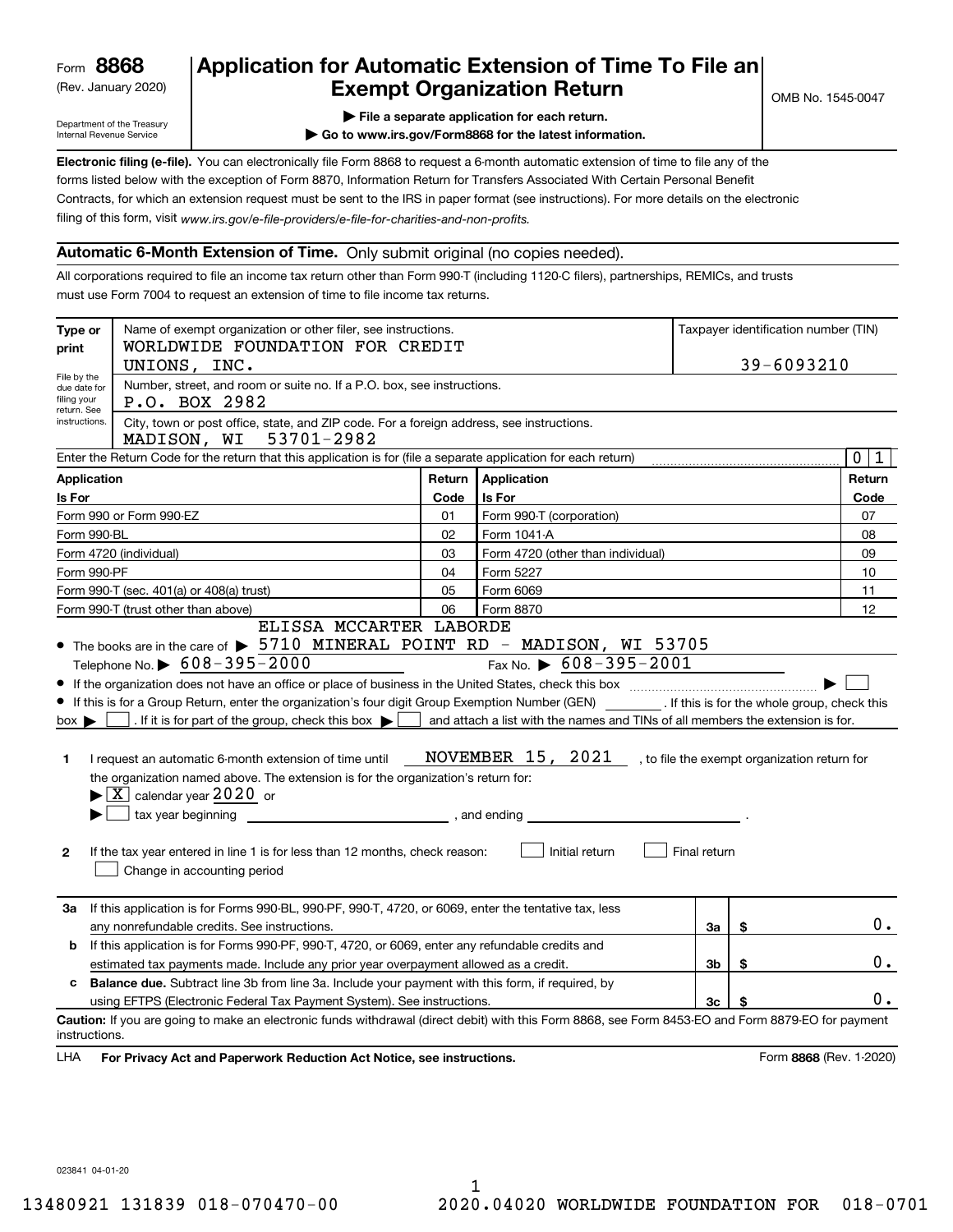|                                |                        | EXTENDED TO NOVEMBER 15, 2021                                                                                                                                              |                                                             |                                                      |
|--------------------------------|------------------------|----------------------------------------------------------------------------------------------------------------------------------------------------------------------------|-------------------------------------------------------------|------------------------------------------------------|
| Form <b>990</b>                |                        | <b>Return of Organization Exempt From Income Tax</b>                                                                                                                       |                                                             | OMB No. 1545-0047                                    |
|                                |                        | Under section 501(c), 527, or 4947(a)(1) of the Internal Revenue Code (except private foundations)                                                                         |                                                             |                                                      |
| Department of the Treasury     |                        | Do not enter social security numbers on this form as it may be made public.                                                                                                |                                                             | <b>Open to Public</b><br>Inspection                  |
| Internal Revenue Service       |                        | Go to www.irs.gov/Form990 for instructions and the latest information.<br>A For the 2020 calendar year, or tax year beginning<br>and ending                                |                                                             |                                                      |
| <b>B</b> Check if              |                        | C Name of organization                                                                                                                                                     | D Employer identification number                            |                                                      |
| applicable:                    |                        | WORLDWIDE FOUNDATION FOR CREDIT                                                                                                                                            |                                                             |                                                      |
| Address<br>change              |                        | UNIONS, INC.                                                                                                                                                               |                                                             |                                                      |
| Name<br>change                 |                        | Doing business as                                                                                                                                                          | 39-6093210                                                  |                                                      |
| Initial<br>return              |                        | Number and street (or P.O. box if mail is not delivered to street address)<br>Room/suite                                                                                   | E Telephone number                                          |                                                      |
| Final<br>return/               |                        | P.O. BOX 2982                                                                                                                                                              | $608 - 395 - 2000$                                          |                                                      |
| termin-<br>ated                |                        | City or town, state or province, country, and ZIP or foreign postal code                                                                                                   | G Gross receipts \$                                         | 2,105,982.                                           |
| Amended<br> return             |                        | MADISON, WI 53701-2982                                                                                                                                                     | H(a) Is this a group return                                 |                                                      |
| Applica-<br>tion<br>pending    |                        | F Name and address of principal officer: ELISSA MCCARTER LABORDE                                                                                                           | for subordinates? $\Box$                                    | $\overline{\mathsf{Yes}}$ $\overline{\mathsf{X}}$ No |
|                                |                        | SAME AS C ABOVE                                                                                                                                                            | H(b) Are all subordinates included?   Yes                   | No                                                   |
|                                |                        | <b>I</b> Tax-exempt status: $\boxed{\mathbf{X}}$ 501(c)(3)<br>$\Box$ 501(c) (<br>$\blacktriangleleft$ (insert no.)<br>$4947(a)(1)$ or                                      | 527                                                         | If "No," attach a list. See instructions             |
|                                |                        | J Website: WWW.DOGLOBALGOOD.ORG                                                                                                                                            | $H(c)$ Group exemption number $\blacktriangleright$         |                                                      |
|                                |                        | K Form of organization: $\boxed{\mathbf{X}}$ Corporation<br>Trust<br>Other $\blacktriangleright$<br>Association                                                            | L Year of formation: $1965$ M State of legal domicile: $WT$ |                                                      |
|                                | Part I Summary         |                                                                                                                                                                            |                                                             |                                                      |
| 1.                             |                        | Briefly describe the organization's mission or most significant activities: SUPPORT CREDIT UNION SYSTEMS &<br>MEMBERS IN DEVELOPMENT ACTIVITIES.                           |                                                             |                                                      |
| Activities & Governance        |                        |                                                                                                                                                                            |                                                             |                                                      |
| 2                              |                        | Check this box $\blacktriangleright$ $\blacksquare$ if the organization discontinued its operations or disposed of more than 25% of its net assets.                        | 3                                                           | 11                                                   |
|                                |                        | Number of voting members of the governing body (Part VI, line 1a)                                                                                                          | $\overline{4}$                                              | $\overline{11}$                                      |
|                                |                        | Total number of individuals employed in calendar year 2020 (Part V, line 2a) manufacture of individuals employed in calendar year 2020 (Part V, line 2a)                   | $\overline{5}$                                              | $\mathbf 0$                                          |
|                                |                        |                                                                                                                                                                            | $6\phantom{a}$                                              | $\overline{20}$                                      |
|                                |                        |                                                                                                                                                                            | 7a                                                          | $\overline{0}$ .                                     |
|                                |                        |                                                                                                                                                                            | 7b                                                          | $\overline{0}$ .                                     |
|                                |                        |                                                                                                                                                                            | <b>Prior Year</b>                                           | <b>Current Year</b>                                  |
| 8                              |                        | Contributions and grants (Part VIII, line 1h)                                                                                                                              | 4, 149, 277.                                                | 1,991,160.                                           |
| Revenue<br>9                   |                        | Program service revenue (Part VIII, line 2g)                                                                                                                               | 45,234.                                                     | 114,822.                                             |
| 10                             |                        |                                                                                                                                                                            | 0.                                                          | 0.                                                   |
| 11                             |                        | Other revenue (Part VIII, column (A), lines 5, 6d, 8c, 9c, 10c, and 11e)                                                                                                   | $\overline{0}$ .                                            | $\overline{0}$ .                                     |
| 12                             |                        | Total revenue - add lines 8 through 11 (must equal Part VIII, column (A), line 12)                                                                                         | 4, 194, 511.                                                | 2,105,982.                                           |
| 13                             |                        | Grants and similar amounts paid (Part IX, column (A), lines 1-3)                                                                                                           | 105,040.                                                    | 119,800.                                             |
| 14                             |                        | Benefits paid to or for members (Part IX, column (A), line 4)                                                                                                              | 0.                                                          | 0.                                                   |
|                                |                        | 15 Salaries, other compensation, employee benefits (Part IX, column (A), lines 5-10)                                                                                       | $\overline{0}$ .                                            | $\overline{\mathbf{0}}$ .                            |
| Expenses                       |                        |                                                                                                                                                                            | 0.                                                          | $\overline{0}$ .                                     |
|                                |                        |                                                                                                                                                                            |                                                             |                                                      |
|                                |                        |                                                                                                                                                                            | 3,798,463.                                                  | 1,696,360.                                           |
| 18                             |                        | Total expenses. Add lines 13-17 (must equal Part IX, column (A), line 25)                                                                                                  | 3,903,503.                                                  | 1,816,160.                                           |
| 19                             |                        |                                                                                                                                                                            | 291,008.                                                    | 289,822.                                             |
|                                |                        |                                                                                                                                                                            | <b>Beginning of Current Year</b>                            | <b>End of Year</b>                                   |
| : Assets or<br>dBalances<br>20 |                        | Total assets (Part X, line 16)                                                                                                                                             | 1,782,813.                                                  | 1,220,162.                                           |
| 21                             |                        | Total liabilities (Part X, line 26)                                                                                                                                        | 894,012.                                                    | 41,539.                                              |
| 22                             |                        |                                                                                                                                                                            | 888,801.                                                    | 1,178,623.                                           |
| Part II                        | <b>Signature Block</b> |                                                                                                                                                                            |                                                             |                                                      |
|                                |                        | Under penalties of perjury, I declare that I have examined this return, including accompanying schedules and statements, and to the best of my knowledge and belief, it is |                                                             |                                                      |
|                                |                        | true, correct, and complete. Declaration of preparer (other than officer) is based on all information of which preparer has any knowledge.                                 | 09/23/2021                                                  |                                                      |
|                                |                        | Signature of officer                                                                                                                                                       |                                                             |                                                      |
| Sian                           |                        |                                                                                                                                                                            | Date                                                        |                                                      |

| Sign                                                                                                                 | Signature of officer                                                   |                      | Date                                            |  |  |  |  |  |  |  |
|----------------------------------------------------------------------------------------------------------------------|------------------------------------------------------------------------|----------------------|-------------------------------------------------|--|--|--|--|--|--|--|
| Here                                                                                                                 | ELISSA MCCARTER                                                        | LABORDE, CEO         |                                                 |  |  |  |  |  |  |  |
|                                                                                                                      | Type or print name and title                                           |                      |                                                 |  |  |  |  |  |  |  |
|                                                                                                                      | Print/Type preparer's name                                             | Preparer's signature | <b>PTIN</b><br>Date<br>Check                    |  |  |  |  |  |  |  |
| Paid                                                                                                                 | KIMBERLY ANDERSON, CPA                                                 | KIMBERLY ANDERSON,   | P00188889<br>C 09/21/21<br>self-emploved        |  |  |  |  |  |  |  |
| Preparer                                                                                                             | Firm's name CLIFTONLARSONALLEN LLP                                     |                      | $1$ Firm's EIN $\blacktriangleright$ 41-0746749 |  |  |  |  |  |  |  |
| Use Only                                                                                                             | Firm's address > 8215 GREENWAY BOULEVARD, SUITE 600                    |                      |                                                 |  |  |  |  |  |  |  |
|                                                                                                                      | MIDDLETON, WI 53562                                                    |                      | Phone no. $608 - 662 - 8600$                    |  |  |  |  |  |  |  |
| $\overline{\mathrm{X}}$ Yes<br>No<br>May the IRS discuss this return with the preparer shown above? See instructions |                                                                        |                      |                                                 |  |  |  |  |  |  |  |
| 032001 12-23-20                                                                                                      | LHA For Paperwork Reduction Act Notice, see the separate instructions. |                      | Form 990 (2020)                                 |  |  |  |  |  |  |  |
|                                                                                                                      |                                                                        |                      |                                                 |  |  |  |  |  |  |  |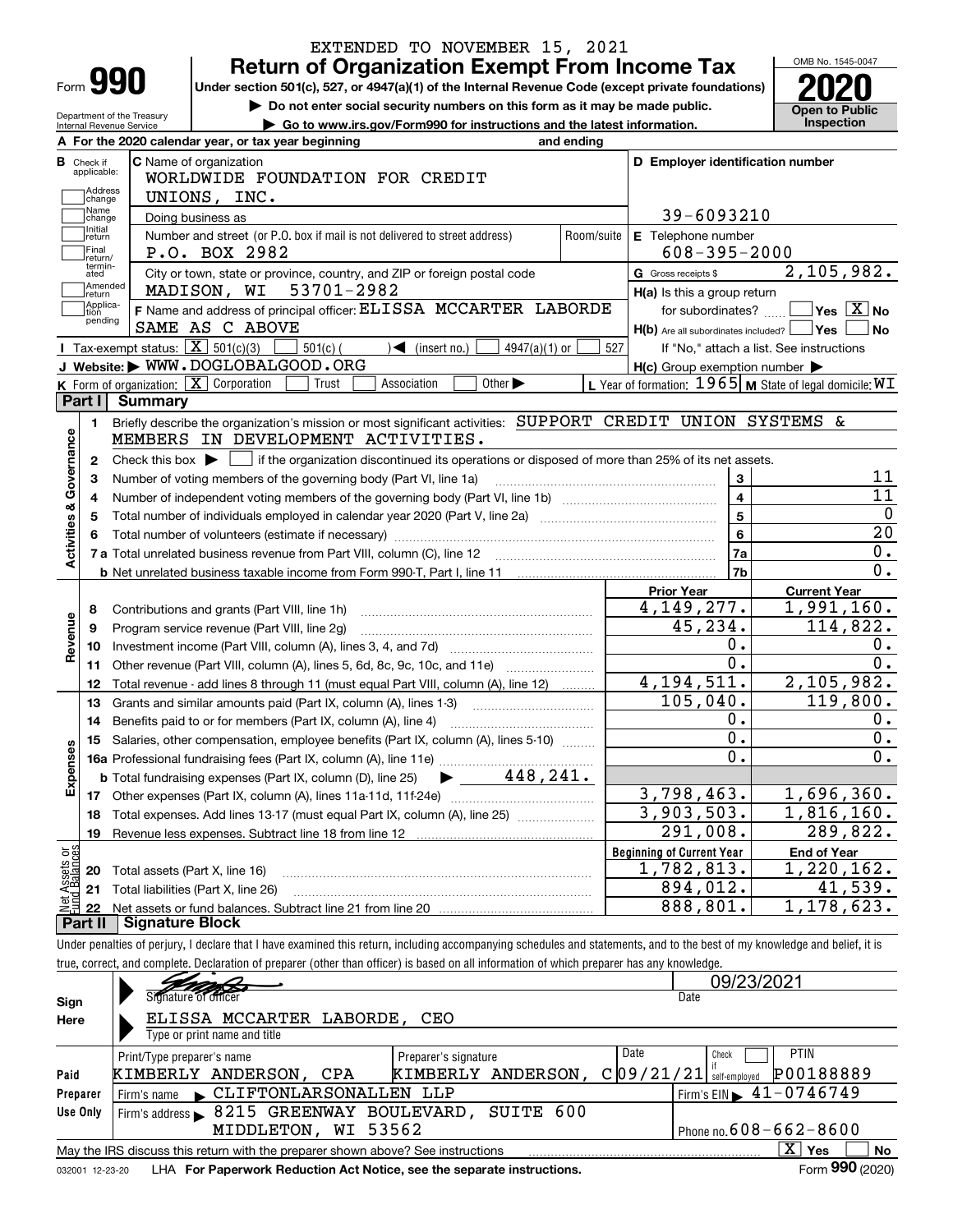|              | 39-6093210<br>UNIONS, INC.<br>Form 990 (2020)<br><b>Part III   Statement of Program Service Accomplishments</b>                              | Page 2 ype te:              |
|--------------|----------------------------------------------------------------------------------------------------------------------------------------------|-----------------------------|
|              |                                                                                                                                              | $\overline{\mathbf{x}}$     |
| 1.           | Briefly describe the organization's mission:                                                                                                 |                             |
|              | THE WORLDWIDE FOUNDATION FOR CREDIT UNIONS, INC. (WF) MISSION IS TO                                                                          |                             |
|              | SUPPORT CREDIT UNION AND FINANCIAL COOPERATIVE SYSTEMS IN DEVELOPMENT                                                                        |                             |
|              | ACTIVITIES, ASSIST IN TIMES OF DISASTER AND TO REPORT BACK TO DONORS                                                                         |                             |
|              | ON HOW THEIR SUPPORT HELPED THE INSTITUTIONS AND THEIR MEMBERS.                                                                              |                             |
| $\mathbf{2}$ | Did the organization undertake any significant program services during the year which were not listed on the                                 |                             |
|              | prior Form 990 or 990-EZ?                                                                                                                    | $\sqrt{}$ Yes $\sqrt{X}$ No |
|              | If "Yes," describe these new services on Schedule O.                                                                                         |                             |
| 3            | $\Box$ Yes $\boxed{\text{X}}$ No                                                                                                             |                             |
|              | If "Yes," describe these changes on Schedule O.                                                                                              |                             |
| 4            | Describe the organization's program service accomplishments for each of its three largest program services, as measured by expenses.         |                             |
|              | Section 501(c)(3) and 501(c)(4) organizations are required to report the amount of grants and allocations to others, the total expenses, and |                             |
|              | revenue, if any, for each program service reported.                                                                                          |                             |
|              | 108,073. including grants of \$ 55,500. [Revenue \$                                                                                          | 0.                          |
| 4a l         | (Code:<br>) (Expenses \$<br>DISASTER RELIEF                                                                                                  |                             |
|              |                                                                                                                                              |                             |
|              | PROJECT STORM BREAK PIVOTED TO RESPOND IMMEDIATELY TO PROVIDING SAFETY                                                                       |                             |
|              | SUPPLIES TO PROTECT STAFF AND MEMBER ALIKE AMID THE COVID-19 PANDEMIC.                                                                       |                             |
|              | A MIX OF GRANTS AND IN-KIND DONATIONS TO OUR GLOBAL PARTNERS HELPED                                                                          |                             |
|              | PROTECT THE MOST VULNERABLE CREDIT UNION SYSTEMS.                                                                                            |                             |
|              |                                                                                                                                              |                             |
|              | IN THE INITIAL MONTHS OF THE PANDEMIC, PROJECT STORM BREAK PUT OUT A                                                                         |                             |
|              | CALL TO SEND PPE SUPPLY RELIEF GRANTS TO INTERNATIONAL CREDIT UNION                                                                          |                             |
|              | SYSTEMS IN NEED. \$21,000 IN GRANTS WERE DISTRIBUTED ACROSS SIXTEEN                                                                          |                             |
|              | CARIBBEAN NATIONS. MASKS, SANITIZER, AND PLEXIGLASS BARRIERS WERE PUT                                                                        |                             |
|              | IN PLACE TO ALLOW CREDIT UNIONS TO OPERATE IN THE FACE OF THREATS                                                                            |                             |
|              | 570, 763. including grants of \$                                                                                                             | 0.                          |
| 4b           | $0 \cdot$ ) (Revenue \$<br>(Expenses \$<br>(Code:<br>TECHNICAL ASSISTANCE                                                                    |                             |
|              |                                                                                                                                              |                             |
|              | CREDIT UNION DEVELOPMENT                                                                                                                     |                             |
|              |                                                                                                                                              |                             |
|              |                                                                                                                                              |                             |
|              |                                                                                                                                              |                             |
|              | OUR CREDIT UNION DEVELOPMENT WORK COMPLIMENTS ONGOING CREDIT UNION                                                                           |                             |
|              | DIGITIZATION WORK OF THE WORLD COUNCIL, SUPPORTING PROJECT ACQUISITION                                                                       |                             |
|              | AND EXPANSION, RESULTING IN THE FINANCIAL INCLUSION OF MILLIONS                                                                              |                             |
|              | WORLDWIDE. OUR PRIORITY FUND SUPPORTS COSTS ASSOCIATED WITH SUPPORTING                                                                       |                             |
|              | CURRENT WOCCU-LED CREDIT UNION DEVELOPMENT PROJECTS: IN PERU/ECUADOR                                                                         |                             |
|              | AND SENEGAL.                                                                                                                                 |                             |
|              |                                                                                                                                              |                             |
|              | RESTORING THE LIVELIHOODS OF 100,000 VENEZUELAN MIGRANTS IS A KEY                                                                            |                             |
| 4с           | $125, 208$ including grants of \$ 64, 300. The evenue \$<br>114,822.<br>$\left(\text{Code:}\right)$ $\left(\text{Expenses $}\right)$         |                             |
|              | EDUCATION AND TRAINING                                                                                                                       |                             |
|              |                                                                                                                                              |                             |
|              | CREDIT UNIONS ENABLE HARD WORKING PEOPLE TO HELP THEMSELVES. THEY                                                                            |                             |
|              | SUPPORT THE ABILITY OF CITIZENS TO DEPEND ON THEMSELVES RATHER THAN ON                                                                       |                             |
|              | THE STATE OR ON CHARITY. AN EXAMPLE OF SOME OF THE EDUCATION/TRAINING                                                                        |                             |
|              | INIATIVEES INCLUDE THE FOLLOWING:                                                                                                            |                             |
|              |                                                                                                                                              |                             |
|              | GLOBAL WOMEN'S LEADERSHIP NETWORK                                                                                                            |                             |
|              | GLOBAL WOMEN'S LEADERSHIP NETWORK (GWLN) IS A KEY RESOURCE FOR                                                                               |                             |
|              | INFORMATION, NETWORKING, AND SUPPORT, COMMITTED TO NARROWING INEQUALITY                                                                      |                             |
|              | GAPS BY PROVIDING WOMEN WITH OPPORTUNITIES TO MAKE MEASURABLE                                                                                |                             |
|              | DIFFERENCES IN THEIR OWN LIVES, IN THE LIVES OF CREDIT UNION MEMBERS,                                                                        |                             |
|              | 4d Other program services (Describe on Schedule O.)                                                                                          |                             |
|              | (Expenses \$<br>including grants of \$<br>(Revenue \$                                                                                        |                             |
|              | 804,044.<br>4e Total program service expenses $\blacktriangleright$                                                                          |                             |
|              | SEE SCHEDULE O FOR CONTINUATION(S)                                                                                                           | Form 990 (2020)             |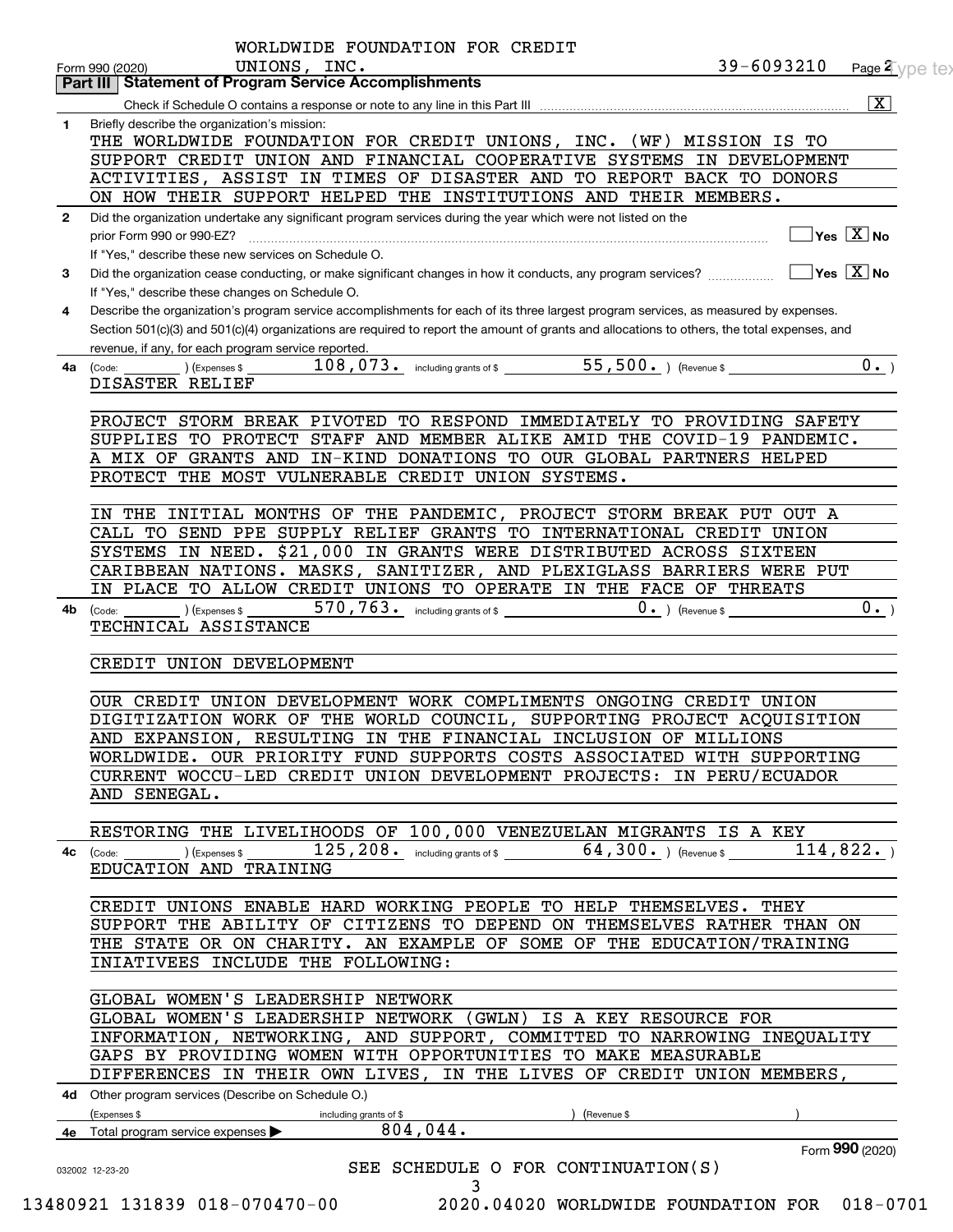|     |                                                                                                                                                    |                 | Yes $ $     | No                      |
|-----|----------------------------------------------------------------------------------------------------------------------------------------------------|-----------------|-------------|-------------------------|
| 1   | Is the organization described in section $501(c)(3)$ or $4947(a)(1)$ (other than a private foundation)?                                            |                 |             |                         |
|     |                                                                                                                                                    | 1               | x           |                         |
| 2   |                                                                                                                                                    | $\overline{2}$  | $\mathbf X$ |                         |
| 3   | Did the organization engage in direct or indirect political campaign activities on behalf of or in opposition to candidates for                    |                 |             |                         |
|     |                                                                                                                                                    | 3               |             | x                       |
| 4   | Section 501(c)(3) organizations. Did the organization engage in lobbying activities, or have a section 501(h) election in effect                   |                 |             |                         |
|     |                                                                                                                                                    | 4               |             | x                       |
| 5   | Is the organization a section 501(c)(4), 501(c)(5), or 501(c)(6) organization that receives membership dues, assessments, or                       |                 |             |                         |
|     |                                                                                                                                                    | 5               |             | x                       |
| 6   | Did the organization maintain any donor advised funds or any similar funds or accounts for which donors have the right to                          |                 |             |                         |
|     | provide advice on the distribution or investment of amounts in such funds or accounts? If "Yes," complete Schedule D, Part I                       | 6               |             | x                       |
| 7   | Did the organization receive or hold a conservation easement, including easements to preserve open space,                                          |                 |             |                         |
|     |                                                                                                                                                    | $\overline{7}$  |             | x                       |
| 8   | Did the organization maintain collections of works of art, historical treasures, or other similar assets? If "Yes," complete                       |                 |             |                         |
|     |                                                                                                                                                    | 8               |             | x                       |
| 9   | Did the organization report an amount in Part X, line 21, for escrow or custodial account liability, serve as a custodian for                      |                 |             |                         |
|     | amounts not listed in Part X; or provide credit counseling, debt management, credit repair, or debt negotiation services?                          |                 |             | x                       |
|     |                                                                                                                                                    | 9               |             |                         |
| 10  | Did the organization, directly or through a related organization, hold assets in donor-restricted endowments                                       |                 |             | x                       |
|     |                                                                                                                                                    | 10              |             |                         |
| 11  | If the organization's answer to any of the following questions is "Yes," then complete Schedule D, Parts VI, VII, VIII, IX, or X<br>as applicable. |                 |             |                         |
|     | a Did the organization report an amount for land, buildings, and equipment in Part X, line 10? If "Yes." complete Schedule D.                      |                 |             |                         |
|     |                                                                                                                                                    | 11a             | х           |                         |
|     | <b>b</b> Did the organization report an amount for investments - other securities in Part X, line 12, that is 5% or more of its total              |                 |             |                         |
|     |                                                                                                                                                    | 11b             |             | X                       |
|     | c Did the organization report an amount for investments - program related in Part X, line 13, that is 5% or more of its total                      |                 |             |                         |
|     |                                                                                                                                                    | 11c             |             | x                       |
|     | d Did the organization report an amount for other assets in Part X, line 15, that is 5% or more of its total assets reported in                    |                 |             |                         |
|     |                                                                                                                                                    | 11d             |             | X.                      |
|     |                                                                                                                                                    | <b>11e</b>      |             | $\overline{\mathtt{x}}$ |
| f   | Did the organization's separate or consolidated financial statements for the tax year include a footnote that addresses                            |                 |             |                         |
|     | the organization's liability for uncertain tax positions under FIN 48 (ASC 740)? If "Yes," complete Schedule D, Part X                             | 11f             | х           |                         |
|     | 12a Did the organization obtain separate, independent audited financial statements for the tax year? If "Yes," complete                            |                 |             |                         |
|     |                                                                                                                                                    | 12a             |             | X.                      |
|     | <b>b</b> Was the organization included in consolidated, independent audited financial statements for the tax year?                                 |                 |             |                         |
|     | If "Yes," and if the organization answered "No" to line 12a, then completing Schedule D, Parts XI and XII is optional                              | 12 <sub>b</sub> | X           |                         |
| 13  | Is the organization a school described in section 170(b)(1)(A)(ii)? If "Yes," complete Schedule E                                                  | 13              |             | X                       |
| 14a | Did the organization maintain an office, employees, or agents outside of the United States?                                                        | 14a             |             | X                       |
| b   | Did the organization have aggregate revenues or expenses of more than \$10,000 from grantmaking, fundraising, business,                            |                 |             |                         |
|     | investment, and program service activities outside the United States, or aggregate foreign investments valued at \$100,000                         |                 |             |                         |
|     |                                                                                                                                                    | 14b             | X           |                         |
| 15  | Did the organization report on Part IX, column (A), line 3, more than \$5,000 of grants or other assistance to or for any                          |                 |             |                         |
|     |                                                                                                                                                    | 15              | х           |                         |
| 16  | Did the organization report on Part IX, column (A), line 3, more than \$5,000 of aggregate grants or other assistance to                           |                 |             |                         |
|     |                                                                                                                                                    | 16              |             | X,                      |
| 17  | Did the organization report a total of more than \$15,000 of expenses for professional fundraising services on Part IX,                            |                 |             |                         |
|     |                                                                                                                                                    | 17              |             | X                       |
| 18  | Did the organization report more than \$15,000 total of fundraising event gross income and contributions on Part VIII, lines                       |                 |             |                         |
|     |                                                                                                                                                    | 18              |             | X                       |
| 19  | Did the organization report more than \$15,000 of gross income from gaming activities on Part VIII, line 9a? If "Yes."                             |                 |             |                         |
|     |                                                                                                                                                    | 19              |             | X,                      |
| 20a |                                                                                                                                                    | <b>20a</b>      |             | $\mathbf{X}$            |
|     | b If "Yes" to line 20a, did the organization attach a copy of its audited financial statements to this return?                                     | 20 <sub>b</sub> |             |                         |
| 21  | Did the organization report more than \$5,000 of grants or other assistance to any domestic organization or                                        |                 |             |                         |
|     |                                                                                                                                                    | 21              |             | x                       |
|     | 032003 12-23-20                                                                                                                                    |                 |             | Form 990 (2020)         |

4

032003 12-23-20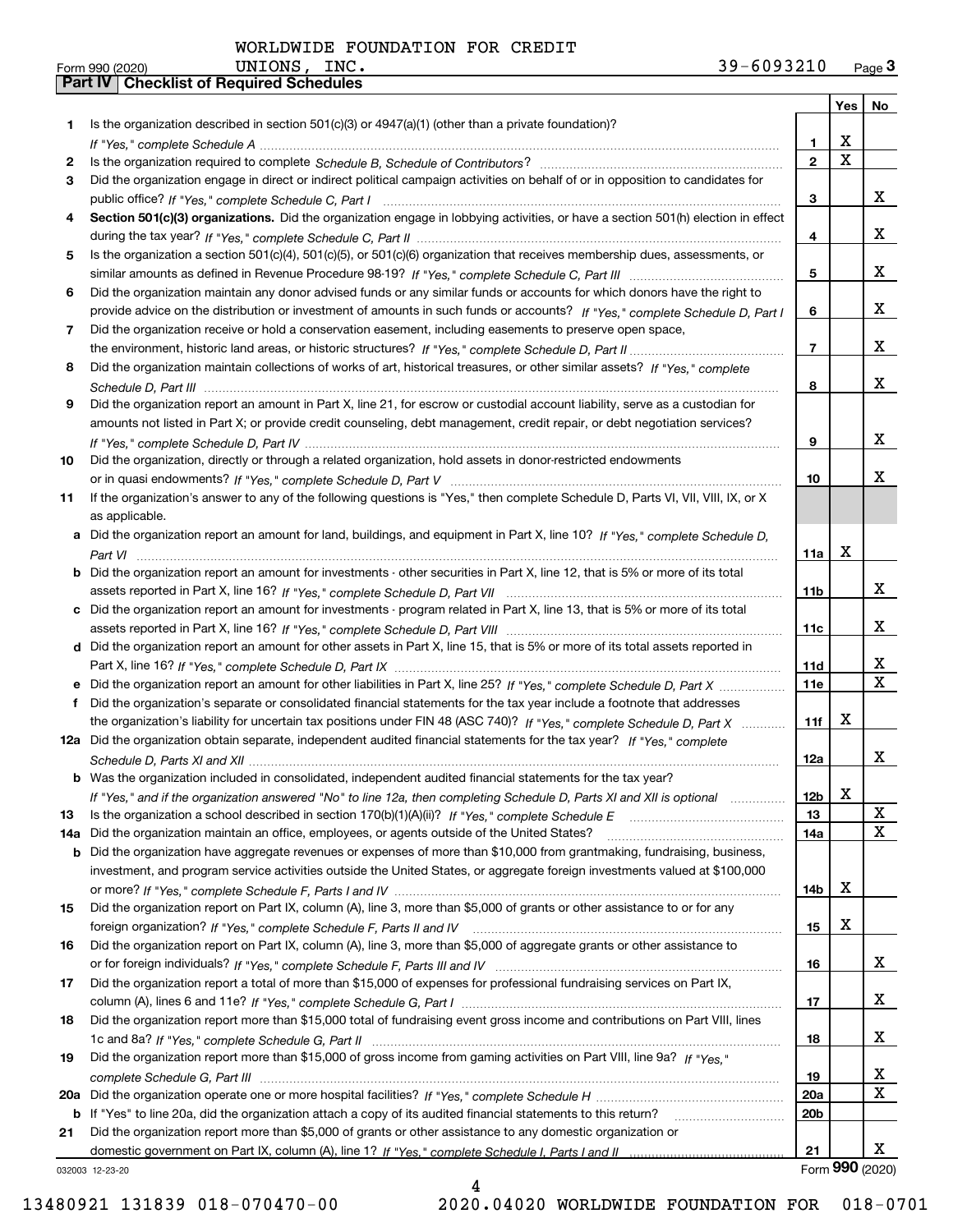*(continued)*

|          |                                                                                                                              |                 | Yes | No              |
|----------|------------------------------------------------------------------------------------------------------------------------------|-----------------|-----|-----------------|
| 22       | Did the organization report more than \$5,000 of grants or other assistance to or for domestic individuals on                |                 |     |                 |
|          |                                                                                                                              | 22              |     | x               |
| 23       | Did the organization answer "Yes" to Part VII, Section A, line 3, 4, or 5 about compensation of the organization's current   |                 |     |                 |
|          | and former officers, directors, trustees, key employees, and highest compensated employees? If "Yes," complete               |                 |     |                 |
|          |                                                                                                                              | 23              | X   |                 |
|          | 24a Did the organization have a tax-exempt bond issue with an outstanding principal amount of more than \$100,000 as of the  |                 |     |                 |
|          | last day of the year, that was issued after December 31, 2002? If "Yes," answer lines 24b through 24d and complete           |                 |     |                 |
|          |                                                                                                                              | 24a             |     | x               |
|          | b Did the organization invest any proceeds of tax-exempt bonds beyond a temporary period exception?                          | 24b             |     |                 |
|          | c Did the organization maintain an escrow account other than a refunding escrow at any time during the year to defease       |                 |     |                 |
|          | any tax-exempt bonds?                                                                                                        | 24c             |     |                 |
|          | d Did the organization act as an "on behalf of" issuer for bonds outstanding at any time during the year?                    | 24d             |     |                 |
|          | 25a Section 501(c)(3), 501(c)(4), and 501(c)(29) organizations. Did the organization engage in an excess benefit             |                 |     |                 |
|          |                                                                                                                              | 25a             |     | x               |
|          | b Is the organization aware that it engaged in an excess benefit transaction with a disqualified person in a prior year, and |                 |     |                 |
|          | that the transaction has not been reported on any of the organization's prior Forms 990 or 990-EZ? If "Yes," complete        |                 |     |                 |
|          | Schedule L, Part I                                                                                                           | 25b             |     | x               |
| 26       | Did the organization report any amount on Part X, line 5 or 22, for receivables from or payables to any current              |                 |     |                 |
|          | or former officer, director, trustee, key employee, creator or founder, substantial contributor, or 35%                      |                 |     |                 |
|          |                                                                                                                              | 26              |     | х               |
| 27       | Did the organization provide a grant or other assistance to any current or former officer, director, trustee, key employee,  |                 |     |                 |
|          | creator or founder, substantial contributor or employee thereof, a grant selection committee member, or to a 35% controlled  |                 |     |                 |
|          | entity (including an employee thereof) or family member of any of these persons? If "Yes," complete Schedule L, Part III     | 27              |     | х               |
| 28       | Was the organization a party to a business transaction with one of the following parties (see Schedule L, Part IV            |                 |     |                 |
|          | instructions, for applicable filing thresholds, conditions, and exceptions):                                                 |                 |     |                 |
|          | a A current or former officer, director, trustee, key employee, creator or founder, or substantial contributor? If           |                 |     |                 |
|          |                                                                                                                              | 28a             |     | x               |
|          |                                                                                                                              | 28 <sub>b</sub> |     | $\mathbf X$     |
|          | c A 35% controlled entity of one or more individuals and/or organizations described in lines 28a or 28b? If                  |                 |     |                 |
|          |                                                                                                                              | 28c             |     | х               |
| 29       |                                                                                                                              | 29              |     | $\mathbf X$     |
| 30       | Did the organization receive contributions of art, historical treasures, or other similar assets, or qualified conservation  |                 |     |                 |
|          |                                                                                                                              | 30              |     | x               |
| 31       | Did the organization liquidate, terminate, or dissolve and cease operations? If "Yes," complete Schedule N, Part I           | 31              |     | $\mathbf x$     |
| 32       | Did the organization sell, exchange, dispose of, or transfer more than 25% of its net assets? If "Yes," complete             |                 |     |                 |
|          |                                                                                                                              | 32              |     | х               |
| 33       | Did the organization own 100% of an entity disregarded as separate from the organization under Regulations                   |                 |     |                 |
|          |                                                                                                                              | 33              |     | х               |
| 34       | Was the organization related to any tax-exempt or taxable entity? If "Yes," complete Schedule R, Part II, III, or IV, and    |                 |     |                 |
|          |                                                                                                                              | 34              | х   |                 |
|          | 35a Did the organization have a controlled entity within the meaning of section 512(b)(13)?                                  | 35a             |     | X               |
|          | b If "Yes" to line 35a, did the organization receive any payment from or engage in any transaction with a controlled entity  |                 |     |                 |
|          |                                                                                                                              | 35b             |     |                 |
| 36       | Section 501(c)(3) organizations. Did the organization make any transfers to an exempt non-charitable related organization?   |                 |     |                 |
|          |                                                                                                                              | 36              | х   |                 |
| 37       | Did the organization conduct more than 5% of its activities through an entity that is not a related organization             |                 |     |                 |
|          | and that is treated as a partnership for federal income tax purposes? If "Yes," complete Schedule R, Part VI                 | 37              |     | X.              |
| 38       | Did the organization complete Schedule O and provide explanations in Schedule O for Part VI, lines 11b and 19?               |                 |     |                 |
|          | Note: All Form 990 filers are required to complete Schedule O                                                                | 38              | X   |                 |
| ∣ Part V | <b>Statements Regarding Other IRS Filings and Tax Compliance</b>                                                             |                 |     |                 |
|          | Check if Schedule O contains a response or note to any line in this Part V                                                   |                 |     |                 |
|          |                                                                                                                              |                 | Yes | No              |
|          | Ü<br>1a Enter the number reported in Box 3 of Form 1096. Enter -0- if not applicable<br>1a                                   |                 |     |                 |
|          | 0<br><b>b</b> Enter the number of Forms W-2G included in line 1a. Enter -0- if not applicable<br>1b                          |                 |     |                 |
|          | Did the organization comply with backup withholding rules for reportable payments to vendors and reportable gaming           |                 |     |                 |
|          | (gambling) winnings to prize winners?                                                                                        | 1c              |     |                 |
|          | 032004 12-23-20                                                                                                              |                 |     | Form 990 (2020) |
|          | 5                                                                                                                            |                 |     |                 |

 <sup>13480921 131839 018-070470-00 2020.04020</sup> WORLDWIDE FOUNDATION FOR 018-0701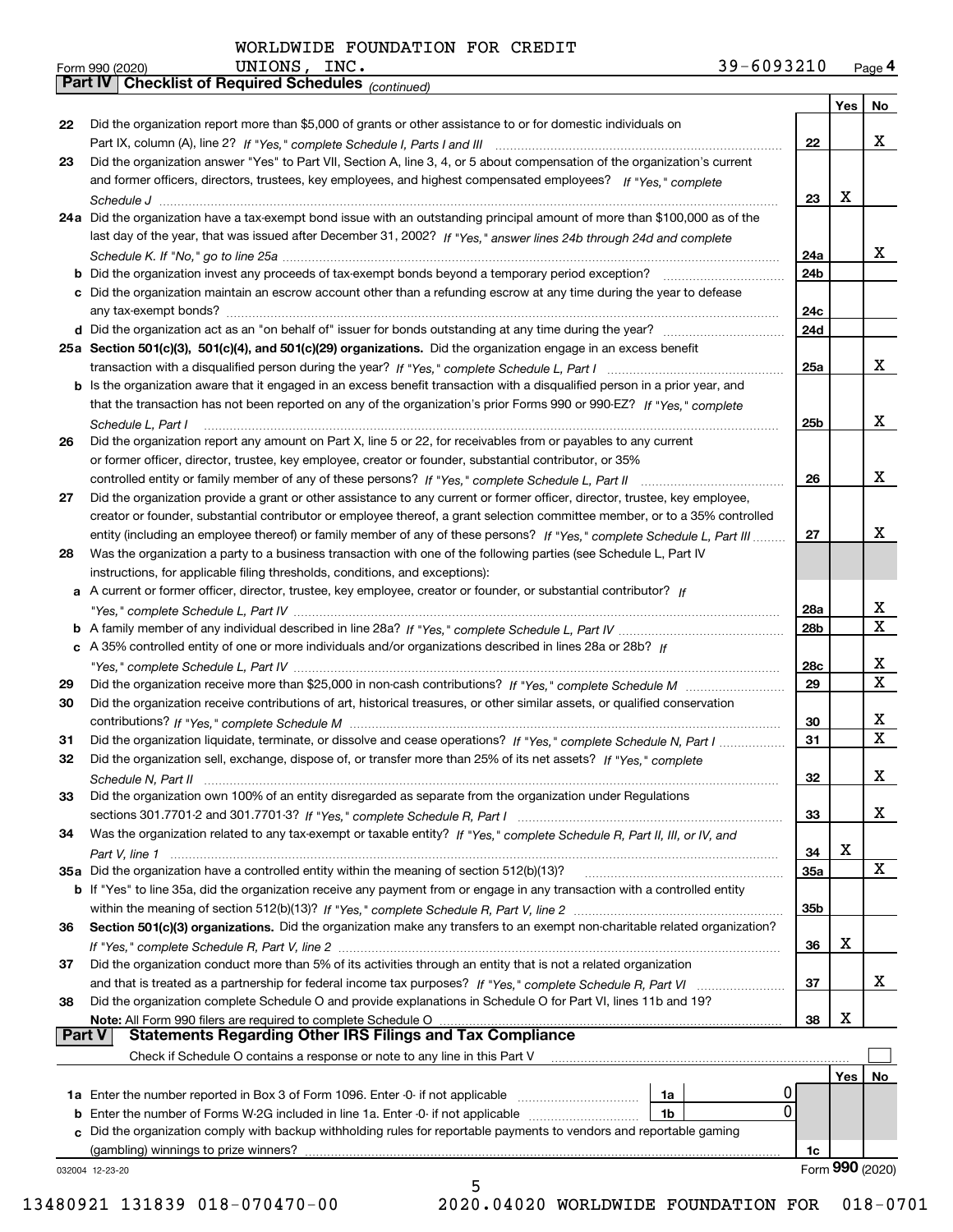|               | 39-6093210<br>UNIONS, INC.<br>Form 990 (2020)                                                                                                                                 |     |     | $_{\text{Page}}$ 5 |
|---------------|-------------------------------------------------------------------------------------------------------------------------------------------------------------------------------|-----|-----|--------------------|
| <b>Part V</b> | Statements Regarding Other IRS Filings and Tax Compliance (continued)                                                                                                         |     |     |                    |
|               |                                                                                                                                                                               |     | Yes | No                 |
|               | 2a Enter the number of employees reported on Form W-3, Transmittal of Wage and Tax Statements,                                                                                |     |     |                    |
|               | 0<br>filed for the calendar year ending with or within the year covered by this return<br>2a                                                                                  |     |     |                    |
|               |                                                                                                                                                                               | 2b  |     |                    |
|               |                                                                                                                                                                               |     |     |                    |
|               | 3a Did the organization have unrelated business gross income of \$1,000 or more during the year?                                                                              | 3a  |     | х                  |
|               |                                                                                                                                                                               | 3b  |     |                    |
|               | 4a At any time during the calendar year, did the organization have an interest in, or a signature or other authority over, a                                                  |     |     |                    |
|               |                                                                                                                                                                               | 4a  |     | х                  |
|               | <b>b</b> If "Yes," enter the name of the foreign country $\blacktriangleright$                                                                                                |     |     |                    |
|               | See instructions for filing requirements for FinCEN Form 114, Report of Foreign Bank and Financial Accounts (FBAR).                                                           |     |     |                    |
|               |                                                                                                                                                                               | 5а  |     | х                  |
| b             |                                                                                                                                                                               | 5b  |     | X                  |
| c             |                                                                                                                                                                               | 5c  |     |                    |
|               | 6a Does the organization have annual gross receipts that are normally greater than \$100,000, and did the organization solicit                                                |     |     |                    |
|               |                                                                                                                                                                               | 6a  |     | х                  |
|               | <b>b</b> If "Yes," did the organization include with every solicitation an express statement that such contributions or gifts                                                 |     |     |                    |
|               | were not tax deductible?                                                                                                                                                      | 6b  |     |                    |
| 7             | Organizations that may receive deductible contributions under section 170(c).                                                                                                 |     |     |                    |
| а             | Did the organization receive a payment in excess of \$75 made partly as a contribution and partly for goods and services provided to the payor?                               | 7a  |     | х                  |
| b             | If "Yes," did the organization notify the donor of the value of the goods or services provided?                                                                               | 7b  |     |                    |
|               | c Did the organization sell, exchange, or otherwise dispose of tangible personal property for which it was required                                                           |     |     |                    |
|               |                                                                                                                                                                               | 7c  |     | х                  |
|               | 7d                                                                                                                                                                            |     |     |                    |
| е             | Did the organization receive any funds, directly or indirectly, to pay premiums on a personal benefit contract?                                                               | 7e  |     |                    |
| f             | Did the organization, during the year, pay premiums, directly or indirectly, on a personal benefit contract?                                                                  | 7f  |     |                    |
| g             | If the organization received a contribution of qualified intellectual property, did the organization file Form 8899 as required?                                              | 7g  |     |                    |
| h.            | If the organization received a contribution of cars, boats, airplanes, or other vehicles, did the organization file a Form 1098-C?                                            | 7h  |     |                    |
| 8             | Sponsoring organizations maintaining donor advised funds. Did a donor advised fund maintained by the                                                                          |     |     |                    |
|               | sponsoring organization have excess business holdings at any time during the year?                                                                                            | 8   |     |                    |
| 9             | Sponsoring organizations maintaining donor advised funds.                                                                                                                     |     |     |                    |
| а             | Did the sponsoring organization make any taxable distributions under section 4966?                                                                                            | 9а  |     |                    |
| b             | Did the sponsoring organization make a distribution to a donor, donor advisor, or related person?                                                                             | 9b  |     |                    |
| 10            | Section 501(c)(7) organizations. Enter:                                                                                                                                       |     |     |                    |
|               | 10a                                                                                                                                                                           |     |     |                    |
|               | 10b <br>Gross receipts, included on Form 990, Part VIII, line 12, for public use of club facilities                                                                           |     |     |                    |
| 11            | Section 501(c)(12) organizations. Enter:                                                                                                                                      |     |     |                    |
| a             | Gross income from members or shareholders<br>11a                                                                                                                              |     |     |                    |
|               | b Gross income from other sources (Do not net amounts due or paid to other sources against                                                                                    |     |     |                    |
|               | 11b                                                                                                                                                                           |     |     |                    |
|               | 12a Section 4947(a)(1) non-exempt charitable trusts. Is the organization filing Form 990 in lieu of Form 1041?                                                                | 12a |     |                    |
|               | 12b<br><b>b</b> If "Yes," enter the amount of tax-exempt interest received or accrued during the year                                                                         |     |     |                    |
| 13            | Section 501(c)(29) qualified nonprofit health insurance issuers.                                                                                                              |     |     |                    |
|               | <b>a</b> Is the organization licensed to issue qualified health plans in more than one state?                                                                                 | 13a |     |                    |
|               | Note: See the instructions for additional information the organization must report on Schedule O.                                                                             |     |     |                    |
|               | <b>b</b> Enter the amount of reserves the organization is required to maintain by the states in which the                                                                     |     |     |                    |
|               | 13b                                                                                                                                                                           |     |     |                    |
|               | 13с                                                                                                                                                                           |     |     | x                  |
| 14a           | Did the organization receive any payments for indoor tanning services during the tax year?                                                                                    | 14a |     |                    |
|               | <b>b</b> If "Yes," has it filed a Form 720 to report these payments? If "No," provide an explanation on Schedule O                                                            | 14b |     |                    |
| 15            | Is the organization subject to the section 4960 tax on payment(s) of more than \$1,000,000 in remuneration or                                                                 |     |     | х                  |
|               |                                                                                                                                                                               | 15  |     |                    |
|               | If "Yes," see instructions and file Form 4720, Schedule N.<br>Is the organization an educational institution subject to the section 4968 excise tax on net investment income? |     |     | х                  |
| 16            | If "Yes," complete Form 4720, Schedule O.                                                                                                                                     | 16  |     |                    |
|               |                                                                                                                                                                               |     |     |                    |

6

Form (2020) **990**

032005 12-23-20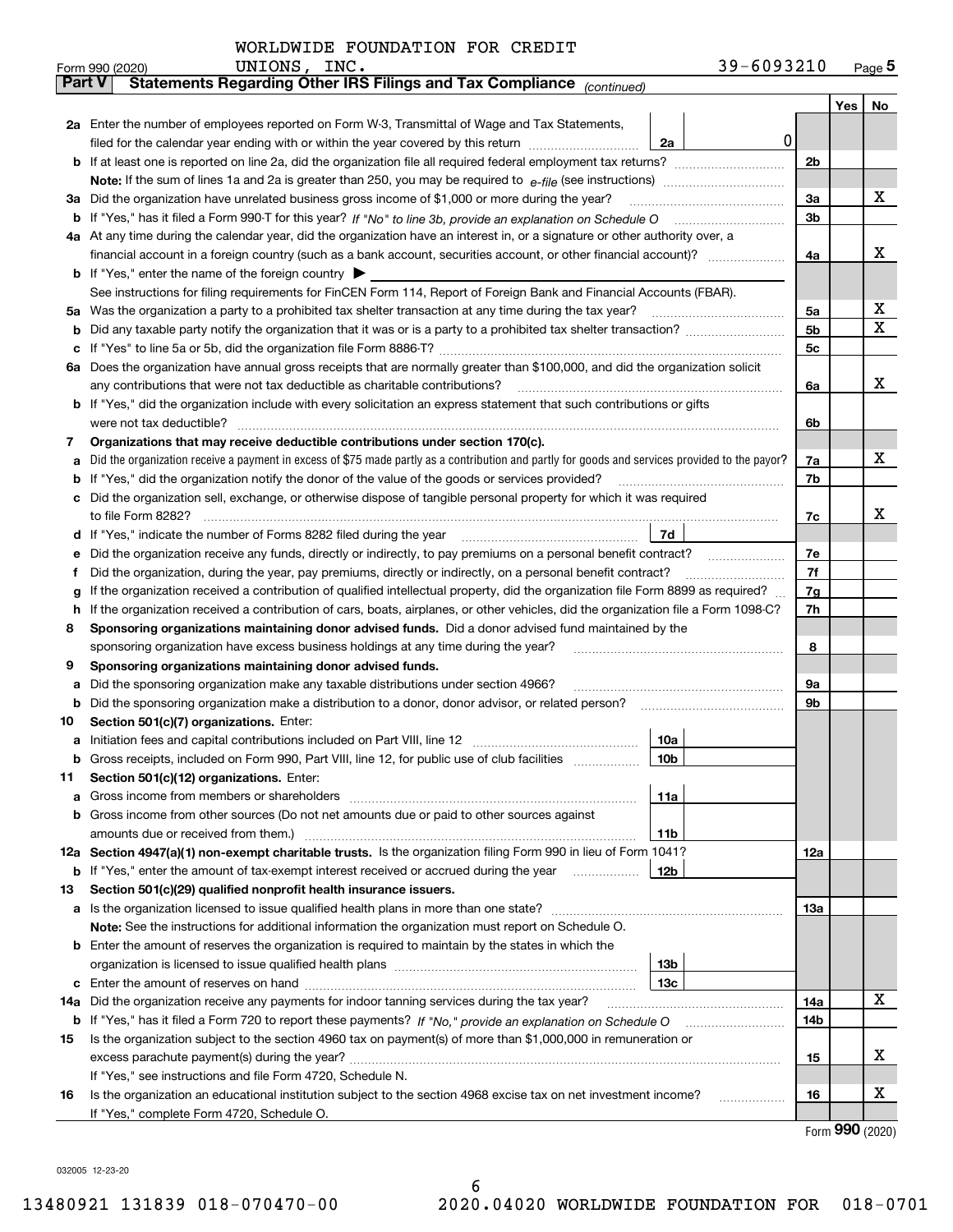*For each "Yes" response to lines 2 through 7b below, and for a "No" response to line 8a, 8b, or 10b below, describe the circumstances, processes, or changes on Schedule O. See instructions.* Form 990 (2020) **CONTIGUAT CONS, INC.**<br>**Part VI Governance, Management, and Disclosure** For each "Yes" response to lines 2 through 7b below, and for a "No" response

|        |                                                                                                                                                                               |    |    |                 | Yes   No    |                 |
|--------|-------------------------------------------------------------------------------------------------------------------------------------------------------------------------------|----|----|-----------------|-------------|-----------------|
|        | <b>1a</b> Enter the number of voting members of the governing body at the end of the tax year                                                                                 | 1a | 11 |                 |             |                 |
|        | If there are material differences in voting rights among members of the governing body, or if the governing                                                                   |    |    |                 |             |                 |
|        | body delegated broad authority to an executive committee or similar committee, explain on Schedule O.                                                                         |    |    |                 |             |                 |
| b      | Enter the number of voting members included on line 1a, above, who are independent                                                                                            | 1b | 11 |                 |             |                 |
| 2      | Did any officer, director, trustee, or key employee have a family relationship or a business relationship with any other                                                      |    |    |                 |             |                 |
|        | officer, director, trustee, or key employee?                                                                                                                                  |    |    | 2               |             | X               |
| 3      | Did the organization delegate control over management duties customarily performed by or under the direct supervision                                                         |    |    |                 |             |                 |
|        |                                                                                                                                                                               |    |    | 3               |             | Х               |
| 4      | Did the organization make any significant changes to its governing documents since the prior Form 990 was filed?                                                              |    |    | 4               |             | $\mathbf X$     |
| 5      |                                                                                                                                                                               |    |    | 5               |             | $\mathbf X$     |
| 6      | Did the organization have members or stockholders?                                                                                                                            |    |    | 6               |             | $\mathbf{x}$    |
| 7a     | Did the organization have members, stockholders, or other persons who had the power to elect or appoint one or                                                                |    |    |                 |             |                 |
|        |                                                                                                                                                                               |    |    | 7a              | х           |                 |
|        | b Are any governance decisions of the organization reserved to (or subject to approval by) members, stockholders, or                                                          |    |    |                 |             |                 |
|        | persons other than the governing body?                                                                                                                                        |    |    | 7b              | X           |                 |
| 8      | Did the organization contemporaneously document the meetings held or written actions undertaken during the vear by the following:                                             |    |    |                 |             |                 |
| a      |                                                                                                                                                                               |    |    | 8a              | х           |                 |
|        |                                                                                                                                                                               |    |    | 8b              | X           |                 |
| b<br>9 | Is there any officer, director, trustee, or key employee listed in Part VII, Section A, who cannot be reached at the                                                          |    |    |                 |             |                 |
|        |                                                                                                                                                                               |    |    | 9               |             | x               |
|        |                                                                                                                                                                               |    |    |                 |             |                 |
|        | Section B. Policies <i>(This Section B requests information about policies not required by the Internal Revenue Code.)</i>                                                    |    |    |                 |             |                 |
|        |                                                                                                                                                                               |    |    |                 | Yes         | No<br>X         |
|        |                                                                                                                                                                               |    |    | 10a             |             |                 |
|        | <b>b</b> If "Yes," did the organization have written policies and procedures governing the activities of such chapters, affiliates,                                           |    |    |                 |             |                 |
|        |                                                                                                                                                                               |    |    | 10 <sub>b</sub> |             |                 |
|        | 11a Has the organization provided a complete copy of this Form 990 to all members of its governing body before filing the form?                                               |    |    | 11a             | X           |                 |
|        | <b>b</b> Describe in Schedule O the process, if any, used by the organization to review this Form 990.                                                                        |    |    |                 |             |                 |
|        |                                                                                                                                                                               |    |    | 12a             | X           |                 |
| b      |                                                                                                                                                                               |    |    | 12 <sub>b</sub> | $\mathbf X$ |                 |
|        | c Did the organization regularly and consistently monitor and enforce compliance with the policy? If "Yes." describe                                                          |    |    |                 |             |                 |
|        | in Schedule O how this was done manufactured and continuum control of the Schedule O how this was done manufactured and continuum control of the Schedule O how this was done |    |    | 12c             | х           |                 |
| 13     |                                                                                                                                                                               |    |    | 13              | X           |                 |
| 14     |                                                                                                                                                                               |    |    | 14              | X           |                 |
| 15     | Did the process for determining compensation of the following persons include a review and approval by independent                                                            |    |    |                 |             |                 |
|        | persons, comparability data, and contemporaneous substantiation of the deliberation and decision?                                                                             |    |    |                 |             |                 |
| а      | The organization's CEO, Executive Director, or top management official manufactured content content of the organization's CEO, Executive Director, or top management official |    |    | <b>15a</b>      |             | X               |
|        |                                                                                                                                                                               |    |    | 15 <sub>b</sub> |             | $\mathbf X$     |
|        | If "Yes" to line 15a or 15b, describe the process in Schedule O (see instructions).                                                                                           |    |    |                 |             |                 |
|        | 16a Did the organization invest in, contribute assets to, or participate in a joint venture or similar arrangement with a                                                     |    |    |                 |             |                 |
|        | taxable entity during the year?                                                                                                                                               |    |    | 16a             |             | х               |
|        | b If "Yes," did the organization follow a written policy or procedure requiring the organization to evaluate its participation                                                |    |    |                 |             |                 |
|        | in joint venture arrangements under applicable federal tax law, and take steps to safeguard the organization's                                                                |    |    |                 |             |                 |
|        |                                                                                                                                                                               |    |    | <b>16b</b>      |             |                 |
|        | <b>Section C. Disclosure</b>                                                                                                                                                  |    |    |                 |             |                 |
| 17     | List the states with which a copy of this Form 990 is required to be filed $\blacktriangleright$ AL, AK, AR, CA, CO, CT, DC, FL, GA, HI, IL, KS                               |    |    |                 |             |                 |
| 18     | Section 6104 requires an organization to make its Forms 1023 (1024 or 1024-A, if applicable), 990, and 990-T (Section 501(c)(3)s only) available                              |    |    |                 |             |                 |
|        | for public inspection. Indicate how you made these available. Check all that apply.                                                                                           |    |    |                 |             |                 |
|        | $\boxed{\text{X}}$ Upon request<br>$\mid$ $\rm X \mid$ Own website<br>  Another's website<br>Other (explain on Schedule O)                                                    |    |    |                 |             |                 |
| 19     | Describe on Schedule O whether (and if so, how) the organization made its governing documents, conflict of interest policy, and financial                                     |    |    |                 |             |                 |
|        | statements available to the public during the tax year.                                                                                                                       |    |    |                 |             |                 |
| 20     | State the name, address, and telephone number of the person who possesses the organization's books and records                                                                |    |    |                 |             |                 |
|        | ELISSA MCCARTER LABORDE - 608-395-2000                                                                                                                                        |    |    |                 |             |                 |
|        | 5710 MINERAL POINT RD, MADISON, WI<br>53705                                                                                                                                   |    |    |                 |             |                 |
|        |                                                                                                                                                                               |    |    |                 |             | Form 990 (2020) |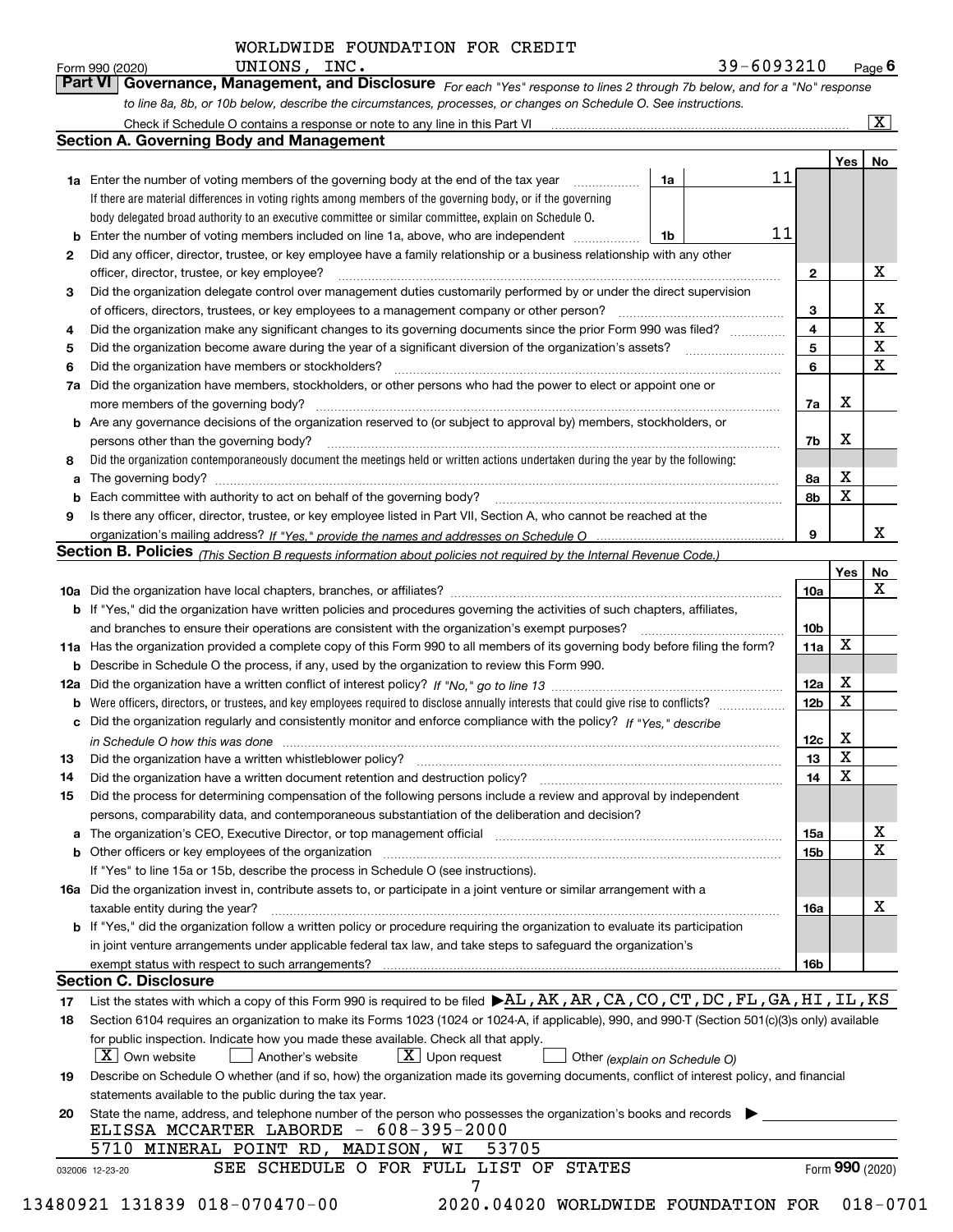|  | WORLDWIDE FOUNDATION FOR CREDIT |  |  |
|--|---------------------------------|--|--|
|--|---------------------------------|--|--|

 $\mathcal{L}^{\text{max}}$ 

| Form 990 (2020) |                                               | UNIONS. | INC. |                                                                                            | 39-6093210 | Page <i>I</i> |
|-----------------|-----------------------------------------------|---------|------|--------------------------------------------------------------------------------------------|------------|---------------|
|                 |                                               |         |      | Part VII Compensation of Officers, Directors, Trustees, Key Employees, Highest Compensated |            |               |
|                 | <b>Employees, and Independent Contractors</b> |         |      |                                                                                            |            |               |

Check if Schedule O contains a response or note to any line in this Part VII

**Section A. Officers, Directors, Trustees, Key Employees, and Highest Compensated Employees**

**1a**  Complete this table for all persons required to be listed. Report compensation for the calendar year ending with or within the organization's tax year. **•** List all of the organization's current officers, directors, trustees (whether individuals or organizations), regardless of amount of compensation.

Enter -0- in columns (D), (E), and (F) if no compensation was paid.

 $\bullet$  List all of the organization's  $\,$ current key employees, if any. See instructions for definition of "key employee."

**•** List the organization's five current highest compensated employees (other than an officer, director, trustee, or key employee) who received reportable compensation (Box 5 of Form W-2 and/or Box 7 of Form 1099-MISC) of more than \$100,000 from the organization and any related organizations.

**•** List all of the organization's former officers, key employees, and highest compensated employees who received more than \$100,000 of reportable compensation from the organization and any related organizations.

**former directors or trustees**  ¥ List all of the organization's that received, in the capacity as a former director or trustee of the organization, more than \$10,000 of reportable compensation from the organization and any related organizations.

See instructions for the order in which to list the persons above.

Check this box if neither the organization nor any related organization compensated any current officer, director, or trustee.  $\mathcal{L}^{\text{max}}$ 

| (A)                               | (B)                    | (C)                           |                                         |             |              |                                                                  |        | (D)                             | (E)             | (F)                      |
|-----------------------------------|------------------------|-------------------------------|-----------------------------------------|-------------|--------------|------------------------------------------------------------------|--------|---------------------------------|-----------------|--------------------------|
| Name and title                    | Average                |                               | Position<br>(do not check more than one |             |              |                                                                  |        | Reportable                      | Reportable      | Estimated                |
|                                   | hours per              |                               |                                         |             |              | box, unless person is both an<br>officer and a director/trustee) |        | compensation                    | compensation    | amount of                |
|                                   | week                   |                               |                                         |             |              |                                                                  |        | from                            | from related    | other                    |
|                                   | (list any<br>hours for |                               |                                         |             |              |                                                                  |        | the                             | organizations   | compensation<br>from the |
|                                   | related                |                               |                                         |             |              |                                                                  |        | organization<br>(W-2/1099-MISC) | (W-2/1099-MISC) | organization             |
|                                   | organizations          |                               |                                         |             |              |                                                                  |        |                                 |                 | and related              |
|                                   | below                  | ndividual trustee or director | nstitutional trustee                    |             | key employee |                                                                  |        |                                 |                 | organizations            |
|                                   | line)                  |                               |                                         | Officer     |              | Highest compensated<br> employee                                 | Former |                                 |                 |                          |
| BRIAN BRANCH<br>(1)               | 1.00                   |                               |                                         |             |              |                                                                  |        |                                 |                 |                          |
| PRESIDENT & CEO                   | 40.00                  |                               |                                         | $\mathbf x$ |              |                                                                  |        | $0$ .                           | 428,662.        | 53,304.                  |
| STEVEN FUNK<br>(2)                | 1.00                   |                               |                                         |             |              |                                                                  |        |                                 |                 |                          |
| CFO THROUGH AUGUST 2020           | 40.00                  |                               |                                         | $\rm X$     |              |                                                                  |        | 0.                              | 121,690.        | 16, 421.                 |
| MICHAEL REUTER<br>(3)             | 40.00                  |                               |                                         |             |              |                                                                  |        |                                 |                 |                          |
| EXECUTIVE DIRECTOR                |                        |                               |                                         | $\mathbf X$ |              |                                                                  |        | $\mathbf{0}$ .                  | 119,021.        | 9,898.                   |
| <b>BILL CHENEY</b><br>(4)         | 1.00                   |                               |                                         |             |              |                                                                  |        |                                 |                 |                          |
| CHAIR                             |                        | $\mathbf X$                   |                                         | $\mathbf X$ |              |                                                                  |        | 0.                              | 0.              | $0_{.}$                  |
| CARLA CICERO<br>(5)               | 1.00                   |                               |                                         |             |              |                                                                  |        |                                 |                 |                          |
| VICE CHAIR                        | 1.00                   | $\mathbf x$                   |                                         | $\mathbf X$ |              |                                                                  |        | 0.                              | $\mathbf 0$ .   | $0_{.}$                  |
| (6)<br>SUSAN MITCHELL             | 1.00                   |                               |                                         |             |              |                                                                  |        |                                 |                 |                          |
| <b>SECRETARY</b>                  |                        | $\overline{\text{X}}$         |                                         | $\mathbf X$ |              |                                                                  |        | 0.                              | $\mathbf 0$ .   | 0.                       |
| <b>DALLAS BERGL</b><br>(7)        | 1.00                   |                               |                                         |             |              |                                                                  |        |                                 |                 |                          |
| <b>TREASURER</b>                  | 1.00                   | $\mathbf x$                   |                                         | $\rm X$     |              |                                                                  |        | $\mathbf{0}$ .                  | $\mathbf 0$ .   | 0.                       |
| MANFRED ALFONSO DASENBROCK<br>(8) | 1.00                   |                               |                                         |             |              |                                                                  |        |                                 |                 |                          |
| <b>DIRECTOR</b>                   | 1.00                   | $\mathbf X$                   |                                         |             |              |                                                                  |        | 0.                              | 0.              | $0_{.}$                  |
| (9)<br>BRIAN CALDARELLI           | 1.00                   |                               |                                         |             |              |                                                                  |        |                                 |                 |                          |
| <b>DIRECTOR</b>                   |                        | $\mathbf x$                   |                                         |             |              |                                                                  |        | 0.                              | $\mathbf 0$ .   | $\mathbf 0$ .            |
| (10) CRYSTAL LONG                 | 1.00                   |                               |                                         |             |              |                                                                  |        |                                 |                 |                          |
| <b>DIRECTOR</b>                   |                        | $\overline{\textbf{X}}$       |                                         |             |              |                                                                  |        | $\mathbf 0$ .                   | $\mathbf 0$ .   | $\mathbf 0$ .            |
| (11) STEVEN STAPP                 | 1.00                   |                               |                                         |             |              |                                                                  |        |                                 |                 |                          |
| <b>DIRECTOR</b>                   |                        | $\rm X$                       |                                         |             |              |                                                                  |        | 0.                              | $\mathbf{0}$ .  | $0_{.}$                  |
| (12) DWAYNE NAYLOR                | 1.00                   |                               |                                         |             |              |                                                                  |        |                                 |                 |                          |
| <b>DIRECTOR</b>                   |                        | $\overline{\mathbf{X}}$       |                                         |             |              |                                                                  |        | 0.                              | $\mathbf 0$ .   | $0_{.}$                  |
| (13) RENEE SATTIEWHITE            | 1.00                   |                               |                                         |             |              |                                                                  |        |                                 |                 |                          |
| <b>DIRECTOR</b>                   |                        | $\mathbf x$                   |                                         |             |              |                                                                  |        | 0.                              | $\mathbf{0}$ .  | 0.                       |
| (14) JOSEPH THOMAS                | 1.00                   |                               |                                         |             |              |                                                                  |        |                                 |                 |                          |
| <b>DIRECTOR</b>                   | 1.00                   | $\mathbf X$                   |                                         |             |              |                                                                  |        | 0.                              | $\mathbf 0$ .   | 0.                       |
|                                   |                        |                               |                                         |             |              |                                                                  |        |                                 |                 |                          |
|                                   |                        |                               |                                         |             |              |                                                                  |        |                                 |                 |                          |
|                                   |                        |                               |                                         |             |              |                                                                  |        |                                 |                 |                          |
|                                   |                        |                               |                                         |             |              |                                                                  |        |                                 |                 |                          |
|                                   |                        |                               |                                         |             |              |                                                                  |        |                                 |                 |                          |
|                                   |                        |                               |                                         |             |              |                                                                  |        |                                 |                 |                          |

8

032007 12-23-20

Form (2020) **990**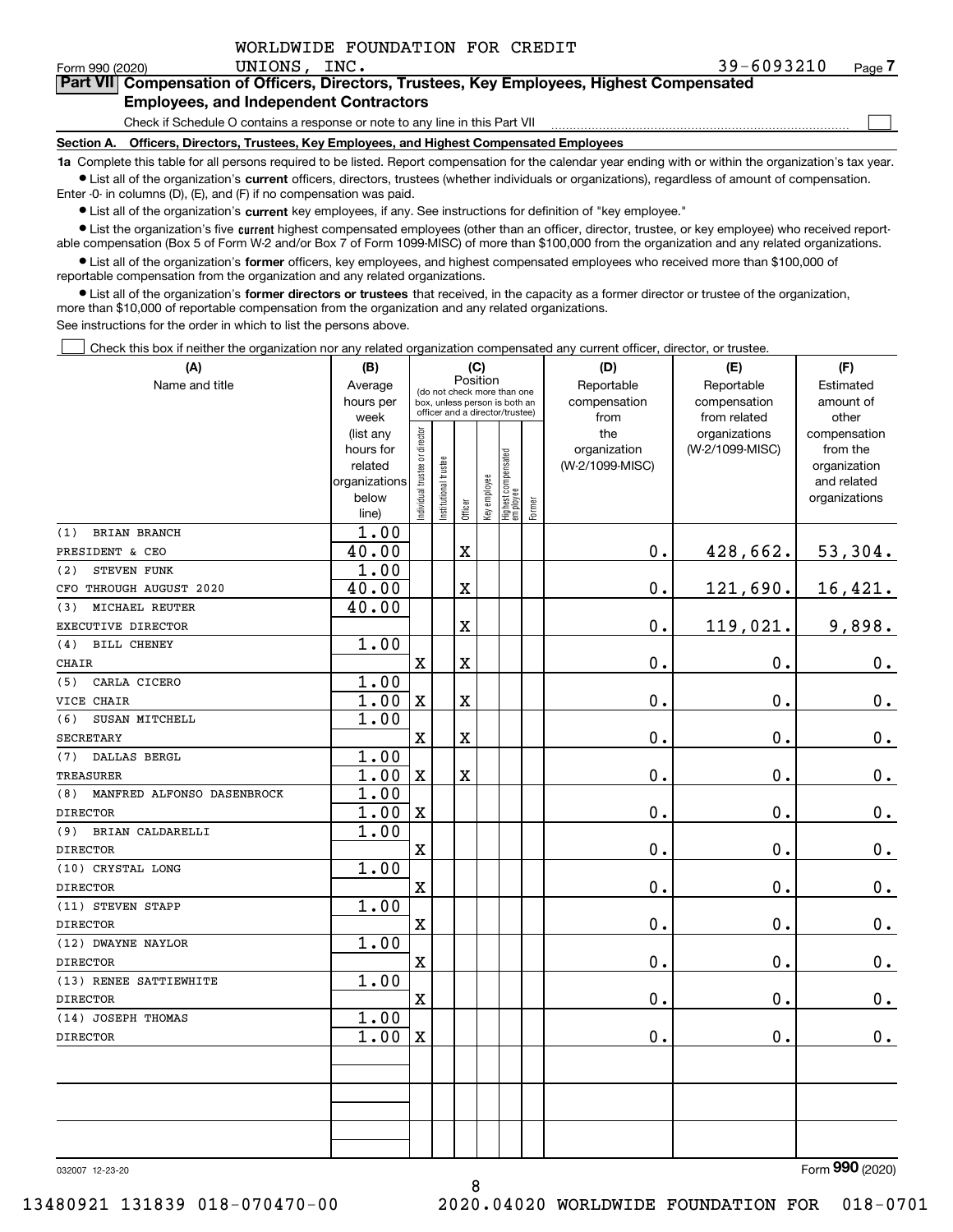|   | WORLDWIDE FOUNDATION FOR CREDIT                                                                                                                                                                                                                                                  |                                                                      |                                |                       |          |              |                                                                                                 |        |                                            | 39-6093210                                        |    |                     |                                                                          |                          |
|---|----------------------------------------------------------------------------------------------------------------------------------------------------------------------------------------------------------------------------------------------------------------------------------|----------------------------------------------------------------------|--------------------------------|-----------------------|----------|--------------|-------------------------------------------------------------------------------------------------|--------|--------------------------------------------|---------------------------------------------------|----|---------------------|--------------------------------------------------------------------------|--------------------------|
|   | UNIONS, INC.<br>Form 990 (2020)<br><b>Part VII</b><br>Section A. Officers, Directors, Trustees, Key Employees, and Highest Compensated Employees (continued)                                                                                                                     |                                                                      |                                |                       |          |              |                                                                                                 |        |                                            |                                                   |    |                     |                                                                          | Page 8                   |
|   | (A)<br>Name and title                                                                                                                                                                                                                                                            | (B)<br>Average<br>hours per<br>week                                  |                                |                       | Position | (C)          | (do not check more than one<br>box, unless person is both an<br>officer and a director/trustee) |        | (D)<br>Reportable<br>compensation<br>from  | (E)<br>Reportable<br>compensation<br>from related |    |                     | (F)<br>Estimated<br>amount of<br>other                                   |                          |
|   |                                                                                                                                                                                                                                                                                  | (list any<br>hours for<br>related<br>organizations<br>below<br>line) | Individual trustee or director | Institutional trustee | Officer  | Key employee | Highest compensated<br>employee                                                                 | Former | the<br>organization<br>(W-2/1099-MISC)     | organizations<br>(W-2/1099-MISC)                  |    |                     | compensation<br>from the<br>organization<br>and related<br>organizations |                          |
|   |                                                                                                                                                                                                                                                                                  |                                                                      |                                |                       |          |              |                                                                                                 |        |                                            |                                                   |    |                     |                                                                          |                          |
|   |                                                                                                                                                                                                                                                                                  |                                                                      |                                |                       |          |              |                                                                                                 |        |                                            |                                                   |    |                     |                                                                          |                          |
|   |                                                                                                                                                                                                                                                                                  |                                                                      |                                |                       |          |              |                                                                                                 |        |                                            |                                                   |    |                     |                                                                          |                          |
|   |                                                                                                                                                                                                                                                                                  |                                                                      |                                |                       |          |              |                                                                                                 |        |                                            |                                                   |    |                     |                                                                          |                          |
|   |                                                                                                                                                                                                                                                                                  |                                                                      |                                |                       |          |              |                                                                                                 |        |                                            |                                                   |    |                     |                                                                          |                          |
|   | 1b Subtotal                                                                                                                                                                                                                                                                      |                                                                      |                                |                       |          |              |                                                                                                 |        | 0.<br>$\overline{0}$ .<br>$\overline{0}$ . | 669, 373.<br>669,373.                             | 0. |                     |                                                                          | 79,623.<br>0.<br>79,623. |
| 2 | Total number of individuals (including but not limited to those listed above) who received more than \$100,000 of reportable<br>compensation from the organization                                                                                                               |                                                                      |                                |                       |          |              |                                                                                                 |        |                                            |                                                   |    |                     |                                                                          | 0                        |
| з | Did the organization list any former officer, director, trustee, key employee, or highest compensated employee on                                                                                                                                                                |                                                                      |                                |                       |          |              |                                                                                                 |        |                                            |                                                   |    |                     | Yes                                                                      | No                       |
| 4 | line 1a? If "Yes," complete Schedule J for such individual manufactured contained and the line 1a? If "Yes," complete Schedule J for such individual<br>For any individual listed on line 1a, is the sum of reportable compensation and other compensation from the organization |                                                                      |                                |                       |          |              |                                                                                                 |        |                                            |                                                   |    | з                   |                                                                          | $\mathbf X$              |
| 5 | Did any person listed on line 1a receive or accrue compensation from any unrelated organization or individual for services                                                                                                                                                       |                                                                      |                                |                       |          |              |                                                                                                 |        |                                            |                                                   |    | 4                   | х                                                                        |                          |
|   | <b>Section B. Independent Contractors</b>                                                                                                                                                                                                                                        |                                                                      |                                |                       |          |              |                                                                                                 |        |                                            |                                                   |    | 5                   |                                                                          | x                        |
| 1 | Complete this table for your five highest compensated independent contractors that received more than \$100,000 of compensation from<br>the organization. Report compensation for the calendar year ending with or within the organization's tax year.                           |                                                                      |                                |                       |          |              |                                                                                                 |        |                                            |                                                   |    |                     |                                                                          |                          |
|   | (A)<br>Name and business address                                                                                                                                                                                                                                                 |                                                                      |                                | <b>NONE</b>           |          |              |                                                                                                 |        | (B)<br>Description of services             |                                                   |    | (C)<br>Compensation |                                                                          |                          |
|   |                                                                                                                                                                                                                                                                                  |                                                                      |                                |                       |          |              |                                                                                                 |        |                                            |                                                   |    |                     |                                                                          |                          |
|   |                                                                                                                                                                                                                                                                                  |                                                                      |                                |                       |          |              |                                                                                                 |        |                                            |                                                   |    |                     |                                                                          |                          |
|   |                                                                                                                                                                                                                                                                                  |                                                                      |                                |                       |          |              |                                                                                                 |        |                                            |                                                   |    |                     |                                                                          |                          |
|   |                                                                                                                                                                                                                                                                                  |                                                                      |                                |                       |          |              |                                                                                                 |        |                                            |                                                   |    |                     |                                                                          |                          |
| 2 | Total number of independent contractors (including but not limited to those listed above) who received more than                                                                                                                                                                 |                                                                      |                                |                       |          |              |                                                                                                 |        |                                            |                                                   |    |                     |                                                                          |                          |
|   | \$100,000 of compensation from the organization                                                                                                                                                                                                                                  |                                                                      |                                |                       |          |              | Ü                                                                                               |        |                                            |                                                   |    |                     |                                                                          |                          |

032008 12-23-20

Form (2020) **990**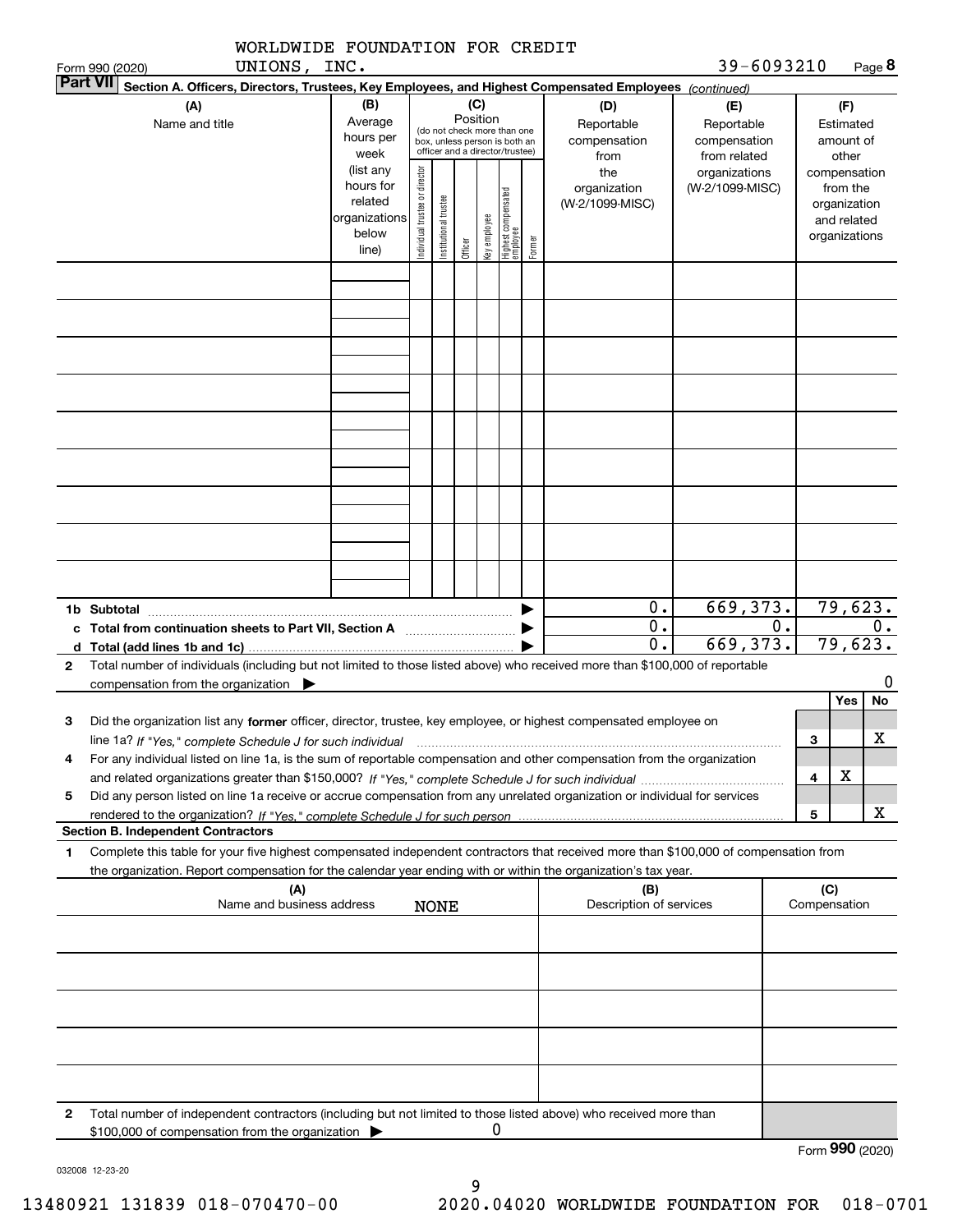|                                                           |    |      | UNIONS, INC.<br>Form 990 (2020)                                                                                       |                       |                                  |                                              | 39-6093210                                        | Page 9                                                          |
|-----------------------------------------------------------|----|------|-----------------------------------------------------------------------------------------------------------------------|-----------------------|----------------------------------|----------------------------------------------|---------------------------------------------------|-----------------------------------------------------------------|
| <b>Part VIII</b>                                          |    |      | <b>Statement of Revenue</b>                                                                                           |                       |                                  |                                              |                                                   |                                                                 |
|                                                           |    |      | Check if Schedule O contains a response or note to any line in this Part VIII                                         |                       |                                  |                                              |                                                   |                                                                 |
|                                                           |    |      |                                                                                                                       |                       | (A)<br>Total revenue             | (B)<br>Related or exempt<br>function revenue | $\overline{(C)}$<br>Unrelated<br>business revenue | (D)<br>Revenue excluded<br>from tax under<br>sections 512 - 514 |
|                                                           |    |      | 1 a Federated campaigns<br>1a                                                                                         |                       |                                  |                                              |                                                   |                                                                 |
| Contributions, Gifts, Grants<br>and Other Similar Amounts |    |      | 1 <sub>b</sub><br><b>b</b> Membership dues                                                                            |                       |                                  |                                              |                                                   |                                                                 |
|                                                           |    |      | 1 <sub>c</sub><br>c Fundraising events                                                                                |                       |                                  |                                              |                                                   |                                                                 |
|                                                           |    |      | 1 <sub>d</sub><br>d Related organizations<br>$\overline{\phantom{a}}$                                                 |                       |                                  |                                              |                                                   |                                                                 |
|                                                           |    |      | e Government grants (contributions)<br>1e                                                                             |                       |                                  |                                              |                                                   |                                                                 |
|                                                           |    |      | f All other contributions, gifts, grants, and                                                                         |                       |                                  |                                              |                                                   |                                                                 |
|                                                           |    |      | 1f<br>similar amounts not included above                                                                              | <u>1,991,160.</u>     |                                  |                                              |                                                   |                                                                 |
|                                                           |    |      | $1g$ \$<br>Noncash contributions included in lines 1a-1f                                                              |                       |                                  |                                              |                                                   |                                                                 |
|                                                           |    |      |                                                                                                                       | $\blacktriangleright$ | 1,991,160.                       |                                              |                                                   |                                                                 |
|                                                           |    |      |                                                                                                                       | <b>Business Code</b>  |                                  |                                              |                                                   |                                                                 |
|                                                           |    | 2a   | EDUCATIONAL RECEPTIONS                                                                                                | 611710                | 114,822.                         | 114,822.                                     |                                                   |                                                                 |
| Program Service<br>Revenue                                |    | b    | <u> 1989 - Johann Barn, mars ann an t-Amhain Aonaich an t-Aonaich an t-Aonaich ann an t-Aonaich ann an t-Aonaich</u>  |                       |                                  |                                              |                                                   |                                                                 |
|                                                           |    | с    | the contract of the contract of the contract of the contract of the contract of                                       |                       |                                  |                                              |                                                   |                                                                 |
|                                                           |    | d    | <u> 1989 - Johann Stein, marwolaethau a bhann an t-Amhainn an t-Amhainn an t-Amhainn an t-Amhainn an t-Amhainn an</u> |                       |                                  |                                              |                                                   |                                                                 |
|                                                           |    | е    |                                                                                                                       |                       |                                  |                                              |                                                   |                                                                 |
|                                                           |    |      | f All other program service revenue                                                                                   |                       |                                  |                                              |                                                   |                                                                 |
|                                                           |    | a    |                                                                                                                       | ▶                     | 114,822.                         |                                              |                                                   |                                                                 |
|                                                           | 3  |      | Investment income (including dividends, interest, and                                                                 |                       |                                  |                                              |                                                   |                                                                 |
|                                                           |    |      |                                                                                                                       | ▶                     |                                  |                                              |                                                   |                                                                 |
|                                                           | 4  |      | Income from investment of tax-exempt bond proceeds                                                                    |                       |                                  |                                              |                                                   |                                                                 |
|                                                           | 5  |      |                                                                                                                       |                       |                                  |                                              |                                                   |                                                                 |
|                                                           |    |      | (i) Real                                                                                                              | (ii) Personal         |                                  |                                              |                                                   |                                                                 |
|                                                           |    | 6а   | Gross rents<br>6a                                                                                                     |                       |                                  |                                              |                                                   |                                                                 |
|                                                           |    | b    | .<br>6b<br>Less: rental expenses                                                                                      |                       |                                  |                                              |                                                   |                                                                 |
|                                                           |    |      | 6c<br>c Rental income or (loss)                                                                                       |                       |                                  |                                              |                                                   |                                                                 |
|                                                           |    |      | d Net rental income or (loss)                                                                                         |                       |                                  |                                              |                                                   |                                                                 |
|                                                           |    |      | (i) Securities<br>7 a Gross amount from sales of                                                                      | (ii) Other            |                                  |                                              |                                                   |                                                                 |
|                                                           |    |      | assets other than inventory<br>7a                                                                                     |                       |                                  |                                              |                                                   |                                                                 |
|                                                           |    |      | <b>b</b> Less: cost or other basis                                                                                    |                       |                                  |                                              |                                                   |                                                                 |
|                                                           |    |      | 7b                                                                                                                    |                       |                                  |                                              |                                                   |                                                                 |
| evenue                                                    |    |      | and sales expenses<br>7c<br>c Gain or (loss)                                                                          |                       |                                  |                                              |                                                   |                                                                 |
|                                                           |    |      |                                                                                                                       |                       |                                  |                                              |                                                   |                                                                 |
| Other R                                                   |    |      | 8 a Gross income from fundraising events (not                                                                         |                       |                                  |                                              |                                                   |                                                                 |
|                                                           |    |      | including \$<br>$\overline{\phantom{a}}$ of                                                                           |                       |                                  |                                              |                                                   |                                                                 |
|                                                           |    |      | contributions reported on line 1c). See                                                                               |                       |                                  |                                              |                                                   |                                                                 |
|                                                           |    |      | 8a                                                                                                                    |                       |                                  |                                              |                                                   |                                                                 |
|                                                           |    |      | 8b<br>b Less: direct expenses                                                                                         |                       |                                  |                                              |                                                   |                                                                 |
|                                                           |    |      | c Net income or (loss) from fundraising events                                                                        |                       |                                  |                                              |                                                   |                                                                 |
|                                                           |    |      | 9 a Gross income from gaming activities. See                                                                          |                       |                                  |                                              |                                                   |                                                                 |
|                                                           |    |      | 9a                                                                                                                    |                       |                                  |                                              |                                                   |                                                                 |
|                                                           |    |      | 9 <sub>b</sub><br><b>b</b> Less: direct expenses <b>manually</b>                                                      |                       |                                  |                                              |                                                   |                                                                 |
|                                                           |    |      | c Net income or (loss) from gaming activities                                                                         |                       |                                  |                                              |                                                   |                                                                 |
|                                                           |    |      | 10 a Gross sales of inventory, less returns                                                                           | .                     |                                  |                                              |                                                   |                                                                 |
|                                                           |    |      | 10a                                                                                                                   |                       |                                  |                                              |                                                   |                                                                 |
|                                                           |    |      | 10 <sub>b</sub>                                                                                                       |                       |                                  |                                              |                                                   |                                                                 |
|                                                           |    |      | c Net income or (loss) from sales of inventory                                                                        |                       |                                  |                                              |                                                   |                                                                 |
|                                                           |    |      |                                                                                                                       | <b>Business Code</b>  |                                  |                                              |                                                   |                                                                 |
| Miscellaneous<br>Revenue                                  |    | 11 a |                                                                                                                       |                       |                                  |                                              |                                                   |                                                                 |
|                                                           |    | b    |                                                                                                                       |                       |                                  |                                              |                                                   |                                                                 |
|                                                           |    | с    | the control of the control of the control of the control of the control of                                            |                       |                                  |                                              |                                                   |                                                                 |
|                                                           |    |      |                                                                                                                       |                       |                                  |                                              |                                                   |                                                                 |
|                                                           |    |      |                                                                                                                       | $\blacktriangleright$ |                                  |                                              |                                                   |                                                                 |
|                                                           | 12 |      |                                                                                                                       |                       | $\blacktriangleright$ 2,105,982. | 114,822.                                     | 0.                                                | 0.                                                              |
| 032009 12-23-20                                           |    |      |                                                                                                                       |                       |                                  |                                              |                                                   | Form 990 (2020)                                                 |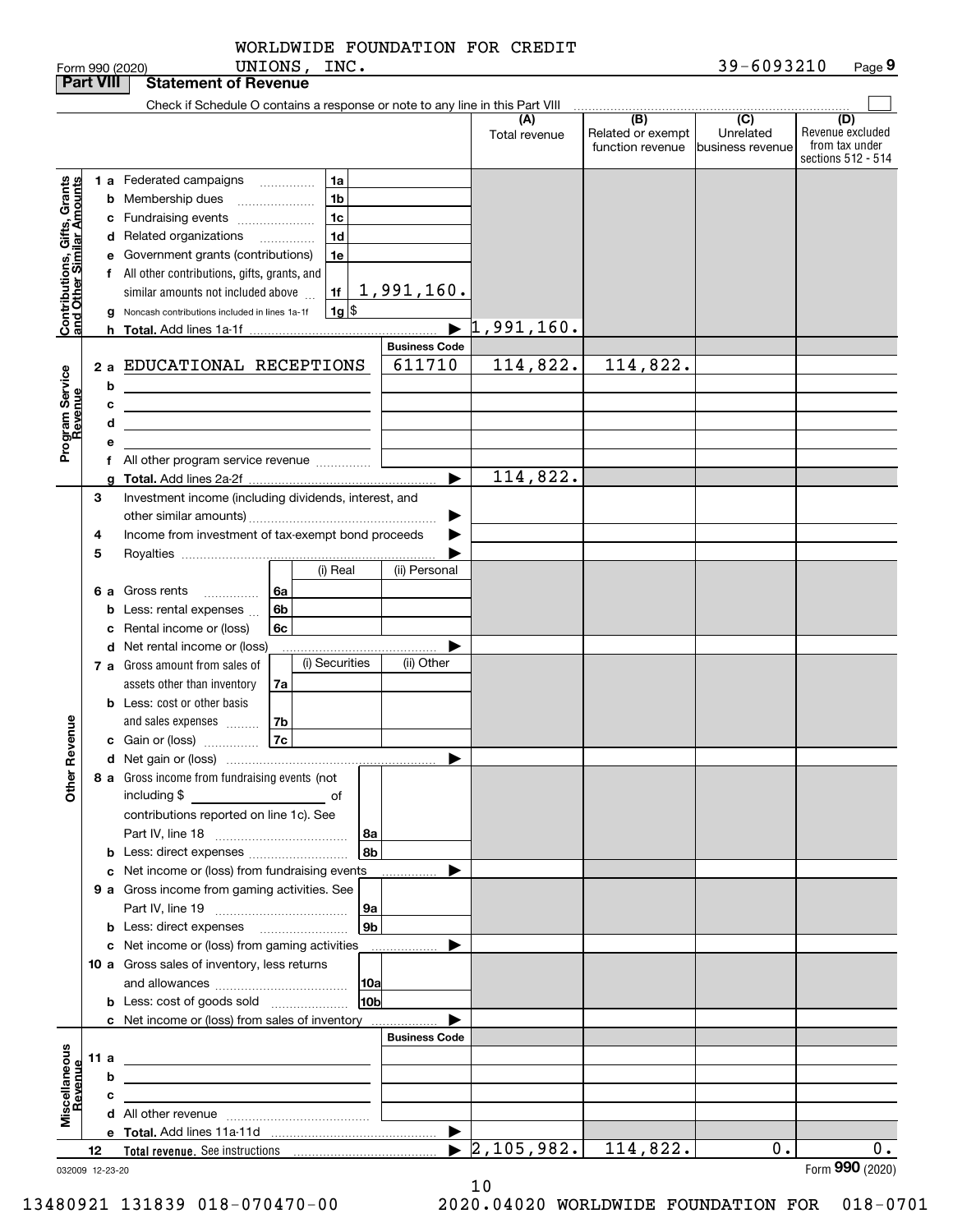Form 990 (2020) Page **Part IX Statement of Functional Expenses 10** UNIONS, INC. 39-6093210

|              | Section 501(c)(3) and 501(c)(4) organizations must complete all columns. All other organizations must complete column (A).                                                                                 |                       |                                    |                                           |                                |
|--------------|------------------------------------------------------------------------------------------------------------------------------------------------------------------------------------------------------------|-----------------------|------------------------------------|-------------------------------------------|--------------------------------|
|              | Check if Schedule O contains a response or note to any line in this Part IX                                                                                                                                |                       |                                    |                                           |                                |
|              | Do not include amounts reported on lines 6b,<br>7b, 8b, 9b, and 10b of Part VIII.                                                                                                                          | (A)<br>Total expenses | (B)<br>Program service<br>expenses | (C)<br>Management and<br>general expenses | (D)<br>Fundraising<br>expenses |
| 1.           | Grants and other assistance to domestic organizations                                                                                                                                                      |                       |                                    |                                           |                                |
|              | and domestic governments. See Part IV, line 21                                                                                                                                                             |                       |                                    |                                           |                                |
| $\mathbf{2}$ | Grants and other assistance to domestic                                                                                                                                                                    |                       |                                    |                                           |                                |
|              | individuals. See Part IV, line 22                                                                                                                                                                          |                       |                                    |                                           |                                |
| 3            | Grants and other assistance to foreign                                                                                                                                                                     |                       |                                    |                                           |                                |
|              | organizations, foreign governments, and foreign                                                                                                                                                            |                       |                                    |                                           |                                |
|              | individuals. See Part IV, lines 15 and 16                                                                                                                                                                  | 119,800.              | 119,800.                           |                                           |                                |
| 4            | Benefits paid to or for members                                                                                                                                                                            |                       |                                    |                                           |                                |
| 5            | Compensation of current officers, directors,                                                                                                                                                               |                       |                                    |                                           |                                |
|              | trustees, and key employees                                                                                                                                                                                |                       |                                    |                                           |                                |
| 6            | Compensation not included above to disqualified                                                                                                                                                            |                       |                                    |                                           |                                |
|              | persons (as defined under section 4958(f)(1)) and                                                                                                                                                          |                       |                                    |                                           |                                |
|              | persons described in section 4958(c)(3)(B)                                                                                                                                                                 |                       |                                    |                                           |                                |
| 7            |                                                                                                                                                                                                            |                       |                                    |                                           |                                |
| 8            | Pension plan accruals and contributions (include                                                                                                                                                           |                       |                                    |                                           |                                |
|              | section 401(k) and 403(b) employer contributions)                                                                                                                                                          |                       |                                    |                                           |                                |
| 9            |                                                                                                                                                                                                            |                       |                                    |                                           |                                |
| 10           |                                                                                                                                                                                                            |                       |                                    |                                           |                                |
| 11           | Fees for services (nonemployees):                                                                                                                                                                          |                       |                                    |                                           |                                |
| a            |                                                                                                                                                                                                            | <u>1,090,437.</u>     | 415,568.                           | 343,684.                                  | 331,185.                       |
| b            |                                                                                                                                                                                                            | 7,026.                | $\overline{103}$ .                 | 6,619.                                    | 304.                           |
| c            |                                                                                                                                                                                                            | 13,929.               |                                    | 13,929.                                   |                                |
| d            |                                                                                                                                                                                                            |                       |                                    |                                           |                                |
| e            | Professional fundraising services. See Part IV, line 17                                                                                                                                                    |                       |                                    |                                           |                                |
| f            | Investment management fees                                                                                                                                                                                 |                       |                                    |                                           |                                |
| $\mathbf{q}$ | Other. (If line 11g amount exceeds 10% of line 25,                                                                                                                                                         |                       |                                    |                                           |                                |
|              | column (A) amount, list line 11g expenses on Sch O.)                                                                                                                                                       | 81,589.               | 20, 170.                           | 50,457.                                   | 10,962.                        |
| 12           |                                                                                                                                                                                                            | 64,829.               | 4,469.                             |                                           | 60, 360.                       |
| 13           |                                                                                                                                                                                                            | 75,603.               | 18, 202.                           | 41,050.                                   | 16,351.                        |
| 14           |                                                                                                                                                                                                            | 850.                  | 78.                                | 772.                                      |                                |
| 15           |                                                                                                                                                                                                            |                       |                                    |                                           |                                |
| 16           |                                                                                                                                                                                                            | 65,590.               |                                    | 65,590.                                   |                                |
| 17           |                                                                                                                                                                                                            | 83,315.               | 73,434.                            | 904.                                      | 8,977.                         |
| 18           | Payments of travel or entertainment expenses                                                                                                                                                               |                       |                                    |                                           |                                |
|              | for any federal, state, or local public officials                                                                                                                                                          |                       |                                    |                                           |                                |
| 19           | Conferences, conventions, and meetings                                                                                                                                                                     | 94,985.               | 85,556.                            | 356.                                      | 9,073.                         |
| 20           | Interest                                                                                                                                                                                                   |                       |                                    |                                           |                                |
| 21           |                                                                                                                                                                                                            |                       |                                    |                                           |                                |
| 22           | Depreciation, depletion, and amortization                                                                                                                                                                  |                       |                                    |                                           |                                |
| 23           | Insurance                                                                                                                                                                                                  | 24,837.               |                                    | 24,837.                                   |                                |
| 24           | Other expenses. Itemize expenses not covered<br>above (List miscellaneous expenses on line 24e. If<br>line 24e amount exceeds 10% of line 25, column (A)<br>amount, list line 24e expenses on Schedule O.) |                       |                                    |                                           |                                |
| $\mathbf{a}$ | MISCELLANEOUS EXPENSES                                                                                                                                                                                     | 93,370.               | 66,664.                            | 15,677.                                   | 11,029.                        |
| b            |                                                                                                                                                                                                            |                       |                                    |                                           |                                |
| с            |                                                                                                                                                                                                            |                       |                                    |                                           |                                |
| d            |                                                                                                                                                                                                            |                       |                                    |                                           |                                |
| е            | All other expenses                                                                                                                                                                                         |                       |                                    |                                           |                                |
| 25           | Total functional expenses. Add lines 1 through 24e                                                                                                                                                         | 1,816,160.            | 804,044.                           | 563,875.                                  | 448,241.                       |
| 26           | <b>Joint costs.</b> Complete this line only if the organization                                                                                                                                            |                       |                                    |                                           |                                |
|              | reported in column (B) joint costs from a combined                                                                                                                                                         |                       |                                    |                                           |                                |
|              | educational campaign and fundraising solicitation.                                                                                                                                                         |                       |                                    |                                           |                                |
|              | Check here $\blacktriangleright$<br>if following SOP 98-2 (ASC 958-720)                                                                                                                                    |                       |                                    |                                           |                                |

11

032010 12-23-20

Form (2020) **990**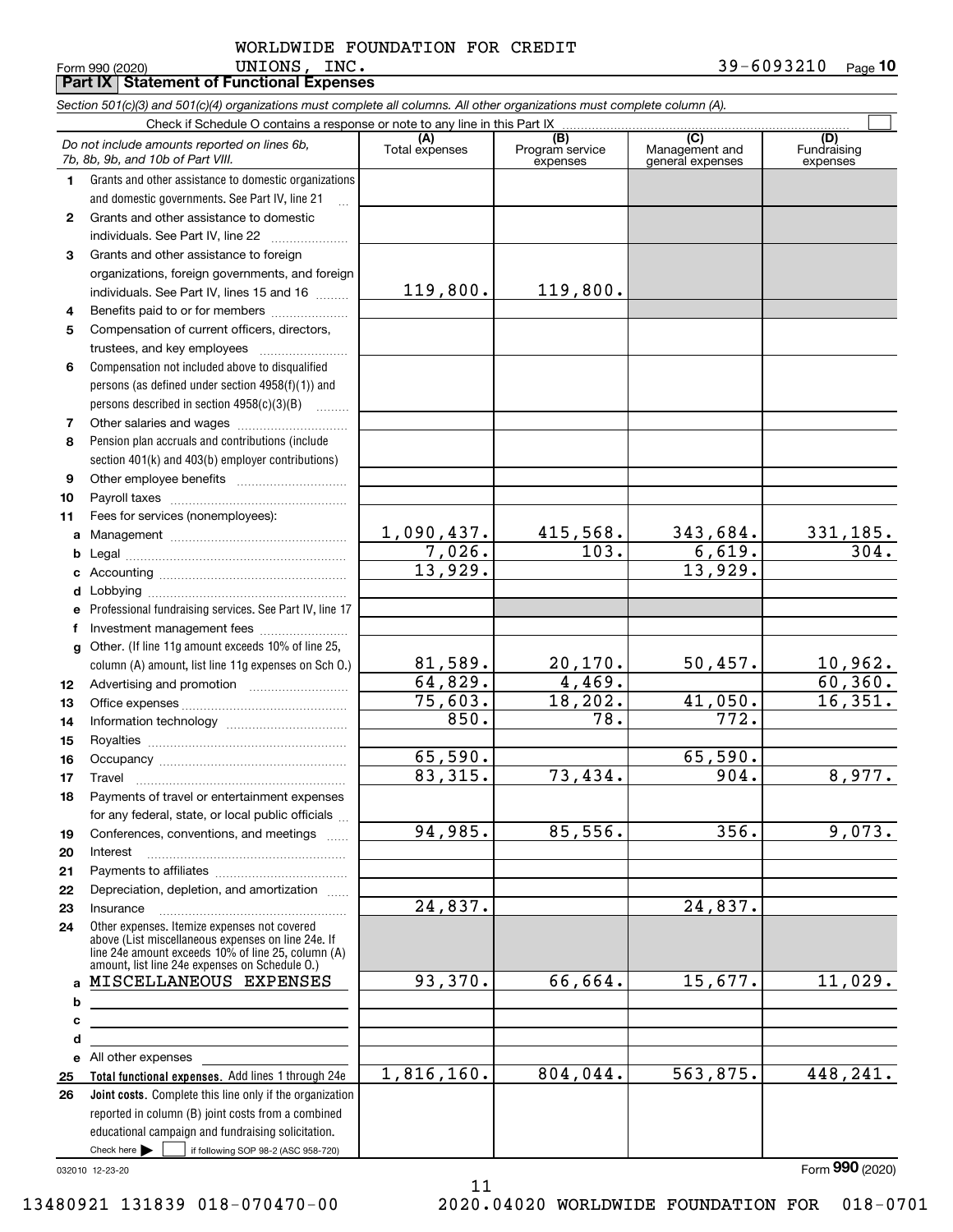| -nrm 990 (2020) |  |  |
|-----------------|--|--|

#### UNIONS, INC. WORLDWIDE FOUNDATION FOR CREDIT

|                             | FORM 990 (2020)<br>Part X | ONTOMO, TMC.<br><b>Balance Sheet</b>                                                                                                                                                                                           |  |            |                          |                 | <b>JJ-00JJ4IU</b><br>Page II |
|-----------------------------|---------------------------|--------------------------------------------------------------------------------------------------------------------------------------------------------------------------------------------------------------------------------|--|------------|--------------------------|-----------------|------------------------------|
|                             |                           |                                                                                                                                                                                                                                |  |            |                          |                 |                              |
|                             |                           |                                                                                                                                                                                                                                |  |            | (A)<br>Beginning of year |                 | (B)<br>End of year           |
|                             | 1                         | Cash - non-interest-bearing                                                                                                                                                                                                    |  |            | 1,067,653.               | $\mathbf{1}$    | 1,157,466.                   |
|                             | 2                         |                                                                                                                                                                                                                                |  |            | $\overline{694,398}$ .   | $\overline{2}$  | 31,430.                      |
|                             | 3                         |                                                                                                                                                                                                                                |  |            |                          | 3               |                              |
|                             | 4                         |                                                                                                                                                                                                                                |  |            | 20,762.                  | $\overline{4}$  | 31, 266.                     |
|                             | 5                         | Loans and other receivables from any current or former officer, director,                                                                                                                                                      |  |            |                          |                 |                              |
|                             |                           | trustee, key employee, creator or founder, substantial contributor, or 35%                                                                                                                                                     |  |            |                          |                 |                              |
|                             |                           | controlled entity or family member of any of these persons                                                                                                                                                                     |  |            |                          | 5               |                              |
|                             | 6                         | Loans and other receivables from other disqualified persons (as defined                                                                                                                                                        |  |            |                          |                 |                              |
|                             |                           | under section 4958(f)(1)), and persons described in section 4958(c)(3)(B)                                                                                                                                                      |  |            |                          | 6               |                              |
|                             | 7                         |                                                                                                                                                                                                                                |  |            |                          | $\overline{7}$  |                              |
| Assets                      | 8                         |                                                                                                                                                                                                                                |  | 8          |                          |                 |                              |
|                             | 9                         | Prepaid expenses and deferred charges                                                                                                                                                                                          |  |            |                          | 9               |                              |
|                             |                           | 10a Land, buildings, and equipment: cost or other                                                                                                                                                                              |  |            |                          |                 |                              |
|                             |                           | basis. Complete Part VI of Schedule D  10a                                                                                                                                                                                     |  | 19,851.    |                          |                 |                              |
|                             | b                         |                                                                                                                                                                                                                                |  | 19,851.    | 0.1                      | 10 <sub>c</sub> | $0$ .                        |
|                             | 11                        |                                                                                                                                                                                                                                |  | 11         |                          |                 |                              |
|                             | 12                        |                                                                                                                                                                                                                                |  | 12         |                          |                 |                              |
|                             | 13                        |                                                                                                                                                                                                                                |  |            |                          | 13              |                              |
|                             | 14                        |                                                                                                                                                                                                                                |  |            | 14                       |                 |                              |
|                             | 15                        |                                                                                                                                                                                                                                |  |            | 15                       |                 |                              |
|                             | 16                        |                                                                                                                                                                                                                                |  | 1,782,813. | 16                       | 1,220,162.      |                              |
|                             | 17                        |                                                                                                                                                                                                                                |  | 603, 245.  | 17                       | 18,512.         |                              |
|                             | 18                        |                                                                                                                                                                                                                                |  | 18         |                          |                 |                              |
|                             | 19                        | Deferred revenue material contracts and a contract of the contract of the contract of the contract of the contract of the contract of the contract of the contract of the contract of the contract of the contract of the cont |  |            | 290, 767.                | 19              | 23,027.                      |
|                             | 20                        |                                                                                                                                                                                                                                |  |            |                          | 20              |                              |
|                             | 21                        | Escrow or custodial account liability. Complete Part IV of Schedule D                                                                                                                                                          |  |            |                          | 21              |                              |
|                             | 22                        | Loans and other payables to any current or former officer, director,                                                                                                                                                           |  |            |                          |                 |                              |
|                             |                           | trustee, key employee, creator or founder, substantial contributor, or 35%                                                                                                                                                     |  |            |                          |                 |                              |
| Liabilities                 |                           | controlled entity or family member of any of these persons                                                                                                                                                                     |  |            |                          | 22              |                              |
|                             | 23                        | Secured mortgages and notes payable to unrelated third parties                                                                                                                                                                 |  |            |                          | 23              |                              |
|                             | 24                        |                                                                                                                                                                                                                                |  |            |                          | 24              |                              |
|                             | 25                        | Other liabilities (including federal income tax, payables to related third                                                                                                                                                     |  |            |                          |                 |                              |
|                             |                           | parties, and other liabilities not included on lines 17-24). Complete Part X                                                                                                                                                   |  |            |                          |                 |                              |
|                             |                           | of Schedule D                                                                                                                                                                                                                  |  |            |                          | 25              |                              |
|                             | 26                        | Total liabilities. Add lines 17 through 25                                                                                                                                                                                     |  |            | 894, 012.                | 26              | 41,539.                      |
|                             |                           | Organizations that follow FASB ASC 958, check here $\blacktriangleright \boxed{X}$                                                                                                                                             |  |            |                          |                 |                              |
|                             |                           | and complete lines 27, 28, 32, and 33.                                                                                                                                                                                         |  |            |                          |                 |                              |
|                             | 27                        | Net assets without donor restrictions                                                                                                                                                                                          |  |            | <u>429,668.</u>          | 27              | $\frac{777,271.}{401,352.}$  |
|                             | 28                        |                                                                                                                                                                                                                                |  |            | 459,133.                 | 28              |                              |
|                             |                           | Organizations that do not follow FASB ASC 958, check here $\blacktriangleright$                                                                                                                                                |  |            |                          |                 |                              |
| Net Assets or Fund Balances |                           | and complete lines 29 through 33.                                                                                                                                                                                              |  |            |                          |                 |                              |
|                             | 29                        |                                                                                                                                                                                                                                |  |            |                          | 29              |                              |
|                             | 30                        | Paid-in or capital surplus, or land, building, or equipment fund                                                                                                                                                               |  |            |                          | 30              |                              |
|                             | 31                        | Retained earnings, endowment, accumulated income, or other funds                                                                                                                                                               |  |            |                          | 31              |                              |
|                             | 32                        |                                                                                                                                                                                                                                |  |            | 888,801.                 | 32              | 1, 178, 623.                 |
|                             | 33                        |                                                                                                                                                                                                                                |  |            | 1,782,813.               | 33              | $\overline{1,220,162}$ .     |

Form (2020) **990**

032011 12-23-20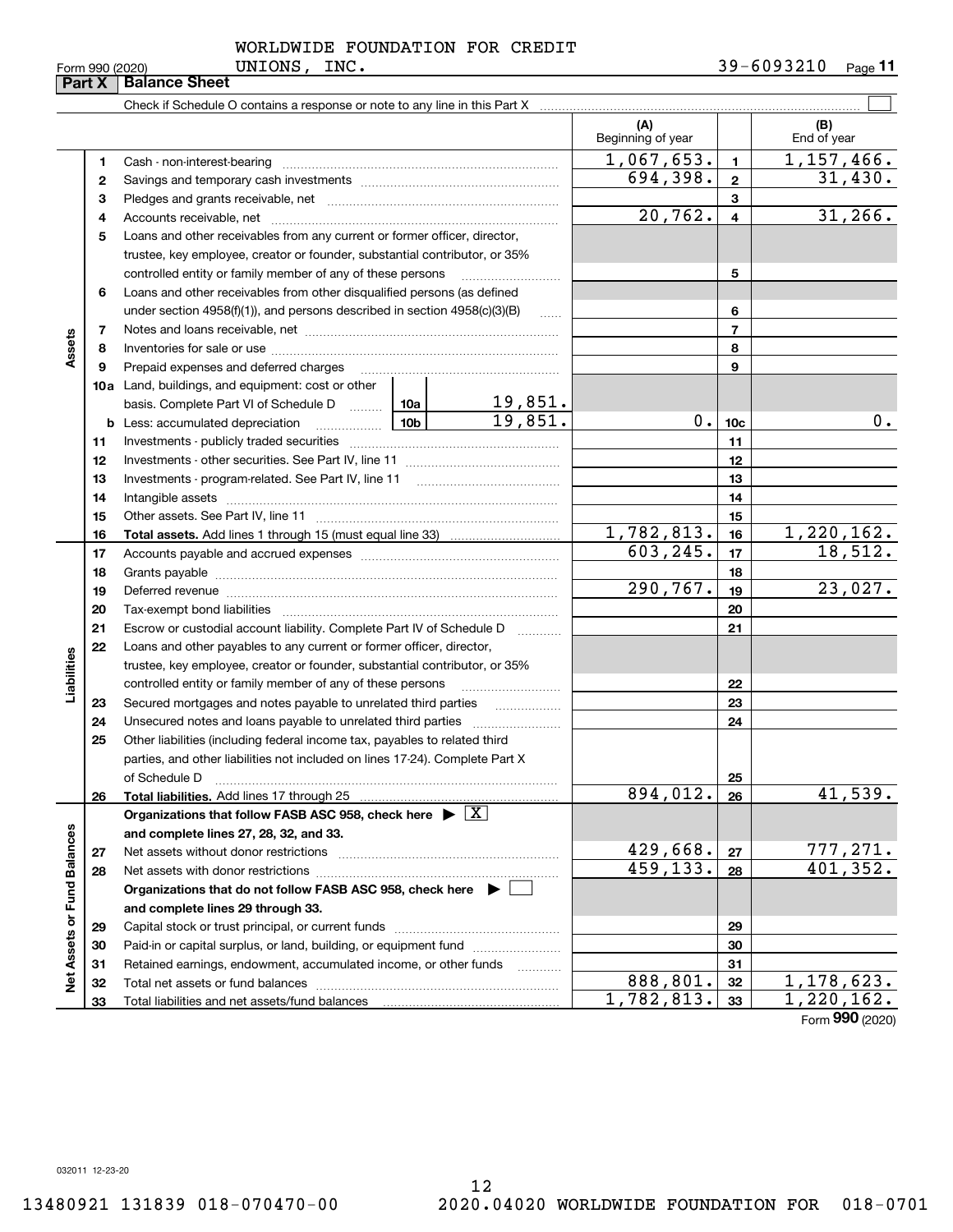|    | WORLDWIDE FOUNDATION FOR CREDIT                                                                                                                                                                                                |                |                |            |          |
|----|--------------------------------------------------------------------------------------------------------------------------------------------------------------------------------------------------------------------------------|----------------|----------------|------------|----------|
|    | UNIONS, INC.<br>Form 990 (2020)                                                                                                                                                                                                |                | 39-6093210     |            | Page 12  |
|    | Part XI<br><b>Reconciliation of Net Assets</b>                                                                                                                                                                                 |                |                |            |          |
|    |                                                                                                                                                                                                                                |                |                |            |          |
|    |                                                                                                                                                                                                                                |                |                |            |          |
| 1  |                                                                                                                                                                                                                                | 1.             | 2,105,982.     |            |          |
| 2  |                                                                                                                                                                                                                                | $\overline{2}$ | 1,816,160.     |            |          |
| 3  | Revenue less expenses. Subtract line 2 from line 1                                                                                                                                                                             | 3              |                |            | 289,822. |
| 4  |                                                                                                                                                                                                                                | 4              |                |            | 888,801. |
| 5  | Net unrealized gains (losses) on investments [11] matter contracts and the state of the state of the state of the state of the state of the state of the state of the state of the state of the state of the state of the stat | 5              |                |            |          |
| 6  |                                                                                                                                                                                                                                | 6              |                |            |          |
| 7  | Investment expenses www.communication.communication.com/www.communication.com/www.communication.com                                                                                                                            | $\overline{7}$ |                |            |          |
| 8  | Prior period adjustments                                                                                                                                                                                                       | 8              |                |            |          |
| 9  | Other changes in net assets or fund balances (explain on Schedule O)                                                                                                                                                           | 9              |                |            | $0$ .    |
| 10 | Net assets or fund balances at end of year. Combine lines 3 through 9 (must equal Part X, line 32,                                                                                                                             |                |                |            |          |
|    | column (B))                                                                                                                                                                                                                    | 10             | 1, 178, 623.   |            |          |
|    | Part XII Financial Statements and Reporting                                                                                                                                                                                    |                |                |            |          |
|    |                                                                                                                                                                                                                                |                |                |            |          |
|    |                                                                                                                                                                                                                                |                |                | <b>Yes</b> | No       |
| 1  | $\boxed{\text{X}}$ Accrual<br>Other<br>Cash<br>Accounting method used to prepare the Form 990:                                                                                                                                 |                |                |            |          |
|    | If the organization changed its method of accounting from a prior year or checked "Other," explain in Schedule O.                                                                                                              |                |                |            |          |
|    | 2a Were the organization's financial statements compiled or reviewed by an independent accountant?                                                                                                                             |                | 2a             |            | X        |
|    | If "Yes," check a box below to indicate whether the financial statements for the year were compiled or reviewed on a                                                                                                           |                |                |            |          |
|    | separate basis, consolidated basis, or both:                                                                                                                                                                                   |                |                |            |          |
|    | Separate basis<br><b>Consolidated basis</b><br>Both consolidated and separate basis                                                                                                                                            |                |                |            |          |
|    | <b>b</b> Were the organization's financial statements audited by an independent accountant?                                                                                                                                    |                | 2 <sub>b</sub> | Х          |          |
|    | If "Yes," check a box below to indicate whether the financial statements for the year were audited on a separate basis,                                                                                                        |                |                |            |          |
|    | consolidated basis, or both:                                                                                                                                                                                                   |                |                |            |          |
|    | $\boxed{\textbf{X}}$ Consolidated basis<br>Separate basis<br><b>Both consolidated and separate basis</b>                                                                                                                       |                |                |            |          |
|    | c If "Yes" to line 2a or 2b, does the organization have a committee that assumes responsibility for oversight of the audit,                                                                                                    |                |                |            |          |
|    |                                                                                                                                                                                                                                |                | 2c             | X          |          |
|    | If the organization changed either its oversight process or selection process during the tax year, explain on Schedule O.                                                                                                      |                |                |            |          |
|    | 3a As a result of a federal award, was the organization required to undergo an audit or audits as set forth in the Single Audit                                                                                                |                |                |            |          |
|    |                                                                                                                                                                                                                                |                | За             |            | x        |
|    | <b>b</b> If "Yes," did the organization undergo the required audit or audits? If the organization did not undergo the required audit                                                                                           |                |                |            |          |
|    |                                                                                                                                                                                                                                |                | 3b             |            |          |

Form (2020) **990**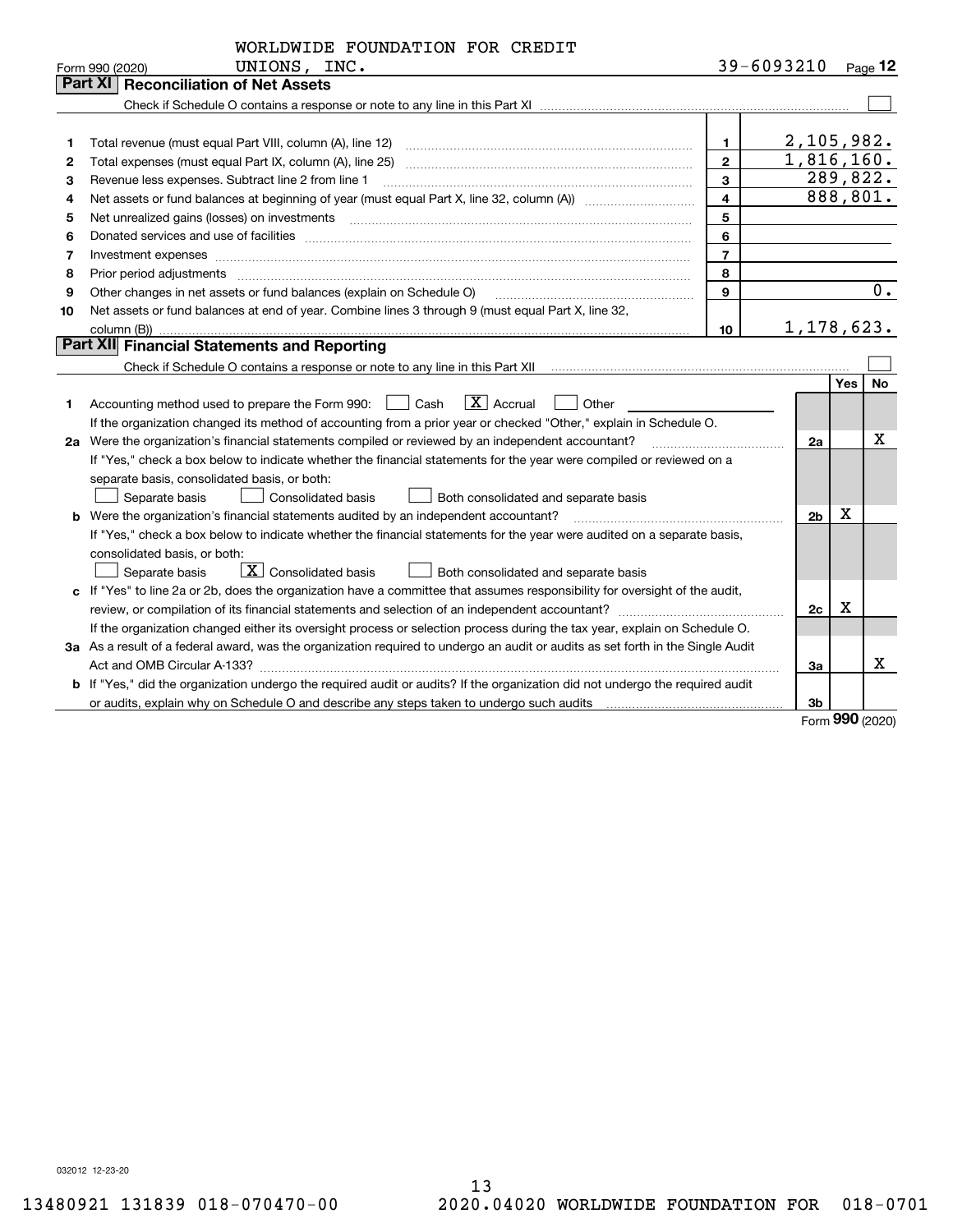|                                                                                                       | <b>SCHEDULE A</b>                                                                                                                                                                                                                                                                        |  |                                                                                    |                                                                                                                                                                                                 |     |                                   |                            |  | OMB No. 1545-0047                     |  |  |  |  |
|-------------------------------------------------------------------------------------------------------|------------------------------------------------------------------------------------------------------------------------------------------------------------------------------------------------------------------------------------------------------------------------------------------|--|------------------------------------------------------------------------------------|-------------------------------------------------------------------------------------------------------------------------------------------------------------------------------------------------|-----|-----------------------------------|----------------------------|--|---------------------------------------|--|--|--|--|
|                                                                                                       | (Form 990 or 990-EZ)                                                                                                                                                                                                                                                                     |  |                                                                                    | <b>Public Charity Status and Public Support</b>                                                                                                                                                 |     |                                   |                            |  |                                       |  |  |  |  |
|                                                                                                       |                                                                                                                                                                                                                                                                                          |  |                                                                                    | Complete if the organization is a section 501(c)(3) organization or a section<br>4947(a)(1) nonexempt charitable trust.                                                                         |     |                                   |                            |  |                                       |  |  |  |  |
|                                                                                                       | Department of the Treasury                                                                                                                                                                                                                                                               |  |                                                                                    | Attach to Form 990 or Form 990-EZ.                                                                                                                                                              |     |                                   |                            |  | <b>Open to Public</b>                 |  |  |  |  |
| Internal Revenue Service                                                                              |                                                                                                                                                                                                                                                                                          |  |                                                                                    | Go to www.irs.gov/Form990 for instructions and the latest information.                                                                                                                          |     |                                   |                            |  | Inspection                            |  |  |  |  |
|                                                                                                       | Name of the organization                                                                                                                                                                                                                                                                 |  |                                                                                    | WORLDWIDE FOUNDATION FOR CREDIT                                                                                                                                                                 |     |                                   |                            |  | <b>Employer identification number</b> |  |  |  |  |
| Part I                                                                                                |                                                                                                                                                                                                                                                                                          |  | UNIONS, INC.                                                                       |                                                                                                                                                                                                 |     |                                   |                            |  | 39-6093210                            |  |  |  |  |
|                                                                                                       |                                                                                                                                                                                                                                                                                          |  |                                                                                    | Reason for Public Charity Status. (All organizations must complete this part.) See instructions.                                                                                                |     |                                   |                            |  |                                       |  |  |  |  |
|                                                                                                       |                                                                                                                                                                                                                                                                                          |  |                                                                                    | The organization is not a private foundation because it is: (For lines 1 through 12, check only one box.)                                                                                       |     |                                   |                            |  |                                       |  |  |  |  |
| 1.<br>2                                                                                               |                                                                                                                                                                                                                                                                                          |  |                                                                                    | A church, convention of churches, or association of churches described in section 170(b)(1)(A)(i).<br>A school described in section 170(b)(1)(A)(ii). (Attach Schedule E (Form 990 or 990-EZ).) |     |                                   |                            |  |                                       |  |  |  |  |
| 3                                                                                                     |                                                                                                                                                                                                                                                                                          |  |                                                                                    | A hospital or a cooperative hospital service organization described in section 170(b)(1)(A)(iii).                                                                                               |     |                                   |                            |  |                                       |  |  |  |  |
| 4                                                                                                     |                                                                                                                                                                                                                                                                                          |  |                                                                                    | A medical research organization operated in conjunction with a hospital described in section 170(b)(1)(A)(iii). Enter the hospital's name,                                                      |     |                                   |                            |  |                                       |  |  |  |  |
|                                                                                                       | city, and state:                                                                                                                                                                                                                                                                         |  |                                                                                    |                                                                                                                                                                                                 |     |                                   |                            |  |                                       |  |  |  |  |
| 5                                                                                                     |                                                                                                                                                                                                                                                                                          |  |                                                                                    | An organization operated for the benefit of a college or university owned or operated by a governmental unit described in                                                                       |     |                                   |                            |  |                                       |  |  |  |  |
|                                                                                                       |                                                                                                                                                                                                                                                                                          |  | section 170(b)(1)(A)(iv). (Complete Part II.)                                      |                                                                                                                                                                                                 |     |                                   |                            |  |                                       |  |  |  |  |
| A federal, state, or local government or governmental unit described in section 170(b)(1)(A)(v).<br>6 |                                                                                                                                                                                                                                                                                          |  |                                                                                    |                                                                                                                                                                                                 |     |                                   |                            |  |                                       |  |  |  |  |
| $\overline{\mathbf{X}}$<br>7                                                                          |                                                                                                                                                                                                                                                                                          |  |                                                                                    | An organization that normally receives a substantial part of its support from a governmental unit or from the general public described in                                                       |     |                                   |                            |  |                                       |  |  |  |  |
|                                                                                                       |                                                                                                                                                                                                                                                                                          |  | section 170(b)(1)(A)(vi). (Complete Part II.)                                      |                                                                                                                                                                                                 |     |                                   |                            |  |                                       |  |  |  |  |
| 8                                                                                                     |                                                                                                                                                                                                                                                                                          |  |                                                                                    | A community trust described in section 170(b)(1)(A)(vi). (Complete Part II.)                                                                                                                    |     |                                   |                            |  |                                       |  |  |  |  |
| 9                                                                                                     | An agricultural research organization described in section 170(b)(1)(A)(ix) operated in conjunction with a land-grant college<br>or university or a non-land-grant college of agriculture (see instructions). Enter the name, city, and state of the college or                          |  |                                                                                    |                                                                                                                                                                                                 |     |                                   |                            |  |                                       |  |  |  |  |
|                                                                                                       | university:                                                                                                                                                                                                                                                                              |  |                                                                                    |                                                                                                                                                                                                 |     |                                   |                            |  |                                       |  |  |  |  |
| 10                                                                                                    |                                                                                                                                                                                                                                                                                          |  |                                                                                    |                                                                                                                                                                                                 |     |                                   |                            |  |                                       |  |  |  |  |
|                                                                                                       | An organization that normally receives (1) more than 33 1/3% of its support from contributions, membership fees, and gross receipts from<br>activities related to its exempt functions, subject to certain exceptions; and (2) no more than 33 1/3% of its support from gross investment |  |                                                                                    |                                                                                                                                                                                                 |     |                                   |                            |  |                                       |  |  |  |  |
|                                                                                                       |                                                                                                                                                                                                                                                                                          |  |                                                                                    | income and unrelated business taxable income (less section 511 tax) from businesses acquired by the organization after June 30, 1975.                                                           |     |                                   |                            |  |                                       |  |  |  |  |
|                                                                                                       |                                                                                                                                                                                                                                                                                          |  | See section 509(a)(2). (Complete Part III.)                                        |                                                                                                                                                                                                 |     |                                   |                            |  |                                       |  |  |  |  |
| 11                                                                                                    |                                                                                                                                                                                                                                                                                          |  |                                                                                    | An organization organized and operated exclusively to test for public safety. See section 509(a)(4).                                                                                            |     |                                   |                            |  |                                       |  |  |  |  |
| 12                                                                                                    |                                                                                                                                                                                                                                                                                          |  |                                                                                    | An organization organized and operated exclusively for the benefit of, to perform the functions of, or to carry out the purposes of one or                                                      |     |                                   |                            |  |                                       |  |  |  |  |
|                                                                                                       |                                                                                                                                                                                                                                                                                          |  |                                                                                    | more publicly supported organizations described in section 509(a)(1) or section 509(a)(2). See section 509(a)(3). Check the box in                                                              |     |                                   |                            |  |                                       |  |  |  |  |
|                                                                                                       |                                                                                                                                                                                                                                                                                          |  |                                                                                    | lines 12a through 12d that describes the type of supporting organization and complete lines 12e, 12f, and 12g.                                                                                  |     |                                   |                            |  |                                       |  |  |  |  |
| a                                                                                                     |                                                                                                                                                                                                                                                                                          |  |                                                                                    | Type I. A supporting organization operated, supervised, or controlled by its supported organization(s), typically by giving                                                                     |     |                                   |                            |  |                                       |  |  |  |  |
|                                                                                                       |                                                                                                                                                                                                                                                                                          |  |                                                                                    | the supported organization(s) the power to regularly appoint or elect a majority of the directors or trustees of the supporting                                                                 |     |                                   |                            |  |                                       |  |  |  |  |
| b                                                                                                     |                                                                                                                                                                                                                                                                                          |  | organization. You must complete Part IV, Sections A and B.                         | Type II. A supporting organization supervised or controlled in connection with its supported organization(s), by having                                                                         |     |                                   |                            |  |                                       |  |  |  |  |
|                                                                                                       |                                                                                                                                                                                                                                                                                          |  |                                                                                    | control or management of the supporting organization vested in the same persons that control or manage the supported                                                                            |     |                                   |                            |  |                                       |  |  |  |  |
|                                                                                                       |                                                                                                                                                                                                                                                                                          |  | organization(s). You must complete Part IV, Sections A and C.                      |                                                                                                                                                                                                 |     |                                   |                            |  |                                       |  |  |  |  |
| с                                                                                                     |                                                                                                                                                                                                                                                                                          |  |                                                                                    | Type III functionally integrated. A supporting organization operated in connection with, and functionally integrated with,                                                                      |     |                                   |                            |  |                                       |  |  |  |  |
|                                                                                                       |                                                                                                                                                                                                                                                                                          |  |                                                                                    | its supported organization(s) (see instructions). You must complete Part IV, Sections A, D, and E.                                                                                              |     |                                   |                            |  |                                       |  |  |  |  |
| d                                                                                                     |                                                                                                                                                                                                                                                                                          |  |                                                                                    | Type III non-functionally integrated. A supporting organization operated in connection with its supported organization(s)                                                                       |     |                                   |                            |  |                                       |  |  |  |  |
|                                                                                                       |                                                                                                                                                                                                                                                                                          |  |                                                                                    | that is not functionally integrated. The organization generally must satisfy a distribution requirement and an attentiveness                                                                    |     |                                   |                            |  |                                       |  |  |  |  |
|                                                                                                       |                                                                                                                                                                                                                                                                                          |  |                                                                                    | requirement (see instructions). You must complete Part IV, Sections A and D, and Part V.                                                                                                        |     |                                   |                            |  |                                       |  |  |  |  |
| е                                                                                                     |                                                                                                                                                                                                                                                                                          |  |                                                                                    | Check this box if the organization received a written determination from the IRS that it is a Type I, Type II, Type III                                                                         |     |                                   |                            |  |                                       |  |  |  |  |
|                                                                                                       |                                                                                                                                                                                                                                                                                          |  |                                                                                    | functionally integrated, or Type III non-functionally integrated supporting organization.                                                                                                       |     |                                   |                            |  |                                       |  |  |  |  |
|                                                                                                       | f Enter the number of supported organizations                                                                                                                                                                                                                                            |  |                                                                                    |                                                                                                                                                                                                 |     |                                   |                            |  |                                       |  |  |  |  |
|                                                                                                       | (i) Name of supported                                                                                                                                                                                                                                                                    |  | Provide the following information about the supported organization(s).<br>(ii) EIN | (iii) Type of organization                                                                                                                                                                      |     | (iv) Is the organization listed   | (v) Amount of monetary     |  | (vi) Amount of other                  |  |  |  |  |
|                                                                                                       | organization                                                                                                                                                                                                                                                                             |  |                                                                                    | (described on lines 1-10<br>above (see instructions))                                                                                                                                           | Yes | in your governing document?<br>No | support (see instructions) |  | support (see instructions)            |  |  |  |  |
|                                                                                                       |                                                                                                                                                                                                                                                                                          |  |                                                                                    |                                                                                                                                                                                                 |     |                                   |                            |  |                                       |  |  |  |  |
|                                                                                                       |                                                                                                                                                                                                                                                                                          |  |                                                                                    |                                                                                                                                                                                                 |     |                                   |                            |  |                                       |  |  |  |  |
|                                                                                                       |                                                                                                                                                                                                                                                                                          |  |                                                                                    |                                                                                                                                                                                                 |     |                                   |                            |  |                                       |  |  |  |  |
|                                                                                                       |                                                                                                                                                                                                                                                                                          |  |                                                                                    |                                                                                                                                                                                                 |     |                                   |                            |  |                                       |  |  |  |  |
|                                                                                                       |                                                                                                                                                                                                                                                                                          |  |                                                                                    |                                                                                                                                                                                                 |     |                                   |                            |  |                                       |  |  |  |  |
|                                                                                                       |                                                                                                                                                                                                                                                                                          |  |                                                                                    |                                                                                                                                                                                                 |     |                                   |                            |  |                                       |  |  |  |  |
|                                                                                                       |                                                                                                                                                                                                                                                                                          |  |                                                                                    |                                                                                                                                                                                                 |     |                                   |                            |  |                                       |  |  |  |  |
|                                                                                                       |                                                                                                                                                                                                                                                                                          |  |                                                                                    |                                                                                                                                                                                                 |     |                                   |                            |  |                                       |  |  |  |  |
|                                                                                                       |                                                                                                                                                                                                                                                                                          |  |                                                                                    |                                                                                                                                                                                                 |     |                                   |                            |  |                                       |  |  |  |  |
| Total                                                                                                 |                                                                                                                                                                                                                                                                                          |  |                                                                                    |                                                                                                                                                                                                 |     |                                   |                            |  |                                       |  |  |  |  |
|                                                                                                       |                                                                                                                                                                                                                                                                                          |  |                                                                                    | $1\text{ HA}$ For Danarwork Reduction Act Notice, see the Instructions for Form 000 or 000-F7 $\frac{1}{2}$ 020031.01.25.21                                                                     |     |                                   |                            |  | Schodule A (Form 990 or 990-F7) 2020  |  |  |  |  |

LHA For Paperwork Reduction Act Notice, see the Instructions for Form 990 or 990-EZ. <sub>032021</sub> o1-25-21 Schedule A (Form 990 or 990-EZ) 2020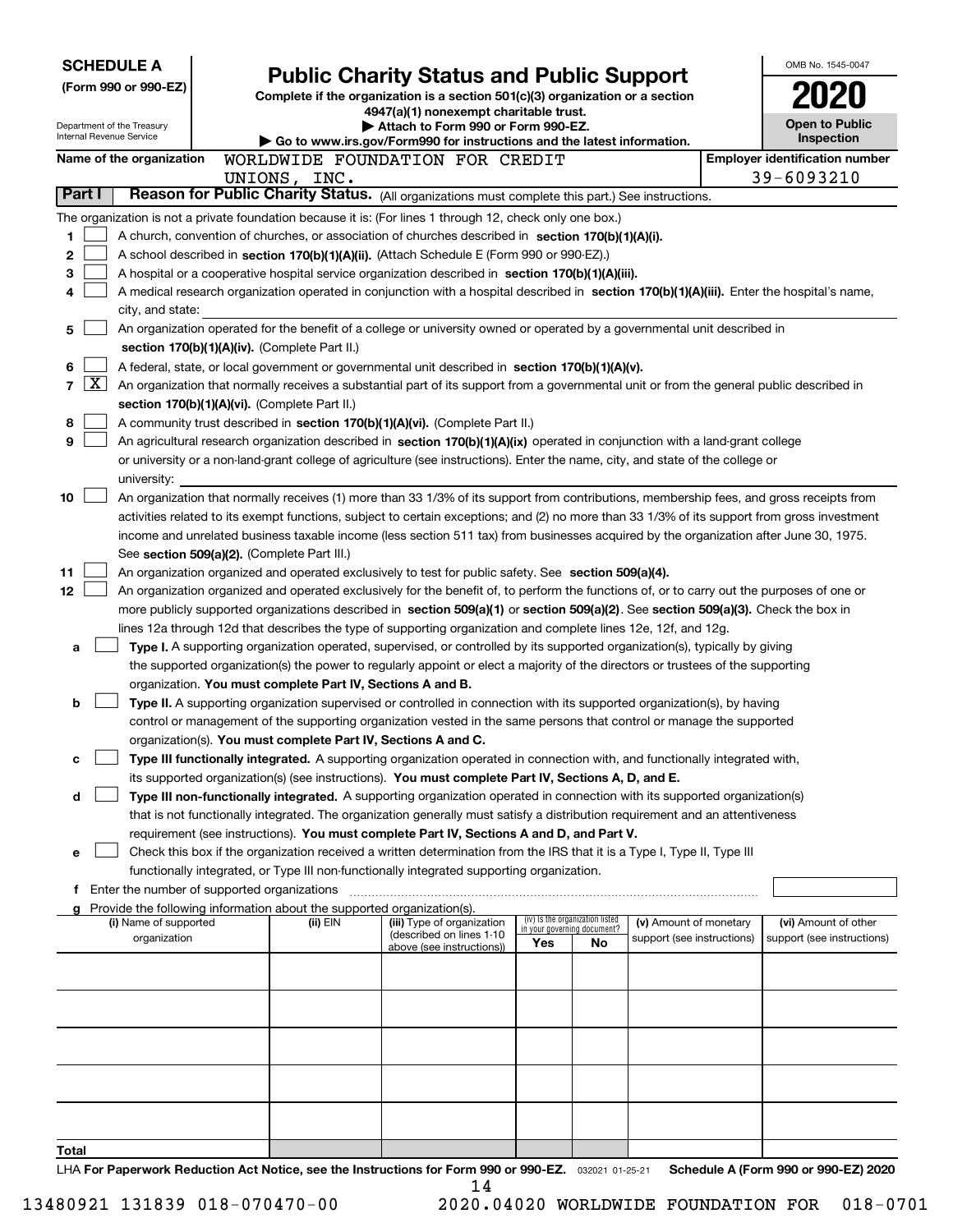#### Schedule A (Form 990 or 990-EZ) 2020 Page UNIONS, INC. 39-6093210

39-6093210 Page 2

(Complete only if you checked the box on line 5, 7, or 8 of Part I or if the organization failed to qualify under Part III. If the organization fails to qualify under the tests listed below, please complete Part III.) **Part II Support Schedule for Organizations Described in Sections 170(b)(1)(A)(iv) and 170(b)(1)(A)(vi)**

|   | <b>Section A. Public Support</b>                                                                                                               |                      |                      |                        |                       |                                      |                                          |  |  |
|---|------------------------------------------------------------------------------------------------------------------------------------------------|----------------------|----------------------|------------------------|-----------------------|--------------------------------------|------------------------------------------|--|--|
|   | Calendar year (or fiscal year beginning in) $\blacktriangleright$                                                                              | (a) 2016             | (b) 2017             | $(c)$ 2018             | $(d)$ 2019            | (e) 2020                             | (f) Total                                |  |  |
|   | 1 Gifts, grants, contributions, and                                                                                                            |                      |                      |                        |                       |                                      |                                          |  |  |
|   | membership fees received. (Do not                                                                                                              |                      |                      |                        |                       |                                      |                                          |  |  |
|   | include any "unusual grants.")                                                                                                                 | 1301547.             | 1462145.             | 2718577.               | 4149278.              |                                      | 1991160.11622707.                        |  |  |
|   | 2 Tax revenues levied for the organ-                                                                                                           |                      |                      |                        |                       |                                      |                                          |  |  |
|   | ization's benefit and either paid to                                                                                                           |                      |                      |                        |                       |                                      |                                          |  |  |
|   | or expended on its behalf                                                                                                                      |                      |                      |                        |                       |                                      |                                          |  |  |
|   | 3 The value of services or facilities                                                                                                          |                      |                      |                        |                       |                                      |                                          |  |  |
|   | furnished by a governmental unit to                                                                                                            |                      |                      |                        |                       |                                      |                                          |  |  |
|   | the organization without charge                                                                                                                |                      |                      |                        |                       |                                      |                                          |  |  |
|   | 4 Total. Add lines 1 through 3                                                                                                                 | 1301547.             | 1462145.             | 2718577.               | 4149278.              |                                      | 1991160.11622707.                        |  |  |
|   | The portion of total contributions                                                                                                             |                      |                      |                        |                       |                                      |                                          |  |  |
|   | by each person (other than a                                                                                                                   |                      |                      |                        |                       |                                      |                                          |  |  |
|   | governmental unit or publicly                                                                                                                  |                      |                      |                        |                       |                                      |                                          |  |  |
|   | supported organization) included                                                                                                               |                      |                      |                        |                       |                                      |                                          |  |  |
|   | on line 1 that exceeds 2% of the                                                                                                               |                      |                      |                        |                       |                                      |                                          |  |  |
|   | amount shown on line 11,                                                                                                                       |                      |                      |                        |                       |                                      |                                          |  |  |
|   | column (f)                                                                                                                                     |                      |                      |                        |                       |                                      | 261,738.                                 |  |  |
|   |                                                                                                                                                |                      |                      |                        |                       |                                      | 11360969.                                |  |  |
|   | 6 Public support. Subtract line 5 from line 4.<br><b>Section B. Total Support</b>                                                              |                      |                      |                        |                       |                                      |                                          |  |  |
|   |                                                                                                                                                |                      |                      |                        |                       |                                      |                                          |  |  |
|   | Calendar year (or fiscal year beginning in) $\blacktriangleright$                                                                              | (a) 2016<br>1301547. | (b) 2017<br>1462145. | $(c)$ 2018<br>2718577. | $(d)$ 2019<br>4149278 | (e) 2020                             | (f) Total<br>1991160.11622707.           |  |  |
|   | <b>7</b> Amounts from line 4                                                                                                                   |                      |                      |                        |                       |                                      |                                          |  |  |
| 8 | Gross income from interest.                                                                                                                    |                      |                      |                        |                       |                                      |                                          |  |  |
|   | dividends, payments received on                                                                                                                |                      |                      |                        |                       |                                      |                                          |  |  |
|   | securities loans, rents, royalties,                                                                                                            |                      |                      |                        |                       |                                      |                                          |  |  |
|   | and income from similar sources                                                                                                                |                      |                      |                        |                       |                                      |                                          |  |  |
| 9 | Net income from unrelated business                                                                                                             |                      |                      |                        |                       |                                      |                                          |  |  |
|   | activities, whether or not the                                                                                                                 |                      |                      |                        |                       |                                      |                                          |  |  |
|   | business is regularly carried on                                                                                                               |                      |                      |                        |                       |                                      |                                          |  |  |
|   | <b>10</b> Other income. Do not include gain                                                                                                    |                      |                      |                        |                       |                                      |                                          |  |  |
|   | or loss from the sale of capital                                                                                                               |                      |                      |                        |                       |                                      |                                          |  |  |
|   | assets (Explain in Part VI.)                                                                                                                   |                      |                      |                        |                       |                                      |                                          |  |  |
|   | 11 Total support. Add lines 7 through 10                                                                                                       |                      |                      |                        |                       |                                      | 11622707.                                |  |  |
|   | <b>12</b> Gross receipts from related activities, etc. (see instructions)                                                                      |                      |                      |                        |                       | 12                                   | 1,696,408.                               |  |  |
|   | 13 First 5 years. If the Form 990 is for the organization's first, second, third, fourth, or fifth tax year as a section 501(c)(3)             |                      |                      |                        |                       |                                      |                                          |  |  |
|   |                                                                                                                                                |                      |                      |                        |                       |                                      |                                          |  |  |
|   | <b>Section C. Computation of Public Support Percentage</b>                                                                                     |                      |                      |                        |                       |                                      |                                          |  |  |
|   | 14 Public support percentage for 2020 (line 6, column (f), divided by line 11, column (f) <i>marroummaname</i>                                 |                      |                      |                        |                       | 14                                   | 97.75<br>%                               |  |  |
|   | 15 Public support percentage from 2019 Schedule A, Part II, line 14                                                                            |                      |                      |                        |                       | 15                                   | 97.88<br>%                               |  |  |
|   | 16a 33 1/3% support test - 2020. If the organization did not check the box on line 13, and line 14 is 33 1/3% or more, check this box and      |                      |                      |                        |                       |                                      |                                          |  |  |
|   | stop here. The organization qualifies as a publicly supported organization                                                                     |                      |                      |                        |                       |                                      | $\blacktriangleright$ $\boxed{\text{X}}$ |  |  |
|   | b 33 1/3% support test - 2019. If the organization did not check a box on line 13 or 16a, and line 15 is 33 1/3% or more, check this box       |                      |                      |                        |                       |                                      |                                          |  |  |
|   | and stop here. The organization qualifies as a publicly supported organization                                                                 |                      |                      |                        |                       |                                      |                                          |  |  |
|   | 17a 10% -facts-and-circumstances test - 2020. If the organization did not check a box on line 13, 16a, or 16b, and line 14 is 10% or more,     |                      |                      |                        |                       |                                      |                                          |  |  |
|   | and if the organization meets the facts and circumstances test, check this box and stop here. Explain in Part VI how the organization          |                      |                      |                        |                       |                                      |                                          |  |  |
|   | meets the facts-and-circumstances test. The organization qualifies as a publicly supported organization                                        |                      |                      |                        |                       |                                      |                                          |  |  |
|   | <b>b 10% -facts-and-circumstances test - 2019.</b> If the organization did not check a box on line 13, 16a, 16b, or 17a, and line 15 is 10% or |                      |                      |                        |                       |                                      |                                          |  |  |
|   | more, and if the organization meets the facts-and-circumstances test, check this box and stop here. Explain in Part VI how the                 |                      |                      |                        |                       |                                      |                                          |  |  |
|   | organization meets the facts-and-circumstances test. The organization qualifies as a publicly supported organization                           |                      |                      |                        |                       |                                      |                                          |  |  |
|   | 18 Private foundation. If the organization did not check a box on line 13, 16a, 16b, 17a, or 17b, check this box and see instructions          |                      |                      |                        |                       |                                      |                                          |  |  |
|   |                                                                                                                                                |                      |                      |                        |                       | Schedule A (Form 990 or 990-F7) 2020 |                                          |  |  |

**Schedule A (Form 990 or 990-EZ) 2020**

032022 01-25-21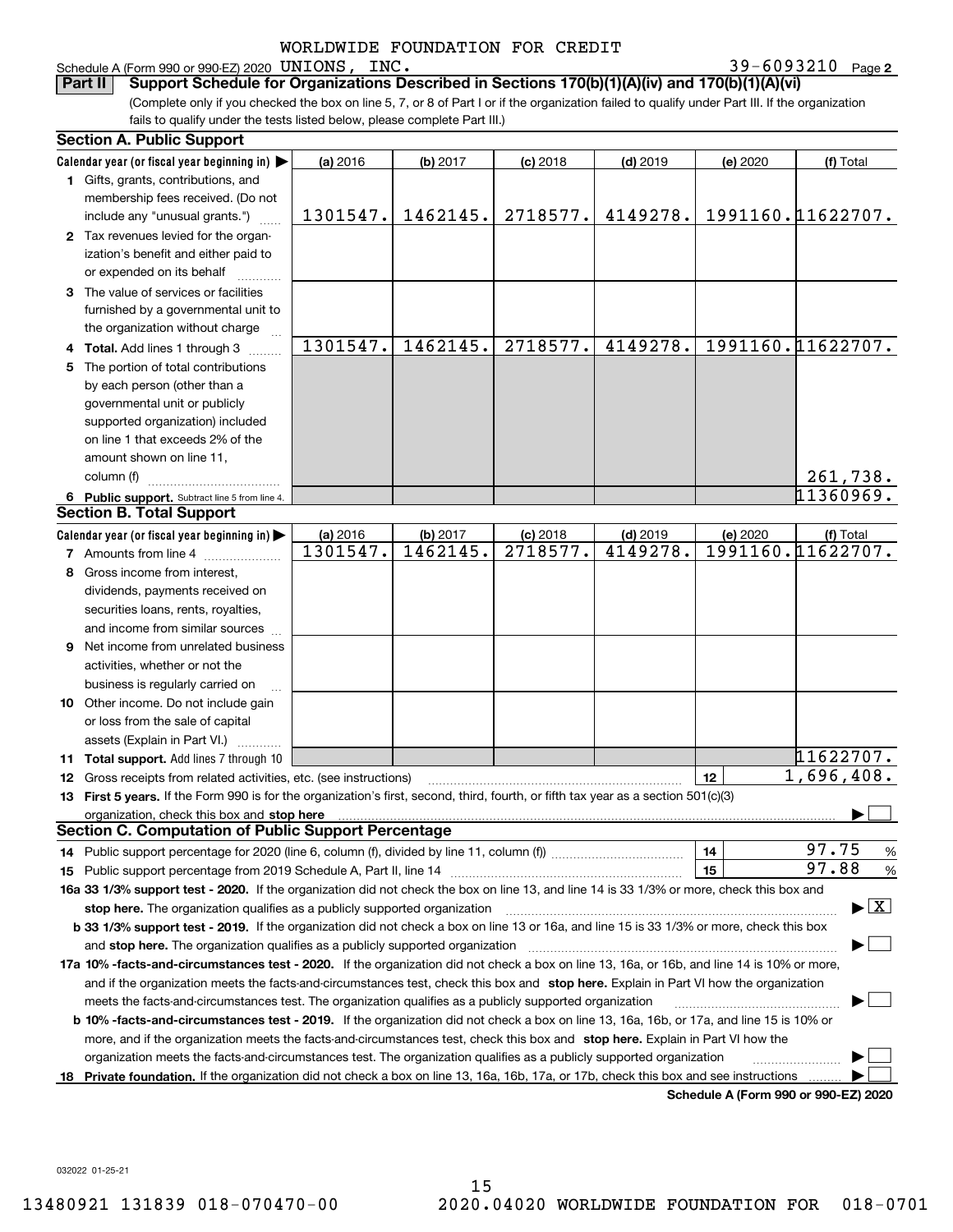Schedule A (Form 990 or 990-EZ) 2020 UNIONS, INC.

**3** UNIONS, INC. 39-6093210

(Complete only if you checked the box on line 10 of Part I or if the organization failed to qualify under Part II. If the organization fails to qualify under the tests listed below, please complete Part II.)

|    | <b>Section A. Public Support</b>                                                                                                                                                                |          |          |            |            |          |                                      |
|----|-------------------------------------------------------------------------------------------------------------------------------------------------------------------------------------------------|----------|----------|------------|------------|----------|--------------------------------------|
|    | Calendar year (or fiscal year beginning in) $\blacktriangleright$                                                                                                                               | (a) 2016 | (b) 2017 | $(c)$ 2018 | $(d)$ 2019 | (e) 2020 | (f) Total                            |
|    | 1 Gifts, grants, contributions, and                                                                                                                                                             |          |          |            |            |          |                                      |
|    | membership fees received. (Do not                                                                                                                                                               |          |          |            |            |          |                                      |
|    | include any "unusual grants.")                                                                                                                                                                  |          |          |            |            |          |                                      |
|    | <b>2</b> Gross receipts from admissions,<br>merchandise sold or services per-<br>formed, or facilities furnished in<br>any activity that is related to the<br>organization's tax-exempt purpose |          |          |            |            |          |                                      |
|    | 3 Gross receipts from activities that<br>are not an unrelated trade or bus-                                                                                                                     |          |          |            |            |          |                                      |
|    | iness under section 513                                                                                                                                                                         |          |          |            |            |          |                                      |
|    | 4 Tax revenues levied for the organ-<br>ization's benefit and either paid to                                                                                                                    |          |          |            |            |          |                                      |
|    | or expended on its behalf<br>.                                                                                                                                                                  |          |          |            |            |          |                                      |
|    | 5 The value of services or facilities<br>furnished by a governmental unit to<br>the organization without charge                                                                                 |          |          |            |            |          |                                      |
|    |                                                                                                                                                                                                 |          |          |            |            |          |                                      |
|    | <b>6 Total.</b> Add lines 1 through 5<br>7a Amounts included on lines 1, 2, and<br>3 received from disqualified persons                                                                         |          |          |            |            |          |                                      |
|    | <b>b</b> Amounts included on lines 2 and 3 received<br>from other than disqualified persons that<br>exceed the greater of \$5,000 or 1% of the<br>amount on line 13 for the year                |          |          |            |            |          |                                      |
|    | c Add lines 7a and 7b                                                                                                                                                                           |          |          |            |            |          |                                      |
|    | 8 Public support. (Subtract line 7c from line 6.)                                                                                                                                               |          |          |            |            |          |                                      |
|    | <b>Section B. Total Support</b>                                                                                                                                                                 |          |          |            |            |          |                                      |
|    | Calendar year (or fiscal year beginning in)                                                                                                                                                     | (a) 2016 | (b) 2017 | $(c)$ 2018 | $(d)$ 2019 | (e) 2020 | (f) Total                            |
|    | 9 Amounts from line 6<br>10a Gross income from interest,                                                                                                                                        |          |          |            |            |          |                                      |
|    | dividends, payments received on<br>securities loans, rents, royalties,<br>and income from similar sources                                                                                       |          |          |            |            |          |                                      |
|    | <b>b</b> Unrelated business taxable income<br>(less section 511 taxes) from businesses<br>acquired after June 30, 1975                                                                          |          |          |            |            |          |                                      |
|    | c Add lines 10a and 10b                                                                                                                                                                         |          |          |            |            |          |                                      |
|    | 11 Net income from unrelated business<br>activities not included in line 10b,<br>whether or not the business is<br>regularly carried on                                                         |          |          |            |            |          |                                      |
|    | <b>12</b> Other income. Do not include gain<br>or loss from the sale of capital<br>assets (Explain in Part VI.)                                                                                 |          |          |            |            |          |                                      |
|    | <b>13</b> Total support. (Add lines 9, 10c, 11, and 12.)                                                                                                                                        |          |          |            |            |          |                                      |
|    | 14 First 5 years. If the Form 990 is for the organization's first, second, third, fourth, or fifth tax year as a section 501(c)(3) organization,                                                |          |          |            |            |          |                                      |
|    | check this box and stop here measurements are constructed as the state of the state of the state of the state o                                                                                 |          |          |            |            |          |                                      |
|    | Section C. Computation of Public Support Percentage                                                                                                                                             |          |          |            |            |          |                                      |
|    |                                                                                                                                                                                                 |          |          |            |            | 15       | %                                    |
|    | 16 Public support percentage from 2019 Schedule A, Part III, line 15                                                                                                                            |          |          |            |            | 16       | %                                    |
|    | <b>Section D. Computation of Investment Income Percentage</b>                                                                                                                                   |          |          |            |            |          |                                      |
|    | 17 Investment income percentage for 2020 (line 10c, column (f), divided by line 13, column (f))<br>18 Investment income percentage from 2019 Schedule A, Part III, line 17                      |          |          |            |            | 17<br>18 | %<br>%                               |
|    | 19a 33 1/3% support tests - 2020. If the organization did not check the box on line 14, and line 15 is more than 33 1/3%, and line 17 is not                                                    |          |          |            |            |          |                                      |
|    | more than 33 1/3%, check this box and stop here. The organization qualifies as a publicly supported organization                                                                                |          |          |            |            |          | $\sim$                               |
|    | b 33 1/3% support tests - 2019. If the organization did not check a box on line 14 or line 19a, and line 16 is more than 33 1/3%, and                                                           |          |          |            |            |          |                                      |
|    | line 18 is not more than 33 1/3%, check this box and stop here. The organization qualifies as a publicly supported organization                                                                 |          |          |            |            |          |                                      |
| 20 | <b>Private foundation.</b> If the organization did not check a box on line 14, 19a, or 19b, check this box and see instructions                                                                 |          |          |            |            |          |                                      |
|    | 032023 01-25-21                                                                                                                                                                                 |          |          |            |            |          | Schedule A (Form 990 or 990-EZ) 2020 |
|    |                                                                                                                                                                                                 |          | 16       |            |            |          |                                      |

 <sup>13480921 131839 018-070470-00 2020.04020</sup> WORLDWIDE FOUNDATION FOR 018-0701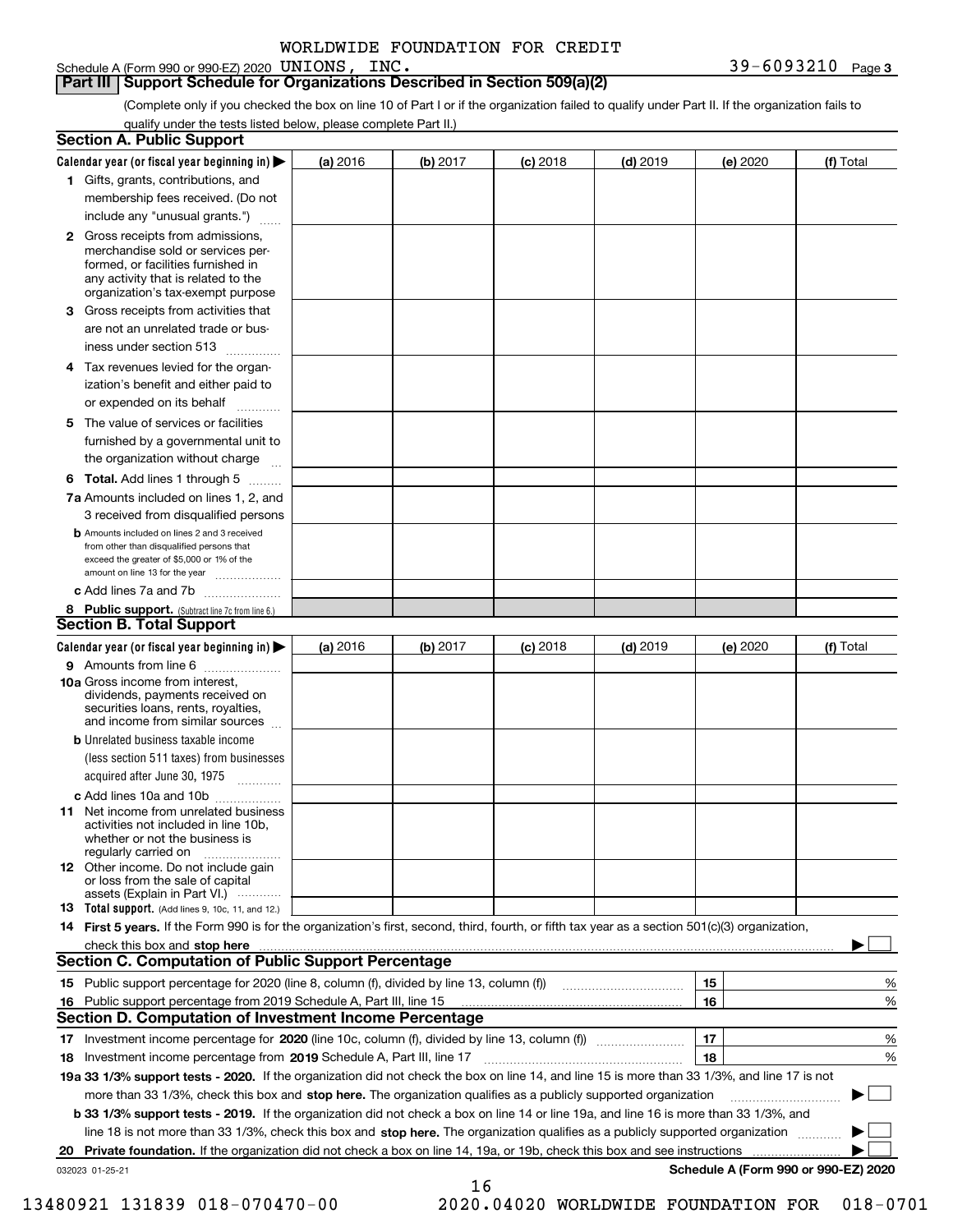#### Schedule A (Form 990 or 990-EZ) 2020 Page UNIONS, INC. 39-6093210 **Part IV Supporting Organizations**

(Complete only if you checked a box in line 12 on Part I. If you checked box 12a, Part I, complete Sections A and B. If you checked box 12b, Part I, complete Sections A and C. If you checked box 12c, Part I, complete Sections A, D, and E. If you checked box 12d, Part I, complete Sections A and D, and complete Part V.)

#### **Section A. All Supporting Organizations**

- **1** Are all of the organization's supported organizations listed by name in the organization's governing documents? If "No," describe in **Part VI** how the supported organizations are designated. If designated by *class or purpose, describe the designation. If historic and continuing relationship, explain.*
- **2** Did the organization have any supported organization that does not have an IRS determination of status under section 509(a)(1) or (2)? If "Yes," explain in Part VI how the organization determined that the supported *organization was described in section 509(a)(1) or (2).*
- **3a** Did the organization have a supported organization described in section 501(c)(4), (5), or (6)? If "Yes," answer *lines 3b and 3c below.*
- **b** Did the organization confirm that each supported organization qualified under section 501(c)(4), (5), or (6) and satisfied the public support tests under section 509(a)(2)? If "Yes," describe in **Part VI** when and how the *organization made the determination.*
- **c**Did the organization ensure that all support to such organizations was used exclusively for section 170(c)(2)(B) purposes? If "Yes," explain in **Part VI** what controls the organization put in place to ensure such use.
- **4a***If* Was any supported organization not organized in the United States ("foreign supported organization")? *"Yes," and if you checked box 12a or 12b in Part I, answer lines 4b and 4c below.*
- **b** Did the organization have ultimate control and discretion in deciding whether to make grants to the foreign supported organization? If "Yes," describe in **Part VI** how the organization had such control and discretion *despite being controlled or supervised by or in connection with its supported organizations.*
- **c** Did the organization support any foreign supported organization that does not have an IRS determination under sections 501(c)(3) and 509(a)(1) or (2)? If "Yes," explain in **Part VI** what controls the organization used *to ensure that all support to the foreign supported organization was used exclusively for section 170(c)(2)(B) purposes.*
- **5a** Did the organization add, substitute, or remove any supported organizations during the tax year? If "Yes," answer lines 5b and 5c below (if applicable). Also, provide detail in **Part VI,** including (i) the names and EIN *numbers of the supported organizations added, substituted, or removed; (ii) the reasons for each such action; (iii) the authority under the organization's organizing document authorizing such action; and (iv) how the action was accomplished (such as by amendment to the organizing document).*
- **b** Type I or Type II only. Was any added or substituted supported organization part of a class already designated in the organization's organizing document?
- **cSubstitutions only.**  Was the substitution the result of an event beyond the organization's control?
- **6** Did the organization provide support (whether in the form of grants or the provision of services or facilities) to **Part VI.** *If "Yes," provide detail in* support or benefit one or more of the filing organization's supported organizations? anyone other than (i) its supported organizations, (ii) individuals that are part of the charitable class benefited by one or more of its supported organizations, or (iii) other supporting organizations that also
- **7**Did the organization provide a grant, loan, compensation, or other similar payment to a substantial contributor *If "Yes," complete Part I of Schedule L (Form 990 or 990-EZ).* regard to a substantial contributor? (as defined in section 4958(c)(3)(C)), a family member of a substantial contributor, or a 35% controlled entity with
- **8** Did the organization make a loan to a disqualified person (as defined in section 4958) not described in line 7? *If "Yes," complete Part I of Schedule L (Form 990 or 990-EZ).*
- **9a** Was the organization controlled directly or indirectly at any time during the tax year by one or more in section 509(a)(1) or (2))? If "Yes," *provide detail in* <code>Part VI.</code> disqualified persons, as defined in section 4946 (other than foundation managers and organizations described
- **b** Did one or more disqualified persons (as defined in line 9a) hold a controlling interest in any entity in which the supporting organization had an interest? If "Yes," provide detail in P**art VI**.
- **c**Did a disqualified person (as defined in line 9a) have an ownership interest in, or derive any personal benefit from, assets in which the supporting organization also had an interest? If "Yes," provide detail in P**art VI.**
- **10a** Was the organization subject to the excess business holdings rules of section 4943 because of section supporting organizations)? If "Yes," answer line 10b below. 4943(f) (regarding certain Type II supporting organizations, and all Type III non-functionally integrated
- **b** Did the organization have any excess business holdings in the tax year? (Use Schedule C, Form 4720, to *determine whether the organization had excess business holdings.)*

032024 01-25-21

**Schedule A (Form 990 or 990-EZ) 2020**

**1**

**2**

**3a**

**3b**

**3c**

**4a**

**4b**

**4c**

**5a**

**5b5c**

**6**

**7**

**8**

**9a**

**9b**

**9c**

**10a**

**10b**

**YesNo**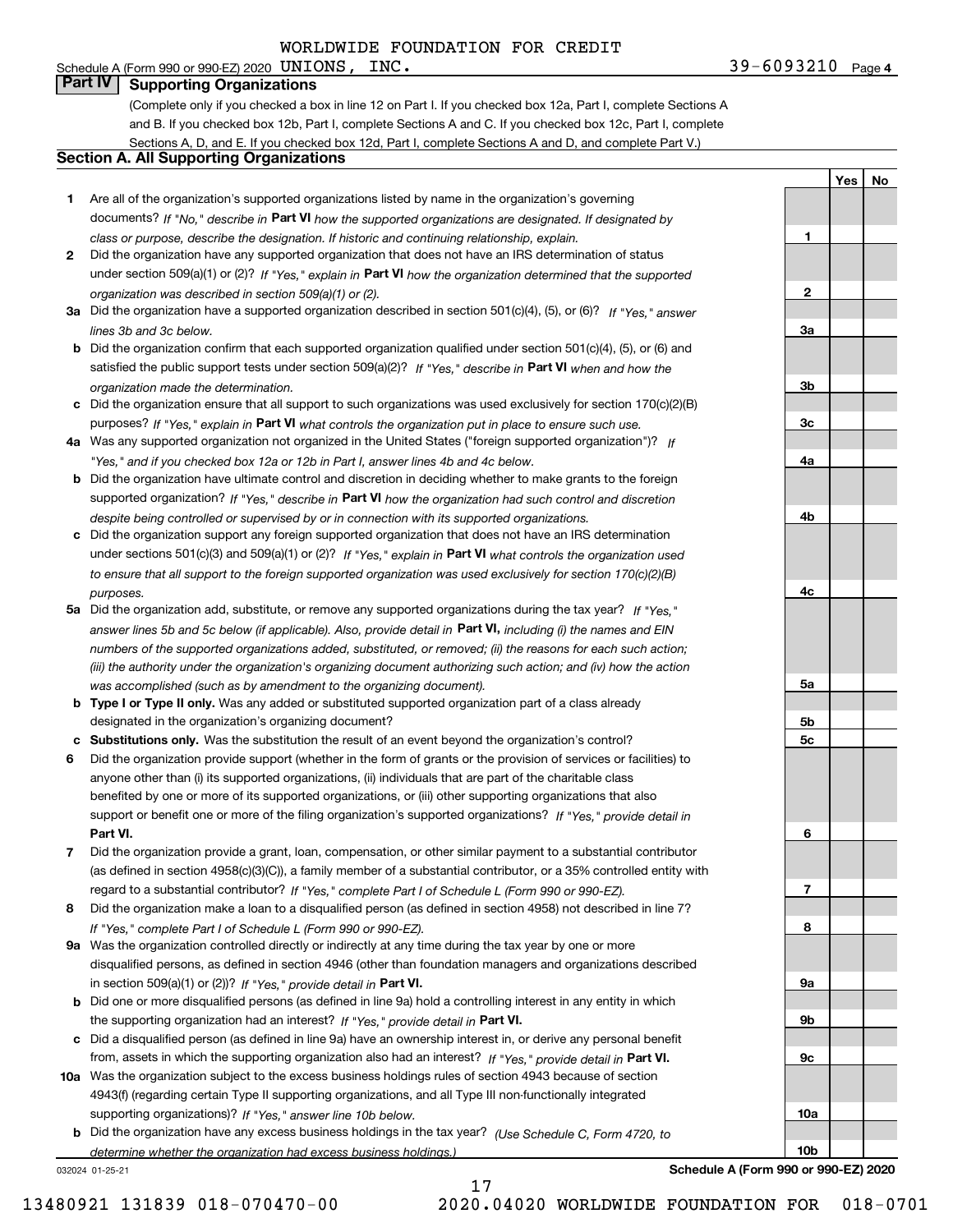| Schedule A (Form 990 or 990-EZ) 2020 $\,$ $\,$ $\rm UNIONS$ , | INC. | $39 - 6093210$ Page 5 |  |
|---------------------------------------------------------------|------|-----------------------|--|
|---------------------------------------------------------------|------|-----------------------|--|

|              | <b>Supporting Organizations (continued)</b><br>Part IV                                                                                                                                                                                                     |                 |     |    |
|--------------|------------------------------------------------------------------------------------------------------------------------------------------------------------------------------------------------------------------------------------------------------------|-----------------|-----|----|
|              |                                                                                                                                                                                                                                                            |                 | Yes | No |
| 11           | Has the organization accepted a gift or contribution from any of the following persons?                                                                                                                                                                    |                 |     |    |
|              | a A person who directly or indirectly controls, either alone or together with persons described in lines 11b and                                                                                                                                           |                 |     |    |
|              | 11c below, the governing body of a supported organization?                                                                                                                                                                                                 | 11a             |     |    |
|              | <b>b</b> A family member of a person described in line 11a above?                                                                                                                                                                                          | 11 <sub>b</sub> |     |    |
|              | c A 35% controlled entity of a person described in line 11a or 11b above? If "Yes" to line 11a, 11b, or 11c, provide                                                                                                                                       |                 |     |    |
|              | detail in Part VI.                                                                                                                                                                                                                                         | 11c             |     |    |
|              | <b>Section B. Type I Supporting Organizations</b>                                                                                                                                                                                                          |                 |     |    |
|              |                                                                                                                                                                                                                                                            |                 | Yes | No |
| 1            | Did the governing body, members of the governing body, officers acting in their official capacity, or membership of one or                                                                                                                                 |                 |     |    |
|              | more supported organizations have the power to regularly appoint or elect at least a majority of the organization's officers,                                                                                                                              |                 |     |    |
|              | directors, or trustees at all times during the tax year? If "No," describe in Part VI how the supported organization(s)                                                                                                                                    |                 |     |    |
|              | effectively operated, supervised, or controlled the organization's activities. If the organization had more than one supported<br>organization, describe how the powers to appoint and/or remove officers, directors, or trustees were allocated among the |                 |     |    |
|              | supported organizations and what conditions or restrictions, if any, applied to such powers during the tax year.                                                                                                                                           | 1               |     |    |
| $\mathbf{2}$ | Did the organization operate for the benefit of any supported organization other than the supported                                                                                                                                                        |                 |     |    |
|              | organization(s) that operated, supervised, or controlled the supporting organization? If "Yes," explain in                                                                                                                                                 |                 |     |    |
|              | Part VI how providing such benefit carried out the purposes of the supported organization(s) that operated,                                                                                                                                                |                 |     |    |
|              | supervised, or controlled the supporting organization.                                                                                                                                                                                                     | $\mathbf{2}$    |     |    |
|              | <b>Section C. Type II Supporting Organizations</b>                                                                                                                                                                                                         |                 |     |    |
|              |                                                                                                                                                                                                                                                            |                 | Yes | No |
| 1            | Were a majority of the organization's directors or trustees during the tax year also a majority of the directors                                                                                                                                           |                 |     |    |
|              | or trustees of each of the organization's supported organization(s)? If "No," describe in Part VI how control                                                                                                                                              |                 |     |    |
|              | or management of the supporting organization was vested in the same persons that controlled or managed                                                                                                                                                     |                 |     |    |
|              | the supported organization(s).                                                                                                                                                                                                                             |                 |     |    |
|              | <b>Section D. All Type III Supporting Organizations</b>                                                                                                                                                                                                    |                 |     |    |
|              |                                                                                                                                                                                                                                                            |                 | Yes | No |
| 1            | Did the organization provide to each of its supported organizations, by the last day of the fifth month of the                                                                                                                                             |                 |     |    |
|              | organization's tax year, (i) a written notice describing the type and amount of support provided during the prior tax                                                                                                                                      |                 |     |    |
|              | year, (ii) a copy of the Form 990 that was most recently filed as of the date of notification, and (iii) copies of the                                                                                                                                     |                 |     |    |
|              | organization's governing documents in effect on the date of notification, to the extent not previously provided?                                                                                                                                           | 1               |     |    |
| 2            | Were any of the organization's officers, directors, or trustees either (i) appointed or elected by the supported                                                                                                                                           |                 |     |    |
|              | organization(s) or (ii) serving on the governing body of a supported organization? If "No," explain in Part VI how                                                                                                                                         |                 |     |    |
|              | the organization maintained a close and continuous working relationship with the supported organization(s).                                                                                                                                                | 2               |     |    |
| 3            | By reason of the relationship described in line 2, above, did the organization's supported organizations have a                                                                                                                                            |                 |     |    |
|              | significant voice in the organization's investment policies and in directing the use of the organization's                                                                                                                                                 |                 |     |    |
|              | income or assets at all times during the tax year? If "Yes," describe in Part VI the role the organization's                                                                                                                                               |                 |     |    |
|              | supported organizations played in this regard.                                                                                                                                                                                                             |                 |     |    |
|              | Section E. Type III Functionally Integrated Supporting Organizations                                                                                                                                                                                       |                 |     |    |
| 1            | Check the box next to the method that the organization used to satisfy the Integral Part Test during the year (see instructions).                                                                                                                          |                 |     |    |
| a            | The organization satisfied the Activities Test. Complete line 2 below.                                                                                                                                                                                     |                 |     |    |
| b            | The organization is the parent of each of its supported organizations. Complete line 3 below.                                                                                                                                                              |                 |     |    |
| c            | The organization supported a governmental entity. Describe in Part VI how you supported a governmental entity (see instructions)                                                                                                                           |                 |     |    |
| 2            | Activities Test. Answer lines 2a and 2b below.                                                                                                                                                                                                             |                 | Yes | No |
| a            | Did substantially all of the organization's activities during the tax year directly further the exempt purposes of                                                                                                                                         |                 |     |    |
|              | the supported organization(s) to which the organization was responsive? If "Yes," then in Part VI identify                                                                                                                                                 |                 |     |    |
|              | those supported organizations and explain how these activities directly furthered their exempt purposes,                                                                                                                                                   |                 |     |    |
|              | how the organization was responsive to those supported organizations, and how the organization determined                                                                                                                                                  |                 |     |    |
|              | that these activities constituted substantially all of its activities.                                                                                                                                                                                     | 2a              |     |    |
| b            | Did the activities described in line 2a, above, constitute activities that, but for the organization's involvement,                                                                                                                                        |                 |     |    |
|              | one or more of the organization's supported organization(s) would have been engaged in? If "Yes," explain in                                                                                                                                               |                 |     |    |
|              | <b>Part VI</b> the reasons for the organization's position that its supported organization(s) would have engaged in                                                                                                                                        |                 |     |    |
|              | these activities but for the organization's involvement.                                                                                                                                                                                                   | 2b              |     |    |
| 3            | Parent of Supported Organizations. Answer lines 3a and 3b below.                                                                                                                                                                                           |                 |     |    |
| а            | Did the organization have the power to regularly appoint or elect a majority of the officers, directors, or                                                                                                                                                |                 |     |    |
|              | trustees of each of the supported organizations? If "Yes" or "No" provide details in Part VI.                                                                                                                                                              | За              |     |    |
|              | <b>b</b> Did the organization exercise a substantial degree of direction over the policies, programs, and activities of each                                                                                                                               |                 |     |    |
|              | of its supported organizations? If "Yes," describe in Part VI the role played by the organization in this regard                                                                                                                                           | 3b              |     |    |
|              | Schedule A (Form 990 or 990-EZ) 2020<br>032025 01-25-21                                                                                                                                                                                                    |                 |     |    |
|              |                                                                                                                                                                                                                                                            |                 |     |    |

13480921 131839 018-070470-00 2020.04020 WORLDWIDE FOUNDATION FOR 018-0701

18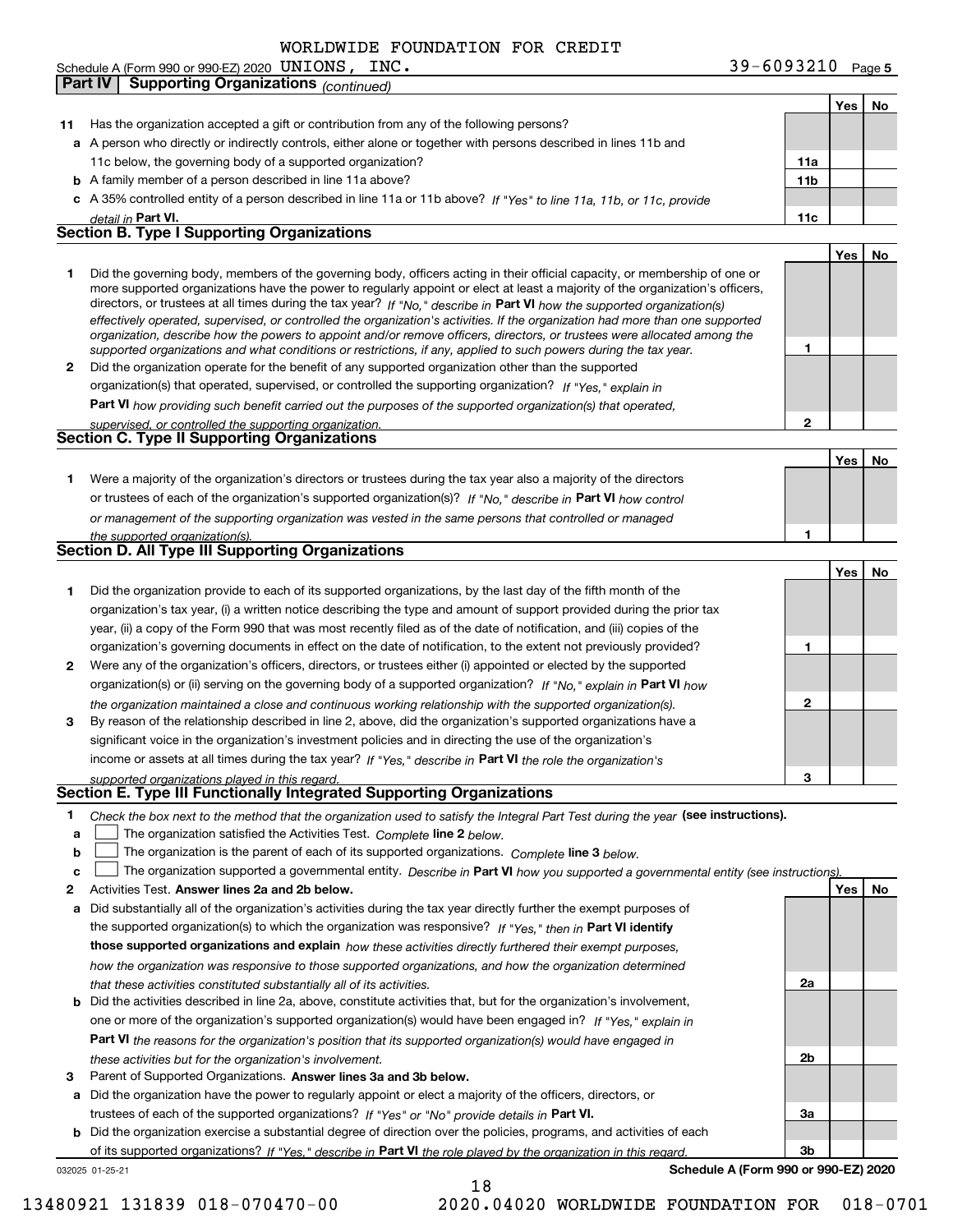#### **1Part VI** Check here if the organization satisfied the Integral Part Test as a qualifying trust on Nov. 20, 1970 ( *explain in* Part **VI**). See instructions. **Section A - Adjusted Net Income 123** Other gross income (see instructions) **456** Portion of operating expenses paid or incurred for production or **7** Other expenses (see instructions) **8** Adjusted Net Income (subtract lines 5, 6, and 7 from line 4) **8 8 1234567Section B - Minimum Asset Amount 1**Aggregate fair market value of all non-exempt-use assets (see **2**Acquisition indebtedness applicable to non-exempt-use assets **3** Subtract line 2 from line 1d. **4**Cash deemed held for exempt use. Enter 0.015 of line 3 (for greater amount, **5** Net value of non-exempt-use assets (subtract line 4 from line 3) **678a** Average monthly value of securities **b** Average monthly cash balances **c**Fair market value of other non-exempt-use assets **dTotal**  (add lines 1a, 1b, and 1c) **eDiscount** claimed for blockage or other factors **1a1b1c1d2345678**(explain in detail in Part VI): **Minimum Asset Amount**  (add line 7 to line 6) **Section C - Distributable Amount 12**Enter 0.85 of line 1. **3456123456Distributable Amount.** Subtract line 5 from line 4, unless subject to All other Type III non-functionally integrated supporting organizations must complete Sections A through E. (B) Current Year (optional)(A) Prior Year Net short-term capital gain Recoveries of prior-year distributions Add lines 1 through 3. Depreciation and depletion collection of gross income or for management, conservation, or maintenance of property held for production of income (see instructions) (B) Current Year (optional)(A) Prior Year instructions for short tax year or assets held for part of year): see instructions). Multiply line 5 by 0.035. Recoveries of prior-year distributions Current Year Adjusted net income for prior year (from Section A, line 8, column A) Minimum asset amount for prior year (from Section B, line 8, column A) Enter greater of line 2 or line 3. Income tax imposed in prior year emergency temporary reduction (see instructions). **Part V Type III Non-Functionally Integrated 509(a)(3) Supporting Organizations**   $\mathcal{L}^{\text{max}}$

**7**Check here if the current year is the organization's first as a non-functionally integrated Type III supporting organization (see instructions). $\mathcal{L}^{\text{max}}$ 

**Schedule A (Form 990 or 990-EZ) 2020**

032026 01-25-21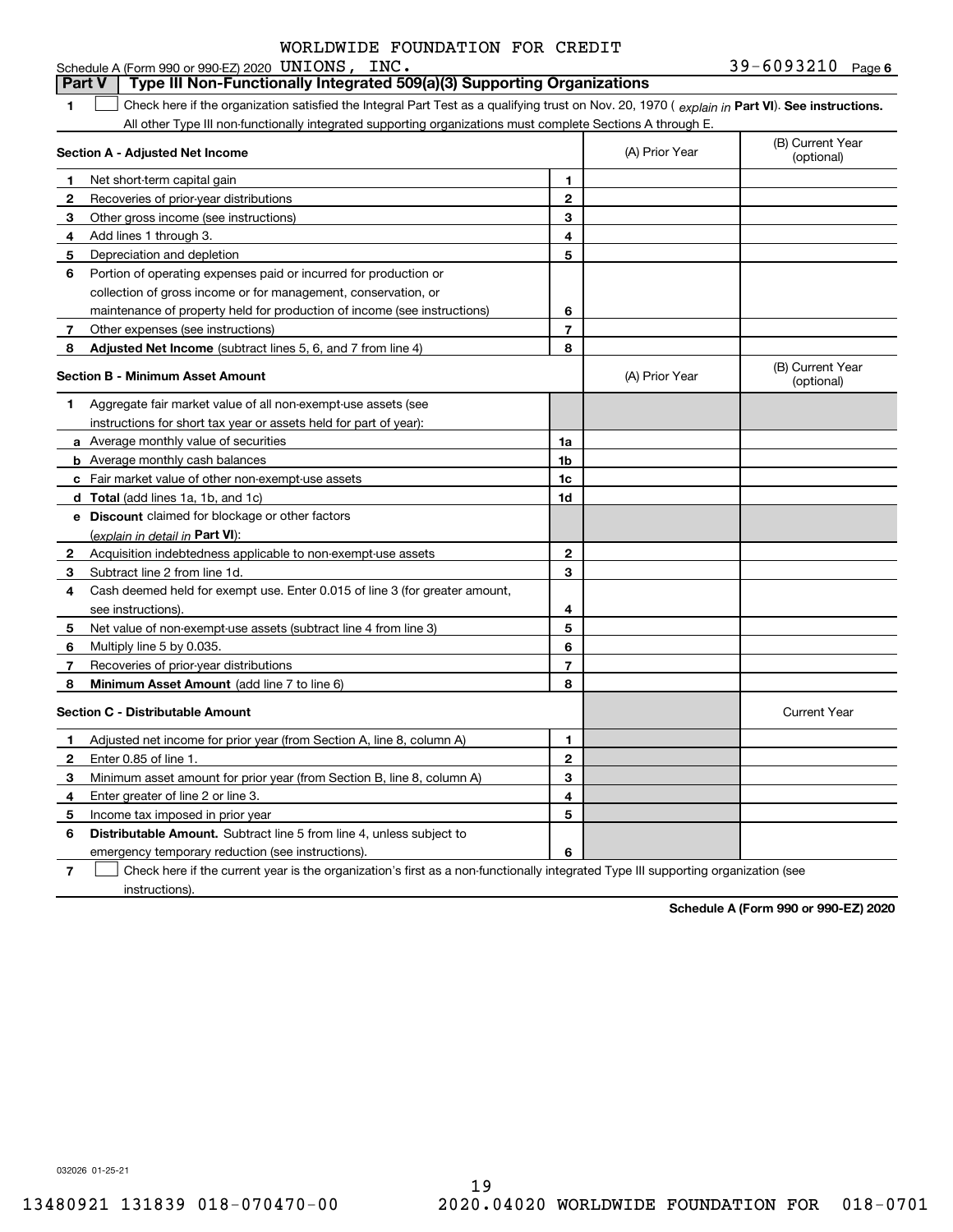|               | Schedule A (Form 990 or 990-EZ) 2020 UNIONS, INC.                                          |                                    |                                               |                | 39-6093210 Page 7                                |
|---------------|--------------------------------------------------------------------------------------------|------------------------------------|-----------------------------------------------|----------------|--------------------------------------------------|
| <b>Part V</b> | Type III Non-Functionally Integrated 509(a)(3) Supporting Organizations                    |                                    | (continued)                                   |                |                                                  |
|               | <b>Section D - Distributions</b>                                                           |                                    |                                               |                | <b>Current Year</b>                              |
| 1             | Amounts paid to supported organizations to accomplish exempt purposes                      |                                    |                                               | 1              |                                                  |
| 2             | Amounts paid to perform activity that directly furthers exempt purposes of supported       |                                    |                                               |                |                                                  |
|               | organizations, in excess of income from activity                                           |                                    |                                               | 2              |                                                  |
| 3             | Administrative expenses paid to accomplish exempt purposes of supported organizations      |                                    |                                               | 3              |                                                  |
| 4             | Amounts paid to acquire exempt-use assets                                                  |                                    |                                               | 4              |                                                  |
| 5             | Qualified set-aside amounts (prior IRS approval required - provide details in Part VI)     |                                    |                                               | 5              |                                                  |
| 6             | Other distributions ( <i>describe in</i> Part VI). See instructions.                       |                                    |                                               | 6              |                                                  |
| 7             | <b>Total annual distributions.</b> Add lines 1 through 6.                                  |                                    |                                               | $\overline{7}$ |                                                  |
| 8             | Distributions to attentive supported organizations to which the organization is responsive |                                    |                                               |                |                                                  |
|               | (provide details in Part VI). See instructions.                                            |                                    |                                               | 8              |                                                  |
| 9             | Distributable amount for 2020 from Section C, line 6                                       |                                    |                                               | 9              |                                                  |
| 10            | Line 8 amount divided by line 9 amount                                                     |                                    |                                               | 10             |                                                  |
|               | Section E - Distribution Allocations (see instructions)                                    | (i)<br><b>Excess Distributions</b> | (ii)<br><b>Underdistributions</b><br>Pre-2020 |                | (iii)<br><b>Distributable</b><br>Amount for 2020 |
| 1             | Distributable amount for 2020 from Section C, line 6                                       |                                    |                                               |                |                                                  |
| 2             | Underdistributions, if any, for years prior to 2020 (reason-                               |                                    |                                               |                |                                                  |
|               | able cause required - explain in Part VI). See instructions.                               |                                    |                                               |                |                                                  |
| 3             | Excess distributions carryover, if any, to 2020                                            |                                    |                                               |                |                                                  |
|               | <b>a</b> From 2015                                                                         |                                    |                                               |                |                                                  |
|               | <b>b</b> From 2016                                                                         |                                    |                                               |                |                                                  |
|               | c From 2017                                                                                |                                    |                                               |                |                                                  |
|               | d From 2018                                                                                |                                    |                                               |                |                                                  |
|               | e From 2019                                                                                |                                    |                                               |                |                                                  |
|               | f Total of lines 3a through 3e                                                             |                                    |                                               |                |                                                  |
|               | <b>g</b> Applied to underdistributions of prior years                                      |                                    |                                               |                |                                                  |
|               | <b>h</b> Applied to 2020 distributable amount                                              |                                    |                                               |                |                                                  |
|               | Carryover from 2015 not applied (see instructions)                                         |                                    |                                               |                |                                                  |
|               | Remainder. Subtract lines 3g, 3h, and 3i from line 3f.                                     |                                    |                                               |                |                                                  |
| 4             | Distributions for 2020 from Section D,                                                     |                                    |                                               |                |                                                  |
|               | line $7$ :                                                                                 |                                    |                                               |                |                                                  |
|               | a Applied to underdistributions of prior years                                             |                                    |                                               |                |                                                  |
|               | <b>b</b> Applied to 2020 distributable amount                                              |                                    |                                               |                |                                                  |
|               | <b>c</b> Remainder. Subtract lines 4a and 4b from line 4.                                  |                                    |                                               |                |                                                  |
| 5             | Remaining underdistributions for years prior to 2020, if                                   |                                    |                                               |                |                                                  |
|               | any. Subtract lines 3g and 4a from line 2. For result greater                              |                                    |                                               |                |                                                  |
|               | than zero, explain in Part VI. See instructions.                                           |                                    |                                               |                |                                                  |
| 6             | Remaining underdistributions for 2020. Subtract lines 3h                                   |                                    |                                               |                |                                                  |
|               | and 4b from line 1. For result greater than zero, explain in                               |                                    |                                               |                |                                                  |
|               | Part VI. See instructions.                                                                 |                                    |                                               |                |                                                  |
| 7             | Excess distributions carryover to 2021. Add lines 3j<br>and 4c.                            |                                    |                                               |                |                                                  |
| 8             | Breakdown of line 7:                                                                       |                                    |                                               |                |                                                  |
|               | a Excess from 2016                                                                         |                                    |                                               |                |                                                  |
|               | <b>b</b> Excess from 2017                                                                  |                                    |                                               |                |                                                  |
|               | c Excess from 2018                                                                         |                                    |                                               |                |                                                  |
|               | d Excess from 2019                                                                         |                                    |                                               |                |                                                  |
|               | e Excess from 2020                                                                         |                                    |                                               |                |                                                  |
|               |                                                                                            |                                    |                                               |                |                                                  |

**Schedule A (Form 990 or 990-EZ) 2020**

032027 01-25-21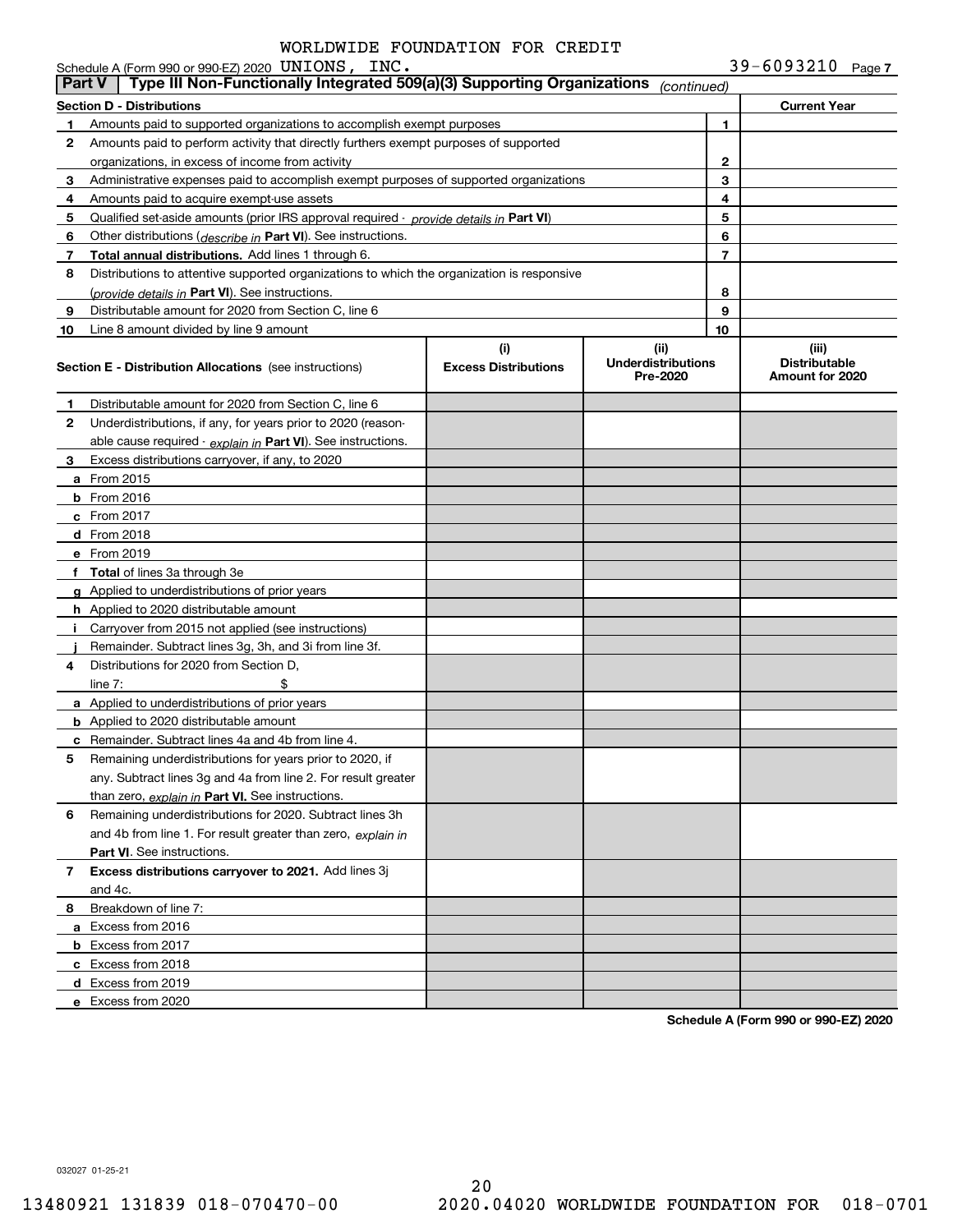|                 |                                                   | WORLDWIDE FOUNDATION FOR CREDIT |                                                                                                                                                                                                                                                                                                                                                                                                                                                                                                                                                                                           |
|-----------------|---------------------------------------------------|---------------------------------|-------------------------------------------------------------------------------------------------------------------------------------------------------------------------------------------------------------------------------------------------------------------------------------------------------------------------------------------------------------------------------------------------------------------------------------------------------------------------------------------------------------------------------------------------------------------------------------------|
| Part VI         | Schedule A (Form 990 or 990-EZ) 2020 UNIONS, INC. |                                 | 39-6093210 Page 8<br>Supplemental Information. Provide the explanations required by Part II, line 10; Part II, line 17a or 17b; Part III, line 12;<br>Part IV, Section A, lines 1, 2, 3b, 3c, 4b, 4c, 5a, 6, 9a, 9b, 9c, 11a, 11b, and 11c; Part IV, Section B, lines 1 and 2; Part IV, Section C,<br>line 1; Part IV, Section D, lines 2 and 3; Part IV, Section E, lines 1c, 2a, 2b, 3a, and 3b; Part V, line 1; Part V, Section B, line 1e; Part V,<br>Section D, lines 5, 6, and 8; and Part V, Section E, lines 2, 5, and 6. Also complete this part for any additional information. |
|                 | (See instructions.)                               |                                 |                                                                                                                                                                                                                                                                                                                                                                                                                                                                                                                                                                                           |
|                 |                                                   |                                 |                                                                                                                                                                                                                                                                                                                                                                                                                                                                                                                                                                                           |
|                 |                                                   |                                 |                                                                                                                                                                                                                                                                                                                                                                                                                                                                                                                                                                                           |
|                 |                                                   |                                 |                                                                                                                                                                                                                                                                                                                                                                                                                                                                                                                                                                                           |
|                 |                                                   |                                 |                                                                                                                                                                                                                                                                                                                                                                                                                                                                                                                                                                                           |
|                 |                                                   |                                 |                                                                                                                                                                                                                                                                                                                                                                                                                                                                                                                                                                                           |
|                 |                                                   |                                 |                                                                                                                                                                                                                                                                                                                                                                                                                                                                                                                                                                                           |
|                 |                                                   |                                 |                                                                                                                                                                                                                                                                                                                                                                                                                                                                                                                                                                                           |
|                 |                                                   |                                 |                                                                                                                                                                                                                                                                                                                                                                                                                                                                                                                                                                                           |
|                 |                                                   |                                 |                                                                                                                                                                                                                                                                                                                                                                                                                                                                                                                                                                                           |
|                 |                                                   |                                 |                                                                                                                                                                                                                                                                                                                                                                                                                                                                                                                                                                                           |
|                 |                                                   |                                 |                                                                                                                                                                                                                                                                                                                                                                                                                                                                                                                                                                                           |
|                 |                                                   |                                 |                                                                                                                                                                                                                                                                                                                                                                                                                                                                                                                                                                                           |
|                 |                                                   |                                 |                                                                                                                                                                                                                                                                                                                                                                                                                                                                                                                                                                                           |
|                 |                                                   |                                 |                                                                                                                                                                                                                                                                                                                                                                                                                                                                                                                                                                                           |
|                 |                                                   |                                 |                                                                                                                                                                                                                                                                                                                                                                                                                                                                                                                                                                                           |
|                 |                                                   |                                 |                                                                                                                                                                                                                                                                                                                                                                                                                                                                                                                                                                                           |
|                 |                                                   |                                 |                                                                                                                                                                                                                                                                                                                                                                                                                                                                                                                                                                                           |
|                 |                                                   |                                 |                                                                                                                                                                                                                                                                                                                                                                                                                                                                                                                                                                                           |
|                 |                                                   |                                 |                                                                                                                                                                                                                                                                                                                                                                                                                                                                                                                                                                                           |
|                 |                                                   |                                 |                                                                                                                                                                                                                                                                                                                                                                                                                                                                                                                                                                                           |
|                 |                                                   |                                 |                                                                                                                                                                                                                                                                                                                                                                                                                                                                                                                                                                                           |
|                 |                                                   |                                 |                                                                                                                                                                                                                                                                                                                                                                                                                                                                                                                                                                                           |
|                 |                                                   |                                 |                                                                                                                                                                                                                                                                                                                                                                                                                                                                                                                                                                                           |
|                 |                                                   |                                 |                                                                                                                                                                                                                                                                                                                                                                                                                                                                                                                                                                                           |
|                 |                                                   |                                 |                                                                                                                                                                                                                                                                                                                                                                                                                                                                                                                                                                                           |
|                 |                                                   |                                 |                                                                                                                                                                                                                                                                                                                                                                                                                                                                                                                                                                                           |
|                 |                                                   |                                 |                                                                                                                                                                                                                                                                                                                                                                                                                                                                                                                                                                                           |
| 032028 01-25-21 |                                                   | 21                              | Schedule A (Form 990 or 990-EZ) 2020                                                                                                                                                                                                                                                                                                                                                                                                                                                                                                                                                      |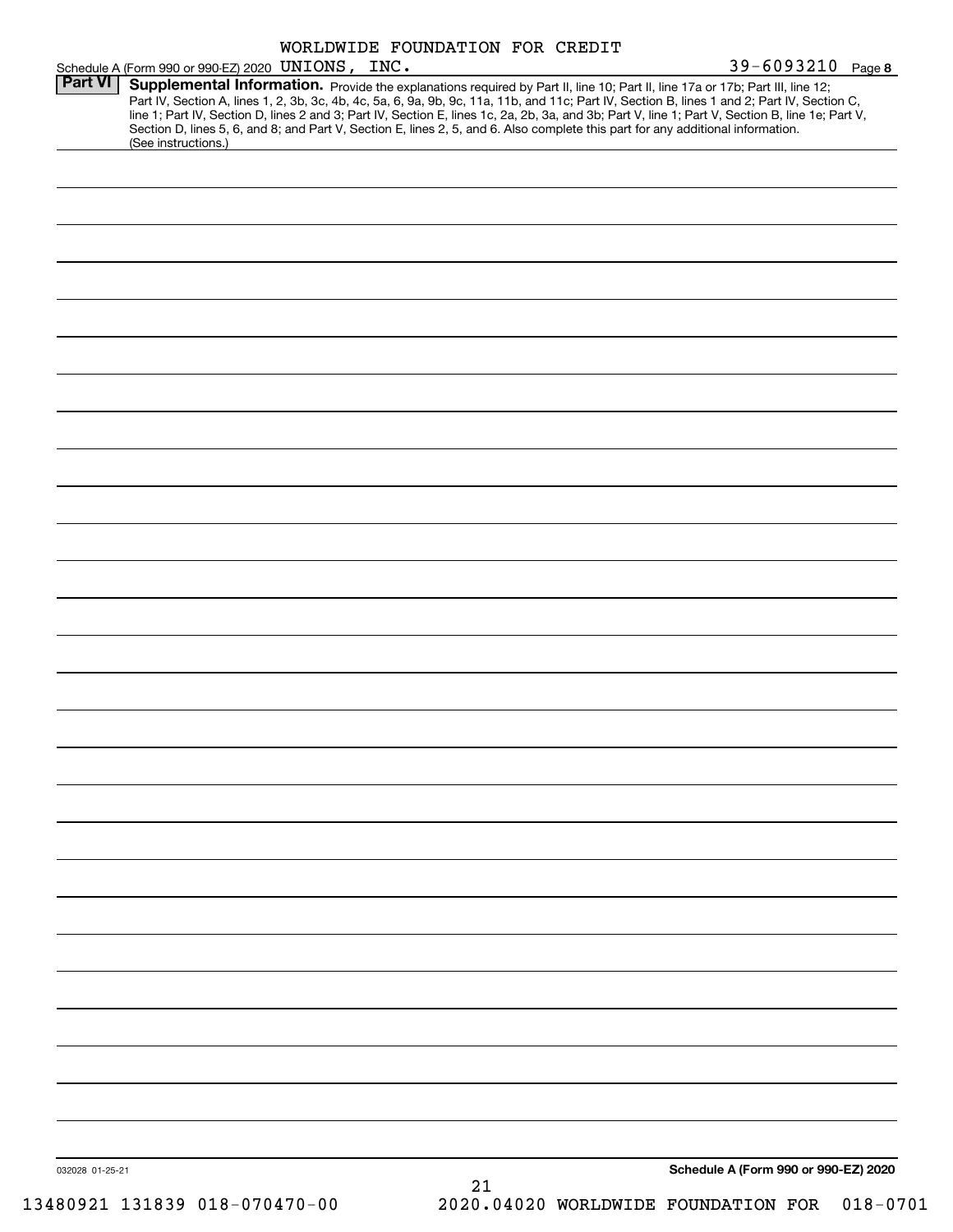Department of the Treasury Internal Revenue Service **(Form 990, 990-EZ, or 990-PF)**

## **Schedule B Schedule of Contributors**

**| Attach to Form 990, Form 990-EZ, or Form 990-PF. | Go to www.irs.gov/Form990 for the latest information.** OMB No. 1545-0047

# **2020**

**Employer identification number**

|  | Name of the organization |  |
|--|--------------------------|--|
|  |                          |  |

**Organization type** (check one):

|  | WORLDWIDE FOUNDATION FOR CREDIT |  |
|--|---------------------------------|--|
|  |                                 |  |

| UNIONS, | INC. |  |
|---------|------|--|
|         |      |  |

UNIONS, INC. 39-6093210

| Filers of:         | <b>Section:</b>                                                                    |
|--------------------|------------------------------------------------------------------------------------|
| Form 990 or 990-EZ | $\lfloor x \rfloor$ 501(c)( 3) (enter number) organization                         |
|                    | $4947(a)(1)$ nonexempt charitable trust <b>not</b> treated as a private foundation |
|                    | 527 political organization                                                         |
| Form 990-PF        | 501(c)(3) exempt private foundation                                                |
|                    | 4947(a)(1) nonexempt charitable trust treated as a private foundation              |
|                    | 501(c)(3) taxable private foundation                                               |

Check if your organization is covered by the **General Rule** or a **Special Rule. Note:**  Only a section 501(c)(7), (8), or (10) organization can check boxes for both the General Rule and a Special Rule. See instructions.

#### **General Rule**

 $\mathcal{L}^{\text{max}}$ 

For an organization filing Form 990, 990-EZ, or 990-PF that received, during the year, contributions totaling \$5,000 or more (in money or property) from any one contributor. Complete Parts I and II. See instructions for determining a contributor's total contributions.

#### **Special Rules**

any one contributor, during the year, total contributions of the greater of  $\,$  (1) \$5,000; or **(2)** 2% of the amount on (i) Form 990, Part VIII, line 1h;  $\boxed{\textbf{X}}$  For an organization described in section 501(c)(3) filing Form 990 or 990-EZ that met the 33 1/3% support test of the regulations under sections 509(a)(1) and 170(b)(1)(A)(vi), that checked Schedule A (Form 990 or 990-EZ), Part II, line 13, 16a, or 16b, and that received from or (ii) Form 990-EZ, line 1. Complete Parts I and II.

For an organization described in section 501(c)(7), (8), or (10) filing Form 990 or 990-EZ that received from any one contributor, during the year, total contributions of more than \$1,000 exclusively for religious, charitable, scientific, literary, or educational purposes, or for the prevention of cruelty to children or animals. Complete Parts I (entering "N/A" in column (b) instead of the contributor name and address), II, and III.  $\mathcal{L}^{\text{max}}$ 

purpose. Don't complete any of the parts unless the **General Rule** applies to this organization because it received *nonexclusively* year, contributions <sub>exclusively</sub> for religious, charitable, etc., purposes, but no such contributions totaled more than \$1,000. If this box is checked, enter here the total contributions that were received during the year for an  $\;$ exclusively religious, charitable, etc., For an organization described in section 501(c)(7), (8), or (10) filing Form 990 or 990-EZ that received from any one contributor, during the religious, charitable, etc., contributions totaling \$5,000 or more during the year  $\Box$ — $\Box$   $\Box$  $\mathcal{L}^{\text{max}}$ 

**Caution:**  An organization that isn't covered by the General Rule and/or the Special Rules doesn't file Schedule B (Form 990, 990-EZ, or 990-PF),  **must** but it answer "No" on Part IV, line 2, of its Form 990; or check the box on line H of its Form 990-EZ or on its Form 990-PF, Part I, line 2, to certify that it doesn't meet the filing requirements of Schedule B (Form 990, 990-EZ, or 990-PF).

**For Paperwork Reduction Act Notice, see the instructions for Form 990, 990-EZ, or 990-PF. Schedule B (Form 990, 990-EZ, or 990-PF) (2020)** LHA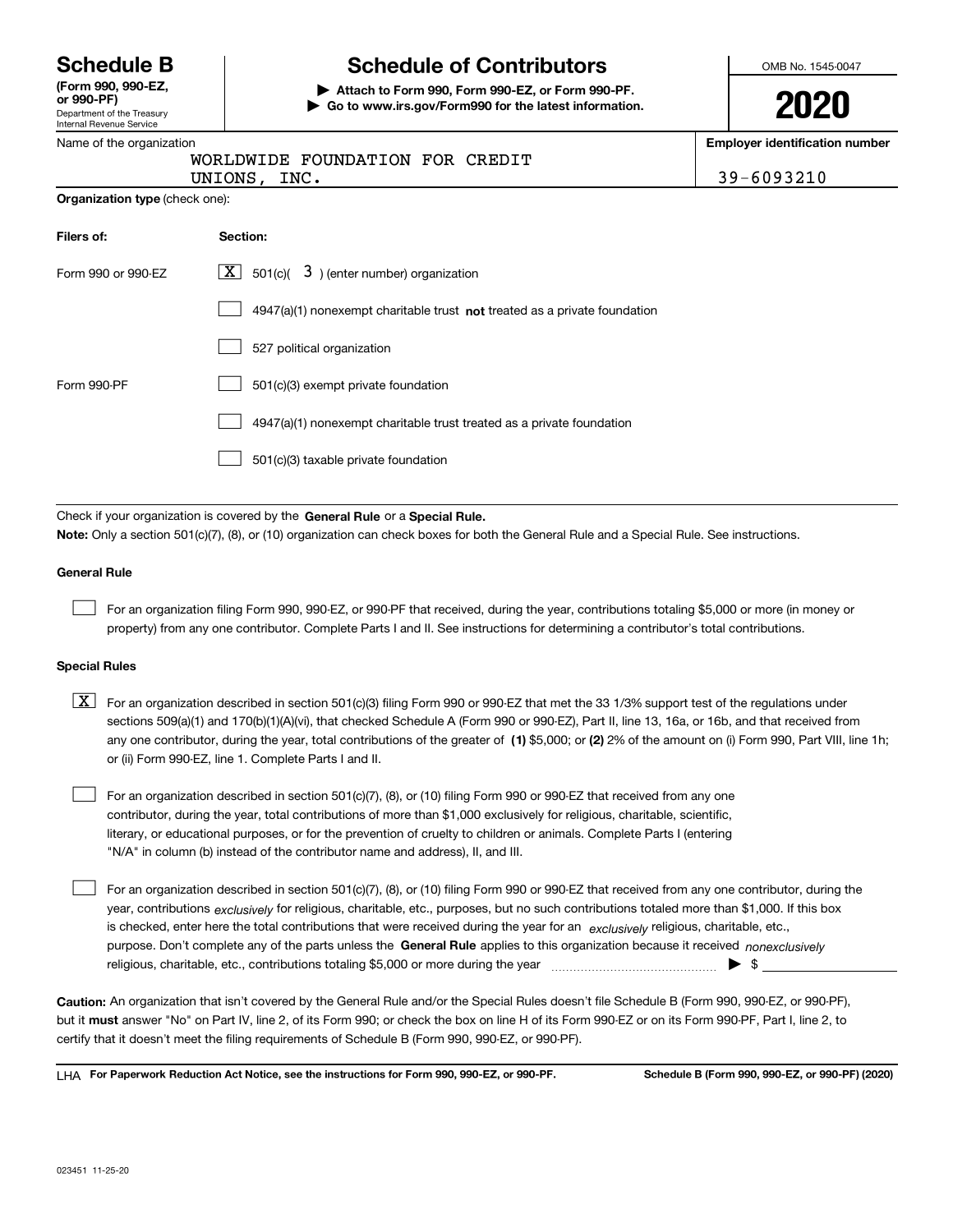#### Schedule B (Form 990, 990-EZ, or 990-PF) (2020) **Page 2** Page 2

|                  | Schedule B (Form 990, 990-EZ, or 990-PF) (2020)                                                       |    |                                   |                                                  | Page 2             |
|------------------|-------------------------------------------------------------------------------------------------------|----|-----------------------------------|--------------------------------------------------|--------------------|
|                  | Name of organization<br>WORLDWIDE FOUNDATION FOR CREDIT                                               |    |                                   | <b>Employer identification number</b>            |                    |
|                  | UNIONS, INC.                                                                                          |    |                                   | 39-6093210                                       |                    |
| Part I           | <b>Contributors</b> (see instructions). Use duplicate copies of Part I if additional space is needed. |    |                                   |                                                  |                    |
| (a)              | (b)                                                                                                   |    | (c)                               | (d)                                              |                    |
| No.              | Name, address, and ZIP + 4                                                                            |    | <b>Total contributions</b>        | Type of contribution                             |                    |
| 1                | CO-OP FINANCIAL SERVICES                                                                              |    |                                   | Person<br>Payroll                                | $\mathbf{X}$       |
|                  | 9692 HAVEN AVE.                                                                                       | \$ | 50,000.                           | Noncash                                          |                    |
|                  | RANCHO CUCAMONGA, CA 91730                                                                            |    |                                   | (Complete Part II for<br>noncash contributions.) |                    |
| (a)<br>No.       | (b)<br>Name, address, and ZIP + 4                                                                     |    | (c)<br><b>Total contributions</b> | (d)<br>Type of contribution                      |                    |
| $\boldsymbol{2}$ | CUNA MUTUAL GROUP                                                                                     |    |                                   | Person                                           | X                  |
|                  | 5910 MINERAL POINT ROAD                                                                               | \$ | 100,000.                          | Payroll<br>Noncash<br>(Complete Part II for      |                    |
|                  | MADISON, WI 53705-4456                                                                                |    |                                   | noncash contributions.)                          |                    |
| (a)<br>No.       | (b)<br>Name, address, and ZIP + 4                                                                     |    | (c)<br><b>Total contributions</b> | (d)<br>Type of contribution                      |                    |
| 3                | NUMERICA CREDIT UNION                                                                                 |    |                                   | Person                                           | $\mathbf{X}$       |
|                  | 14610 E SPRAGUE AVE                                                                                   | \$ | 40,000.                           | Payroll<br>Noncash                               |                    |
|                  | SPOKANE VALLEY, WA 99216                                                                              |    |                                   | (Complete Part II for<br>noncash contributions.) |                    |
| (a)<br>No.       | (b)<br>Name, address, and ZIP + 4                                                                     |    | (c)<br><b>Total contributions</b> | (d)<br>Type of contribution                      |                    |
| 4                | PSCU<br>(FL)                                                                                          |    |                                   | Person                                           | $\mathbf{X}$       |
|                  | 560 CARILLON PARKWAY                                                                                  | \$ | 50,000.                           | <b>Payroll</b><br>Noncash                        |                    |
|                  | ST PETERSBURG, FL 33716                                                                               |    |                                   | (Complete Part II for<br>noncash contributions.) |                    |
| (a)<br>No.       | (b)<br>Name, address, and ZIP + 4                                                                     |    | (c)<br><b>Total contributions</b> | (d)<br>Type of contribution                      |                    |
| 5                | SCHOOLSFIRST FEDERAL CREDIT UNION                                                                     |    |                                   | Person                                           | $\boxed{\text{X}}$ |
|                  | 2115 N BROADWAY                                                                                       | \$ | 50,000.                           | Payroll<br>Noncash                               |                    |
|                  | SANTA ANA, CA 92706                                                                                   |    |                                   | (Complete Part II for<br>noncash contributions.) |                    |
| (a)<br>No.       | (b)<br>Name, address, and $ZIP + 4$                                                                   |    | (c)<br><b>Total contributions</b> | (d)<br>Type of contribution                      |                    |
| 6                | STATE EMPLOYEES CREDIT UNION-NC                                                                       |    |                                   | Person                                           | $\boxed{\text{X}}$ |
|                  | PO BOX 26807                                                                                          | \$ | 50,000.                           | Payroll<br>Noncash                               |                    |
|                  | RALEIGH, NC 27611                                                                                     |    |                                   | (Complete Part II for<br>noncash contributions.) |                    |
| 023452 11-25-20  |                                                                                                       |    |                                   | Schedule B (Form 990, 990-EZ, or 990-PF) (2020)  |                    |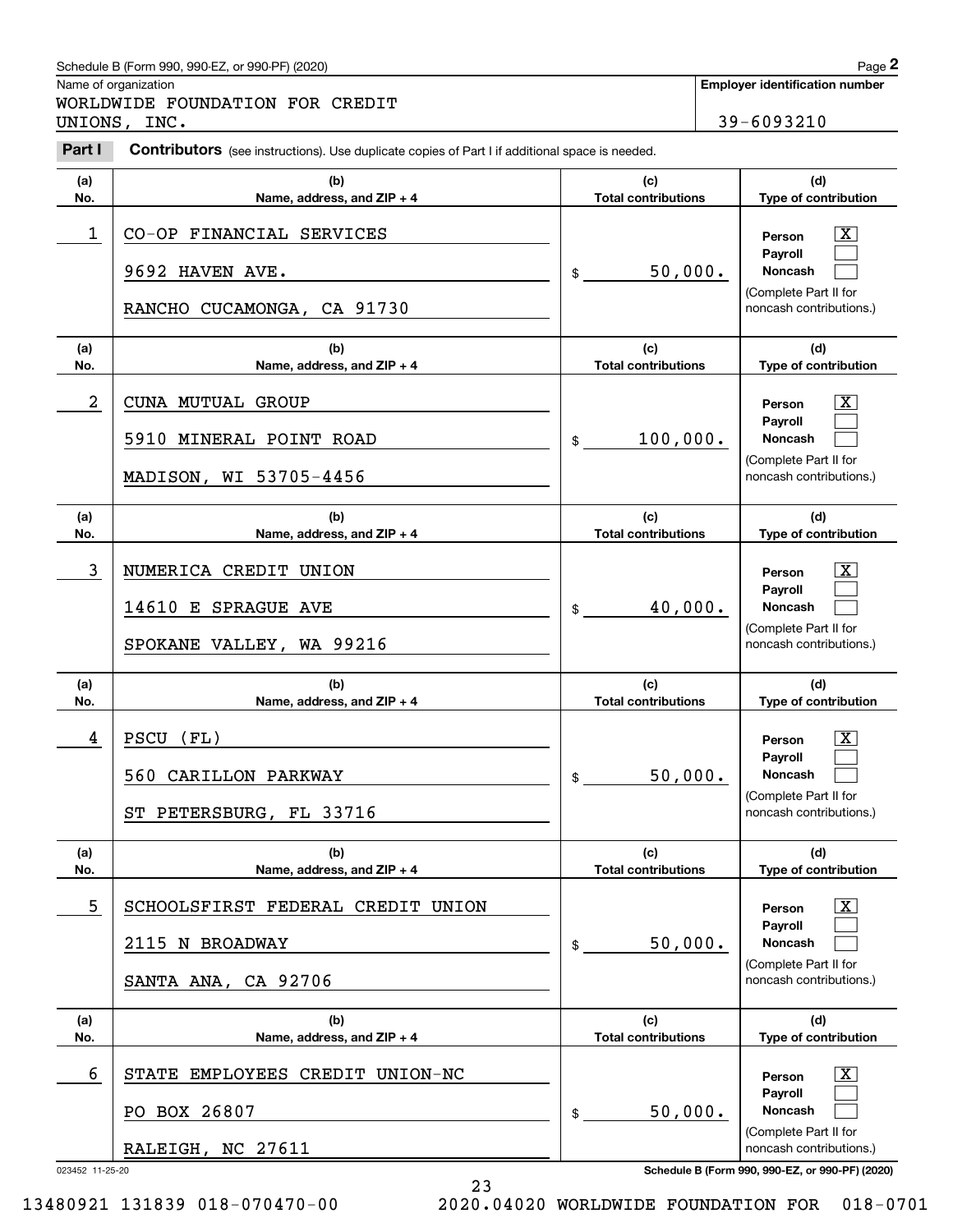|                              | Schedule B (Form 990, 990-EZ, or 990-PF) (2020)                                                     |                                                 | Page 3                                          |
|------------------------------|-----------------------------------------------------------------------------------------------------|-------------------------------------------------|-------------------------------------------------|
| Name of organization         |                                                                                                     |                                                 | <b>Employer identification number</b>           |
|                              | WORLDWIDE FOUNDATION FOR CREDIT<br>UNIONS, INC.                                                     |                                                 | 39-6093210                                      |
| Part II                      | Noncash Property (see instructions). Use duplicate copies of Part II if additional space is needed. |                                                 |                                                 |
| (a)<br>No.<br>from<br>Part I | (c)<br>(b)<br>FMV (or estimate)<br>Description of noncash property given<br>(See instructions.)     |                                                 | (d)<br>Date received                            |
|                              |                                                                                                     | $$^{\circ}$                                     |                                                 |
| (a)<br>No.<br>from<br>Part I | (b)<br>Description of noncash property given                                                        | (c)<br>FMV (or estimate)<br>(See instructions.) | (d)<br>Date received                            |
|                              |                                                                                                     | \$                                              |                                                 |
| (a)<br>No.<br>from<br>Part I | (b)<br>Description of noncash property given                                                        | (c)<br>FMV (or estimate)<br>(See instructions.) | (d)<br>Date received                            |
|                              |                                                                                                     | $$^{\circ}$                                     |                                                 |
| (a)<br>No.<br>from<br>Part I | (b)<br>Description of noncash property given                                                        | (c)<br>FMV (or estimate)<br>(See instructions.) | (d)<br>Date received                            |
|                              |                                                                                                     | \$                                              |                                                 |
| (a)<br>No.<br>from<br>Part I | (b)<br>Description of noncash property given                                                        | (c)<br>FMV (or estimate)<br>(See instructions.) | (d)<br>Date received                            |
|                              |                                                                                                     | \$                                              |                                                 |
| (a)<br>No.<br>from<br>Part I | (b)<br>Description of noncash property given                                                        | (c)<br>FMV (or estimate)<br>(See instructions.) | (d)<br>Date received                            |
|                              | 023453 11-25-20                                                                                     | \$                                              | Schedule B (Form 990, 990-EZ, or 990-PF) (2020) |

24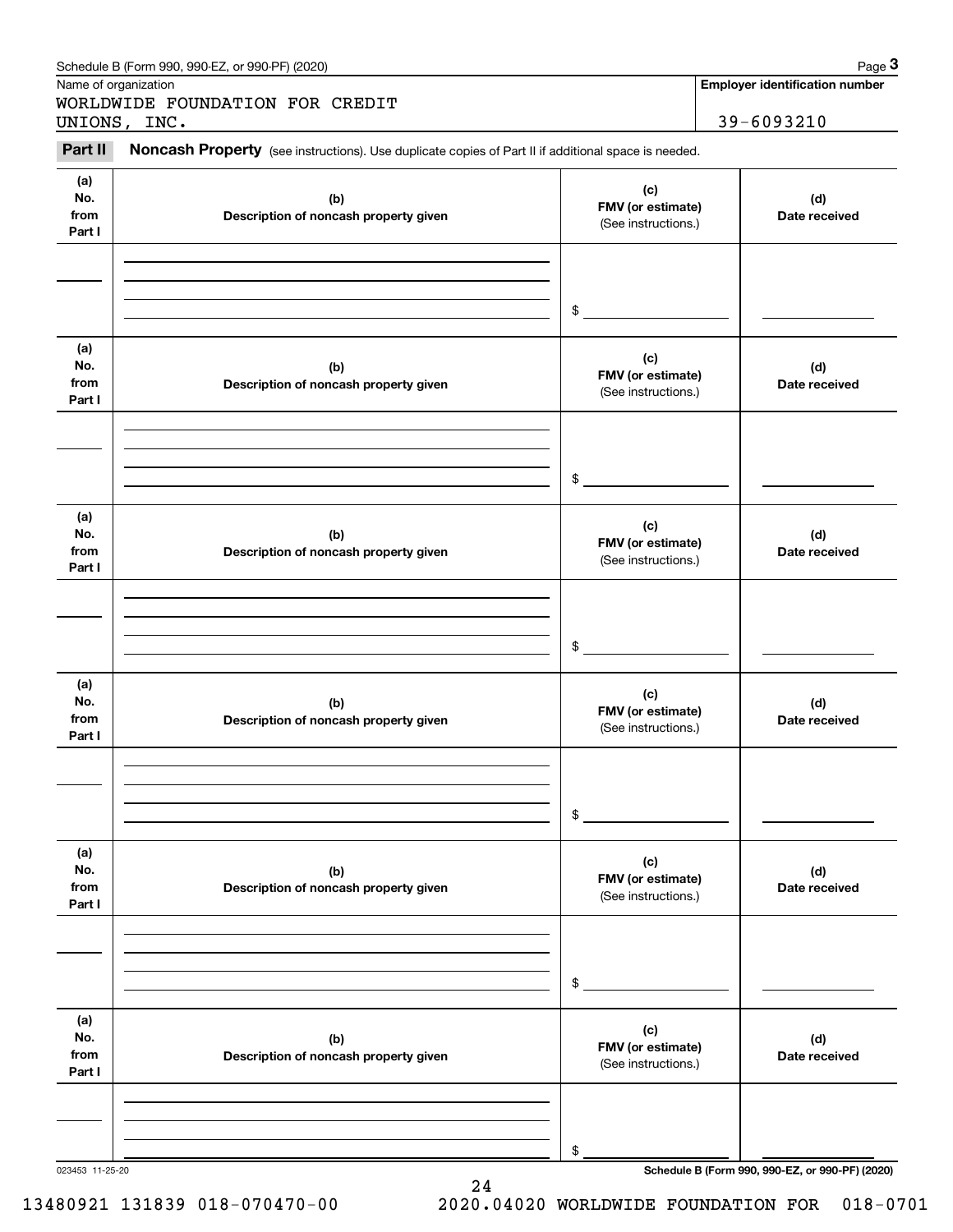|                                                | Schedule B (Form 990, 990-EZ, or 990-PF) (2020)                                                                                                                                   |                                          | Page 4                                                                                                                                                         |  |  |  |  |  |
|------------------------------------------------|-----------------------------------------------------------------------------------------------------------------------------------------------------------------------------------|------------------------------------------|----------------------------------------------------------------------------------------------------------------------------------------------------------------|--|--|--|--|--|
|                                                | Name of organization                                                                                                                                                              |                                          | <b>Employer identification number</b>                                                                                                                          |  |  |  |  |  |
|                                                | WORLDWIDE FOUNDATION FOR CREDIT                                                                                                                                                   |                                          |                                                                                                                                                                |  |  |  |  |  |
|                                                | UNIONS, INC.                                                                                                                                                                      |                                          | 39-6093210                                                                                                                                                     |  |  |  |  |  |
| Part III                                       | from any one contributor. Complete columns (a) through (e) and the following line entry. For organizations                                                                        |                                          | Exclusively religious, charitable, etc., contributions to organizations described in section 501(c)(7), (8), or (10) that total more than \$1,000 for the year |  |  |  |  |  |
|                                                | completing Part III, enter the total of exclusively religious, charitable, etc., contributions of \$1,000 or less for the year. (Enter this info. once.) $\blacktriangleright$ \$ |                                          |                                                                                                                                                                |  |  |  |  |  |
|                                                | Use duplicate copies of Part III if additional space is needed.                                                                                                                   |                                          |                                                                                                                                                                |  |  |  |  |  |
| (a) $\overline{\text{No}}$ .<br>from<br>Part I | (b) Purpose of gift                                                                                                                                                               | (c) Use of gift                          | (d) Description of how gift is held                                                                                                                            |  |  |  |  |  |
|                                                |                                                                                                                                                                                   |                                          |                                                                                                                                                                |  |  |  |  |  |
|                                                |                                                                                                                                                                                   | (e) Transfer of gift                     |                                                                                                                                                                |  |  |  |  |  |
|                                                | Transferee's name, address, and $ZIP + 4$                                                                                                                                         |                                          | Relationship of transferor to transferee                                                                                                                       |  |  |  |  |  |
|                                                |                                                                                                                                                                                   |                                          |                                                                                                                                                                |  |  |  |  |  |
|                                                |                                                                                                                                                                                   |                                          |                                                                                                                                                                |  |  |  |  |  |
| (a) No.<br>from<br>Part I                      | (b) Purpose of gift                                                                                                                                                               | (c) Use of gift                          | (d) Description of how gift is held                                                                                                                            |  |  |  |  |  |
|                                                |                                                                                                                                                                                   |                                          |                                                                                                                                                                |  |  |  |  |  |
|                                                | (e) Transfer of gift                                                                                                                                                              |                                          |                                                                                                                                                                |  |  |  |  |  |
|                                                | Transferee's name, address, and ZIP + 4                                                                                                                                           |                                          | Relationship of transferor to transferee                                                                                                                       |  |  |  |  |  |
|                                                |                                                                                                                                                                                   |                                          |                                                                                                                                                                |  |  |  |  |  |
|                                                |                                                                                                                                                                                   |                                          |                                                                                                                                                                |  |  |  |  |  |
| (a) No.<br>from<br>Part I                      | (b) Purpose of gift                                                                                                                                                               | (c) Use of gift                          | (d) Description of how gift is held                                                                                                                            |  |  |  |  |  |
|                                                |                                                                                                                                                                                   |                                          |                                                                                                                                                                |  |  |  |  |  |
|                                                |                                                                                                                                                                                   | (e) Transfer of gift                     |                                                                                                                                                                |  |  |  |  |  |
|                                                | Transferee's name, address, and ZIP + 4                                                                                                                                           | Relationship of transferor to transferee |                                                                                                                                                                |  |  |  |  |  |
|                                                |                                                                                                                                                                                   |                                          |                                                                                                                                                                |  |  |  |  |  |
|                                                |                                                                                                                                                                                   |                                          |                                                                                                                                                                |  |  |  |  |  |
| (a) No.<br>from<br>Part I                      | (b) Purpose of gift                                                                                                                                                               | (c) Use of gift                          | (d) Description of how gift is held                                                                                                                            |  |  |  |  |  |
|                                                |                                                                                                                                                                                   |                                          |                                                                                                                                                                |  |  |  |  |  |
|                                                |                                                                                                                                                                                   | (e) Transfer of gift                     |                                                                                                                                                                |  |  |  |  |  |
|                                                | Transferee's name, address, and ZIP + 4                                                                                                                                           |                                          | Relationship of transferor to transferee                                                                                                                       |  |  |  |  |  |
|                                                |                                                                                                                                                                                   |                                          |                                                                                                                                                                |  |  |  |  |  |
|                                                |                                                                                                                                                                                   |                                          |                                                                                                                                                                |  |  |  |  |  |
| 023454 11-25-20                                |                                                                                                                                                                                   | 25                                       | Schedule B (Form 990, 990-EZ, or 990-PF) (2020)                                                                                                                |  |  |  |  |  |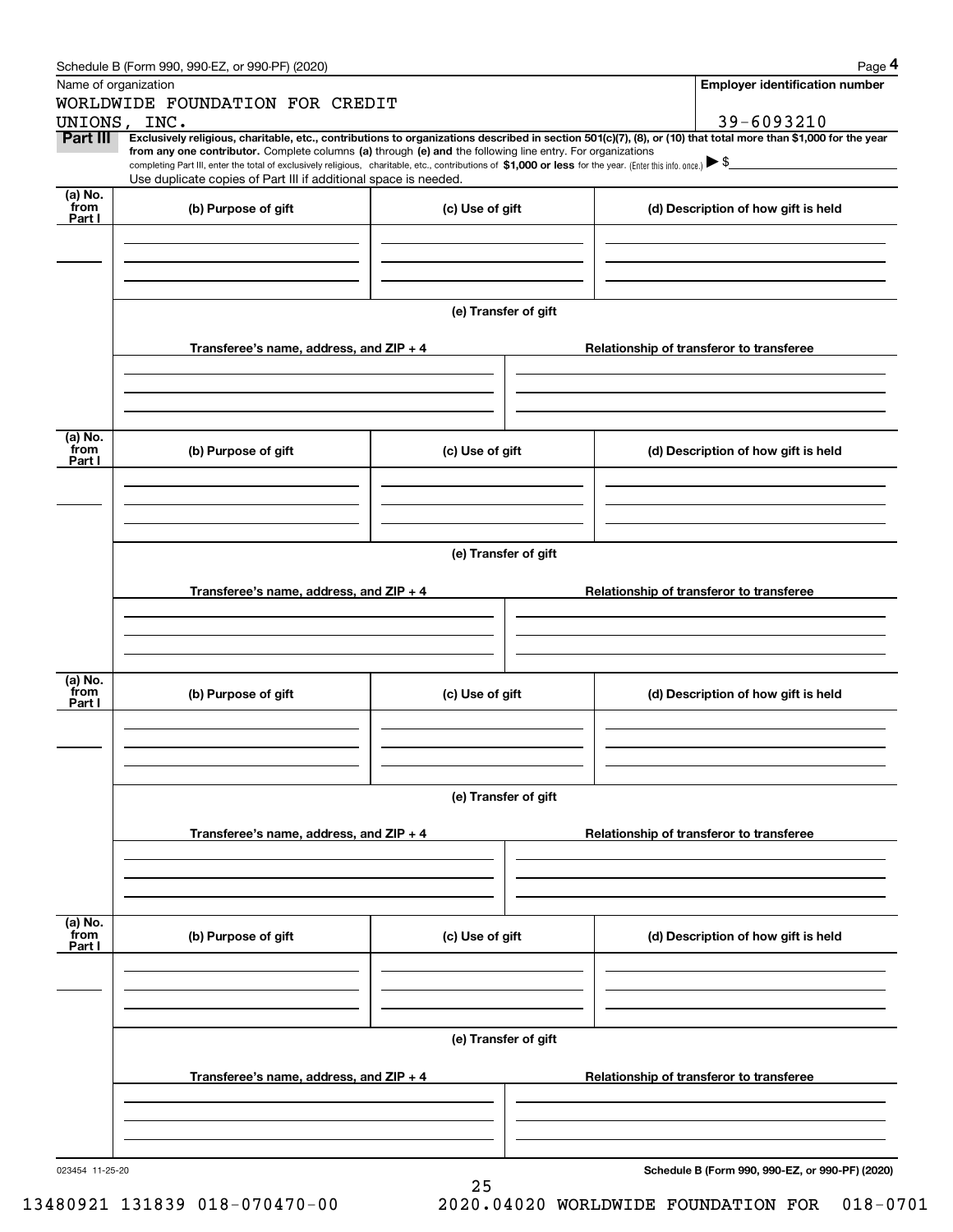|         | <b>SCHEDULE D</b>                                                                                                                     |                                                                                                                                                                     | <b>Supplemental Financial Statements</b>                                                                                                                                                                                       |                          | OMB No. 1545-0047               |  |
|---------|---------------------------------------------------------------------------------------------------------------------------------------|---------------------------------------------------------------------------------------------------------------------------------------------------------------------|--------------------------------------------------------------------------------------------------------------------------------------------------------------------------------------------------------------------------------|--------------------------|---------------------------------|--|
|         | Complete if the organization answered "Yes" on Form 990,<br>(Form 990)                                                                |                                                                                                                                                                     |                                                                                                                                                                                                                                |                          |                                 |  |
|         | Department of the Treasury                                                                                                            |                                                                                                                                                                     | Part IV, line 6, 7, 8, 9, 10, 11a, 11b, 11c, 11d, 11e, 11f, 12a, or 12b.<br>Attach to Form 990.                                                                                                                                |                          | Open to Public<br>Inspection    |  |
|         | Go to www.irs.gov/Form990 for instructions and the latest information.<br>Internal Revenue Service<br>WORLDWIDE FOUNDATION FOR CREDIT |                                                                                                                                                                     |                                                                                                                                                                                                                                |                          |                                 |  |
|         | Name of the organization                                                                                                              | <b>Employer identification number</b>                                                                                                                               |                                                                                                                                                                                                                                |                          |                                 |  |
| Part I  |                                                                                                                                       | UNIONS, INC.                                                                                                                                                        | Organizations Maintaining Donor Advised Funds or Other Similar Funds or Accounts. Complete if the                                                                                                                              |                          | 39-6093210                      |  |
|         |                                                                                                                                       | organization answered "Yes" on Form 990, Part IV, line 6.                                                                                                           |                                                                                                                                                                                                                                |                          |                                 |  |
|         |                                                                                                                                       |                                                                                                                                                                     | (a) Donor advised funds                                                                                                                                                                                                        |                          | (b) Funds and other accounts    |  |
| 1       |                                                                                                                                       |                                                                                                                                                                     |                                                                                                                                                                                                                                |                          |                                 |  |
| 2       |                                                                                                                                       | Aggregate value of contributions to (during year)                                                                                                                   |                                                                                                                                                                                                                                |                          |                                 |  |
| 3       |                                                                                                                                       |                                                                                                                                                                     |                                                                                                                                                                                                                                |                          |                                 |  |
| 4       |                                                                                                                                       |                                                                                                                                                                     |                                                                                                                                                                                                                                |                          |                                 |  |
| 5       |                                                                                                                                       |                                                                                                                                                                     | Did the organization inform all donors and donor advisors in writing that the assets held in donor advised funds                                                                                                               |                          |                                 |  |
|         |                                                                                                                                       |                                                                                                                                                                     |                                                                                                                                                                                                                                |                          | Yes<br>No                       |  |
| 6       |                                                                                                                                       |                                                                                                                                                                     | Did the organization inform all grantees, donors, and donor advisors in writing that grant funds can be used only                                                                                                              |                          |                                 |  |
|         |                                                                                                                                       |                                                                                                                                                                     | for charitable purposes and not for the benefit of the donor or donor advisor, or for any other purpose conferring                                                                                                             |                          |                                 |  |
| Part II | impermissible private benefit?                                                                                                        |                                                                                                                                                                     | Conservation Easements. Complete if the organization answered "Yes" on Form 990, Part IV, line 7.                                                                                                                              |                          | Yes<br>No                       |  |
|         |                                                                                                                                       |                                                                                                                                                                     |                                                                                                                                                                                                                                |                          |                                 |  |
| 1       |                                                                                                                                       | Purpose(s) of conservation easements held by the organization (check all that apply).<br>Preservation of land for public use (for example, recreation or education) | Preservation of a historically important land area                                                                                                                                                                             |                          |                                 |  |
|         |                                                                                                                                       | Protection of natural habitat                                                                                                                                       | Preservation of a certified historic structure                                                                                                                                                                                 |                          |                                 |  |
|         |                                                                                                                                       | Preservation of open space                                                                                                                                          |                                                                                                                                                                                                                                |                          |                                 |  |
| 2       |                                                                                                                                       |                                                                                                                                                                     | Complete lines 2a through 2d if the organization held a qualified conservation contribution in the form of a conservation easement on the last                                                                                 |                          |                                 |  |
|         | day of the tax year.                                                                                                                  |                                                                                                                                                                     |                                                                                                                                                                                                                                |                          | Held at the End of the Tax Year |  |
|         |                                                                                                                                       |                                                                                                                                                                     |                                                                                                                                                                                                                                | 2a                       |                                 |  |
|         |                                                                                                                                       |                                                                                                                                                                     |                                                                                                                                                                                                                                | 2b                       |                                 |  |
|         |                                                                                                                                       |                                                                                                                                                                     | Number of conservation easements on a certified historic structure included in (a) manufacture included in (a)                                                                                                                 | 2c                       |                                 |  |
| d       |                                                                                                                                       |                                                                                                                                                                     | Number of conservation easements included in (c) acquired after 7/25/06, and not on a historic structure                                                                                                                       |                          |                                 |  |
|         |                                                                                                                                       |                                                                                                                                                                     | listed in the National Register [[11] matter contract the National Register of the National Register [11] matter of the National Register [11] matter of the National Register [11] matter of the National Register [11] matte | 2d                       |                                 |  |
| 3       |                                                                                                                                       |                                                                                                                                                                     | Number of conservation easements modified, transferred, released, extinguished, or terminated by the organization during the tax                                                                                               |                          |                                 |  |
| 4       | $year \triangleright$                                                                                                                 | Number of states where property subject to conservation easement is located $\blacktriangleright$                                                                   |                                                                                                                                                                                                                                |                          |                                 |  |
| 5       |                                                                                                                                       | Does the organization have a written policy regarding the periodic monitoring, inspection, handling of                                                              |                                                                                                                                                                                                                                |                          |                                 |  |
|         |                                                                                                                                       | violations, and enforcement of the conservation easements it holds?                                                                                                 |                                                                                                                                                                                                                                |                          | Yes<br>No                       |  |
| 6       |                                                                                                                                       |                                                                                                                                                                     | Staff and volunteer hours devoted to monitoring, inspecting, handling of violations, and enforcing conservation easements during the year                                                                                      |                          |                                 |  |
|         |                                                                                                                                       |                                                                                                                                                                     |                                                                                                                                                                                                                                |                          |                                 |  |
| 7       |                                                                                                                                       |                                                                                                                                                                     | Amount of expenses incurred in monitoring, inspecting, handling of violations, and enforcing conservation easements during the year                                                                                            |                          |                                 |  |
|         | ▶ \$                                                                                                                                  |                                                                                                                                                                     |                                                                                                                                                                                                                                |                          |                                 |  |
| 8       |                                                                                                                                       |                                                                                                                                                                     | Does each conservation easement reported on line 2(d) above satisfy the requirements of section 170(h)(4)(B)(i)                                                                                                                |                          |                                 |  |
|         |                                                                                                                                       |                                                                                                                                                                     |                                                                                                                                                                                                                                |                          | Yes<br>No                       |  |
| 9       |                                                                                                                                       |                                                                                                                                                                     | In Part XIII, describe how the organization reports conservation easements in its revenue and expense statement and                                                                                                            |                          |                                 |  |
|         |                                                                                                                                       | organization's accounting for conservation easements.                                                                                                               | balance sheet, and include, if applicable, the text of the footnote to the organization's financial statements that describes the                                                                                              |                          |                                 |  |
|         | Part III                                                                                                                              |                                                                                                                                                                     | Organizations Maintaining Collections of Art, Historical Treasures, or Other Similar Assets.                                                                                                                                   |                          |                                 |  |
|         |                                                                                                                                       | Complete if the organization answered "Yes" on Form 990, Part IV, line 8.                                                                                           |                                                                                                                                                                                                                                |                          |                                 |  |
|         |                                                                                                                                       |                                                                                                                                                                     | 1a If the organization elected, as permitted under FASB ASC 958, not to report in its revenue statement and balance sheet works                                                                                                |                          |                                 |  |
|         |                                                                                                                                       |                                                                                                                                                                     | of art, historical treasures, or other similar assets held for public exhibition, education, or research in furtherance of public                                                                                              |                          |                                 |  |
|         |                                                                                                                                       |                                                                                                                                                                     | service, provide in Part XIII the text of the footnote to its financial statements that describes these items.                                                                                                                 |                          |                                 |  |
|         |                                                                                                                                       |                                                                                                                                                                     | <b>b</b> If the organization elected, as permitted under FASB ASC 958, to report in its revenue statement and balance sheet works of                                                                                           |                          |                                 |  |
|         |                                                                                                                                       |                                                                                                                                                                     | art, historical treasures, or other similar assets held for public exhibition, education, or research in furtherance of public service,                                                                                        |                          |                                 |  |
|         |                                                                                                                                       | provide the following amounts relating to these items:                                                                                                              |                                                                                                                                                                                                                                |                          |                                 |  |
|         |                                                                                                                                       |                                                                                                                                                                     | (i) Revenue included on Form 990, Part VIII, line 1 [2000] [2010] Contract the included on Form 990, Part VIII, line 1                                                                                                         |                          |                                 |  |
|         |                                                                                                                                       | (ii) Assets included in Form 990, Part X                                                                                                                            |                                                                                                                                                                                                                                |                          | $\bullet$ \$                    |  |
| 2       |                                                                                                                                       |                                                                                                                                                                     | If the organization received or held works of art, historical treasures, or other similar assets for financial gain, provide                                                                                                   |                          |                                 |  |
| а       |                                                                                                                                       | the following amounts required to be reported under FASB ASC 958 relating to these items:                                                                           |                                                                                                                                                                                                                                | - \$                     |                                 |  |
|         |                                                                                                                                       |                                                                                                                                                                     |                                                                                                                                                                                                                                | $\blacktriangleright$ \$ |                                 |  |
|         |                                                                                                                                       | LHA For Paperwork Reduction Act Notice, see the Instructions for Form 990.                                                                                          |                                                                                                                                                                                                                                |                          | Schedule D (Form 990) 2020      |  |
|         | 032051 12-01-20                                                                                                                       |                                                                                                                                                                     |                                                                                                                                                                                                                                |                          |                                 |  |
|         |                                                                                                                                       |                                                                                                                                                                     | 26                                                                                                                                                                                                                             |                          |                                 |  |

|  | ∠ ס |  |  |        |  |
|--|-----|--|--|--------|--|
|  | へへへ |  |  | 0.1000 |  |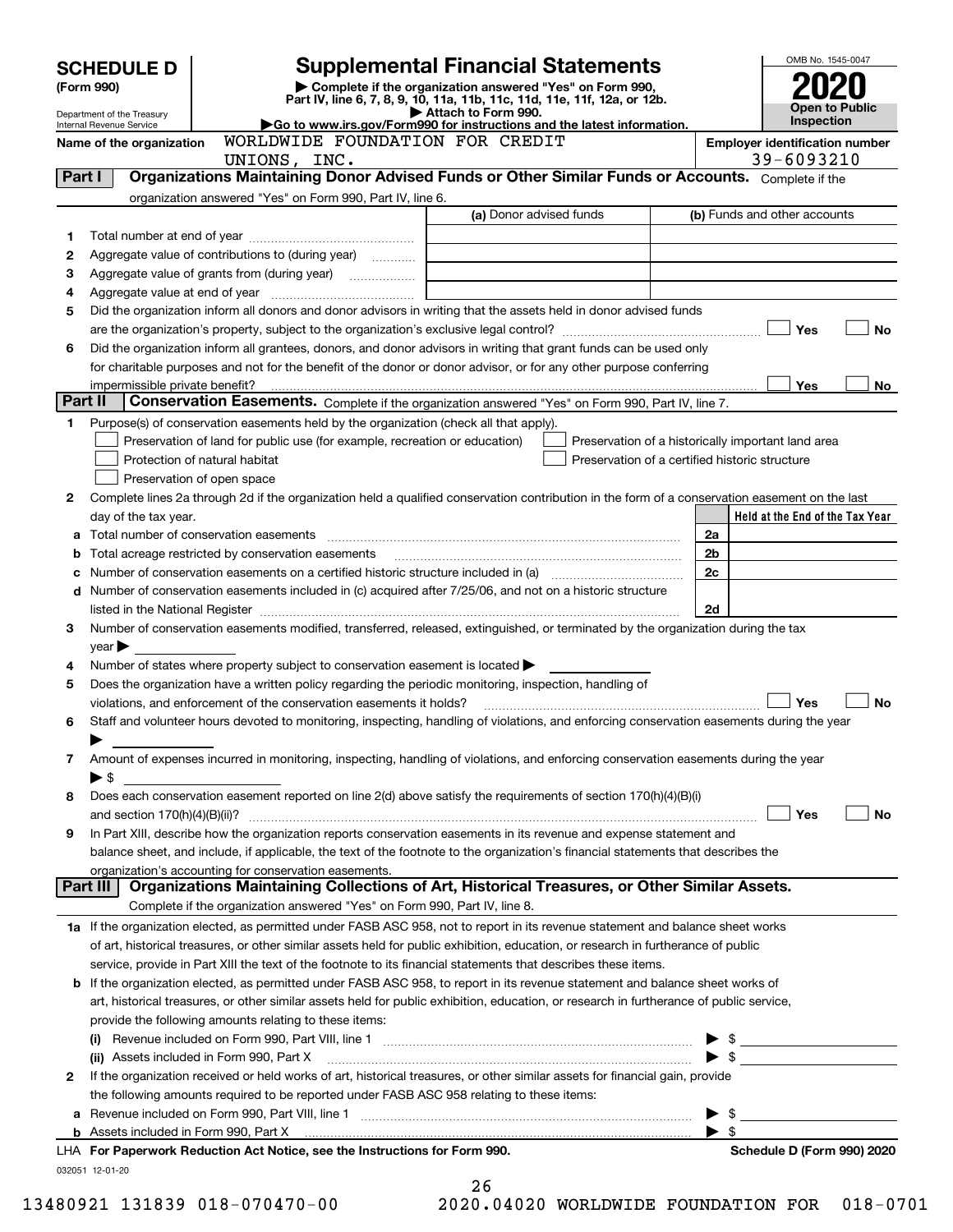|               |                                                                                                                                                                                                                                | WORLDWIDE FOUNDATION FOR CREDIT         |   |                |                                                                                                                                                                                                                                |                                            |                   |           |
|---------------|--------------------------------------------------------------------------------------------------------------------------------------------------------------------------------------------------------------------------------|-----------------------------------------|---|----------------|--------------------------------------------------------------------------------------------------------------------------------------------------------------------------------------------------------------------------------|--------------------------------------------|-------------------|-----------|
|               | UNIONS, INC.<br>Schedule D (Form 990) 2020                                                                                                                                                                                     |                                         |   |                |                                                                                                                                                                                                                                |                                            | 39-6093210 Page 2 |           |
| Part III      | Organizations Maintaining Collections of Art, Historical Treasures, or Other Similar Assets <sub>(continued)</sub>                                                                                                             |                                         |   |                |                                                                                                                                                                                                                                |                                            |                   |           |
| З             | Using the organization's acquisition, accession, and other records, check any of the following that make significant use of its                                                                                                |                                         |   |                |                                                                                                                                                                                                                                |                                            |                   |           |
|               | collection items (check all that apply):                                                                                                                                                                                       |                                         |   |                |                                                                                                                                                                                                                                |                                            |                   |           |
| a             | Public exhibition                                                                                                                                                                                                              | d                                       |   |                | Loan or exchange program                                                                                                                                                                                                       |                                            |                   |           |
| b             | Scholarly research                                                                                                                                                                                                             | е                                       |   |                | Other and the control of the control of the control of the control of the control of the control of the control of the control of the control of the control of the control of the control of the control of the control of th |                                            |                   |           |
| c             | Preservation for future generations                                                                                                                                                                                            |                                         |   |                |                                                                                                                                                                                                                                |                                            |                   |           |
|               | Provide a description of the organization's collections and explain how they further the organization's exempt purpose in Part XIII.                                                                                           |                                         |   |                |                                                                                                                                                                                                                                |                                            |                   |           |
| 5             | During the year, did the organization solicit or receive donations of art, historical treasures, or other similar assets                                                                                                       |                                         |   |                |                                                                                                                                                                                                                                |                                            |                   |           |
|               |                                                                                                                                                                                                                                |                                         |   |                |                                                                                                                                                                                                                                |                                            | Yes               | No        |
|               | Part IV<br>Escrow and Custodial Arrangements. Complete if the organization answered "Yes" on Form 990, Part IV, line 9, or                                                                                                     |                                         |   |                |                                                                                                                                                                                                                                |                                            |                   |           |
|               | reported an amount on Form 990, Part X, line 21.                                                                                                                                                                               |                                         |   |                |                                                                                                                                                                                                                                |                                            |                   |           |
|               | 1a Is the organization an agent, trustee, custodian or other intermediary for contributions or other assets not included                                                                                                       |                                         |   |                |                                                                                                                                                                                                                                |                                            |                   |           |
|               | on Form 990, Part X? [11] matter and the contract of the contract of the contract of the contract of the contract of the contract of the contract of the contract of the contract of the contract of the contract of the contr |                                         |   |                |                                                                                                                                                                                                                                |                                            | Yes               | No        |
|               | b If "Yes," explain the arrangement in Part XIII and complete the following table:                                                                                                                                             |                                         |   |                |                                                                                                                                                                                                                                |                                            |                   |           |
|               |                                                                                                                                                                                                                                |                                         |   |                |                                                                                                                                                                                                                                |                                            | Amount            |           |
| c             |                                                                                                                                                                                                                                |                                         |   |                |                                                                                                                                                                                                                                | 1c                                         |                   |           |
|               |                                                                                                                                                                                                                                |                                         |   |                |                                                                                                                                                                                                                                | 1d                                         |                   |           |
|               | Distributions during the year manufactured and continuum and contact the year manufactured and contact the year                                                                                                                |                                         |   |                |                                                                                                                                                                                                                                | 1e                                         |                   |           |
|               |                                                                                                                                                                                                                                |                                         |   |                |                                                                                                                                                                                                                                | 1f                                         |                   |           |
|               | 2a Did the organization include an amount on Form 990, Part X, line 21, for escrow or custodial account liability?                                                                                                             |                                         |   |                |                                                                                                                                                                                                                                |                                            | Yes               | No        |
|               | <b>b</b> If "Yes," explain the arrangement in Part XIII. Check here if the explanation has been provided on Part XIII                                                                                                          |                                         |   |                |                                                                                                                                                                                                                                |                                            |                   |           |
| <b>Part V</b> | Endowment Funds. Complete if the organization answered "Yes" on Form 990, Part IV, line 10.                                                                                                                                    |                                         |   |                |                                                                                                                                                                                                                                |                                            |                   |           |
|               |                                                                                                                                                                                                                                | (a) Current year                        |   | (b) Prior year | (c) Two years back                                                                                                                                                                                                             | (d) Three years back   (e) Four years back |                   |           |
| 1a            | Beginning of year balance                                                                                                                                                                                                      |                                         |   |                |                                                                                                                                                                                                                                |                                            |                   |           |
|               |                                                                                                                                                                                                                                |                                         |   |                |                                                                                                                                                                                                                                |                                            |                   |           |
|               | Net investment earnings, gains, and losses                                                                                                                                                                                     |                                         |   |                |                                                                                                                                                                                                                                |                                            |                   |           |
|               | Grants or scholarships                                                                                                                                                                                                         |                                         |   |                |                                                                                                                                                                                                                                |                                            |                   |           |
|               | e Other expenditures for facilities                                                                                                                                                                                            |                                         |   |                |                                                                                                                                                                                                                                |                                            |                   |           |
|               |                                                                                                                                                                                                                                |                                         |   |                |                                                                                                                                                                                                                                |                                            |                   |           |
|               |                                                                                                                                                                                                                                |                                         |   |                |                                                                                                                                                                                                                                |                                            |                   |           |
|               | End of year balance                                                                                                                                                                                                            |                                         |   |                |                                                                                                                                                                                                                                |                                            |                   |           |
| 2             | Provide the estimated percentage of the current year end balance (line 1g, column (a)) held as:                                                                                                                                |                                         |   |                |                                                                                                                                                                                                                                |                                            |                   |           |
|               | Board designated or quasi-endowment >                                                                                                                                                                                          |                                         | ℅ |                |                                                                                                                                                                                                                                |                                            |                   |           |
|               |                                                                                                                                                                                                                                | %                                       |   |                |                                                                                                                                                                                                                                |                                            |                   |           |
|               |                                                                                                                                                                                                                                | %                                       |   |                |                                                                                                                                                                                                                                |                                            |                   |           |
|               | The percentages on lines 2a, 2b, and 2c should equal 100%.                                                                                                                                                                     |                                         |   |                |                                                                                                                                                                                                                                |                                            |                   |           |
|               | 3a Are there endowment funds not in the possession of the organization that are held and administered for the organization                                                                                                     |                                         |   |                |                                                                                                                                                                                                                                |                                            |                   |           |
|               | by:                                                                                                                                                                                                                            |                                         |   |                |                                                                                                                                                                                                                                |                                            |                   | Yes<br>No |
|               | (i)                                                                                                                                                                                                                            |                                         |   |                |                                                                                                                                                                                                                                |                                            | 3a(i)             |           |
|               |                                                                                                                                                                                                                                |                                         |   |                |                                                                                                                                                                                                                                |                                            | 3a(ii)            |           |
|               |                                                                                                                                                                                                                                |                                         |   |                |                                                                                                                                                                                                                                |                                            | 3b                |           |
|               | Describe in Part XIII the intended uses of the organization's endowment funds.                                                                                                                                                 |                                         |   |                |                                                                                                                                                                                                                                |                                            |                   |           |
|               | Land, Buildings, and Equipment.<br><b>Part VI</b>                                                                                                                                                                              |                                         |   |                |                                                                                                                                                                                                                                |                                            |                   |           |
|               | Complete if the organization answered "Yes" on Form 990, Part IV, line 11a. See Form 990, Part X, line 10.                                                                                                                     |                                         |   |                |                                                                                                                                                                                                                                |                                            |                   |           |
|               | Description of property                                                                                                                                                                                                        | (a) Cost or other<br>basis (investment) |   |                | (b) Cost or other<br>basis (other)                                                                                                                                                                                             | (c) Accumulated<br>depreciation            | (d) Book value    |           |
|               |                                                                                                                                                                                                                                |                                         |   |                |                                                                                                                                                                                                                                |                                            |                   |           |
|               |                                                                                                                                                                                                                                |                                         |   |                |                                                                                                                                                                                                                                |                                            |                   |           |
|               |                                                                                                                                                                                                                                |                                         |   |                |                                                                                                                                                                                                                                |                                            |                   |           |
|               |                                                                                                                                                                                                                                |                                         |   |                | 19,851.                                                                                                                                                                                                                        | 19,851.                                    |                   | 0.        |
|               |                                                                                                                                                                                                                                |                                         |   |                |                                                                                                                                                                                                                                |                                            |                   |           |
|               |                                                                                                                                                                                                                                |                                         |   |                |                                                                                                                                                                                                                                |                                            |                   | 0.        |
|               |                                                                                                                                                                                                                                |                                         |   |                |                                                                                                                                                                                                                                |                                            |                   |           |

**Schedule D (Form 990) 2020**

032052 12-01-20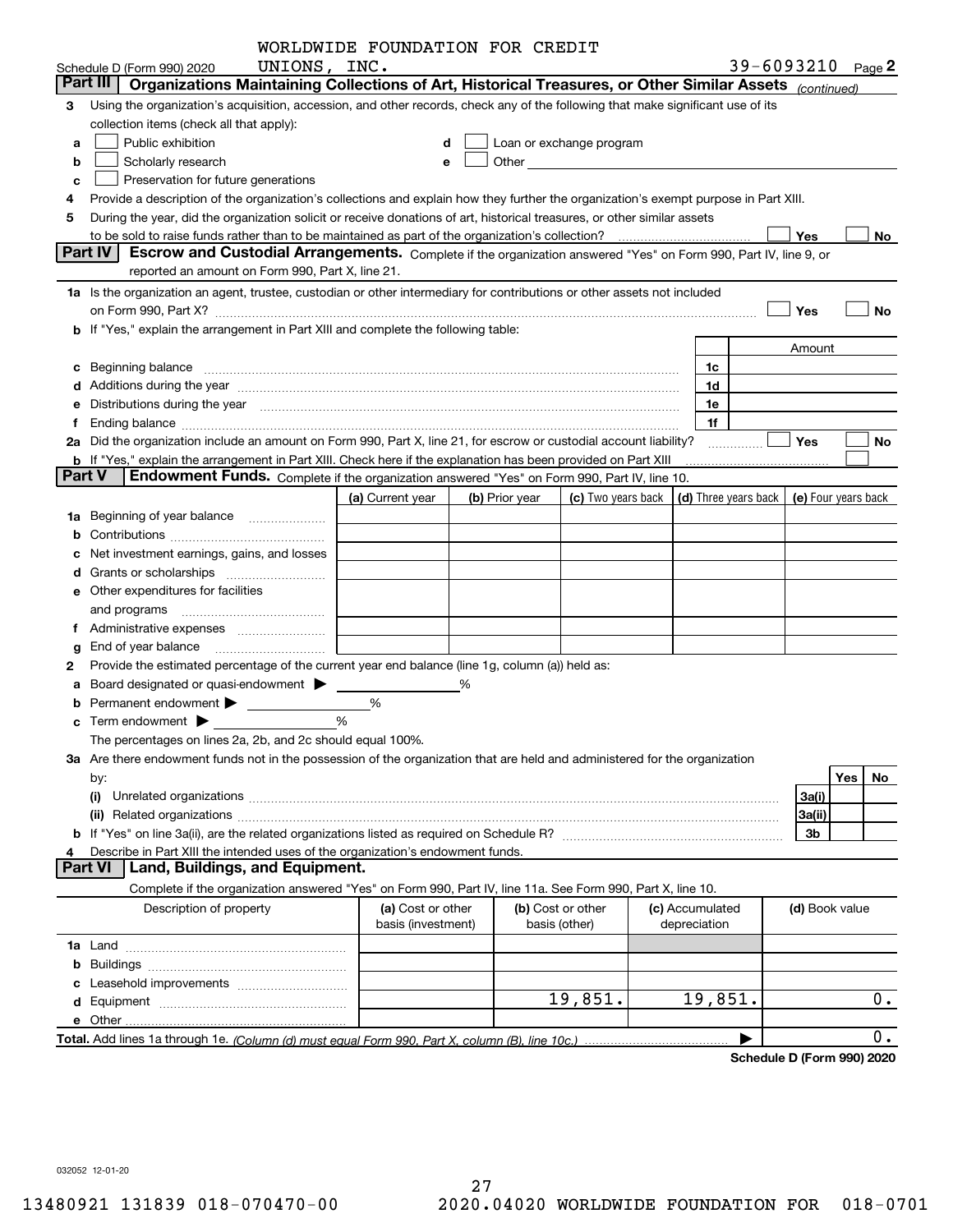| WORLDWIDE FOUNDATION FOR CREDIT |
|---------------------------------|
|---------------------------------|

|  |                            | Dart VIII Investments - Other Securities |  |
|--|----------------------------|------------------------------------------|--|
|  | Schedule D (Form 990) 2020 | UNIONS, INC                              |  |
|  |                            |                                          |  |

| <b>Part VIII</b> investments - Other Securities.                                                           |  |
|------------------------------------------------------------------------------------------------------------|--|
| Complete if the organization answered "Yes" on Form 990. Part IV, line 11b, See Form 990, Part X, line 12. |  |
|                                                                                                            |  |

| (a) Description of security or category (including name of security)                          | (b) Book value | (c) Method of valuation: Cost or end-of-year market value |
|-----------------------------------------------------------------------------------------------|----------------|-----------------------------------------------------------|
| (1) Financial derivatives                                                                     |                |                                                           |
| (2) Closely held equity interests                                                             |                |                                                           |
| $(3)$ Other                                                                                   |                |                                                           |
| (A)                                                                                           |                |                                                           |
| (B)                                                                                           |                |                                                           |
| (C)                                                                                           |                |                                                           |
| (D)                                                                                           |                |                                                           |
| (E)                                                                                           |                |                                                           |
| (F)                                                                                           |                |                                                           |
| (G)                                                                                           |                |                                                           |
| (H)                                                                                           |                |                                                           |
| <b>Total.</b> (Col. (b) must equal Form 990, Part X, col. (B) line 12.) $\blacktriangleright$ |                |                                                           |

#### **Part VIII Investments - Program Related.**

Complete if the organization answered "Yes" on Form 990, Part IV, line 11c. See Form 990, Part X, line 13.

| (a) Description of investment                                       | (b) Book value | (c) Method of valuation: Cost or end-of-year market value |
|---------------------------------------------------------------------|----------------|-----------------------------------------------------------|
| (1)                                                                 |                |                                                           |
| (2)                                                                 |                |                                                           |
| $\frac{1}{2}$                                                       |                |                                                           |
| (4)                                                                 |                |                                                           |
| $\left(5\right)$                                                    |                |                                                           |
| (6)                                                                 |                |                                                           |
| (7)                                                                 |                |                                                           |
| (8)                                                                 |                |                                                           |
| (9)                                                                 |                |                                                           |
| Total. (Col. (b) must equal Form 990, Part X, col. (B) line $13.$ ) |                |                                                           |

#### **Part IX Other Assets.**

Complete if the organization answered "Yes" on Form 990, Part IV, line 11d. See Form 990, Part X, line 15.

| (a) Description                                                                                                   | (b) Book value |
|-------------------------------------------------------------------------------------------------------------------|----------------|
| (1)                                                                                                               |                |
| (2)                                                                                                               |                |
| $\frac{1}{2}$                                                                                                     |                |
| (4)                                                                                                               |                |
| (5)                                                                                                               |                |
| (6)                                                                                                               |                |
| (7)                                                                                                               |                |
| (8)                                                                                                               |                |
| (9)                                                                                                               |                |
|                                                                                                                   |                |
| <b>Other Liabilities.</b><br><b>Part X</b>                                                                        |                |
| Complete if the organization answered "Yes" on Form 990, Part IV, line 11e or 11f. See Form 990, Part X, line 25. |                |

| 1.  | (a) Description of liability | (b) Book value |
|-----|------------------------------|----------------|
| (1) | Federal income taxes         |                |
| (2) |                              |                |
| (3) |                              |                |
| (4) |                              |                |
| (5) |                              |                |
| (6) |                              |                |
| (7) |                              |                |
| (8) |                              |                |
| (9) |                              |                |
|     |                              |                |

**Total.**  *(Column (b) must equal Form 990, Part X, col. (B) line 25.)* 

**2.**Liability for uncertain tax positions. In Part XIII, provide the text of the footnote to the organization's financial statements that reports the organization's liability for uncertain tax positions under FASB ASC 740. Check here if the text of the footnote has been provided in Part XIII  $\boxed{\text{X}}$ 

**Schedule D (Form 990) 2020**

032053 12-01-20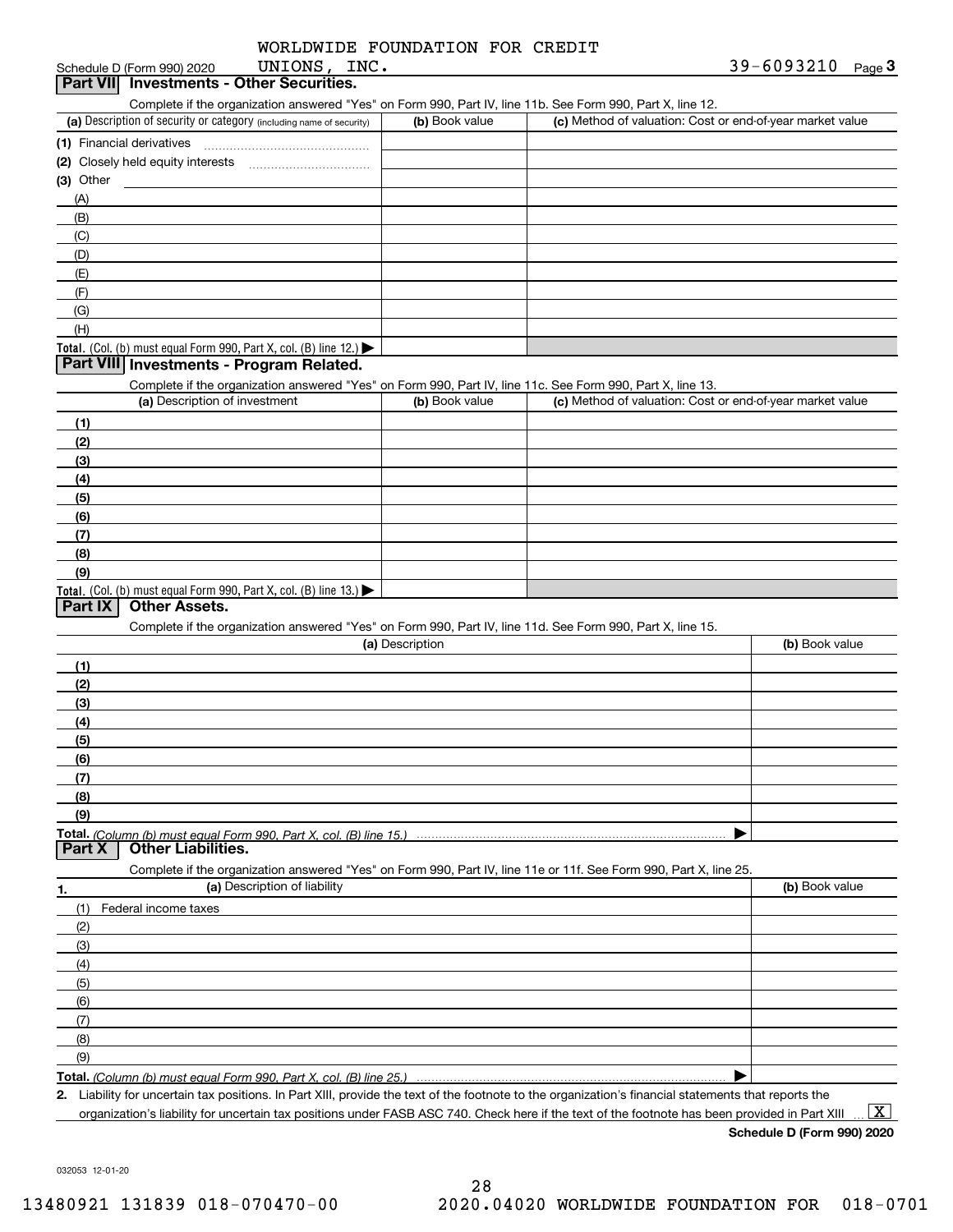| WORLDWIDE FOUNDATION FOR CREDIT |  |  |
|---------------------------------|--|--|
|---------------------------------|--|--|

|    | Schedule D (Form 990) 2020 $UNIONS$ , $INC$ .                                                                                                                                                                                  |                | 39-6093210<br>Page 4 |
|----|--------------------------------------------------------------------------------------------------------------------------------------------------------------------------------------------------------------------------------|----------------|----------------------|
|    | Reconciliation of Revenue per Audited Financial Statements With Revenue per Return.<br><b>Part XI</b>                                                                                                                          |                |                      |
|    | Complete if the organization answered "Yes" on Form 990, Part IV, line 12a.                                                                                                                                                    |                |                      |
| 1  | Total revenue, gains, and other support per audited financial statements                                                                                                                                                       |                | $\blacksquare$       |
| 2  | Amounts included on line 1 but not on Form 990, Part VIII, line 12:                                                                                                                                                            |                |                      |
| a  | Net unrealized gains (losses) on investments [111] [11] matter contracts and a set of the set of the set of the                                                                                                                | 2a             |                      |
| b  |                                                                                                                                                                                                                                | 2 <sub>b</sub> |                      |
| c  |                                                                                                                                                                                                                                | 2c             |                      |
| d  |                                                                                                                                                                                                                                | 2d             |                      |
| е  | Add lines 2a through 2d                                                                                                                                                                                                        |                | <b>2e</b>            |
| 3  |                                                                                                                                                                                                                                |                | 3                    |
| 4  | Amounts included on Form 990, Part VIII, line 12, but not on line 1:                                                                                                                                                           |                |                      |
| a  | Investment expenses not included on Form 990, Part VIII, line 7b [1000000000000000000000000000000000                                                                                                                           | 4a             |                      |
| b  | Other (Describe in Part XIII.) <b>Construction Contract Construction</b> Construction Construction Construction Const                                                                                                          | 4 <sub>b</sub> |                      |
|    | Add lines 4a and 4b                                                                                                                                                                                                            |                | 4c                   |
| 5. |                                                                                                                                                                                                                                |                | 5                    |
|    | Part XII   Reconciliation of Expenses per Audited Financial Statements With Expenses per Return.                                                                                                                               |                |                      |
|    | Complete if the organization answered "Yes" on Form 990, Part IV, line 12a.                                                                                                                                                    |                |                      |
| 1. | Total expenses and losses per audited financial statements [11] [12] contain an intervention and the statements [13] [13] and the statements [13] [13] and the statements [13] and the statements and the statements and the s |                | 1                    |
| 2  | Amounts included on line 1 but not on Form 990, Part IX, line 25:                                                                                                                                                              |                |                      |
| a  |                                                                                                                                                                                                                                | 2a l           |                      |
| b  | Prior year adjustments <i>www.www.www.www.www.www.www.www.www.</i> ww.                                                                                                                                                         | 2 <sub>b</sub> |                      |
|    |                                                                                                                                                                                                                                | 2c             |                      |
| d  |                                                                                                                                                                                                                                |                |                      |
| е  |                                                                                                                                                                                                                                |                | 2e                   |
| 3  |                                                                                                                                                                                                                                |                | 3                    |
| 4  | Amounts included on Form 990, Part IX, line 25, but not on line 1:                                                                                                                                                             |                |                      |
| a  |                                                                                                                                                                                                                                | 4a             |                      |
| b  |                                                                                                                                                                                                                                | 4 <sub>b</sub> |                      |
| c. | Add lines 4a and 4b                                                                                                                                                                                                            |                | 4c                   |
|    |                                                                                                                                                                                                                                |                | 5                    |
|    | Part XIII Supplemental Information.                                                                                                                                                                                            |                |                      |

Provide the descriptions required for Part II, lines 3, 5, and 9; Part III, lines 1a and 4; Part IV, lines 1b and 2b; Part V, line 4; Part X, line 2; Part XI, lines 2d and 4b; and Part XII, lines 2d and 4b. Also complete this part to provide any additional information.

PART X, LINE 2:

THE FOUNDATION IS EXEMPT FROM INCOME TAX UNDER 501(C)(3) OF THE INTERNAL REVENUE CODE, AND A SIMILAR SECTION OF THE WISCONSIN INCOME TAX LAW, WHICH PROVIDES TAX EXEMPTION FOR CORPORATIONS ORGANIZED AND OPERATED EXCLUSIVELY

FOR RELIGIOUS, CHARITABLE OR EDUCATIONAL PURPOSES.

THE ORGANIZATION IS REQUIRED TO ASSESS WHETHER IT IS MORE LIKELY THAN NOT

THAT A TAX POSITION WILL BE SUSTAINED UPON EXAMINATION ON THE TECHNICAL

MERITS OF THE POSITION ASSUMING THE TAXING AUTHORITY HAS FULL KNOWLEDGE OF

ALL INFORMATION. IF THE TAX POSITION DOES NOT MEET THE MORE LIKELY THAN

NOT RECOGNITION THRESHOLD, THE BENEFIT OF THAT POSITION IS NOT RECOGNIZED

032054 12-01-20 **Schedule D (Form 990) 2020** IN THE FINANCIAL STATEMENTS. THE ORGANIZATION HAS DETERMINED THERE ARE NO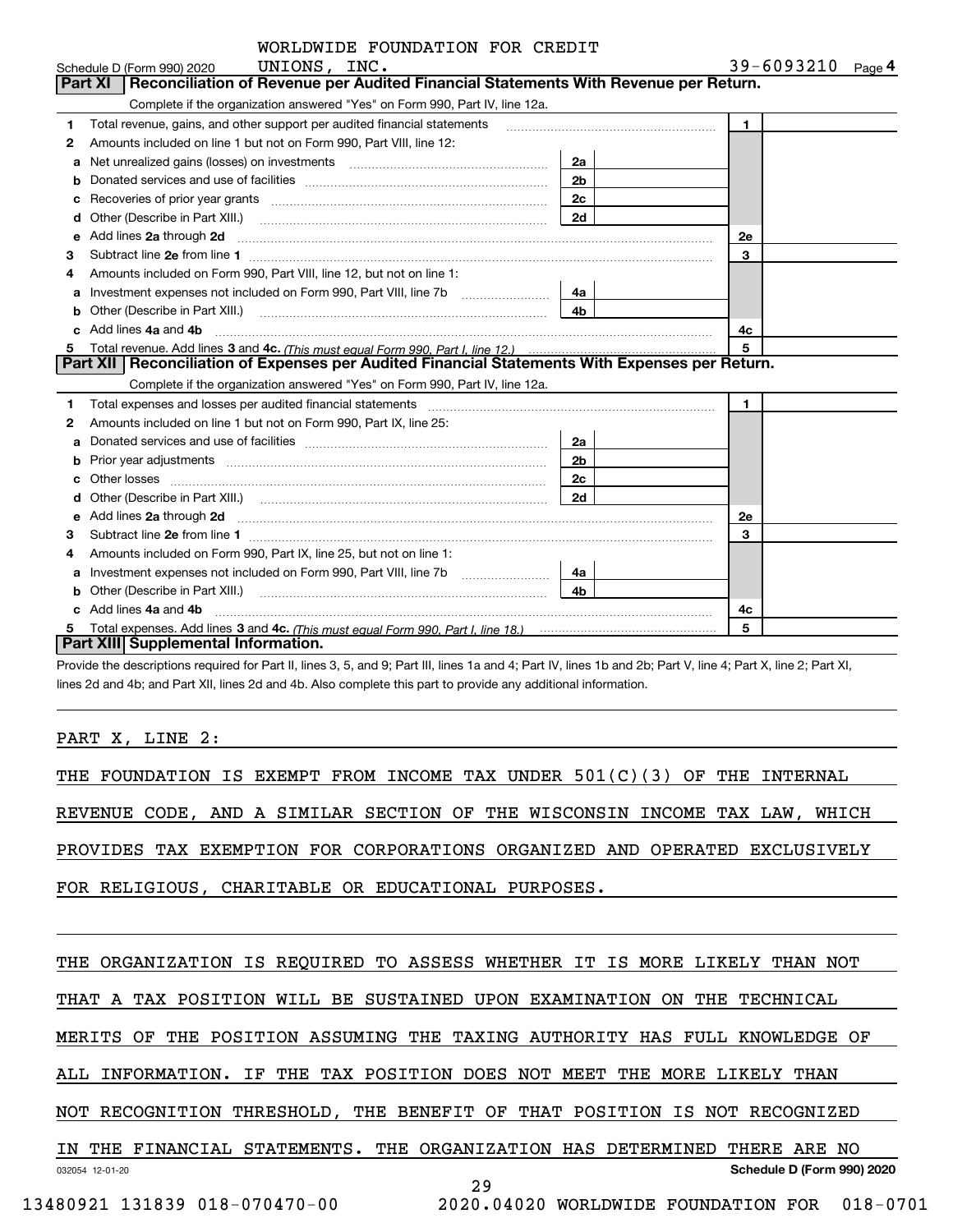| Schedule D (Form 990) 2020 |  |
|----------------------------|--|

*(continued)* **Part XIII Supplemental Information** 

#### AMOUNTS TO RECORD AS ASSETS OR LIABILITIES RELATED TO UNCERTAIN TAX

POSITIONS.

**Schedule D (Form 990) 2020**

032055 12-01-20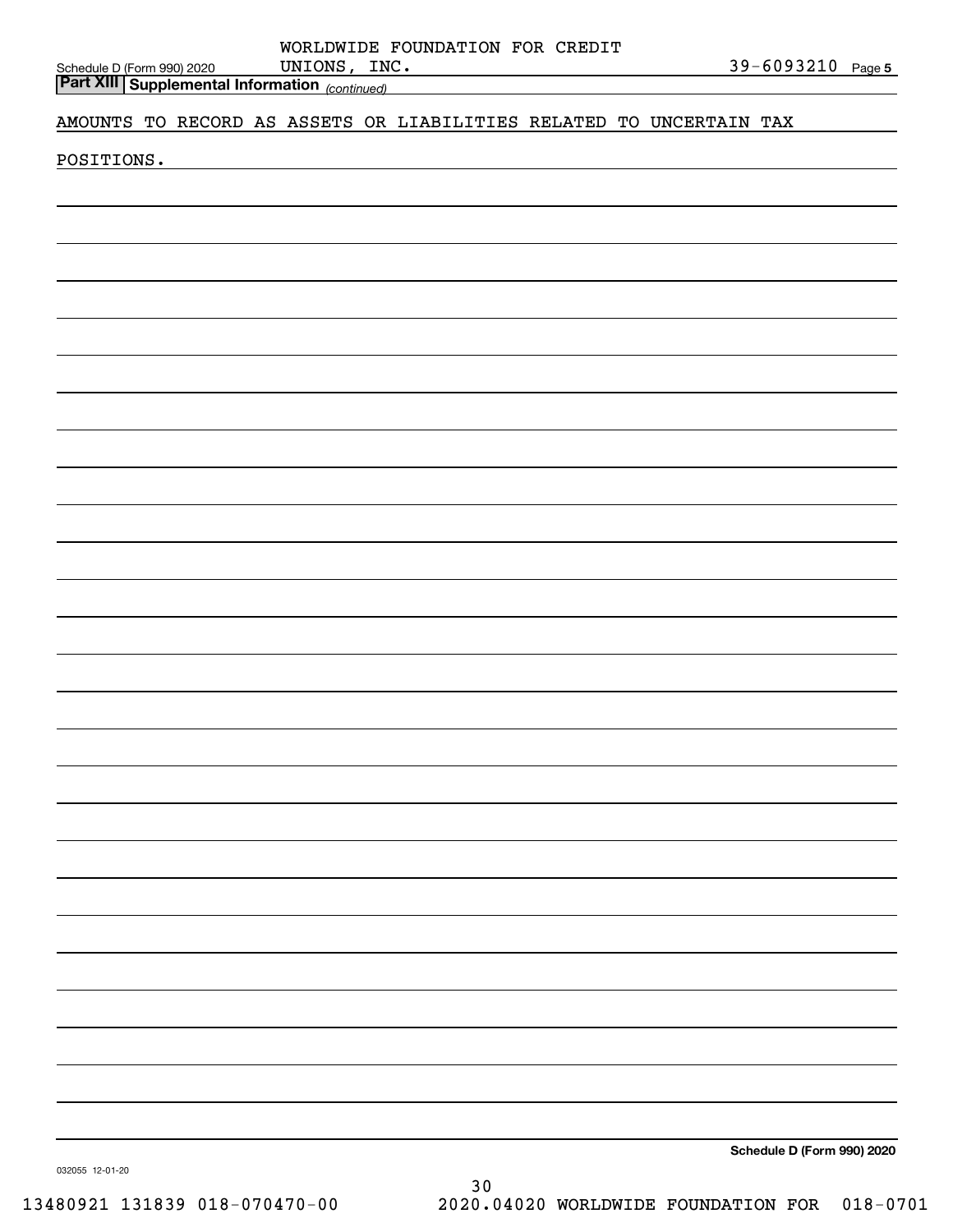| <b>SCHEDULE F</b>                                                                                    |                                                                                               |                             | <b>Statement of Activities Outside the United States</b>                                                                                |                       |                                                 | OMB No. 1545-0047                     |
|------------------------------------------------------------------------------------------------------|-----------------------------------------------------------------------------------------------|-----------------------------|-----------------------------------------------------------------------------------------------------------------------------------------|-----------------------|-------------------------------------------------|---------------------------------------|
| (Form 990)<br>Complete if the organization answered "Yes" on Form 990, Part IV, line 14b, 15, or 16. |                                                                                               |                             |                                                                                                                                         |                       |                                                 |                                       |
| Department of the Treasury                                                                           | Attach to Form 990.<br>Go to www.irs.gov/Form990 for instructions and the latest information. |                             |                                                                                                                                         |                       |                                                 | <b>Open to Public</b>                 |
| Internal Revenue Service                                                                             |                                                                                               |                             |                                                                                                                                         |                       |                                                 | <b>Inspection</b>                     |
| Name of the organization<br>WORLDWIDE FOUNDATION FOR CREDIT                                          |                                                                                               |                             |                                                                                                                                         |                       |                                                 | <b>Employer identification number</b> |
| UNIONS, INC.                                                                                         |                                                                                               |                             |                                                                                                                                         |                       | 39-6093210                                      |                                       |
| Part I                                                                                               |                                                                                               |                             | General Information on Activities Outside the United States. Complete if the organization answered "Yes" on                             |                       |                                                 |                                       |
|                                                                                                      |                                                                                               |                             |                                                                                                                                         |                       |                                                 |                                       |
| Form 990, Part IV, line 14b.<br>1                                                                    |                                                                                               |                             | For grantmakers. Does the organization maintain records to substantiate the amount of its grants and other assistance,                  |                       |                                                 |                                       |
|                                                                                                      |                                                                                               |                             | the grantees' eligibility for the grants or assistance, and the selection criteria used to award the grants or assistance?              |                       |                                                 | $\boxed{\text{X}}$ Yes<br><b>No</b>   |
| 2                                                                                                    |                                                                                               |                             | For grantmakers. Describe in Part V the organization's procedures for monitoring the use of its grants and other assistance outside the |                       |                                                 |                                       |
| United States.                                                                                       |                                                                                               |                             |                                                                                                                                         |                       |                                                 |                                       |
| 3                                                                                                    |                                                                                               |                             | Activities per Region. (The following Part I, line 3 table can be duplicated if additional space is needed.)                            |                       |                                                 |                                       |
| (a) Region                                                                                           | (b) Number of                                                                                 | (c) Number of<br>employees, | (d) Activities conducted in the region                                                                                                  |                       | (e) If activity listed in (d)                   | (f) Total<br>expenditures             |
|                                                                                                      | offices                                                                                       | agents, and                 | (by type) (such as, fundraising, pro-<br>gram services, investments, grants to                                                          |                       | is a program service,<br>describe specific type | for and                               |
|                                                                                                      | in the region                                                                                 | independent<br>contractors  | recipients located in the region)                                                                                                       |                       | of service(s) in the region                     | investments                           |
|                                                                                                      |                                                                                               | in the region               |                                                                                                                                         |                       |                                                 | in the region                         |
| CENTRAL AMERICA AND                                                                                  |                                                                                               |                             |                                                                                                                                         | SUPPORT OF THE GLOBAL |                                                 |                                       |
| THE CARIBBEAN -                                                                                      |                                                                                               |                             |                                                                                                                                         | WOMEN'S LEADERSHIP    |                                                 |                                       |
| ANTIGUA & BARBUDA,                                                                                   |                                                                                               |                             |                                                                                                                                         |                       | NETWORK, WHICH CONNECTS                         |                                       |
| ARUBA, BAHAMAS,                                                                                      | 0                                                                                             | 0                           | <b>EDUCATION</b>                                                                                                                        |                       | CREDIT UNION WOMEN WITH                         | 21,158.                               |
| SUB-SAHARAN AFRICA -                                                                                 |                                                                                               |                             |                                                                                                                                         | SUPPORT OF THE GLOBAL |                                                 |                                       |
| ANGOLA, BENIN,                                                                                       |                                                                                               |                             |                                                                                                                                         | WOMEN'S LEADERSHIP    |                                                 |                                       |
| BOTSWANA, BURKINA,                                                                                   |                                                                                               |                             |                                                                                                                                         |                       | NETWORK, WHICH CONNECTS                         |                                       |
| FASO,                                                                                                | 0                                                                                             | 0                           | <b>EDUCATION</b>                                                                                                                        |                       | CREDIT UNION WOMEN WITH                         | 137,482.                              |
| EAST ASIA AND THE                                                                                    |                                                                                               |                             |                                                                                                                                         | SUPPORT OF THE GLOBAL |                                                 |                                       |
| PACIFIC - AUSTRALIA,                                                                                 |                                                                                               |                             |                                                                                                                                         | WOMEN'S LEADERSHIP    |                                                 |                                       |
| BRUNEI, BURMA,                                                                                       |                                                                                               |                             |                                                                                                                                         |                       | NETWORK, WHICH CONNECTS                         |                                       |
| CAMBODIA,                                                                                            | 0                                                                                             | 0                           | <b>EDUCATION</b>                                                                                                                        |                       | CREDIT UNION WOMEN WITH                         | 21,158.                               |
| EUROPE (INCLUDING                                                                                    |                                                                                               |                             |                                                                                                                                         | SUPPORT OF THE GLOBAL |                                                 |                                       |
| ICELAND & GREENLAND)                                                                                 |                                                                                               |                             |                                                                                                                                         | WOMEN'S LEADERSHIP    |                                                 |                                       |
| - ALBANIA, ANDORRA,                                                                                  |                                                                                               |                             |                                                                                                                                         |                       | NETWORK, WHICH CONNECTS                         |                                       |
| AUSTRIA, BELGIUM                                                                                     | 0                                                                                             | 0                           | <b>EDUCATION</b>                                                                                                                        |                       | CREDIT UNION WOMEN WITH                         | 56,309.                               |
| SOUTH AMERICA -                                                                                      |                                                                                               |                             |                                                                                                                                         | SUPPORT OF THE GLOBAL |                                                 |                                       |
| ARGENTINA, BOLIVIA,                                                                                  |                                                                                               |                             |                                                                                                                                         | WOMEN'S LEADERSHIP    |                                                 |                                       |
| BRAZIL, CHILE,                                                                                       |                                                                                               |                             |                                                                                                                                         |                       | NETWORK, WHICH CONNECTS                         |                                       |
| COLUMBIA, ECUADOR,                                                                                   | 0                                                                                             | 0                           | <b>EDUCATION</b>                                                                                                                        |                       | CREDIT UNION WOMEN WITH                         | 104,621.                              |
| NORTH AMERICA -                                                                                      |                                                                                               |                             |                                                                                                                                         |                       |                                                 |                                       |
| CANADA AND MEXICO,                                                                                   |                                                                                               |                             |                                                                                                                                         |                       |                                                 |                                       |
| BUT NOT THE UNITED                                                                                   |                                                                                               |                             |                                                                                                                                         |                       |                                                 |                                       |
| STATES                                                                                               | 0                                                                                             | 0                           | FUNDRAISING                                                                                                                             |                       |                                                 | 23,256.                               |
| CENTRAL AMERICA AND                                                                                  |                                                                                               |                             |                                                                                                                                         |                       |                                                 |                                       |
| THE CARIBBEAN -                                                                                      |                                                                                               |                             |                                                                                                                                         |                       |                                                 |                                       |
| ANTIGUA & BARBUDA,                                                                                   |                                                                                               |                             |                                                                                                                                         |                       |                                                 |                                       |
| ARUBA, BAHAMAS,                                                                                      | 0                                                                                             | 0                           | FUNDRAISING                                                                                                                             |                       |                                                 | 42,489.                               |
| EUROPE (INCLUDING                                                                                    |                                                                                               |                             |                                                                                                                                         |                       |                                                 |                                       |
| ICELAND & GREENLAND)                                                                                 |                                                                                               |                             |                                                                                                                                         |                       |                                                 |                                       |
| - ALBANIA, ANDORRA,                                                                                  |                                                                                               |                             |                                                                                                                                         |                       |                                                 |                                       |
| AUSTRIA, BELGIUM                                                                                     | 0                                                                                             | 0                           | FUNDRAISING                                                                                                                             |                       |                                                 | 32,853.                               |
| <b>3 a</b> Subtotal                                                                                  | 0                                                                                             | 0                           |                                                                                                                                         |                       |                                                 | 439,326.                              |
| <b>b</b> Total from continuation                                                                     |                                                                                               |                             |                                                                                                                                         |                       |                                                 |                                       |
| sheets to Part I                                                                                     | 0                                                                                             | 0                           |                                                                                                                                         |                       |                                                 | 1,064,472.                            |
| c Totals (add lines 3a                                                                               |                                                                                               |                             |                                                                                                                                         |                       |                                                 |                                       |
| and 3b)                                                                                              | 0                                                                                             | 0                           |                                                                                                                                         |                       |                                                 | 1,503,798.                            |

**For Paperwork Reduction Act Notice, see the Instructions for Form 990. Schedule F (Form 990) 2020** LHA SEE PART V FOR COLUMN (E) DESCRIPTIONS

032071 12-03-20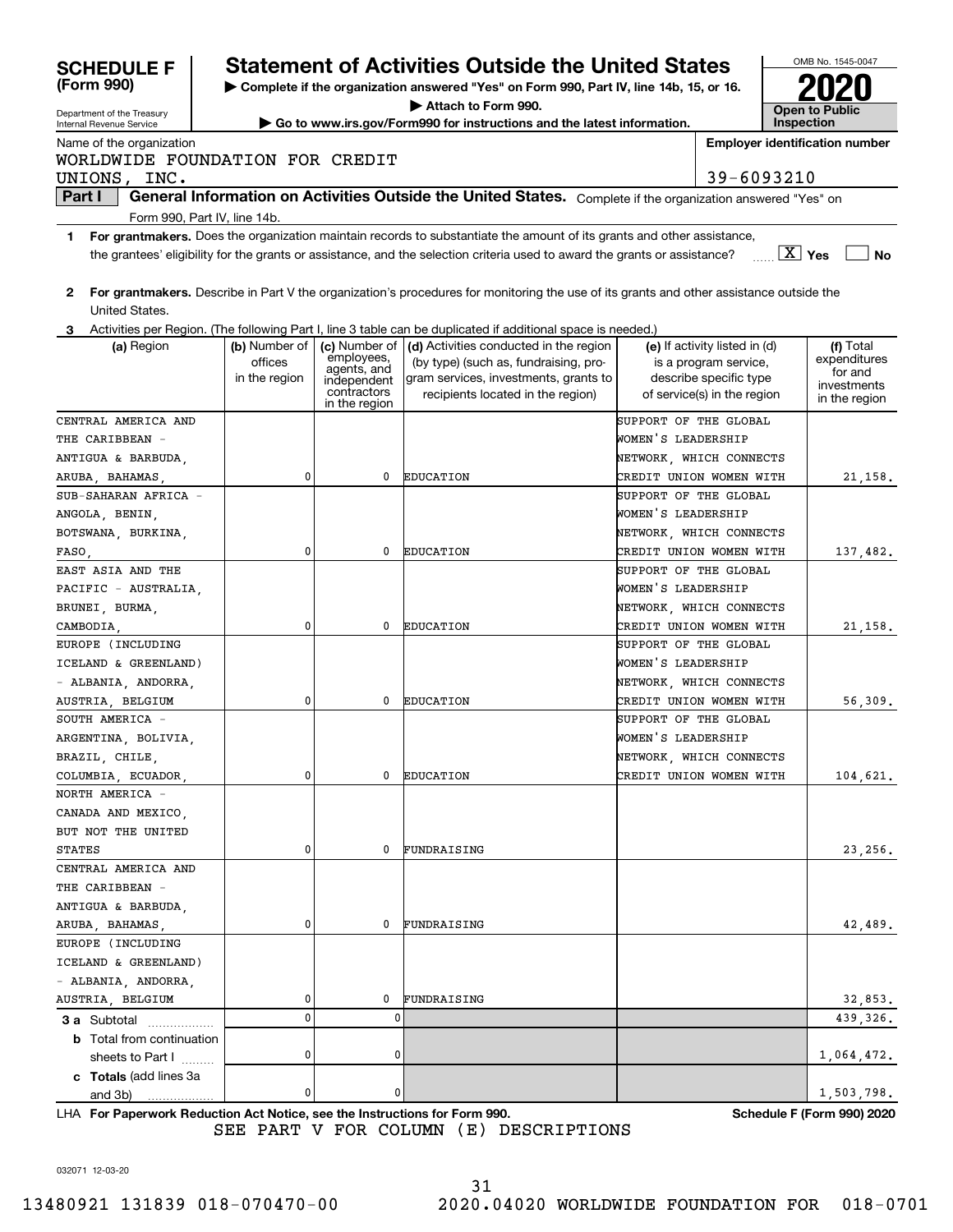| WORLDWIDE FOUNDATION FOR CREDIT                                                                 |                                           |                                                      |                                                                                                                                         |                                                                                                             |                                         |  |
|-------------------------------------------------------------------------------------------------|-------------------------------------------|------------------------------------------------------|-----------------------------------------------------------------------------------------------------------------------------------------|-------------------------------------------------------------------------------------------------------------|-----------------------------------------|--|
| UNIONS, INC.<br>39-6093210 Page 1<br>Schedule F (Form 990)                                      |                                           |                                                      |                                                                                                                                         |                                                                                                             |                                         |  |
| Continuation of Activities per Region. (Schedule F (Form 990), Part I, line 3)<br><b>Part I</b> |                                           |                                                      |                                                                                                                                         |                                                                                                             |                                         |  |
| (a) Region                                                                                      | (b) Number of<br>offices<br>in the region | (c) Number of<br>employees or<br>agents in<br>region | (d) Activities conducted in region<br>(by type) (i.e., fundraising,<br>program services, grants to<br>recipients located in the region) | (e) If activity listed in (d)<br>is a program service,<br>describe specific type<br>of service(s) in region | (f) Total<br>expenditures<br>for region |  |
| RUSSIA AND                                                                                      |                                           |                                                      |                                                                                                                                         |                                                                                                             |                                         |  |
| NEIGHBORING STATES -                                                                            |                                           |                                                      |                                                                                                                                         |                                                                                                             |                                         |  |
| ARMENIA, AZERBIJAN,                                                                             |                                           |                                                      |                                                                                                                                         |                                                                                                             |                                         |  |
| BELARUS,                                                                                        | 0                                         | 0                                                    | FUNDRAISING                                                                                                                             |                                                                                                             | 32,144.                                 |  |
| EAST ASIA AND THE                                                                               |                                           |                                                      |                                                                                                                                         |                                                                                                             |                                         |  |
| PACIFIC - AUSTRALIA,                                                                            |                                           |                                                      |                                                                                                                                         |                                                                                                             |                                         |  |
| BRUNEI, BURMA,                                                                                  |                                           |                                                      |                                                                                                                                         |                                                                                                             |                                         |  |
| CAMBODIA,                                                                                       | 0                                         | 0                                                    | FUNDRAISING                                                                                                                             |                                                                                                             | 177,993.                                |  |
|                                                                                                 |                                           |                                                      |                                                                                                                                         |                                                                                                             |                                         |  |
|                                                                                                 |                                           |                                                      |                                                                                                                                         |                                                                                                             |                                         |  |
|                                                                                                 |                                           |                                                      |                                                                                                                                         |                                                                                                             |                                         |  |
| SOUTH ASIA                                                                                      | 0                                         | 0                                                    | FUNDRAISING                                                                                                                             |                                                                                                             | 41,436.                                 |  |
| SUB-SAHARAN AFRICA -                                                                            |                                           |                                                      |                                                                                                                                         |                                                                                                             |                                         |  |
| ANGOLA, BENIN,                                                                                  |                                           |                                                      |                                                                                                                                         |                                                                                                             |                                         |  |
| BOTSWANA, BURKINA,                                                                              |                                           |                                                      |                                                                                                                                         |                                                                                                             |                                         |  |
| FASO,                                                                                           | 0                                         | 0                                                    | FUNDRAISING                                                                                                                             |                                                                                                             | 103,469.                                |  |
| SOUTH AMERICA -                                                                                 |                                           |                                                      |                                                                                                                                         |                                                                                                             |                                         |  |
| ARGENTINA, BOLIVIA,                                                                             |                                           |                                                      |                                                                                                                                         |                                                                                                             |                                         |  |
| BRAZIL, CHILE,                                                                                  |                                           |                                                      |                                                                                                                                         |                                                                                                             |                                         |  |
| COLUMBIA, ECUADOR,                                                                              | 0                                         | 0                                                    | FUNDRAISING                                                                                                                             |                                                                                                             | 100,456.                                |  |
| RUSSIA AND                                                                                      |                                           |                                                      |                                                                                                                                         | FUNDS USED TO PROVIDE                                                                                       |                                         |  |
| NEIGHBORING STATES -                                                                            |                                           |                                                      |                                                                                                                                         | RELIEF FOR CREDIT UNIONS                                                                                    |                                         |  |
| ARMENIA, AZERBIJAN,                                                                             |                                           |                                                      |                                                                                                                                         | AFFECTED BY NATURAL                                                                                         |                                         |  |
| BELARUS,                                                                                        | 0                                         | 0                                                    | PROGRAM SERVICES                                                                                                                        | DISASTERS.                                                                                                  | 15,234.                                 |  |
| SOUTH AMERICA -                                                                                 |                                           |                                                      |                                                                                                                                         | FUNDS USED TO PROVIDE                                                                                       |                                         |  |
| ARGENTINA, BOLIVIA,                                                                             |                                           |                                                      |                                                                                                                                         | RELIEF FOR CREDIT UNIONS                                                                                    |                                         |  |
| BRAZIL, CHILE,                                                                                  |                                           |                                                      |                                                                                                                                         | AFFECTED BY NATURAL                                                                                         |                                         |  |
| COLUMBIA, ECUADOR,                                                                              | 0                                         | 0                                                    | PROGRAM SERVICES                                                                                                                        | DISASTERS.                                                                                                  | 27,698.                                 |  |
| EAST ASIA AND THE                                                                               |                                           |                                                      |                                                                                                                                         | GATES PROJECT - GLOBAL                                                                                      |                                         |  |
| PACIFIC - AUSTRALIA.                                                                            |                                           |                                                      |                                                                                                                                         | DIGITAL FINANCIAL                                                                                           |                                         |  |
| BRUNEI, BURMA,                                                                                  |                                           |                                                      |                                                                                                                                         | SERVICES                                                                                                    |                                         |  |
| CAMBODIA.                                                                                       | 0                                         | 0                                                    | PROGRAM SERVICES                                                                                                                        | INTEROPERABILITY TOOL                                                                                       | 276,991.                                |  |
| EAST ASIA AND THE                                                                               |                                           |                                                      |                                                                                                                                         | FUNDS USED TO PROVIDE                                                                                       |                                         |  |
| PACIFIC - AUSTRALIA,                                                                            |                                           |                                                      |                                                                                                                                         | RELIEF FOR CREDIT UNIONS                                                                                    |                                         |  |
| BRUNEI, BURMA,                                                                                  |                                           |                                                      |                                                                                                                                         | AFFECTED BY NATURAL                                                                                         |                                         |  |
| CAMBODIA,                                                                                       | 0                                         | 0                                                    | PROGRAM SERVICES                                                                                                                        | DISASTERS.                                                                                                  | 6,924.                                  |  |
| CENTRAL AMERICA AND                                                                             |                                           |                                                      |                                                                                                                                         | FUNDS USED TO PROVIDE                                                                                       |                                         |  |
| THE CARIBBEAN -                                                                                 |                                           |                                                      |                                                                                                                                         | RELIEF FOR CREDIT UNIONS                                                                                    |                                         |  |
| ANTIGUA & BARBUDA,                                                                              |                                           |                                                      |                                                                                                                                         | AFFECTED BY THE                                                                                             |                                         |  |
| ARUBA, BAHAMAS,                                                                                 | 0                                         | 0                                                    | PROGRAM SERVICES                                                                                                                        | CARRIBEAN NATURAL                                                                                           | 51,667.                                 |  |
|                                                                                                 |                                           |                                                      |                                                                                                                                         |                                                                                                             |                                         |  |
|                                                                                                 |                                           |                                                      |                                                                                                                                         |                                                                                                             |                                         |  |
|                                                                                                 |                                           |                                                      |                                                                                                                                         |                                                                                                             |                                         |  |
| Totals                                                                                          |                                           |                                                      |                                                                                                                                         |                                                                                                             |                                         |  |
|                                                                                                 |                                           |                                                      |                                                                                                                                         |                                                                                                             |                                         |  |

032181 04-01-20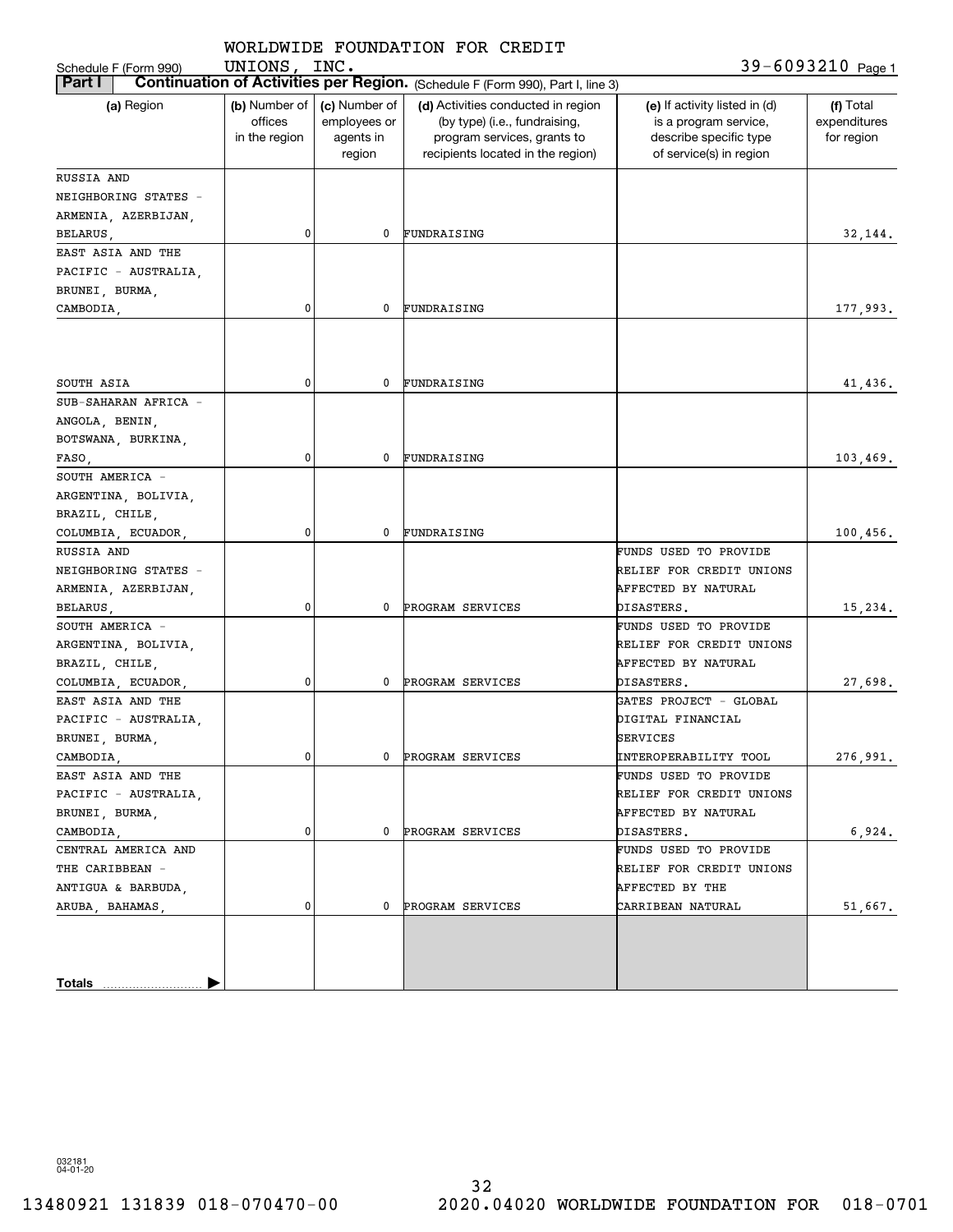| Schedule F (Form 990)                                        | UNIONS, INC.                              |                                                      | WORLDWIDE FOUNDATION FOR CREDIT                                                                                                         | 39-6093210                                                                                                  | Page 1                                  |
|--------------------------------------------------------------|-------------------------------------------|------------------------------------------------------|-----------------------------------------------------------------------------------------------------------------------------------------|-------------------------------------------------------------------------------------------------------------|-----------------------------------------|
| Part I                                                       |                                           |                                                      | Continuation of Activities per Region. (Schedule F (Form 990), Part I, line 3)                                                          |                                                                                                             |                                         |
| (a) Region                                                   | (b) Number of<br>offices<br>in the region | (c) Number of<br>employees or<br>agents in<br>region | (d) Activities conducted in region<br>(by type) (i.e., fundraising,<br>program services, grants to<br>recipients located in the region) | (e) If activity listed in (d)<br>is a program service,<br>describe specific type<br>of service(s) in region | (f) Total<br>expenditures<br>for region |
|                                                              |                                           |                                                      |                                                                                                                                         | FUNDS USED TO PROVIDE<br>RELIEF FOR CREDIT UNIONS<br>AFFECTED BY NATURAL                                    |                                         |
| SOUTH ASIA                                                   | 0                                         | 0                                                    | PROGRAM SERVICES                                                                                                                        | DISASTERS.                                                                                                  | 31,160.                                 |
| SUB-SAHARAN AFRICA -<br>ANGOLA, BENIN,<br>BOTSWANA, BURKINA, |                                           |                                                      |                                                                                                                                         | GRANT GIVEN TO WORLD<br>COUNCIL OF CREDIT UNIONS<br>TO ASSIST WITH ITS                                      |                                         |
|                                                              | 0                                         | 0                                                    | TECHNICAL ASSISTANCE                                                                                                                    | DEVELOPMENT ACTIVITIES                                                                                      |                                         |
| FASO,<br>RUSSIA AND                                          |                                           |                                                      |                                                                                                                                         | GRANT GIVEN TO WORLD                                                                                        | 39,860.                                 |
| NEIGHBORING STATES -<br>ARMENIA, AZERBIJAN,                  |                                           |                                                      |                                                                                                                                         | COUNCIL OF CREDIT UNIONS<br>TO ASSIST WITH ITS                                                              |                                         |
| BELARUS,                                                     | 0                                         | 0                                                    | TECHNICAL ASSISTANCE                                                                                                                    | DEVELOPMENT WORK IN                                                                                         | 39,860.                                 |
| NORTH AMERICA -<br>CANADA AND MEXICO,<br>BUT NOT THE UNITED  |                                           |                                                      |                                                                                                                                         | GRANT GIVEN TO WORLD<br>COUNCIL OF CREDIT UNIONS<br>TO ASSIST WITH ITS                                      |                                         |
| <b>STATES</b>                                                | 0                                         | 0                                                    | TECHNICAL ASSISTANCE                                                                                                                    | DEVELOPMENT ACTIVITIES                                                                                      | 39,860.                                 |
| SOUTH AMERICA -                                              |                                           |                                                      |                                                                                                                                         | GRANT GIVEN TO WORLD                                                                                        |                                         |
| ARGENTINA, BOLIVIA,                                          |                                           |                                                      |                                                                                                                                         | COUNCIL OF CREDIT UNIONS                                                                                    |                                         |
| BRAZIL, CHILE,                                               |                                           |                                                      |                                                                                                                                         | TO ASSIST WITH ITS                                                                                          |                                         |
| COLUMBIA, ECUADOR,                                           | 0                                         | 0                                                    | TECHNICAL ASSISTANCE                                                                                                                    | DEVELOPMENT WORK IN                                                                                         | 39,860.                                 |
|                                                              |                                           |                                                      |                                                                                                                                         | GRANT GIVEN TO WORLD<br>COUNCIL OF CREDIT UNIONS<br>TO ASSIST WITH ITS                                      |                                         |
| SOUTH ASIA                                                   | 0                                         | 0                                                    | TECHNICAL ASSITANCE                                                                                                                     | DEVELOPMENT IN SOUTH                                                                                        | 39,860.                                 |
|                                                              |                                           |                                                      |                                                                                                                                         |                                                                                                             |                                         |
|                                                              |                                           |                                                      |                                                                                                                                         |                                                                                                             |                                         |
|                                                              |                                           |                                                      |                                                                                                                                         |                                                                                                             |                                         |
|                                                              |                                           |                                                      |                                                                                                                                         |                                                                                                             |                                         |
|                                                              |                                           |                                                      |                                                                                                                                         |                                                                                                             |                                         |
|                                                              |                                           |                                                      |                                                                                                                                         |                                                                                                             |                                         |
| <b>Totals</b>                                                |                                           |                                                      |                                                                                                                                         |                                                                                                             | 1,064,472.                              |
|                                                              |                                           |                                                      |                                                                                                                                         |                                                                                                             |                                         |

032181 04-01-20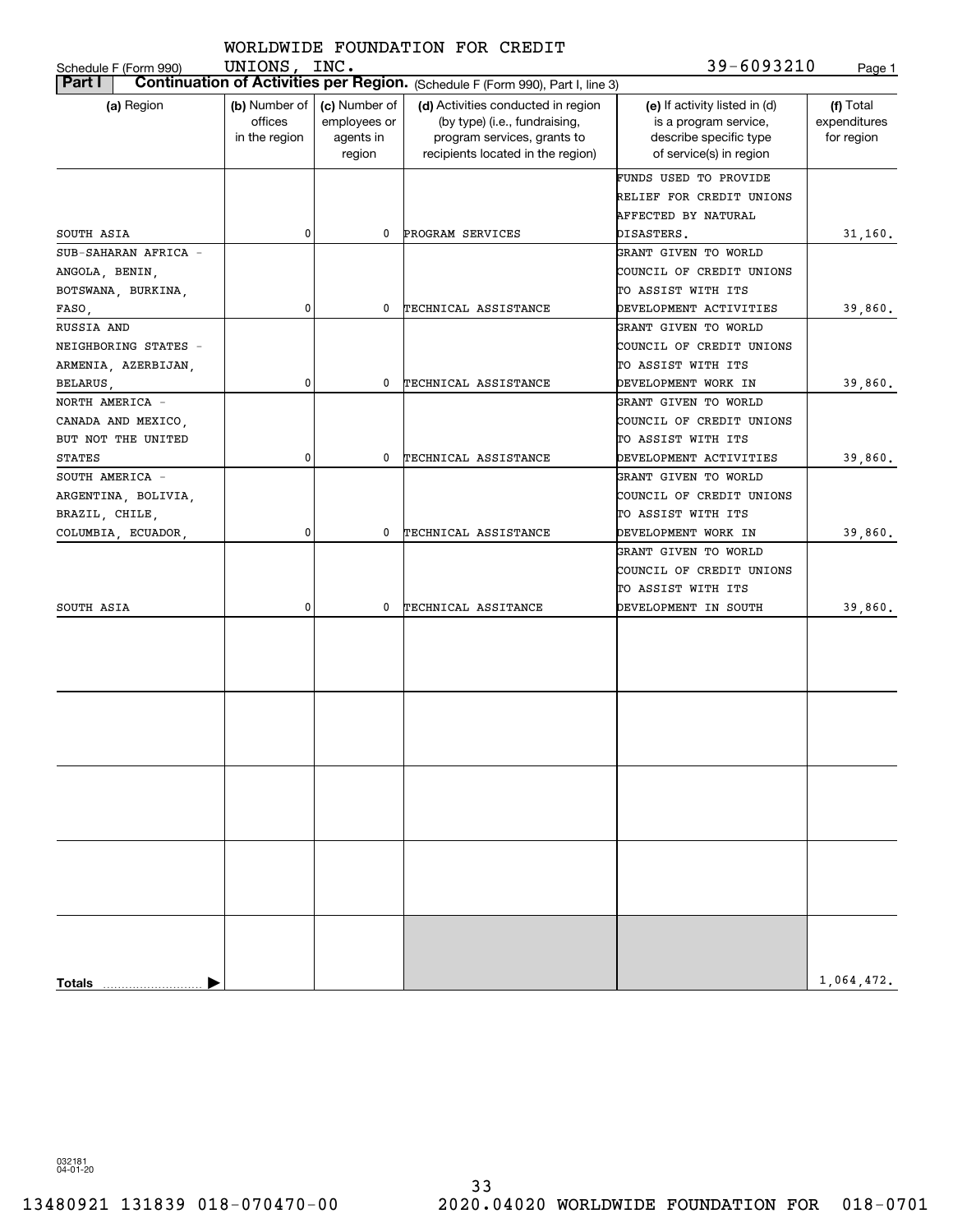Schedule F (Form 990) 2020 UNIONS, INC.  $39-6093210$ UNIONS, INC.

Part II | Grants and Other Assistance to Organizations or Entities Outside the United States. Complete if the organization answered "Yes" on Form 990, Part IV, line 15, for any recipient who received more than \$5,000. Part II can be duplicated if additional space is needed.

| 1<br>(a) Name of organization                           | (b) IRS code section<br>and EIN (if applicable) | (c) Region        | (d) Purpose of<br>grant                                                                                                                 | (e) Amount<br>of cash grant | (f) Manner of<br>cash disbursement | (g) Amount of<br>noncash<br>assistance | (h) Description<br>of noncash<br>assistance | (i) Method of<br>valuation (book, FMV,<br>appraisal, other) |
|---------------------------------------------------------|-------------------------------------------------|-------------------|-----------------------------------------------------------------------------------------------------------------------------------------|-----------------------------|------------------------------------|----------------------------------------|---------------------------------------------|-------------------------------------------------------------|
|                                                         |                                                 | SUB-SAHARAN       |                                                                                                                                         |                             |                                    |                                        |                                             |                                                             |
|                                                         |                                                 | AFRICA - ANGOLA,  |                                                                                                                                         |                             |                                    |                                        |                                             |                                                             |
|                                                         |                                                 | BENIN, BOTSWANA,  | SUPPORT FOR ORPHANAGE                                                                                                                   |                             |                                    |                                        |                                             |                                                             |
|                                                         |                                                 | BURKINA, FASO     | EDUCATION FUNDING                                                                                                                       |                             | 64,300. WIRE TRANSFER              | $\mathbf{0}$                           |                                             |                                                             |
|                                                         |                                                 | CENTRAL AMERICA   |                                                                                                                                         |                             |                                    |                                        |                                             |                                                             |
|                                                         |                                                 | AND THE CARIBBEAN |                                                                                                                                         |                             |                                    |                                        |                                             |                                                             |
|                                                         |                                                 | ANTIGUA &         | CARIBBEAN HURRICANE                                                                                                                     |                             |                                    |                                        |                                             |                                                             |
|                                                         |                                                 | BARBUDA, ARUBA,   | RELIEF                                                                                                                                  |                             | 22,000. WIRE TRANSFER              | $\mathbf{0}$ .                         |                                             |                                                             |
|                                                         |                                                 |                   |                                                                                                                                         |                             |                                    |                                        |                                             |                                                             |
|                                                         |                                                 | RUSSIA AND        |                                                                                                                                         |                             |                                    |                                        |                                             |                                                             |
|                                                         |                                                 | NEIGHBORING       | SUPPORT OF THE                                                                                                                          |                             |                                    |                                        |                                             |                                                             |
|                                                         |                                                 | <b>STATES</b>     | UKRAINE CAP PROJECT                                                                                                                     |                             | 11,000. WIRE TRANSFER              | $\mathbf 0$ .                          |                                             |                                                             |
|                                                         |                                                 |                   |                                                                                                                                         |                             |                                    |                                        |                                             |                                                             |
|                                                         |                                                 |                   |                                                                                                                                         |                             |                                    |                                        |                                             |                                                             |
|                                                         |                                                 | EAST ASIA AND THE | SUPPORT FOR DISASTER                                                                                                                    |                             |                                    |                                        |                                             |                                                             |
|                                                         |                                                 | PACIFIC           | RELIEF                                                                                                                                  |                             | 22,500. WIRE TRANSFER              | $\mathbf{0}$ .                         |                                             |                                                             |
|                                                         |                                                 |                   |                                                                                                                                         |                             |                                    |                                        |                                             |                                                             |
|                                                         |                                                 |                   |                                                                                                                                         |                             |                                    |                                        |                                             |                                                             |
|                                                         |                                                 |                   |                                                                                                                                         |                             |                                    |                                        |                                             |                                                             |
|                                                         |                                                 |                   |                                                                                                                                         |                             |                                    |                                        |                                             |                                                             |
|                                                         |                                                 |                   |                                                                                                                                         |                             |                                    |                                        |                                             |                                                             |
|                                                         |                                                 |                   |                                                                                                                                         |                             |                                    |                                        |                                             |                                                             |
|                                                         |                                                 |                   |                                                                                                                                         |                             |                                    |                                        |                                             |                                                             |
|                                                         |                                                 |                   |                                                                                                                                         |                             |                                    |                                        |                                             |                                                             |
|                                                         |                                                 |                   |                                                                                                                                         |                             |                                    |                                        |                                             |                                                             |
|                                                         |                                                 |                   |                                                                                                                                         |                             |                                    |                                        |                                             |                                                             |
|                                                         |                                                 |                   |                                                                                                                                         |                             |                                    |                                        |                                             |                                                             |
|                                                         |                                                 |                   |                                                                                                                                         |                             |                                    |                                        |                                             |                                                             |
|                                                         |                                                 |                   |                                                                                                                                         |                             |                                    |                                        |                                             |                                                             |
|                                                         |                                                 |                   |                                                                                                                                         |                             |                                    |                                        |                                             |                                                             |
|                                                         |                                                 |                   |                                                                                                                                         |                             |                                    |                                        |                                             |                                                             |
|                                                         |                                                 |                   |                                                                                                                                         |                             |                                    |                                        |                                             |                                                             |
| $\mathbf{2}$                                            |                                                 |                   | Enter total number of recipient organizations listed above that are recognized as charities by the foreign country, recognized as a tax |                             |                                    |                                        |                                             | 0                                                           |
|                                                         |                                                 |                   | exempt 501(c)(3) organization by the IRS, or for which the grantee or counsel has provided a section 501(c)(3) equivalency letter       |                             |                                    |                                        |                                             | $\overline{4}$                                              |
| 3 Enter total number of other organizations or entities |                                                 |                   |                                                                                                                                         |                             |                                    |                                        |                                             |                                                             |

**Schedule F (Form 990) 2020**

**2**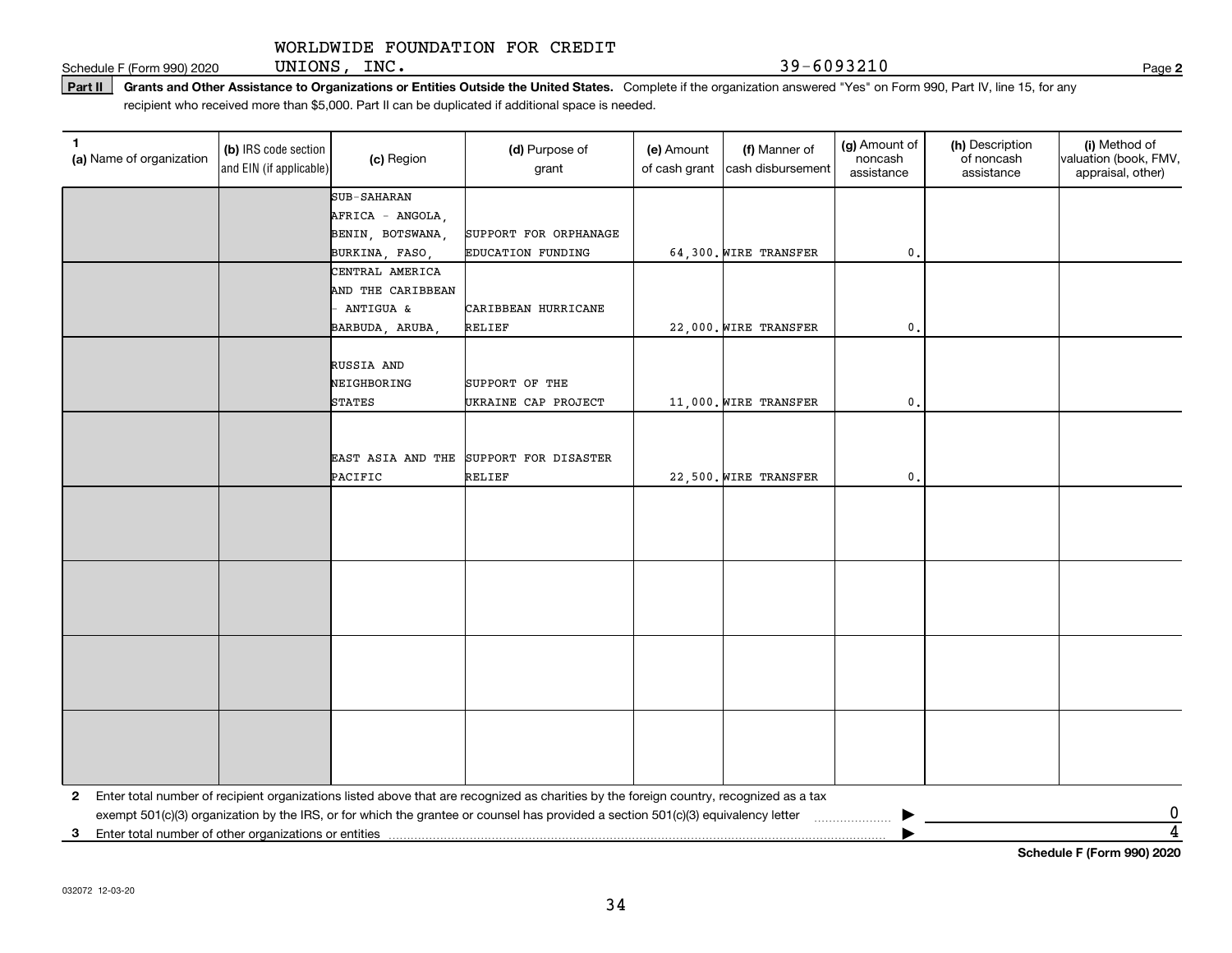| WORLDWIDE FOUNDATION FOR CREDIT |  |  |  |
|---------------------------------|--|--|--|
|---------------------------------|--|--|--|

Schedule F (Form 990) 2020 UNIONS, INC.  $39-6093210$ UNIONS, INC.

|                                                           | Part III Grants and Other Assistance to Individuals Outside the United States. Complete if the organization answered "Yes" on Form 990, Part IV, line 16. |
|-----------------------------------------------------------|-----------------------------------------------------------------------------------------------------------------------------------------------------------|
| Part III can be duplicated if additional space is needed. |                                                                                                                                                           |

| (a) Type of grant or assistance | (b) Region | (c) Number of<br>recipients | (d) Amount of<br>cash grant | (e) Manner of<br>cash disbursement | (f) Amount of<br>noncash<br>assistance | (g) Description of<br>noncash assistance | (h) Method of<br>valuation<br>(book, FMV,<br>appraisal, other) |
|---------------------------------|------------|-----------------------------|-----------------------------|------------------------------------|----------------------------------------|------------------------------------------|----------------------------------------------------------------|
|                                 |            |                             |                             |                                    |                                        |                                          |                                                                |
|                                 |            |                             |                             |                                    |                                        |                                          |                                                                |
|                                 |            |                             |                             |                                    |                                        |                                          |                                                                |
|                                 |            |                             |                             |                                    |                                        |                                          |                                                                |
|                                 |            |                             |                             |                                    |                                        |                                          |                                                                |
|                                 |            |                             |                             |                                    |                                        |                                          |                                                                |
|                                 |            |                             |                             |                                    |                                        |                                          |                                                                |
|                                 |            |                             |                             |                                    |                                        |                                          |                                                                |
|                                 |            |                             |                             |                                    |                                        |                                          |                                                                |
|                                 |            |                             |                             |                                    |                                        |                                          |                                                                |
|                                 |            |                             |                             |                                    |                                        |                                          |                                                                |
|                                 |            |                             |                             |                                    |                                        |                                          |                                                                |
|                                 |            |                             |                             |                                    |                                        |                                          |                                                                |
|                                 |            |                             |                             |                                    |                                        |                                          |                                                                |
|                                 |            |                             |                             |                                    |                                        |                                          |                                                                |

**Schedule F (Form 990) 2020**

**3**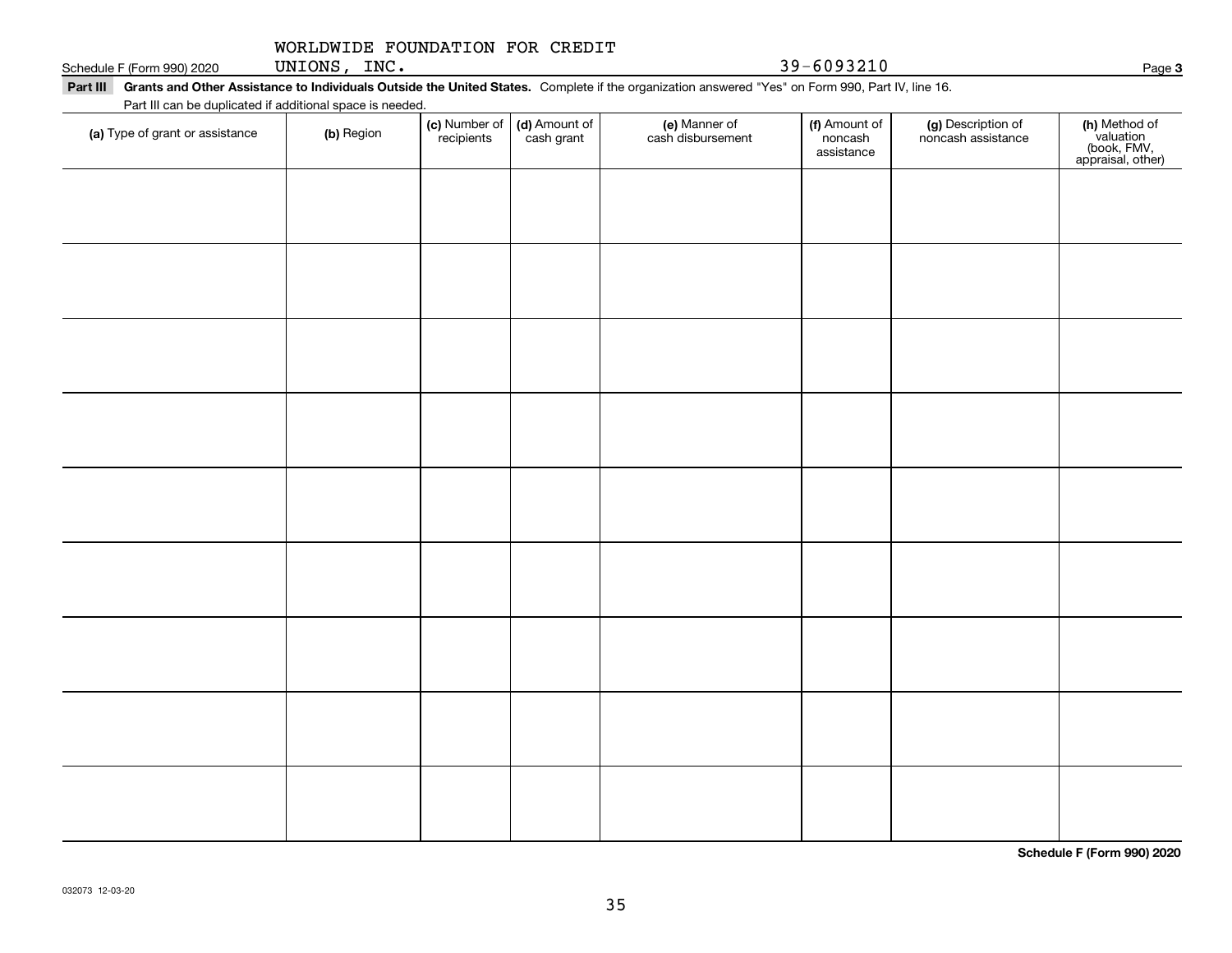UNIONS, INC.

| <b>Part IV</b> | <b>Foreign Forms</b>                                                                                                                                                                                                                                                                                                                          |     |                   |
|----------------|-----------------------------------------------------------------------------------------------------------------------------------------------------------------------------------------------------------------------------------------------------------------------------------------------------------------------------------------------|-----|-------------------|
| 1              | Was the organization a U.S. transferor of property to a foreign corporation during the tax year? If "Yes."<br>the organization may be required to file Form 926, Return by a U.S. Transferor of Property to a Foreign                                                                                                                         | Yes | ∣X∣no             |
| 2              | Did the organization have an interest in a foreign trust during the tax year? If "Yes," the organization may<br>be required to separately file Form 3520, Annual Return To Report Transactions With Foreign Trusts and<br>Receipt of Certain Foreign Gifts, and/or Form 3520-A, Annual Information Return of Foreign Trust With a             | Yes | $X \mid N_{0}$    |
| 3              | Did the organization have an ownership interest in a foreign corporation during the tax year? If "Yes."<br>the organization may be required to file Form 5471, Information Return of U.S. Persons With Respect to<br>Certain Foreign Corporations (see Instructions for Form 5471) <i>manded contained contained corporation</i> contained to | Yes | $\overline{X}$ No |
| 4              | Was the organization a direct or indirect shareholder of a passive foreign investment company or a<br>qualified electing fund during the tax year? If "Yes," the organization may be required to file Form 8621,<br>Information Return by a Shareholder of a Passive Foreign Investment Company or Qualified Electing                         | Yes | $ X $ No          |
| 5              | Did the organization have an ownership interest in a foreign partnership during the tax year? If "Yes."<br>the organization may be required to file Form 8865, Return of U.S. Persons With Respect to Certain                                                                                                                                 | Yes | ⊦X ∣ No           |
| 6              | Did the organization have any operations in or related to any boycotting countries during the tax year? If<br>"Yes," the organization may be required to separately file Form 5713, International Boycott Report (see                                                                                                                         | Yes |                   |

**Schedule F (Form 990) 2020**

032074 12-03-20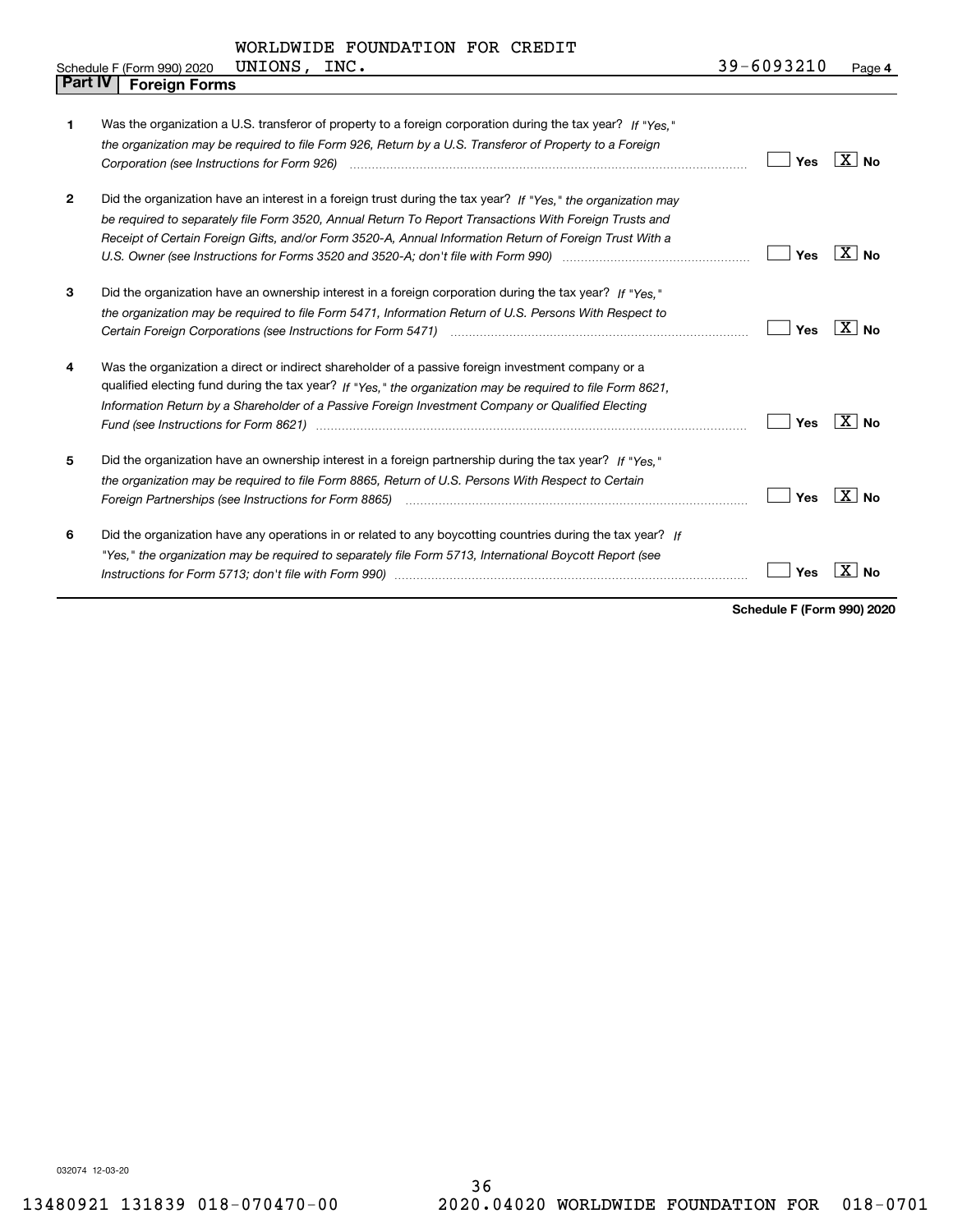**5** Schedule F (Form 990) 2020  $UNIONS$ ,  $INC$ . Provide the information required by Part I, line 2 (monitoring of funds); Part I, line 3, column (f) (accounting method; amounts of investments vs. expenditures per region); Part II, line 1 (accounting method); Part III (accounting method); and Part III, column (c) (estimated number of recipients), as applicable. Also complete this part to provide any additional information. See instructions. **Part V Supplemental Information** PART I, LINE 2: WORLDWIDE FOUNDATION FOR CREDIT UNIONS, INC. (WF) MAKES ONLY A FEW GRANTS EACH YEAR. THESE ARE PAID TO ORGANIZATIONS THAT THE ORGANIZATION HAS HAD A PRIOR RELATIONSHIP WITH AND WHO ARE PART OF A GLOBAL NETWORK OF CREDIT UNIONS AND SIMILAR COOPERATIVE ORGANIZATIONS. MONITORING OF THE FUNDS IS DEPENDENT ON THE SIZE OF THE GRANT, THE PURPOSE AND THE STRENGTH OF THE RELATIONSHIP WF HAS WITH THE RECIPIENTS. SMALLER GRANTS, PARTICULARLY THOSE PAID TO OTHER FOUNDATIONS, DO NOT REQUIRE ADDITIONAL MONITORING. UNIONS, INC. 39-6093210

ORGANIZATIONS, WF WILL REQUEST THAT A FORMAL REPORT BE SUBMITTED BY THE

HOWEVER, FOR LARGER GRANTS OR THOSE PAID TO CERTAIN TYPES OF

RECIPIENT DOCUMENTING THE USE OF THE FUNDS.

PART I, LINE 3, COLUMN (E):

(A) REGION:

CENTRAL AMERICA AND THE CARIBBEAN - ANTIGUA & BARBUDA, ARUBA, BAHAMAS, (E) SPECIFIC TYPES OF SERVICES IN REGION: SUPPORT OF THE GLOBAL WOMEN'S LEADERSHIP NETWORK, WHICH CONNECTS CREDIT UNION WOMEN WITH FELLOW LEADERS IN OTHER CREDIT UNION MOVEMENTS ALL OVER THE WORLD AND ENGAGES THEM IN PROFESSIONAL AND PERSONAL DEVELOPMENT THROUGH SOCIAL MEDIA AND EDUCATION FORUMS. MEMBERSHIP INCLUDES WOMEN FROM NORTH AMERICA, EUROPE, SOUTH AMERICA, ASIA, AND AFRICA.

032075 12-03-20 **Schedule F (Form 990) 2020** REGION: SUB-SAHARAN AFRICA - ANGOLA, BENIN, BOTSWANA, BURKINA, FASO, (E) SPECIFIC TYPES OF SERVICES IN REGION: SUPPORT OF THE GLOBAL WOMEN'S LEADERSHIP NETWORK, WHICH CONNECTS CREDIT UNION WOMEN WITH FELLOW LEADERS IN OTHER CREDIT UNION MOVEMENTS ALL OVER THE WORLD AND ENGAGES THEM IN PROFESSIONAL AND PERSONAL DEVELOPMENT THROUGH SOCIAL MEDIA AND EDUCATION 37 13480921 131839 018-070470-00 2020.04020 WORLDWIDE FOUNDATION FOR 018-0701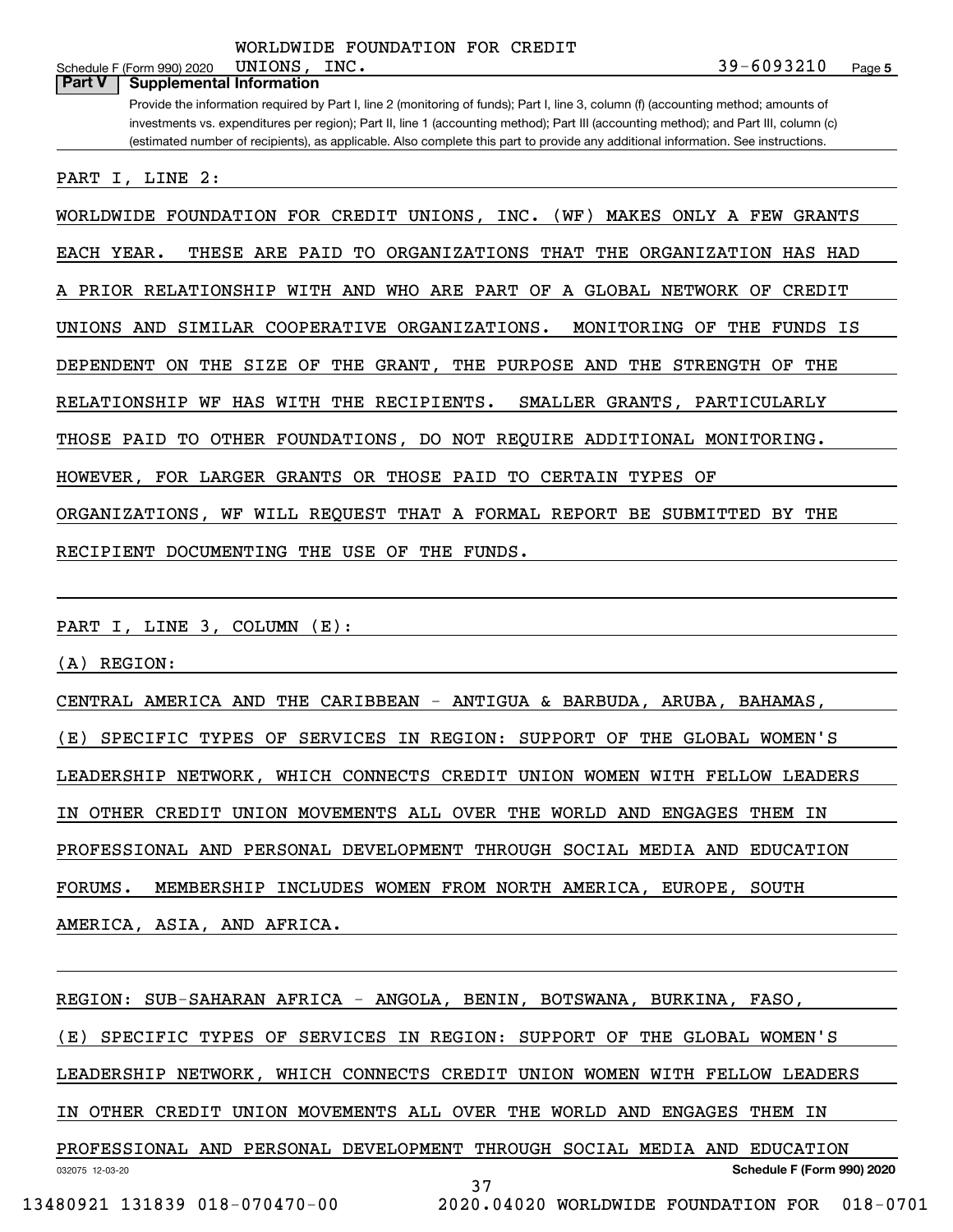#### Schedule F (Form 990) 2020  $UNIONS$ ,  $INC.$ **Part V Supplemental Information**

Provide the information required by Part I, line 2 (monitoring of funds); Part I, line 3, column (f) (accounting method; amounts of investments vs. expenditures per region); Part II, line 1 (accounting method); Part III (accounting method); and Part III, column (c) (estimated number of recipients), as applicable. Also complete this part to provide any additional information. See instructions.

#### FORUMS. MEMBERSHIP INCLUDES WOMEN FROM NORTH AMERICA, EUROPE, SOUTH

AMERICA, AND AFRICA.

REGION: EAST ASIA AND THE PACIFIC - AUSTRALIA, BRUNEI, BURMA, CAMBODIA,

(E) SPECIFIC TYPES OF SERVICES IN REGION: SUPPORT OF THE GLOBAL WOMEN'S

LEADERSHIP NETWORK, WHICH CONNECTS CREDIT UNION WOMEN WITH FELLOW LEADERS

IN OTHER CREDIT UNION MOVEMENTS ALL OVER THE WORLD AND ENGAGES THEM IN

PROFESSIONAL AND PERSONAL DEVELOPMENT THROUGH SOCIAL MEDIA AND EDUCATION

FORUMS. MEMBERSHIP INCLUDES WOMEN FROM NORTH AMERICA, EUROPE, SOUTH

AMERICA, ASIA, AND AFRICA.

#### (A) REGION:

EUROPE (INCLUDING ICELAND & GREENLAND) - ALBANIA, ANDORRA, AUSTRIA, BELGIU (E) SPECIFIC TYPES OF SERVICES IN REGION: SUPPORT OF THE GLOBAL WOMEN'S LEADERSHIP NETWORK, WHICH CONNECTS CREDIT UNION WOMEN WITH FELLOW LEADERS IN OTHER CREDIT UNION MOVEMENTS ALL OVER THE WORLD AND ENGAGES THEM IN PROFESSIONAL AND PERSONAL DEVELOPMENT THROUGH SOCIAL MEDIA AND EDUCATION FORUMS. MEMBERSHIP INCLUDES WOMEN FROM NORTH AMERICA, EUROPE, SOUTH AMERICA, AND AFRICA.

ACTIVITIES RELATED TO THE WORLD CREDIT UNION CONFERENCE INCLUDE THE

ANNUAL SUPPORTERS' RECEPTION AND THE GLOBAL WOMEN'S LEADERSHIP NETWORK

EDUCATIONAL SESSIONS.

(A) REGION:

SOUTH AMERICA - ARGENTINA, BOLIVIA, BRAZIL, CHILE, COLUMBIA, ECUADOR,

(E) SPECIFIC TYPES OF SERVICES IN REGION: SUPPORT OF THE GLOBAL WOMEN'S

032075 12-03-20 **Schedule F (Form 990) 2020** LEADERSHIP NETWORK, WHICH CONNECTS CREDIT UNION WOMEN WITH FELLOW LEADERS 38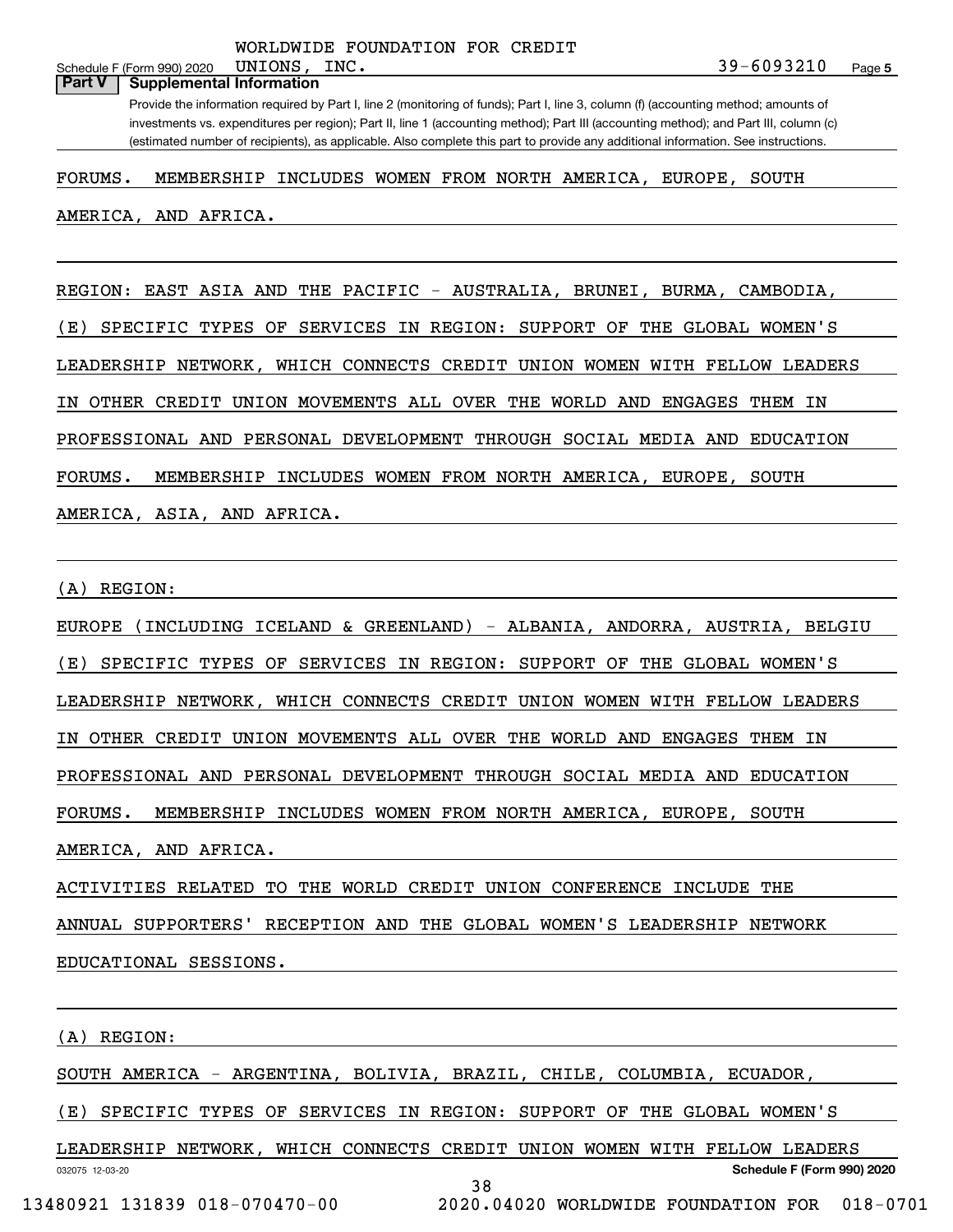# Provide the information required by Part I, line 2 (monitoring of funds); Part I, line 3, column (f) (accounting method; amounts of investments vs. expenditures per region); Part II, line 1 (accounting method); Part III (accounting method); and Part III, column (c) (estimated number of recipients), as applicable. Also complete this part to provide any additional information. See instructions. **Part V Supplemental Information** IN OTHER CREDIT UNION MOVEMENTS ALL OVER THE WORLD AND ENGAGES THEM IN

PROFESSIONAL AND PERSONAL DEVELOPMENT THROUGH SOCIAL MEDIA AND EDUCATION

FORUMS. MEMBERSHIP INCLUDES WOMEN FROM NORTH AMERICA, EUROPE, SOUTH

AMERICA, AND AFRICA.

Schedule F (Form 990) 2020  $UNIONS$ ,  $INC$ .

REGION: EAST ASIA AND THE PACIFIC - AUSTRALIA, BRUNEI, BURMA, CAMBODIA,

(E) SPECIFIC TYPES OF SERVICES IN REGION: GATES PROJECT - GLOBAL DIGITAL

FINANCIAL SERVICES INTEROPERABILITY TOOL KIT FOR CREDIT UNIONS TO

ESTABLISH THE PLAN TO CREATE, TEST AND LAUNCH INTEROPERABLE PAYMENTS

PLATFORMS ENABLED BY A DIGITAL FINANCIAL SERVICES (DFS) TOOLKIT FOR

CREDIT UNIONS.

(A) REGION:

CENTRAL AMERICA AND THE CARIBBEAN - ANTIGUA & BARBUDA, ARUBA, BAHAMAS, (E) SPECIFIC TYPES OF SERVICES IN REGION: FUNDS USED TO PROVIDE RELIEF FOR CREDIT UNIONS AFFECTED BY THE CARRIBEAN NATURAL DISASTERS SUCH AS HURRICANES AND VOLCANIC ACTIVITY THAT OCCURRED DURING THE YEAR.

REGION: SUB-SAHARAN AFRICA - ANGOLA, BENIN, BOTSWANA, BURKINA, FASO,

(E) SPECIFIC TYPES OF SERVICES IN REGION: GRANT GIVEN TO WORLD COUNCIL

OF CREDIT UNIONS TO ASSIST WITH ITS DEVELOPMENT ACTIVITIES IN AFRICA.

REGION: RUSSIA AND NEIGHBORING STATES - ARMENIA, AZERBIJAN, BELARUS,

(E) SPECIFIC TYPES OF SERVICES IN REGION: GRANT GIVEN TO WORLD COUNCIL

39

OF CREDIT UNIONS TO ASSIST WITH ITS DEVELOPMENT WORK IN RUSSIA AND

NEIGHBORING STATES.

032075 12-03-20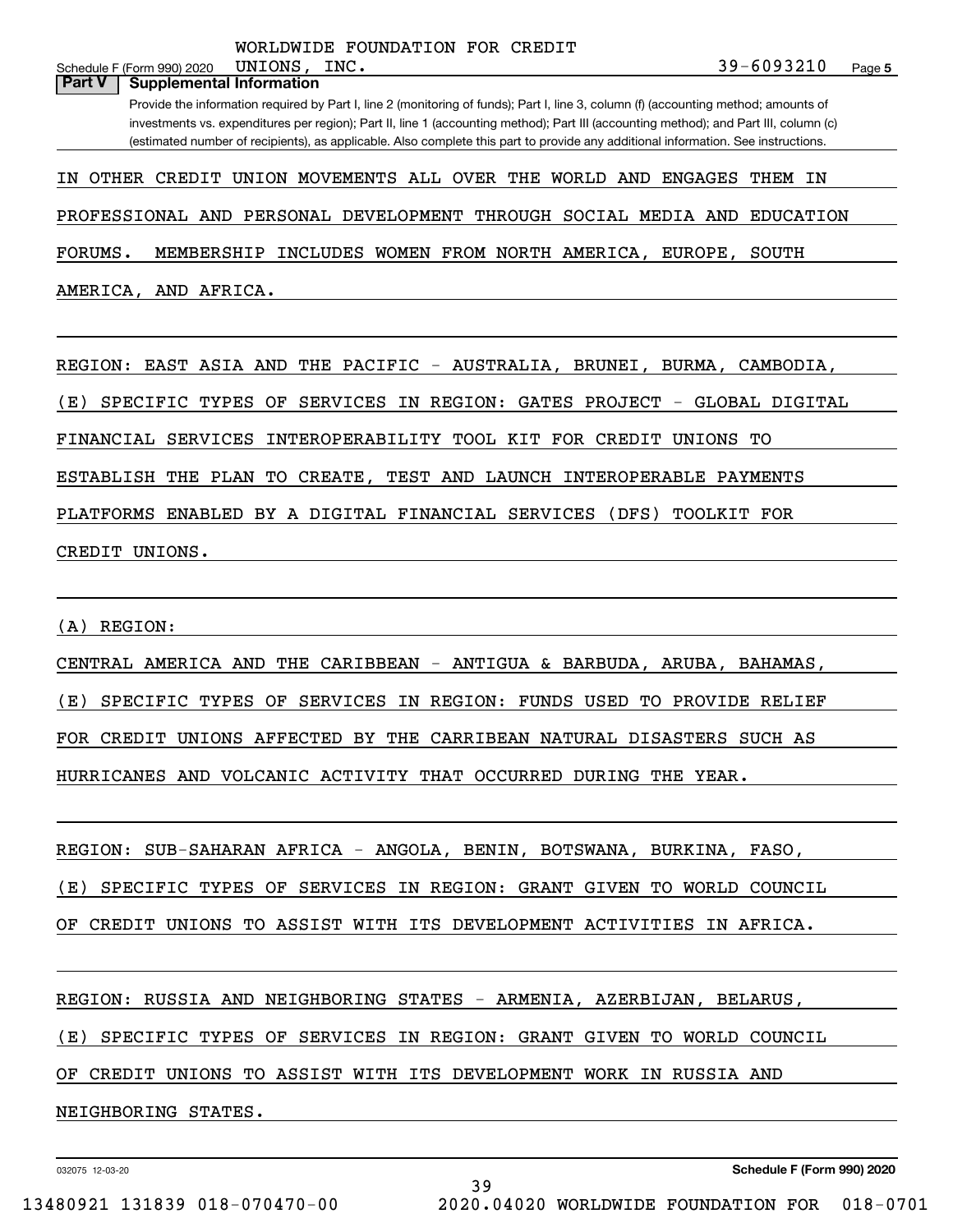# 032075 12-03-20 **Schedule F (Form 990) 2020** Schedule F (Form 990) 2020  $UNIONS$ ,  $INC$ . Provide the information required by Part I, line 2 (monitoring of funds); Part I, line 3, column (f) (accounting method; amounts of investments vs. expenditures per region); Part II, line 1 (accounting method); Part III (accounting method); and Part III, column (c) (estimated number of recipients), as applicable. Also complete this part to provide any additional information. See instructions. **Part V Supplemental Information** REGION: NORTH AMERICA - CANADA AND MEXICO, BUT NOT THE UNITED STATES (E) SPECIFIC TYPES OF SERVICES IN REGION: GRANT GIVEN TO WORLD COUNCIL OF CREDIT UNIONS TO ASSIST WITH ITS DEVELOPMENT ACTIVITIES IN MEXICO. (A) REGION: SOUTH AMERICA - ARGENTINA, BOLIVIA, BRAZIL, CHILE, COLUMBIA, ECUADOR, (E) SPECIFIC TYPES OF SERVICES IN REGION: GRANT GIVEN TO WORLD COUNCIL OF CREDIT UNIONS TO ASSIST WITH ITS DEVELOPMENT WORK IN SOUTH AMERICA. REGION: SOUTH ASIA (E) SPECIFIC TYPES OF SERVICES IN REGION: GRANT GIVEN TO WORLD COUNCIL OF CREDIT UNIONS TO ASSIST WITH ITS DEVELOPMENT IN SOUTH ASIA. UNIONS, INC. 39-6093210 WORLDWIDE FOUNDATION FOR CREDIT 40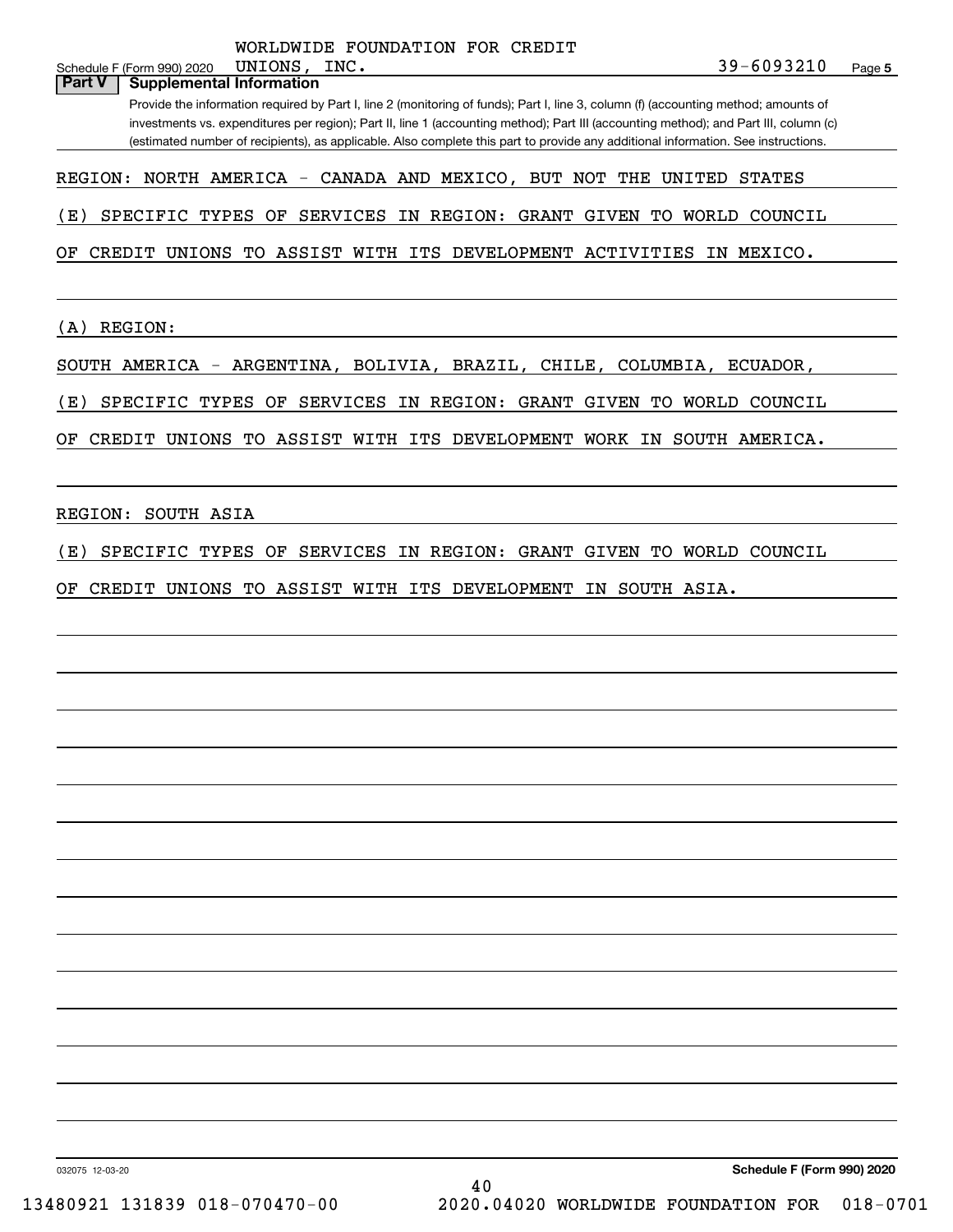|    | <b>Compensation Information</b><br><b>SCHEDULE J</b>                                                                                                                                                                                     |                                       | OMB No. 1545-0047          |            |                         |
|----|------------------------------------------------------------------------------------------------------------------------------------------------------------------------------------------------------------------------------------------|---------------------------------------|----------------------------|------------|-------------------------|
|    | (Form 990)<br>For certain Officers, Directors, Trustees, Key Employees, and Highest                                                                                                                                                      |                                       |                            |            |                         |
|    | <b>Compensated Employees</b>                                                                                                                                                                                                             |                                       | 2020                       |            |                         |
|    | Complete if the organization answered "Yes" on Form 990, Part IV, line 23.<br>Attach to Form 990.                                                                                                                                        |                                       | <b>Open to Public</b>      |            |                         |
|    | Department of the Treasury<br>Go to www.irs.gov/Form990 for instructions and the latest information.<br>Internal Revenue Service                                                                                                         |                                       | Inspection                 |            |                         |
|    | WORLDWIDE FOUNDATION FOR CREDIT<br>Name of the organization                                                                                                                                                                              | <b>Employer identification number</b> |                            |            |                         |
|    | UNIONS, INC.                                                                                                                                                                                                                             |                                       | 39-6093210                 |            |                         |
|    | <b>Questions Regarding Compensation</b><br>Part I                                                                                                                                                                                        |                                       |                            |            |                         |
|    |                                                                                                                                                                                                                                          |                                       |                            | <b>Yes</b> | No                      |
|    | 1a Check the appropriate box(es) if the organization provided any of the following to or for a person listed on Form 990,                                                                                                                |                                       |                            |            |                         |
|    | Part VII, Section A, line 1a. Complete Part III to provide any relevant information regarding these items.                                                                                                                               |                                       |                            |            |                         |
|    | First-class or charter travel<br>Housing allowance or residence for personal use                                                                                                                                                         |                                       |                            |            |                         |
|    | Payments for business use of personal residence<br>Travel for companions                                                                                                                                                                 |                                       |                            |            |                         |
|    | Tax indemnification and gross-up payments<br>Health or social club dues or initiation fees                                                                                                                                               |                                       |                            |            |                         |
|    | Discretionary spending account<br>Personal services (such as maid, chauffeur, chef)                                                                                                                                                      |                                       |                            |            |                         |
|    |                                                                                                                                                                                                                                          |                                       |                            |            |                         |
|    | <b>b</b> If any of the boxes on line 1a are checked, did the organization follow a written policy regarding payment or                                                                                                                   |                                       |                            |            |                         |
|    | reimbursement or provision of all of the expenses described above? If "No," complete Part III to explain                                                                                                                                 |                                       | 1b                         |            |                         |
| 2  | Did the organization require substantiation prior to reimbursing or allowing expenses incurred by all directors,                                                                                                                         |                                       |                            |            |                         |
|    |                                                                                                                                                                                                                                          |                                       | $\mathbf{2}$               |            |                         |
|    |                                                                                                                                                                                                                                          |                                       |                            |            |                         |
| З  | Indicate which, if any, of the following the organization used to establish the compensation of the organization's<br>CEO/Executive Director. Check all that apply. Do not check any boxes for methods used by a related organization to |                                       |                            |            |                         |
|    | establish compensation of the CEO/Executive Director, but explain in Part III.                                                                                                                                                           |                                       |                            |            |                         |
|    | Compensation committee<br>Written employment contract                                                                                                                                                                                    |                                       |                            |            |                         |
|    | Compensation survey or study<br>Independent compensation consultant                                                                                                                                                                      |                                       |                            |            |                         |
|    | Form 990 of other organizations<br>Approval by the board or compensation committee                                                                                                                                                       |                                       |                            |            |                         |
|    |                                                                                                                                                                                                                                          |                                       |                            |            |                         |
|    | During the year, did any person listed on Form 990, Part VII, Section A, line 1a, with respect to the filing                                                                                                                             |                                       |                            |            |                         |
|    | organization or a related organization:                                                                                                                                                                                                  |                                       |                            |            |                         |
| а  | Receive a severance payment or change-of-control payment?                                                                                                                                                                                |                                       | 4a                         |            | х                       |
| b  | Participate in or receive payment from a supplemental nonqualified retirement plan?                                                                                                                                                      |                                       | 4b                         |            | $\overline{\mathbf{x}}$ |
| с  | Participate in or receive payment from an equity-based compensation arrangement?                                                                                                                                                         |                                       | 4c                         |            | $\overline{\mathbf{x}}$ |
|    | If "Yes" to any of lines 4a-c, list the persons and provide the applicable amounts for each item in Part III.                                                                                                                            |                                       |                            |            |                         |
|    |                                                                                                                                                                                                                                          |                                       |                            |            |                         |
|    | Only section 501(c)(3), 501(c)(4), and 501(c)(29) organizations must complete lines 5-9.                                                                                                                                                 |                                       |                            |            |                         |
|    | For persons listed on Form 990, Part VII, Section A, line 1a, did the organization pay or accrue any compensation                                                                                                                        |                                       |                            |            |                         |
|    | contingent on the revenues of:                                                                                                                                                                                                           |                                       |                            |            |                         |
|    | a The organization? <b>Entitation</b> and the organization?                                                                                                                                                                              |                                       | 5a                         |            | x                       |
|    |                                                                                                                                                                                                                                          |                                       | 5b                         |            | $\mathbf x$             |
|    | If "Yes" on line 5a or 5b, describe in Part III.                                                                                                                                                                                         |                                       |                            |            |                         |
| 6. | For persons listed on Form 990, Part VII, Section A, line 1a, did the organization pay or accrue any compensation                                                                                                                        |                                       |                            |            |                         |
|    | contingent on the net earnings of:                                                                                                                                                                                                       |                                       |                            |            |                         |
| a  |                                                                                                                                                                                                                                          |                                       | 6a                         |            | х                       |
|    |                                                                                                                                                                                                                                          |                                       | 6b                         |            | $\mathbf x$             |
|    | If "Yes" on line 6a or 6b, describe in Part III.                                                                                                                                                                                         |                                       |                            |            |                         |
|    | 7 For persons listed on Form 990, Part VII, Section A, line 1a, did the organization provide any nonfixed payments                                                                                                                       |                                       |                            |            |                         |
|    |                                                                                                                                                                                                                                          |                                       | 7                          |            | х                       |
| 8  | Were any amounts reported on Form 990, Part VII, paid or accrued pursuant to a contract that was subject to the                                                                                                                          |                                       |                            |            |                         |
|    | initial contract exception described in Regulations section 53.4958-4(a)(3)? If "Yes," describe in Part III                                                                                                                              |                                       | 8                          |            | х                       |
| 9  | If "Yes" on line 8, did the organization also follow the rebuttable presumption procedure described in                                                                                                                                   |                                       |                            |            |                         |
|    | Regulations section 53.4958-6(c)?                                                                                                                                                                                                        |                                       | 9                          |            |                         |
|    | LHA For Paperwork Reduction Act Notice, see the Instructions for Form 990.                                                                                                                                                               |                                       | Schedule J (Form 990) 2020 |            |                         |

032111 12-07-20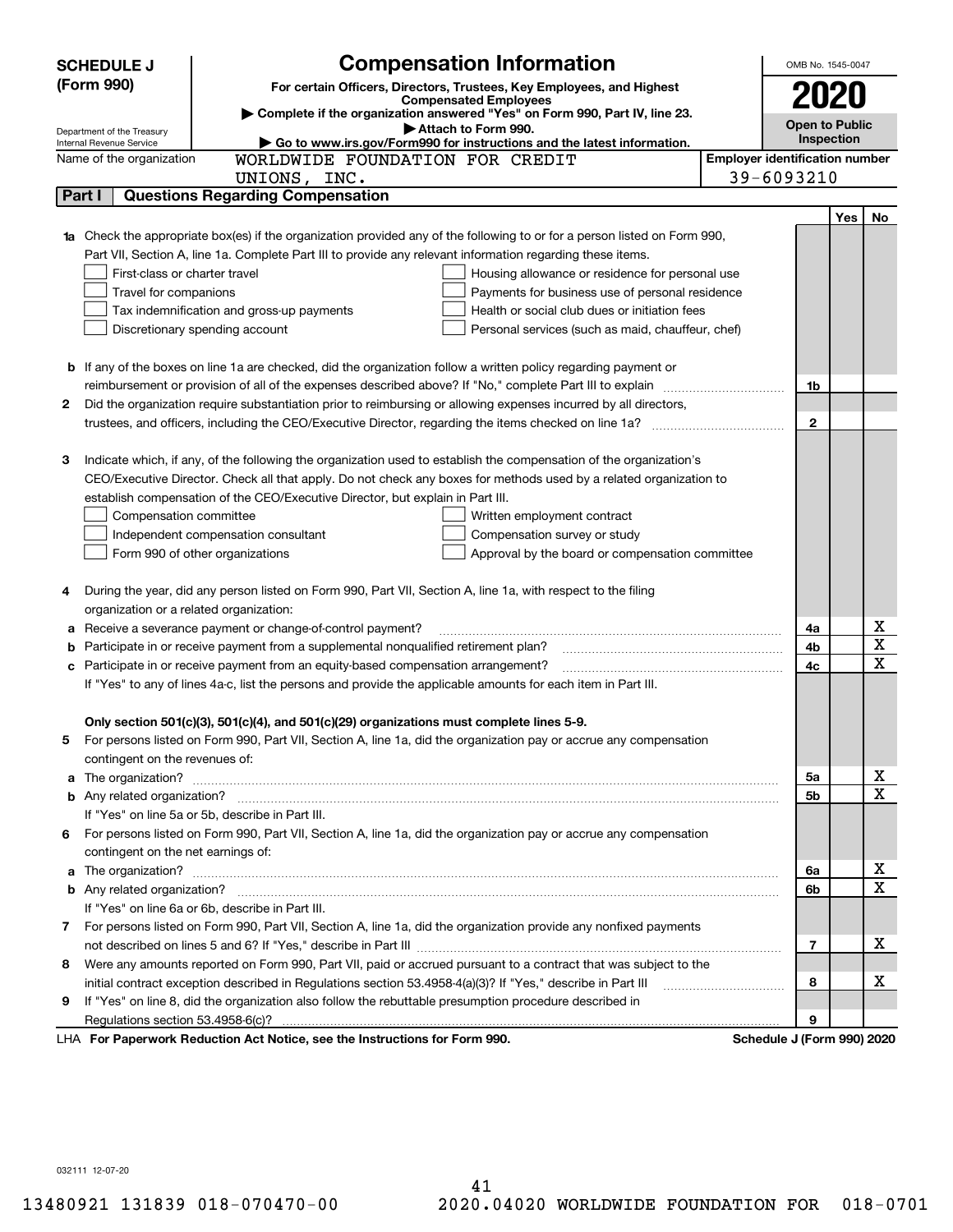UNIONS, INC.

39-6093210

**2**

**Part II Officers, Directors, Trustees, Key Employees, and Highest Compensated Employees.**  Schedule J (Form 990) 2020 Page Use duplicate copies if additional space is needed.

For each individual whose compensation must be reported on Schedule J, report compensation from the organization on row (i) and from related organizations, described in the instructions, on row (ii). Do not list any individuals that aren't listed on Form 990, Part VII.

**Note:**  The sum of columns (B)(i)-(iii) for each listed individual must equal the total amount of Form 990, Part VII, Section A, line 1a, applicable column (D) and (E) amounts for that individual.

| (A) Name and Title  |                    |                          | (B) Breakdown of W-2 and/or 1099-MISC compensation |                                           | (C) Retirement and<br>other deferred | (D) Nontaxable<br>benefits | (E) Total of columns<br>$(B)(i)-(D)$ | (F) Compensation<br>in column (B)         |
|---------------------|--------------------|--------------------------|----------------------------------------------------|-------------------------------------------|--------------------------------------|----------------------------|--------------------------------------|-------------------------------------------|
|                     |                    | (i) Base<br>compensation | (ii) Bonus &<br>incentive<br>compensation          | (iii) Other<br>reportable<br>compensation | compensation                         |                            |                                      | reported as deferred<br>on prior Form 990 |
| BRIAN BRANCH<br>(1) | (i)                | $\overline{0}$ .         | $\overline{0}$ .                                   | $\overline{0}$ .                          | $\overline{0}$ .                     | 0.                         | 0.                                   | 0.                                        |
| PRESIDENT & CEO     | <u>(ii)</u>        | 389,423.                 | 32,250.                                            | 6,989.                                    | 22,800.                              | 30,504.                    | 481,966.                             | 0.                                        |
|                     | (i)                |                          |                                                    |                                           |                                      |                            |                                      |                                           |
|                     | <u>(ii)</u>        |                          |                                                    |                                           |                                      |                            |                                      |                                           |
|                     | (i)                |                          |                                                    |                                           |                                      |                            |                                      |                                           |
|                     | <u>(ii)</u>        |                          |                                                    |                                           |                                      |                            |                                      |                                           |
|                     | (i)                |                          |                                                    |                                           |                                      |                            |                                      |                                           |
|                     | <u>(ii)</u>        |                          |                                                    |                                           |                                      |                            |                                      |                                           |
|                     | (i)                |                          |                                                    |                                           |                                      |                            |                                      |                                           |
|                     | <u>(ii)</u>        |                          |                                                    |                                           |                                      |                            |                                      |                                           |
|                     | (i)                |                          |                                                    |                                           |                                      |                            |                                      |                                           |
|                     | <u>(ii)</u>        |                          |                                                    |                                           |                                      |                            |                                      |                                           |
|                     | (i)<br><u>(ii)</u> |                          |                                                    |                                           |                                      |                            |                                      |                                           |
|                     | (i)                |                          |                                                    |                                           |                                      |                            |                                      |                                           |
|                     | <u>(ii)</u>        |                          |                                                    |                                           |                                      |                            |                                      |                                           |
|                     | (i)                |                          |                                                    |                                           |                                      |                            |                                      |                                           |
|                     | <u>(ii)</u>        |                          |                                                    |                                           |                                      |                            |                                      |                                           |
|                     | (i)                |                          |                                                    |                                           |                                      |                            |                                      |                                           |
|                     | <u>(ii)</u>        |                          |                                                    |                                           |                                      |                            |                                      |                                           |
|                     | (i)                |                          |                                                    |                                           |                                      |                            |                                      |                                           |
|                     | <u>(ii)</u>        |                          |                                                    |                                           |                                      |                            |                                      |                                           |
|                     | (i)                |                          |                                                    |                                           |                                      |                            |                                      |                                           |
|                     | <u>(ii)</u>        |                          |                                                    |                                           |                                      |                            |                                      |                                           |
|                     | (i)                |                          |                                                    |                                           |                                      |                            |                                      |                                           |
|                     | <u>(ii)</u>        |                          |                                                    |                                           |                                      |                            |                                      |                                           |
|                     | (i)                |                          |                                                    |                                           |                                      |                            |                                      |                                           |
|                     | <u>(ii)</u>        |                          |                                                    |                                           |                                      |                            |                                      |                                           |
|                     | (i)                |                          |                                                    |                                           |                                      |                            |                                      |                                           |
|                     | <u>(ii)</u>        |                          |                                                    |                                           |                                      |                            |                                      |                                           |
|                     | (i)                |                          |                                                    |                                           |                                      |                            |                                      |                                           |
|                     | $\overline{}}$     |                          |                                                    |                                           |                                      |                            |                                      |                                           |

**Schedule J (Form 990) 2020**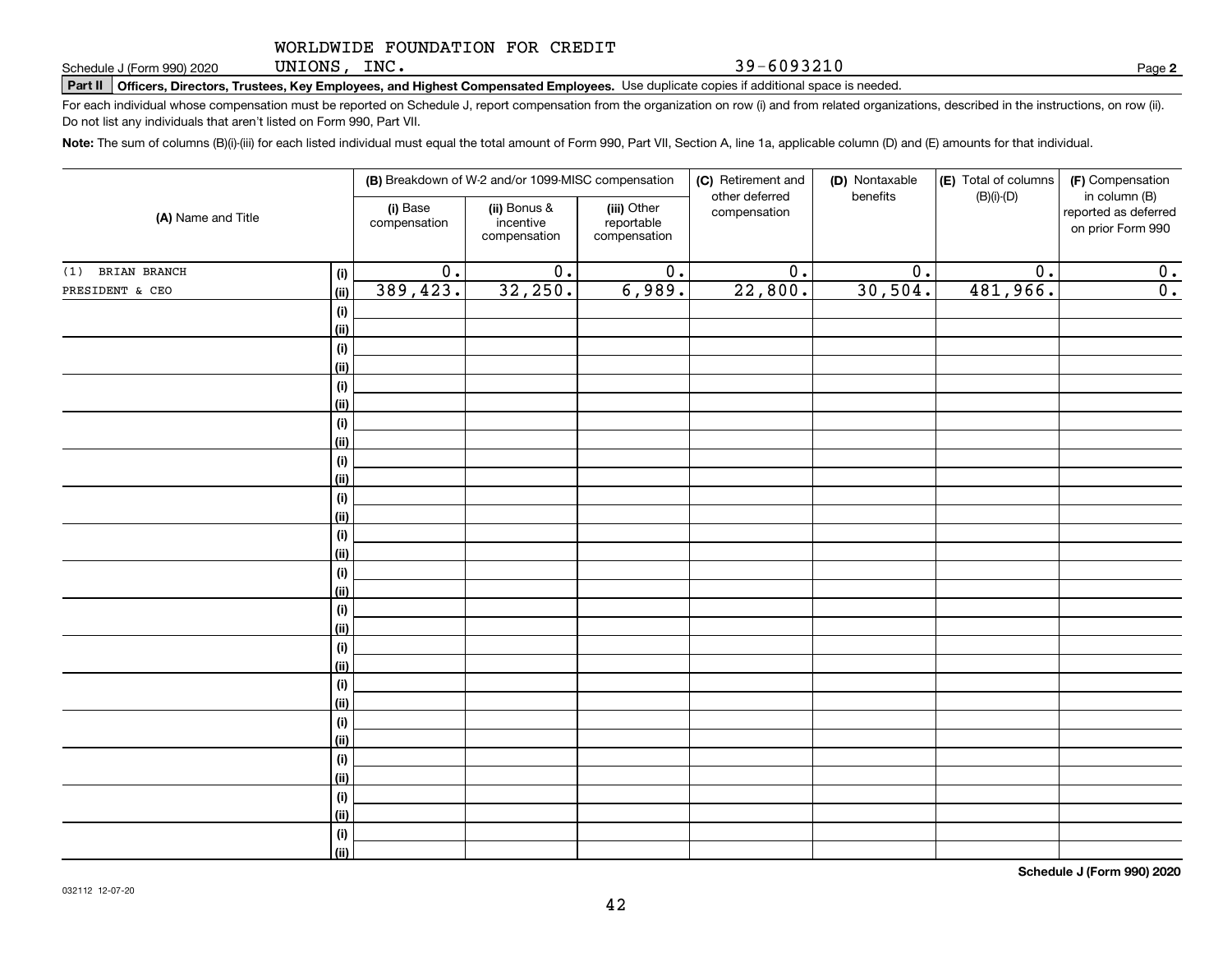|              | WORLDWIDE FOUNDATION FOR CREDIT |  |
|--------------|---------------------------------|--|
| UNIONS, INC. |                                 |  |

#### **Part III Supplemental Information**

Schedule J (Form 990) 2020 UNIONS, INC.<br>Part III Supplemental Information<br>Provide the information, explanation, or descriptions required for Part I, lines 1a, 1b, 3, 4a, 4b, 4c, 5a, 5b, 6a, 6b, 7, and 8, and for Part II. A

**Schedule J (Form 990) 2020**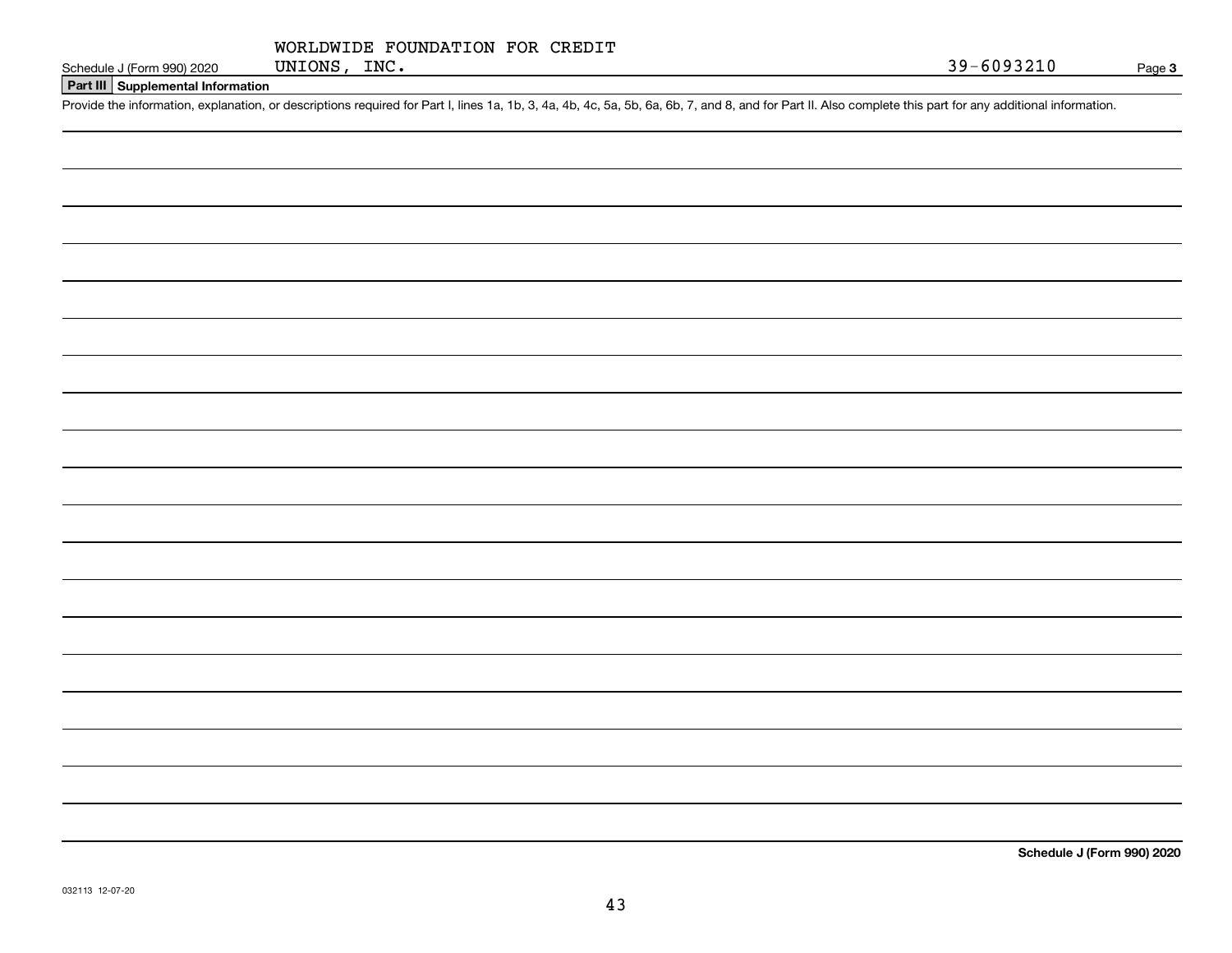**(Form 990 or 990-EZ)**

Department of the Treasury Internal Revenue Service Name of the organization

**Complete to provide information for responses to specific questions on SCHEDULE O Supplemental Information to Form 990 or 990-EZ**

**Form 990 or 990-EZ or to provide any additional information. | Attach to Form 990 or 990-EZ. | Go to www.irs.gov/Form990 for the latest information.**



OMB No. 1545-0047

UNIONS, INC. 39-6093210

FORM 990, PART III, LINE 1, DESCRIPTION OF ORGANIZATION MISSION:

WORLDWIDE FOUNDATION FOR CREDIT

PRIMARY ACTIVITIES SUPPORTED BY WORLDWIDE FOUNDATION INCLUDE THE WORLD

COUNCIL OF CREDIT UNIONS' CREDIT UNION DEVELOPMENT PROGRAMS,

INTERNATIONAL PARTNERSHIPS PROGRAM, DISASTER RELIEF, AND EDUCATIONAL

OPPORTUNITIES FOR CREDIT UNION STAFF AND VOLUNTEERS.

FORM 990, PART III, LINE 4A, PROGRAM SERVICE ACCOMPLISHMENTS:

COVID-19 PRESENTED.

FORM 990, PART III, LINE 4B, PROGRAM SERVICE ACCOMPLISHMENTS:

OBJECTIVE OF WORLD COUNCIL'S NEW ECONOMIC INCLUSION PROJECT (EIP),

FINANCED BY USAID. A KEY STRATEGY OF THE PROJECT IS THE ONGOING

TRAINING, PLACEMENT, AND REACTIVATION OF ENTREPRENEURS.

NEARLY 51% OF ALL CREDIT UNION MEMBERS IN SENEGAL ARE WOMEN, AND YET

THE EXISTING CREDIT UNION LOAN PRODUCTS AND CREDIT ACCESS SENEGAL'S

CREDIT UNION SYSTEM DOES NOT MEET THE CURRENT AND FUTURE NEEDS OF WOMEN

IN SENEGALESE SOCIETY.

A NEW GENDER LENS INVESTMENT (GLI) METHODOLOGY, DEVELOPED BY WORLD COUNCIL AND FUNDED BY USAID, WILL DEVELOP, DEPLOY, AND SCALE A GLI KIT, DESIGNED TO INCREASE ACCESS TO CREDIT ACROSS THE ENTIRE SENEGAL CREDIT UNION SYSTEM.

FORM 990, PART III, LINE 4C, PROGRAM SERVICE ACCOMPLISHMENTS: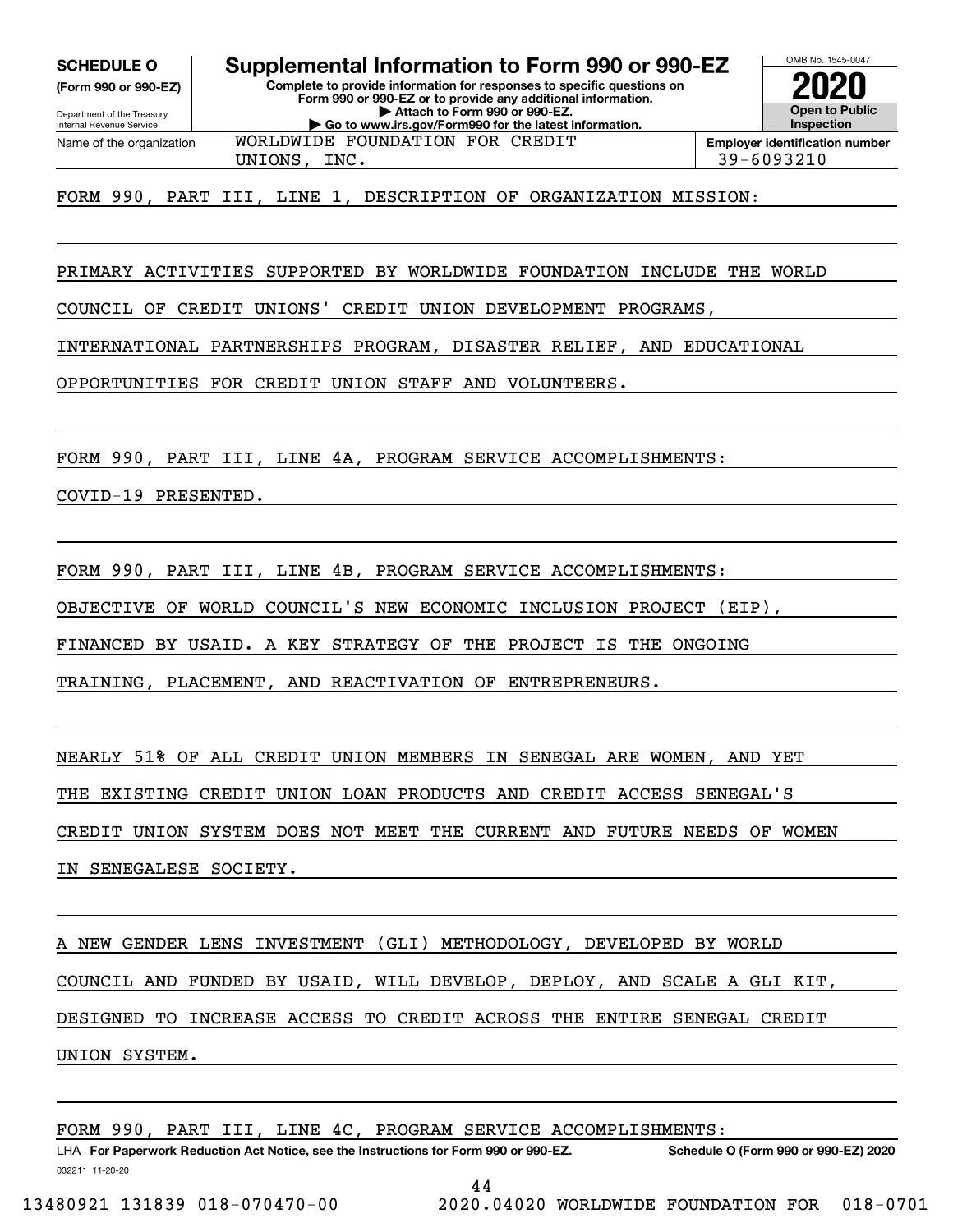Schedule O (Form 990 or 990-EZ) 2020<br>Name of the organization **WORLDWIDE** FOUNDATION FOR CREDIT E**mployer identification number** UNIONS, INC. 29-6093210

#### AND IN THEIR COMMUNITIES.

2020 MARKED A YEAR FOR WOMEN, GLOBALLY! GWLN ENGAGED VIRTUALLY WITH HUNDREDS OF WOMEN AND MEN AROUND THE WORLD: AUSTRALIA, ASIA, AFRICA, EUROPE, SOUTH AMERICA, AND IN ALMOST ALL REGIONS OF NORTH AMERICA.

WHAT WAS ONCE A LOCALIZED, IN-PERSON NETWORK, EXPLODED INTO SUCCESSFUL PIVOT OF ALL PROGRAMMING, INTERNATIONAL VIRTUAL WORKSHOPS, MENTAL HEALTH CONVERSATIONS, NEW WORK/LIFE BALANCES AND WORKING FROM HOME RESOURCE SHARING WITH WOMEN PARTICIPATING FROM SIX CONTINENTS. THE AUGMENTED, GLOBAL CONNECTIVITY AND ACCESS TO EACH OTHER ACROSS BORDERS FORTIFIED THE NETWORK AS WE LISTENED TO STORIES OF HOPE, INSPIRATION, AND ENCOURAGEMENT.

WORLD COUNCIL YOUNG CREDIT UNION PROFESSIONALS PROGRAM OUR WORLD COUNCIL YOUNG CREDIT UNION PROCESSIONALS PROGRAM (WYCUP) THRIVED IN THE VIRTUAL ENVIRONMENT DURING 2020. VIRTUAL WAS LEVERAGED TO FOSTER DIALOGUE AMONG AN EXPONENTIALLY LARGER YOUNG PROFESSIONAL AUDIENCE THAT IN-PERSON COULD OFFER. A LARGER AND MORE ENGAGED WYCUP COMMUNITY RESULTED. WYCUP CONNECTED WITH NEARLY 1,000 YOUNG PROFESSIONALS FROM 35 COUNTRIES DURING THE VIRTUAL FORUM AND CELEBRATION LAST YEAR. FINDING OPPORTUNITY

IN DISRUPTION, WYCUP CREATED A VIRTUAL SPACE FOR YOUNG PROFESSIONALS WITH A DESIRE FOR GLOBAL PERSPECTIVES ON THEIR PROFESSIONAL JOURNEYS. THE POTENTIAL FOR GREATER INCLUSION IS CLEAR.

45

FORM 990, PART VI, SECTION A, LINE 7A:

WOCCU APPOINTS A CERTAIN NUMBER OF WF BOARD MEMBERS

032212 11-20-20

**Schedule O (Form 990 or 990-EZ) 2020**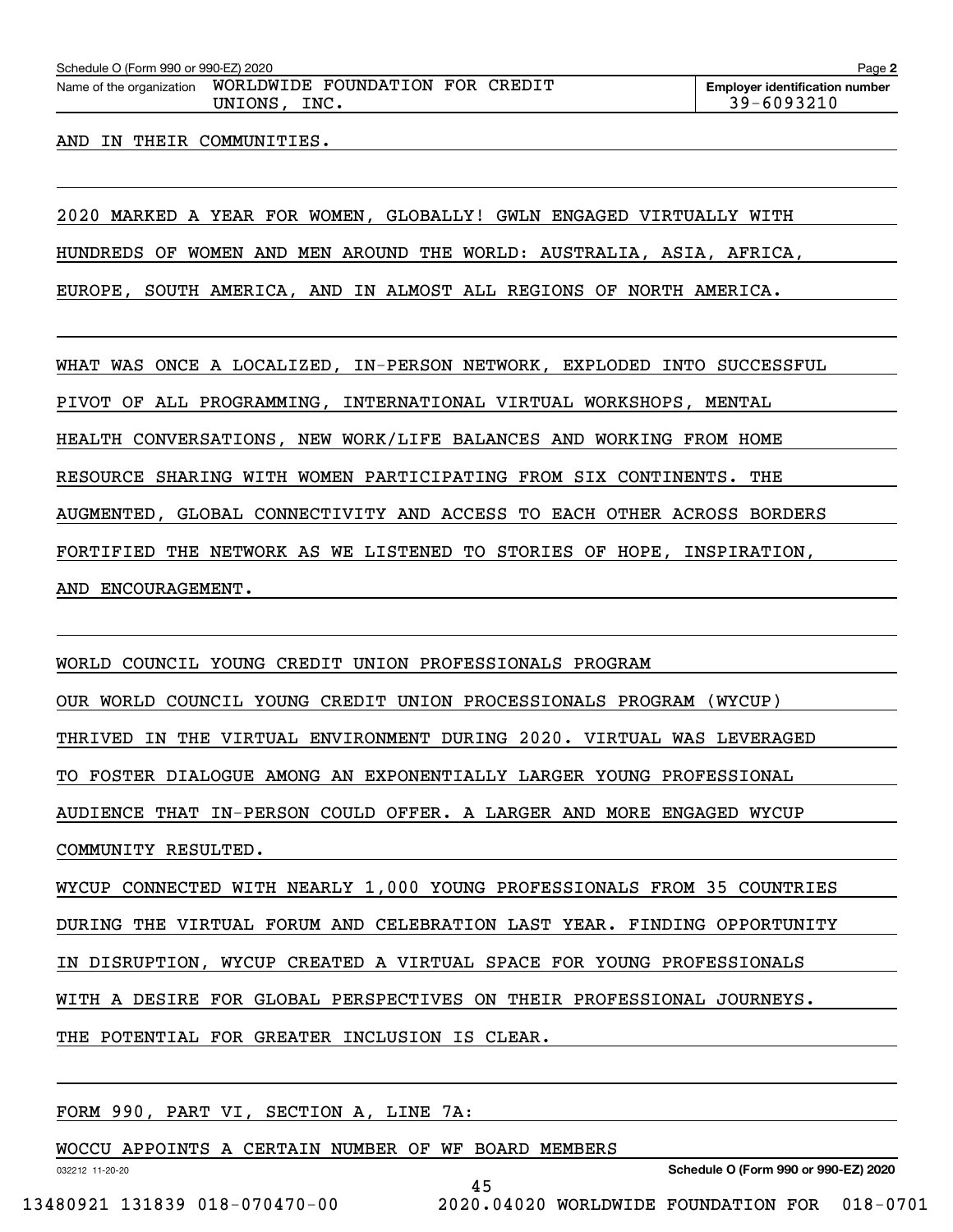| Schedule O (Form 990 or 990-EZ) 2020<br>Page 2 |                                 |                                       |  |  |  |  |
|------------------------------------------------|---------------------------------|---------------------------------------|--|--|--|--|
| Name of the organization                       | WORLDWIDE FOUNDATION FOR CREDIT | <b>Employer identification number</b> |  |  |  |  |
|                                                | INC.<br>UNIONS                  | 39-6093210                            |  |  |  |  |

FORM 990, PART VI, SECTION A, LINE 7B:

WOCCU BOARD APPOINTS A CERTAIN NUMBER OF WF BOARD MEMBERS

FORM 990, PART VI, SECTION B, LINE 11B:

THE TAX RETURN IS POSTED ON THE BOARD WEBSITE AND REQUIRED TO BE REVIEWED

AND ACCEPTED BY THE BOARD OF DIRECTORS PRIOR TO SUBMISSION TO THE IRS.

FORM 990, PART VI, SECTION B, LINE 12C:

EMPLOYEES - WE HAVE A WRITTEN CONFLICT OF INTEREST POLICY AS PART OF OUR

EMPLOYEE POLICIES, WHICH ARE POSTED ON THE EMPLOYEE INTRANET WEBSITE. ALL

EMPLOYEES ARE INFORMED OF THE POLICIES AND REQUIRED TO STATE IN WRITING

THAT THEY HAVE READ AND UNDERSTAND THE POLICIES. SENIOR MANAGERS ARE

REQUIRED TO REPORT ANY CONFLICTS THAT THEY BECOME AWARE OF, EITHER THEIR

OWN CONFLICTS OR OF THEIR STAFF.

BOARD - AT ALL COMMITTEE AND FULL BOARD MEETINGS, THE CHAIR OF THE MEETING IS REQUIRED TO STATE THE CONFLICT OF INTEREST POLICY AND ASK IF ANY BOARD MEMBERS HAVE A CONFLICT OF INTEREST FOR ANY ITEMS ON THE AGENDA. ANNUALLY, KEY EMPLOYEES AND BOARD MEMBERS ARE REQUIRED TO SIGN A STATEMENT THAT THEY HAVE DISCLOSED ALL CONFLICTS OF INTEREST. ANY INDIVIDUAL WITH A PERCEIVED OR ACTUAL CONFLICT OF INTEREST WILL BE RECUSED FROM ANY DISCUSSION OR VOTING ON THE MATTER TO WHICH THE CONFLICT RELATES.

FORM 990, PART VI, LINE 17, LIST OF STATES RECEIVING COPY OF FORM 990: AL,AK,AR,CA,CO,CT,DC,FL,GA,HI,IL,KS,KY,ME,MA,MI,MN,MS,NV,NH,NJ,NY,NC,OH,OK OR,PA,RI,SC,TN,UT,VA,WA,WV,WI,MD

46

FORM 990, PART VI, SECTION C, LINE 19:

032212 11-20-20

**Schedule O (Form 990 or 990-EZ) 2020**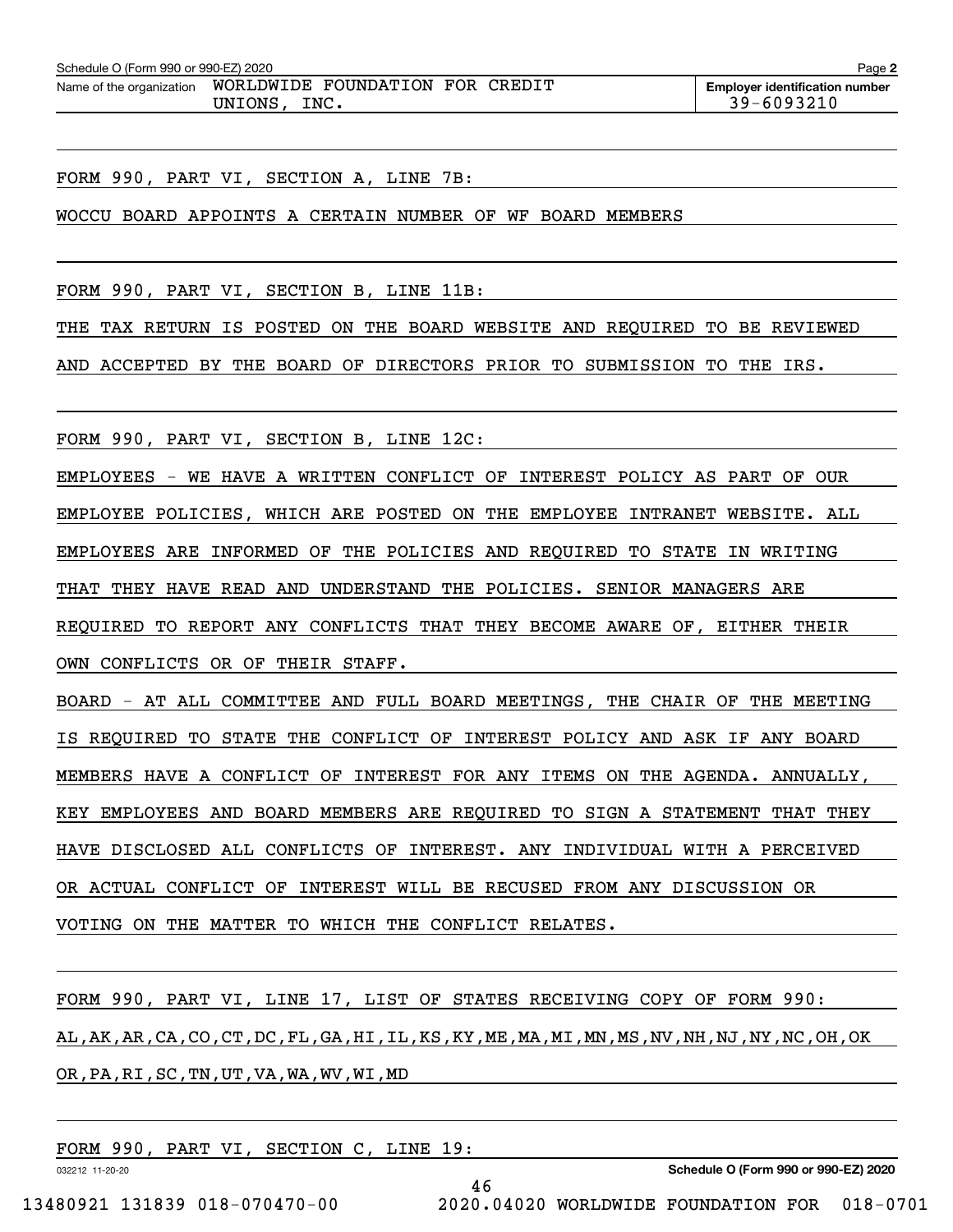| Schedule O (Form 990 or 990-EZ) 2020<br>WORLDWIDE FOUNDATION FOR CREDIT<br>Name of the organization<br>UNIONS, INC. | Page 2<br><b>Employer identification number</b><br>39-6093210 |
|---------------------------------------------------------------------------------------------------------------------|---------------------------------------------------------------|
|                                                                                                                     |                                                               |
| THE QUALIFICATIONS & DUTIES OF BOARD MEMBERS AND THE CONFLICT OF INTEREST                                           |                                                               |
| POLICY ARE POSTED ON THE BOARD WEBSITE. THE ANNUAL REPORT, WHICH INCLUDES A                                         |                                                               |
| SUMMARY OF THE FINANCIALS, IS ALSO POSTED. IN ADDITION, CONTACT INFORMATION                                         |                                                               |
| IS PROVIDED IN THE ANNUAL REPORT FOR ANYONE WHO WANTS TO REQUEST A COPY OF                                          |                                                               |
| THE FULL AUDITED FINANCIALS. THE FULL BY-LAWS OF THE ORGANIZATION ARE NOT                                           |                                                               |
| POSTED ON THE WEBSITE, BUT WILL BE SENT IF REQUESTED.                                                               |                                                               |
|                                                                                                                     |                                                               |
|                                                                                                                     |                                                               |
|                                                                                                                     |                                                               |
|                                                                                                                     |                                                               |
|                                                                                                                     |                                                               |
|                                                                                                                     |                                                               |
|                                                                                                                     |                                                               |
|                                                                                                                     |                                                               |
|                                                                                                                     |                                                               |
|                                                                                                                     |                                                               |
|                                                                                                                     |                                                               |
|                                                                                                                     |                                                               |
|                                                                                                                     |                                                               |
|                                                                                                                     |                                                               |
|                                                                                                                     |                                                               |
|                                                                                                                     |                                                               |
|                                                                                                                     |                                                               |
|                                                                                                                     |                                                               |
|                                                                                                                     |                                                               |
|                                                                                                                     |                                                               |
|                                                                                                                     |                                                               |
|                                                                                                                     |                                                               |
|                                                                                                                     |                                                               |
| 032212 11-20-20<br>47                                                                                               | Schedule O (Form 990 or 990-EZ) 2020                          |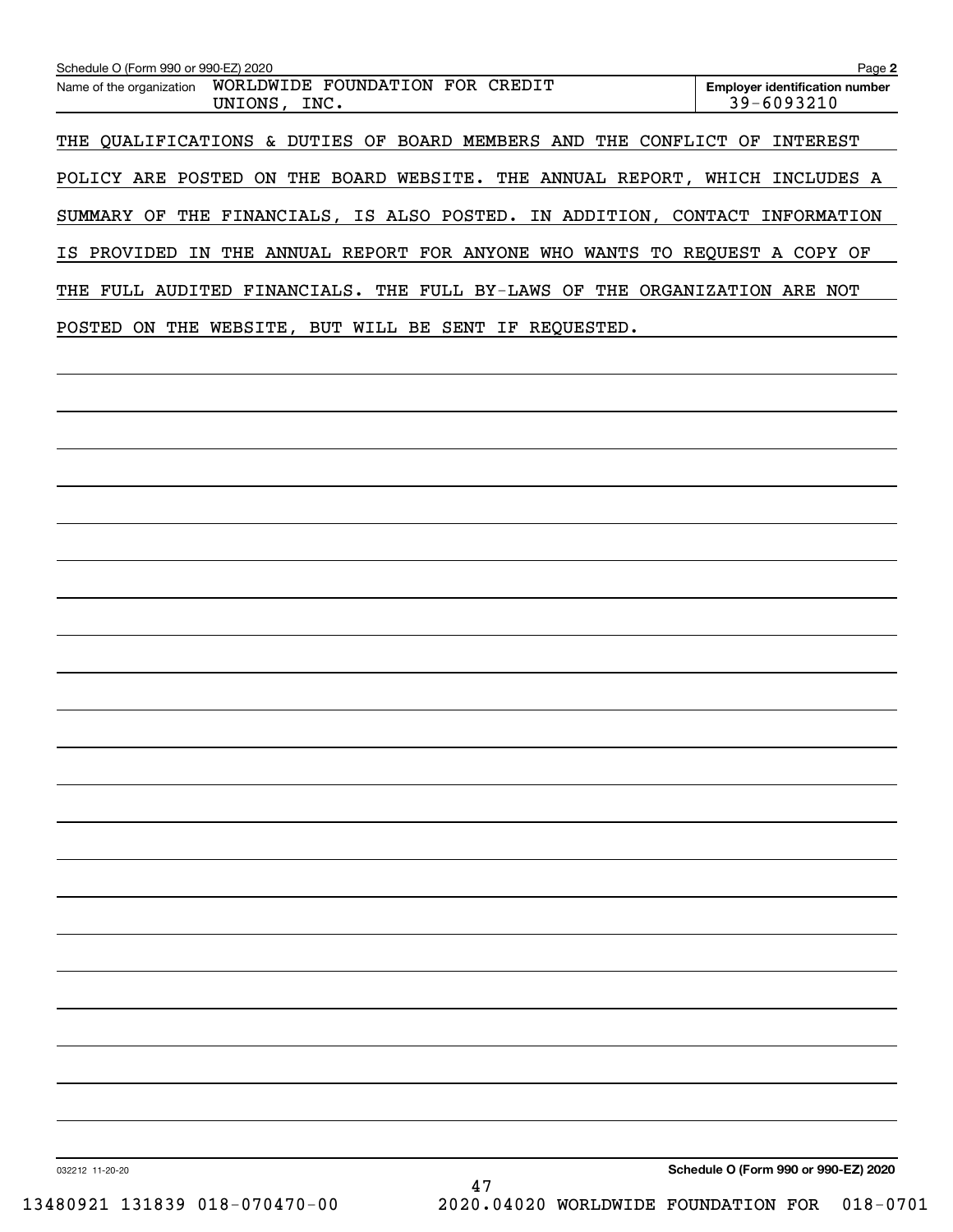| <b>SCHEDULE R</b><br>(Form 990)                                        |                                                                                | <b>Related Organizations and Unrelated Partnerships</b><br>> Complete if the organization answered "Yes" on Form 990, Part IV, line 33, 34, 35b, 36, or 37.<br>Attach to Form 990. |                                                     |                                      |                                                          |                                     |                                                     |                                                            |  |
|------------------------------------------------------------------------|--------------------------------------------------------------------------------|------------------------------------------------------------------------------------------------------------------------------------------------------------------------------------|-----------------------------------------------------|--------------------------------------|----------------------------------------------------------|-------------------------------------|-----------------------------------------------------|------------------------------------------------------------|--|
| Department of the Treasury<br>Internal Revenue Service                 |                                                                                | Go to www.irs.gov/Form990 for instructions and the latest information.                                                                                                             |                                                     |                                      |                                                          |                                     | <b>Open to Public</b><br>Inspection                 |                                                            |  |
|                                                                        | WORLDWIDE FOUNDATION FOR CREDIT<br>Name of the organization<br>UNIONS, INC.    |                                                                                                                                                                                    |                                                     |                                      |                                                          |                                     | <b>Employer identification number</b><br>39-6093210 |                                                            |  |
| Part I                                                                 |                                                                                | Identification of Disregarded Entities. Complete if the organization answered "Yes" on Form 990, Part IV, line 33.                                                                 |                                                     |                                      |                                                          |                                     |                                                     |                                                            |  |
| (a)<br>Name, address, and EIN (if applicable)<br>of disregarded entity |                                                                                | (b)<br>Primary activity                                                                                                                                                            | (c)<br>Legal domicile (state or<br>foreign country) | (d)<br>Total income                  | (e)<br>End-of-year assets                                |                                     | (f)<br>Direct controlling<br>entity                 |                                                            |  |
|                                                                        |                                                                                |                                                                                                                                                                                    |                                                     |                                      |                                                          |                                     |                                                     |                                                            |  |
|                                                                        |                                                                                |                                                                                                                                                                                    |                                                     |                                      |                                                          |                                     |                                                     |                                                            |  |
| Part II                                                                | organizations during the tax year.                                             | Identification of Related Tax-Exempt Organizations. Complete if the organization answered "Yes" on Form 990, Part IV, line 34, because it had one or more related tax-exempt       |                                                     |                                      |                                                          |                                     |                                                     |                                                            |  |
|                                                                        | (a)<br>Name, address, and EIN<br>of related organization                       | (b)<br>Primary activity                                                                                                                                                            | (c)<br>Legal domicile (state or<br>foreign country) | (d)<br><b>Exempt Code</b><br>section | (e)<br>Public charity<br>status (if section<br>501(c)(3) | (f)<br>Direct controlling<br>entity | <b>Yes</b>                                          | $(g)$<br>Section 512(b)(13)<br>controlled<br>entity?<br>No |  |
| MADISON, WI 53705                                                      | WORLD COUNCIL OF CREDIT UNIONS, INC. -<br>39-1143339, 5710 MINERAL POINT ROAD, | PROMOTE, SUPPORT,<br>REPRESENT, AND SERVE THE<br>WORLDWIDE CREDIT UNION                                                                                                            | WISCONSIN                                           | 501(C)(6)                            |                                                          | N/A                                 |                                                     | x                                                          |  |
|                                                                        |                                                                                |                                                                                                                                                                                    |                                                     |                                      |                                                          |                                     |                                                     |                                                            |  |
|                                                                        |                                                                                |                                                                                                                                                                                    |                                                     |                                      |                                                          |                                     |                                                     |                                                            |  |
|                                                                        | For Paperwork Reduction Act Notice, see the Instructions for Form 990.         |                                                                                                                                                                                    |                                                     |                                      |                                                          |                                     | Schedule R (Form 990) 2020                          |                                                            |  |

SEE PART VII FOR CONTINUATIONS

OMB No. 1545-0047

 $\mathbf{I}$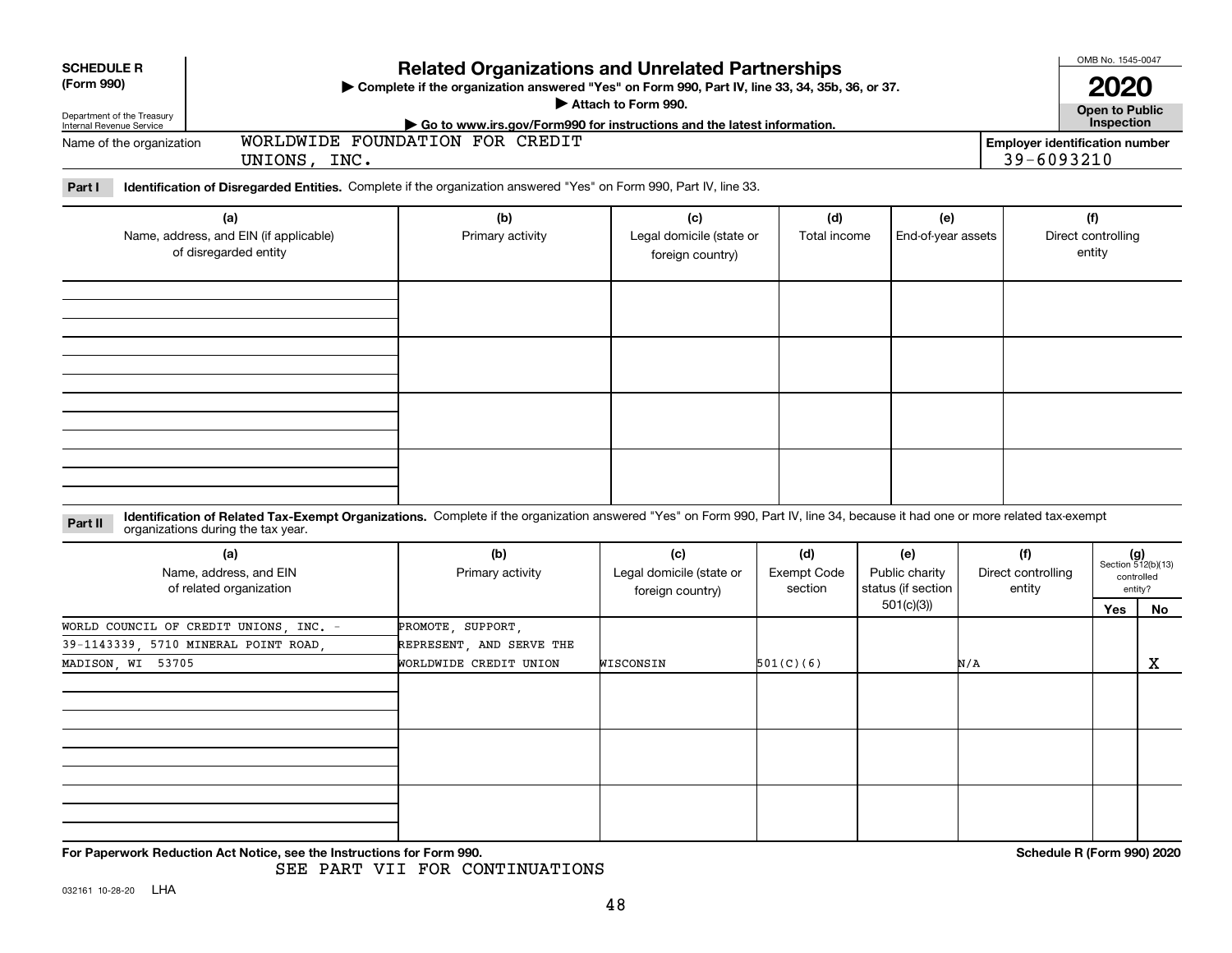Schedule R (Form 990) 2020 UNIONS GALLEY . And the set of the set of the set of the set of the set of the set of the set of the set of the set of the set of the set of the set of the set of the set of the set of the set o UNIONS, INC.

#### **2**

**Identification of Related Organizations Taxable as a Partnership.** Complete if the organization answered "Yes" on Form 990, Part IV, line 34, because it had one or more related **Part III** organizations treated as a partnership during the tax year.

| (a)                                               | (b)              | (c)                                       | (d)                          | (e)                                                                                       | (f)                      | (g)                               |                                  | (h) | (i)                                                                     | (j) | (k)                                                       |
|---------------------------------------------------|------------------|-------------------------------------------|------------------------------|-------------------------------------------------------------------------------------------|--------------------------|-----------------------------------|----------------------------------|-----|-------------------------------------------------------------------------|-----|-----------------------------------------------------------|
| Name, address, and EIN<br>of related organization | Primary activity | Legal<br>domicile<br>(state or<br>foreign | Direct controlling<br>entity | Predominant income<br>related, unrelated,<br>excluded from tax under<br>sections 512-514) | Share of total<br>income | Share of<br>end-of-year<br>assets | Disproportionate<br>allocations? |     | Code V-UBI<br>amount in box<br>20 of Schedule<br>K-1 (Form 1065) Yes No |     | General or Percentage<br>managing<br>partner?<br>partner? |
|                                                   |                  |                                           |                              |                                                                                           |                          |                                   |                                  |     |                                                                         |     |                                                           |
|                                                   |                  | country)                                  |                              |                                                                                           |                          |                                   | Yes $ $                          | No  |                                                                         |     |                                                           |
|                                                   |                  |                                           |                              |                                                                                           |                          |                                   |                                  |     |                                                                         |     |                                                           |
|                                                   |                  |                                           |                              |                                                                                           |                          |                                   |                                  |     |                                                                         |     |                                                           |
|                                                   |                  |                                           |                              |                                                                                           |                          |                                   |                                  |     |                                                                         |     |                                                           |
|                                                   |                  |                                           |                              |                                                                                           |                          |                                   |                                  |     |                                                                         |     |                                                           |
|                                                   |                  |                                           |                              |                                                                                           |                          |                                   |                                  |     |                                                                         |     |                                                           |
|                                                   |                  |                                           |                              |                                                                                           |                          |                                   |                                  |     |                                                                         |     |                                                           |
|                                                   |                  |                                           |                              |                                                                                           |                          |                                   |                                  |     |                                                                         |     |                                                           |
|                                                   |                  |                                           |                              |                                                                                           |                          |                                   |                                  |     |                                                                         |     |                                                           |
|                                                   |                  |                                           |                              |                                                                                           |                          |                                   |                                  |     |                                                                         |     |                                                           |
|                                                   |                  |                                           |                              |                                                                                           |                          |                                   |                                  |     |                                                                         |     |                                                           |
|                                                   |                  |                                           |                              |                                                                                           |                          |                                   |                                  |     |                                                                         |     |                                                           |
|                                                   |                  |                                           |                              |                                                                                           |                          |                                   |                                  |     |                                                                         |     |                                                           |
|                                                   |                  |                                           |                              |                                                                                           |                          |                                   |                                  |     |                                                                         |     |                                                           |
|                                                   |                  |                                           |                              |                                                                                           |                          |                                   |                                  |     |                                                                         |     |                                                           |
|                                                   |                  |                                           |                              |                                                                                           |                          |                                   |                                  |     |                                                                         |     |                                                           |
|                                                   |                  |                                           |                              |                                                                                           |                          |                                   |                                  |     |                                                                         |     |                                                           |

**Identification of Related Organizations Taxable as a Corporation or Trust.** Complete if the organization answered "Yes" on Form 990, Part IV, line 34, because it had one or more related **Part IV** organizations treated as a corporation or trust during the tax year.

| (a)<br>Name, address, and EIN<br>of related organization | (b)<br>Primary activity | (c)<br>Legal domicile<br>(state or<br>foreign | (d)<br>Direct controlling<br>entity | (e)<br>Type of entity<br>(C corp, S corp,<br>or trust) | (f)<br>Share of total<br>income | (g)<br>Share of<br>end-of-year<br>assets | (h)<br>Percentage<br>ownership |         | $\begin{array}{c} \textbf{(i)}\\ \text{Section}\\ 512 \text{(b)} \text{(13)}\\ \text{controlled}\end{array}$<br>entity? |  |
|----------------------------------------------------------|-------------------------|-----------------------------------------------|-------------------------------------|--------------------------------------------------------|---------------------------------|------------------------------------------|--------------------------------|---------|-------------------------------------------------------------------------------------------------------------------------|--|
|                                                          |                         | country)                                      |                                     |                                                        |                                 |                                          |                                | Yes $ $ | <b>No</b>                                                                                                               |  |
| WOCCU SERVICES GROUP, INC. - 39-1984681                  |                         |                                               |                                     |                                                        |                                 |                                          |                                |         |                                                                                                                         |  |
| PO BOX 2982                                              |                         |                                               |                                     |                                                        |                                 |                                          |                                |         |                                                                                                                         |  |
| MADISON, WI 53701                                        | CREDIT UNION SERVICES   | WI                                            | N/A                                 | C CORP                                                 | N/A                             | N/A                                      | N/A                            |         | X                                                                                                                       |  |
|                                                          |                         |                                               |                                     |                                                        |                                 |                                          |                                |         |                                                                                                                         |  |
|                                                          |                         |                                               |                                     |                                                        |                                 |                                          |                                |         |                                                                                                                         |  |
|                                                          |                         |                                               |                                     |                                                        |                                 |                                          |                                |         |                                                                                                                         |  |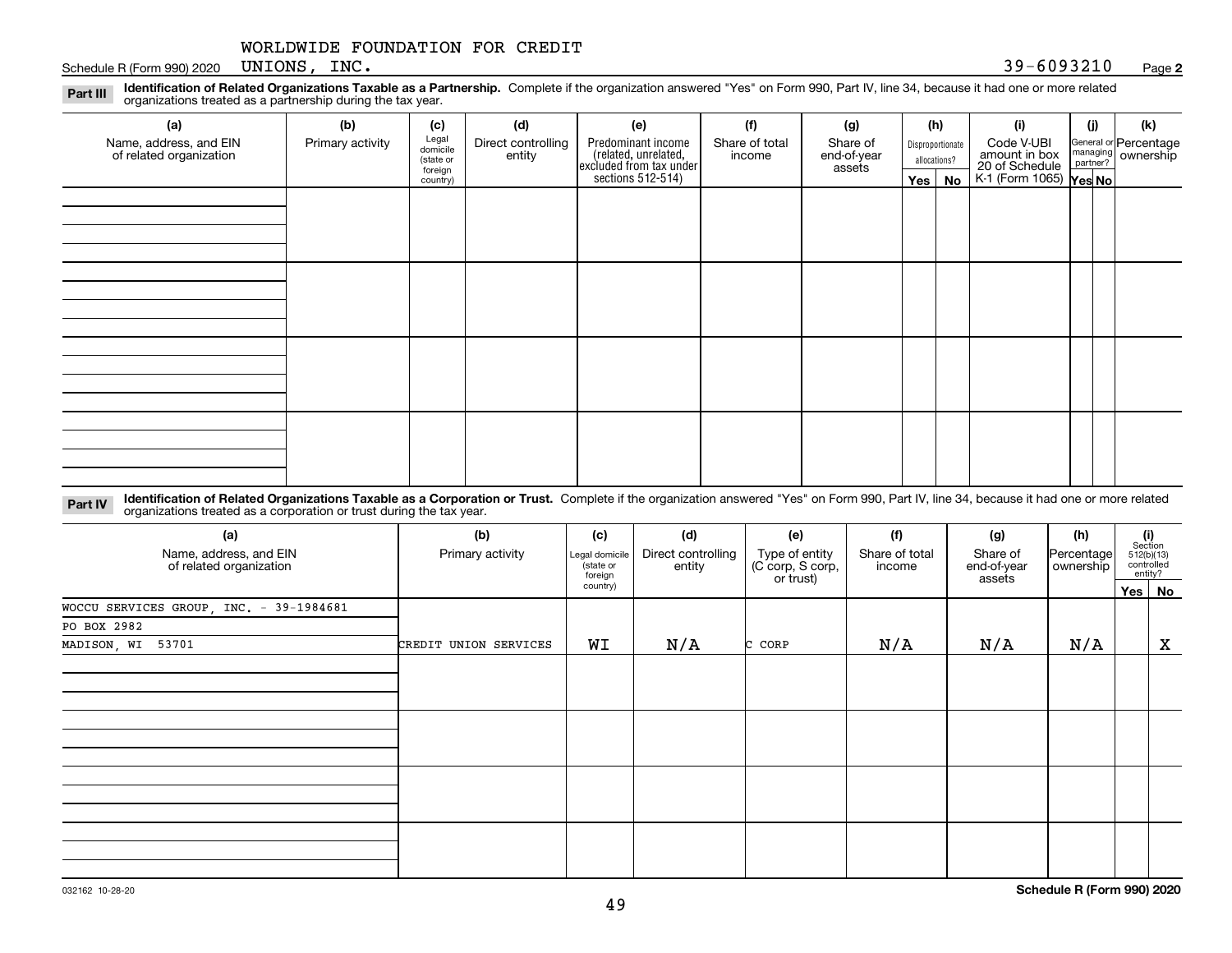Schedule R (Form 990) 2020 UNIONS , INC  $\cdot$  39 – 6093210 UNIONS, INC.

|  | Part V Transactions With Related Organizations. Complete if the organization answered "Yes" on Form 990, Part IV, line 34, 35b, or 36 |  |  |
|--|---------------------------------------------------------------------------------------------------------------------------------------|--|--|
|--|---------------------------------------------------------------------------------------------------------------------------------------|--|--|

|                                                                                                       | Note: Complete line 1 if any entity is listed in Parts II, III, or IV of this schedule.                                                                                                                                               |     | Yes | No                         |  |  |
|-------------------------------------------------------------------------------------------------------|---------------------------------------------------------------------------------------------------------------------------------------------------------------------------------------------------------------------------------------|-----|-----|----------------------------|--|--|
|                                                                                                       | During the tax year, did the organization engage in any of the following transactions with one or more related organizations listed in Parts II-IV?                                                                                   |     |     |                            |  |  |
|                                                                                                       |                                                                                                                                                                                                                                       | 1a  |     | X                          |  |  |
|                                                                                                       | <b>b</b> Gift, grant, or capital contribution to related organization(s)                                                                                                                                                              | 1b  |     | X                          |  |  |
|                                                                                                       |                                                                                                                                                                                                                                       | 1c  |     | х                          |  |  |
|                                                                                                       |                                                                                                                                                                                                                                       | 1d  |     | X                          |  |  |
|                                                                                                       | e Loans or loan quarantees by related organization(s)                                                                                                                                                                                 | 1e  |     | X                          |  |  |
|                                                                                                       |                                                                                                                                                                                                                                       |     |     |                            |  |  |
|                                                                                                       | f Dividends from related organization(s) manufactured contains and contained and contained contained and contained and contained and contained and contained and contained and contained and contained and contained and conta        |     |     | х                          |  |  |
|                                                                                                       | g Sale of assets to related organization(s) www.assettion.com/www.assettion.com/www.assettion.com/www.assettion.com/www.assettion.com/www.assettion.com/www.assettion.com/www.assettion.com/www.assettion.com/www.assettion.co        | 1a  |     | X                          |  |  |
|                                                                                                       | h Purchase of assets from related organization(s) manufactured and content to content the content of assets from related organization(s)                                                                                              | 1h  |     | X<br>$\mathbf X$           |  |  |
|                                                                                                       | 1i.<br>Exchange of assets with related organization(s) www.warehouse.com/www.warehouse.com/www.warehouse.com/www.warehouse.com/www.warehouse.com/www.warehouse.com/www.warehouse.com/www.warehouse.com/www.warehouse.com/www.warehous |     |     |                            |  |  |
| 1i.                                                                                                   |                                                                                                                                                                                                                                       |     |     |                            |  |  |
|                                                                                                       |                                                                                                                                                                                                                                       |     |     |                            |  |  |
|                                                                                                       |                                                                                                                                                                                                                                       | 1k. |     | X                          |  |  |
|                                                                                                       | Performance of services or membership or fundraising solicitations for related organization(s)                                                                                                                                        | 11. |     | $\mathbf x$<br>$\mathbf x$ |  |  |
| m Performance of services or membership or fundraising solicitations by related organization(s)<br>1m |                                                                                                                                                                                                                                       |     |     |                            |  |  |
|                                                                                                       |                                                                                                                                                                                                                                       | 1n  | X   |                            |  |  |
|                                                                                                       | <b>o</b> Sharing of paid employees with related organization(s)                                                                                                                                                                       | 10  | Χ   |                            |  |  |
|                                                                                                       |                                                                                                                                                                                                                                       |     |     |                            |  |  |
|                                                                                                       | p Reimbursement paid to related organization(s) for expenses [111] resummand content to content the set of the set of the set of the set of the set of the set of the set of the set of the set of the set of the set of the s        | 1p  | x   |                            |  |  |
|                                                                                                       |                                                                                                                                                                                                                                       | 1q  |     | х                          |  |  |
|                                                                                                       |                                                                                                                                                                                                                                       |     |     |                            |  |  |
|                                                                                                       | r Other transfer of cash or property to related organization(s)                                                                                                                                                                       |     |     | х                          |  |  |
|                                                                                                       | <b>s</b> Other transfer of cash or property from related organization(s)                                                                                                                                                              | 1s  |     | x                          |  |  |

032163 10-28-20 **2**If the answer to any of the above is "Yes," see the instructions for information on who must complete this line, including covered relationships and transaction thresholds. **(a) (b) (c) (d) (1)**WORLD COUNCIL OF CREDIT UNIONS, INC. **(2)**WORLD COUNCIL OF CREDIT UNIONS, INC. **(3)(4)(5)(6)**Name of related organization  $\vert$  Transaction type (a-s) Amount involved | Method of determining amount involved 1,090,438. FAIR MARKET VALUE 725,722. FAIR MARKET VALUE O P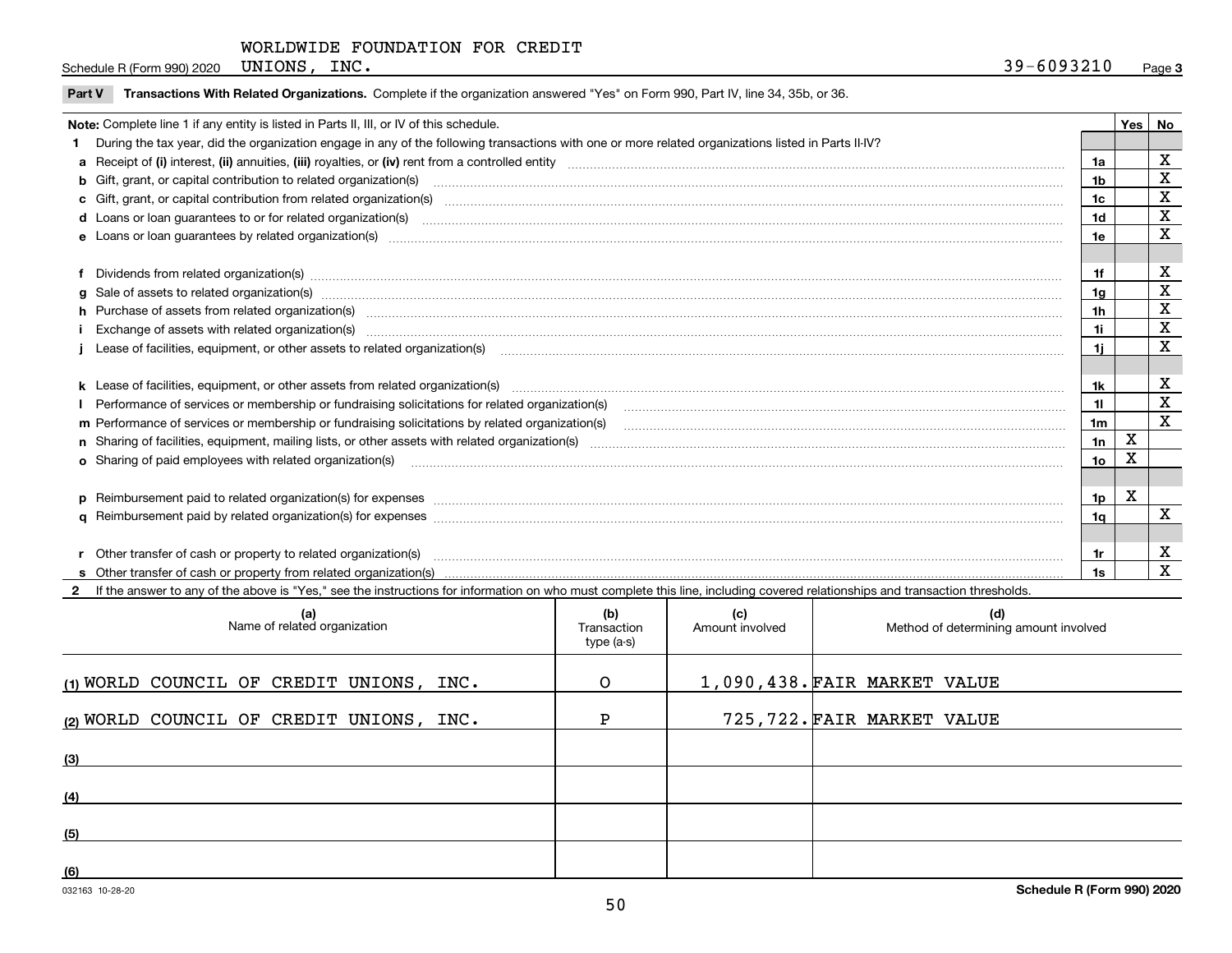Schedule R (Form 990) 2020 Page UNIONS, INC. 39-6093210

#### **Part VI Unrelated Organizations Taxable as a Partnership. Complete if the organization answered "Yes" on Form 990, Part IV, line 37.**

Provide the following information for each entity taxed as a partnership through which the organization conducted more than five percent of its activities (measured by total assets or gross revenue) that was not a related organization. See instructions regarding exclusion for certain investment partnerships.

| that machieve a related erganization. See includitional regarding excludion for contain invectment partnerompe.<br>(a) | (b)              | (c)                                 | (d)                                                                                        |                                                                                                                  | (f)               | (g)                     | (h)                              | (i)                                                                                          | (i) | (k) |
|------------------------------------------------------------------------------------------------------------------------|------------------|-------------------------------------|--------------------------------------------------------------------------------------------|------------------------------------------------------------------------------------------------------------------|-------------------|-------------------------|----------------------------------|----------------------------------------------------------------------------------------------|-----|-----|
| Name, address, and EIN<br>of entity                                                                                    | Primary activity | Legal domicile<br>(state or foreign | Predominant income<br>(related, unrelated,<br>excluded from tax under<br>sections 512-514) | $\begin{array}{c} \textbf{(e)}\\ \text{Are all} \\ \text{partners sec.}\\ 501(c)(3)\\ \text{orgs.?} \end{array}$ | Share of<br>total | Share of<br>end-of-year | Disproportionate<br>allocations? | Code V-UBI<br>amount in box 20 managing<br>of Schedule K-1 partner?<br>(Form 1065)<br>ves No |     |     |
|                                                                                                                        |                  | country)                            |                                                                                            | Yes No                                                                                                           | income            | assets                  | Yes No                           |                                                                                              |     |     |
|                                                                                                                        |                  |                                     |                                                                                            |                                                                                                                  |                   |                         |                                  |                                                                                              |     |     |
|                                                                                                                        |                  |                                     |                                                                                            |                                                                                                                  |                   |                         |                                  |                                                                                              |     |     |
|                                                                                                                        |                  |                                     |                                                                                            |                                                                                                                  |                   |                         |                                  |                                                                                              |     |     |
|                                                                                                                        |                  |                                     |                                                                                            |                                                                                                                  |                   |                         |                                  |                                                                                              |     |     |
|                                                                                                                        |                  |                                     |                                                                                            |                                                                                                                  |                   |                         |                                  |                                                                                              |     |     |
|                                                                                                                        |                  |                                     |                                                                                            |                                                                                                                  |                   |                         |                                  |                                                                                              |     |     |
|                                                                                                                        |                  |                                     |                                                                                            |                                                                                                                  |                   |                         |                                  |                                                                                              |     |     |
|                                                                                                                        |                  |                                     |                                                                                            |                                                                                                                  |                   |                         |                                  |                                                                                              |     |     |
|                                                                                                                        |                  |                                     |                                                                                            |                                                                                                                  |                   |                         |                                  |                                                                                              |     |     |
|                                                                                                                        |                  |                                     |                                                                                            |                                                                                                                  |                   |                         |                                  |                                                                                              |     |     |
|                                                                                                                        |                  |                                     |                                                                                            |                                                                                                                  |                   |                         |                                  |                                                                                              |     |     |
|                                                                                                                        |                  |                                     |                                                                                            |                                                                                                                  |                   |                         |                                  |                                                                                              |     |     |
|                                                                                                                        |                  |                                     |                                                                                            |                                                                                                                  |                   |                         |                                  |                                                                                              |     |     |
|                                                                                                                        |                  |                                     |                                                                                            |                                                                                                                  |                   |                         |                                  |                                                                                              |     |     |
|                                                                                                                        |                  |                                     |                                                                                            |                                                                                                                  |                   |                         |                                  |                                                                                              |     |     |
|                                                                                                                        |                  |                                     |                                                                                            |                                                                                                                  |                   |                         |                                  |                                                                                              |     |     |
|                                                                                                                        |                  |                                     |                                                                                            |                                                                                                                  |                   |                         |                                  |                                                                                              |     |     |
|                                                                                                                        |                  |                                     |                                                                                            |                                                                                                                  |                   |                         |                                  |                                                                                              |     |     |
|                                                                                                                        |                  |                                     |                                                                                            |                                                                                                                  |                   |                         |                                  |                                                                                              |     |     |
|                                                                                                                        |                  |                                     |                                                                                            |                                                                                                                  |                   |                         |                                  |                                                                                              |     |     |
|                                                                                                                        |                  |                                     |                                                                                            |                                                                                                                  |                   |                         |                                  |                                                                                              |     |     |
|                                                                                                                        |                  |                                     |                                                                                            |                                                                                                                  |                   |                         |                                  |                                                                                              |     |     |
|                                                                                                                        |                  |                                     |                                                                                            |                                                                                                                  |                   |                         |                                  |                                                                                              |     |     |
|                                                                                                                        |                  |                                     |                                                                                            |                                                                                                                  |                   |                         |                                  |                                                                                              |     |     |
|                                                                                                                        |                  |                                     |                                                                                            |                                                                                                                  |                   |                         |                                  |                                                                                              |     |     |
|                                                                                                                        |                  |                                     |                                                                                            |                                                                                                                  |                   |                         |                                  |                                                                                              |     |     |
|                                                                                                                        |                  |                                     |                                                                                            |                                                                                                                  |                   |                         |                                  |                                                                                              |     |     |
|                                                                                                                        |                  |                                     |                                                                                            |                                                                                                                  |                   |                         |                                  |                                                                                              |     |     |
|                                                                                                                        |                  |                                     |                                                                                            |                                                                                                                  |                   |                         |                                  |                                                                                              |     |     |
|                                                                                                                        |                  |                                     |                                                                                            |                                                                                                                  |                   |                         |                                  |                                                                                              |     |     |
|                                                                                                                        |                  |                                     |                                                                                            |                                                                                                                  |                   |                         |                                  |                                                                                              |     |     |
|                                                                                                                        |                  |                                     |                                                                                            |                                                                                                                  |                   |                         |                                  |                                                                                              |     |     |
|                                                                                                                        |                  |                                     |                                                                                            |                                                                                                                  |                   |                         |                                  |                                                                                              |     |     |

**Schedule R (Form 990) 2020**